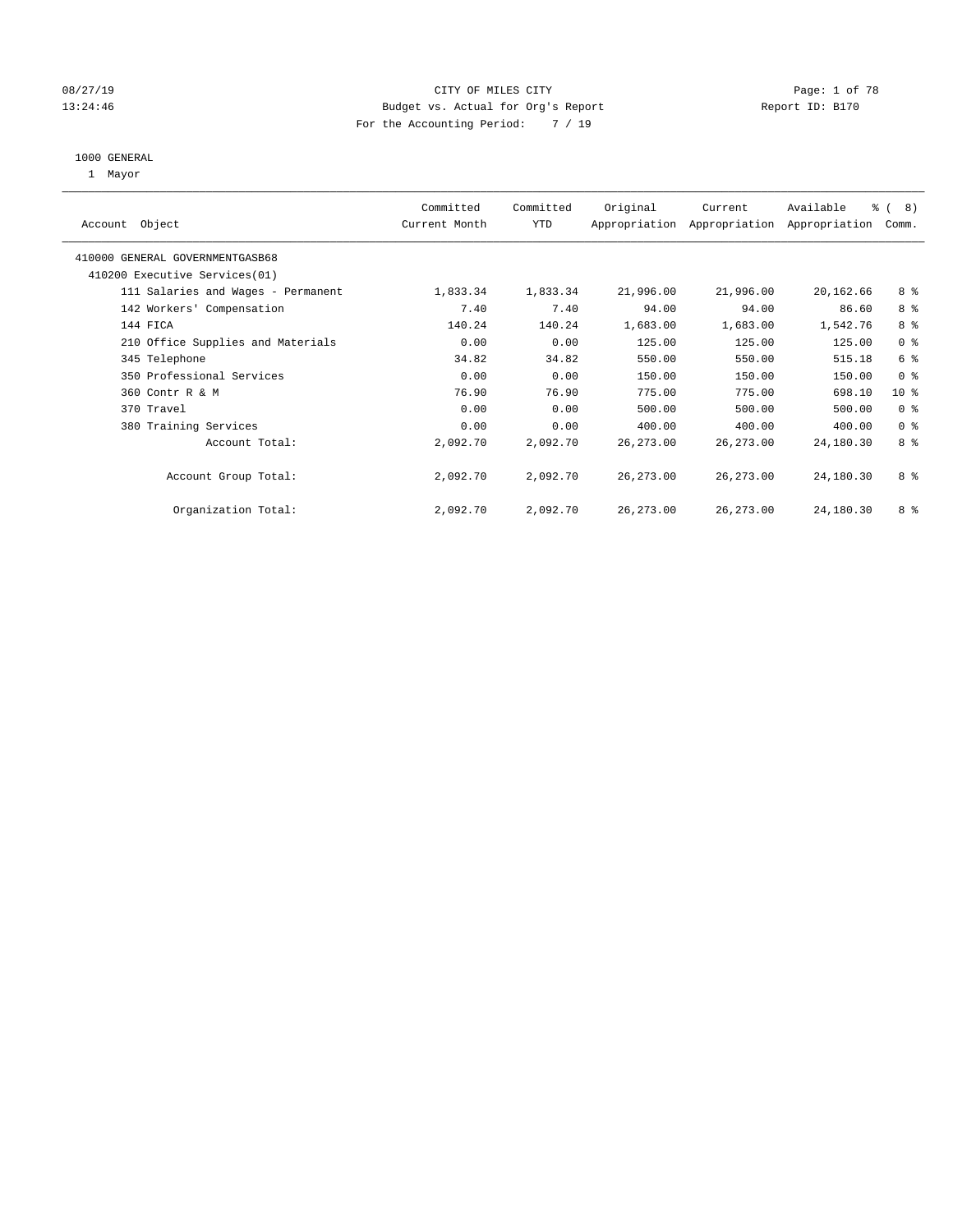#### 08/27/19 CITY OF MILES CITY Page: 2 of 78 13:24:46 Budget vs. Actual for Org's Report Changer Report ID: B170 For the Accounting Period: 7 / 19

#### 1000 GENERAL

2 City Council

| Account Object                           | Committed<br>Current Month | Committed<br><b>YTD</b> | Original   | Current    | Available<br>$\approx$<br>Appropriation Appropriation Appropriation Comm. | 8)<br>$\sqrt{ }$ |
|------------------------------------------|----------------------------|-------------------------|------------|------------|---------------------------------------------------------------------------|------------------|
| 410000 GENERAL GOVERNMENTGASB68          |                            |                         |            |            |                                                                           |                  |
| 410100 Legislative Services(02)          |                            |                         |            |            |                                                                           |                  |
| 111 Salaries and Wages - Permanent       | 2,500.05                   | 2,500.05                | 31,968.00  | 31,968.00  | 29, 467.95                                                                | 8 %              |
| 142 Workers' Compensation                | 10.05                      | 10.05                   | 136.00     | 136.00     | 125.95                                                                    | 7 <sup>°</sup>   |
| 144 FICA                                 | 191.25                     | 191.25                  | 2,445.00   | 2,445.00   | 2,253.75                                                                  | 8 %              |
| 145 PERS                                 | 28.90                      | 28.90                   | 346.00     | 346.00     | 317.10                                                                    | 8 <sup>8</sup>   |
| 220 Operating Expenses                   | 0.00                       | 0.00                    | 100.00     | 100.00     | 100.00                                                                    | 0 <sup>8</sup>   |
| 370 Travel                               | 0.00                       | 0.00                    | 380.00     | 380.00     | 380.00                                                                    | 0 <sup>8</sup>   |
| 380 Training Services                    | 0.00                       | 0.00                    | 500.00     | 500.00     | 500.00                                                                    | 0 <sup>8</sup>   |
| Account Total:                           | 2,730.25                   | 2,730.25                | 35,875.00  | 35,875.00  | 33, 144, 75                                                               | 8 %              |
| 410105 Safety Culture-Supplies           |                            |                         |            |            |                                                                           |                  |
| 230 Repair and Maintenance Supplies      | 0.00                       | 0.00                    | 250.00     | 250.00     | 250.00                                                                    | 0 <sup>8</sup>   |
| Account Total:                           | 0.00                       | 0.00                    | 250.00     | 250.00     | 250.00                                                                    | 0 <sup>8</sup>   |
| Account Group Total:                     | 2,730.25                   | 2,730.25                | 36,125.00  | 36,125.00  | 33, 394. 75                                                               | 8 %              |
| 470000 Housing and Community Development |                            |                         |            |            |                                                                           |                  |
| 470300 Ecomonic Development              |                            |                         |            |            |                                                                           |                  |
| 350 Professional Services                | 0.00                       | 0.00                    | 15,604.00  | 15,604.00  | 15,604.00                                                                 | 0 <sup>8</sup>   |
| Account Total:                           | 0.00                       | 0.00                    | 15,604.00  | 15,604.00  | 15,604.00                                                                 | 0 <sup>8</sup>   |
| Account Group Total:                     | 0.00                       | 0.00                    | 15,604.00  | 15,604.00  | 15,604.00                                                                 | 0 <sup>8</sup>   |
| 520000 OTHER FINANCING USES              |                            |                         |            |            |                                                                           |                  |
| 521000 Interfund Operating Transfers Out |                            |                         |            |            |                                                                           |                  |
| 820 Transfers to Other Funds             | 0.00                       | 0.00                    | 50,000.00  | 50,000.00  | 50,000.00                                                                 | 0 <sup>8</sup>   |
| Account Total:                           | 0.00                       | 0.00                    | 50,000.00  | 50,000.00  | 50,000.00                                                                 | 0 <sup>8</sup>   |
| Account Group Total:                     | 0.00                       | 0.00                    | 50,000.00  | 50,000.00  | 50,000.00                                                                 | 0 <sup>8</sup>   |
| Organization Total:                      | 2,730.25                   | 2,730.25                | 101,729.00 | 101,729.00 | 98,998.75                                                                 | 3%               |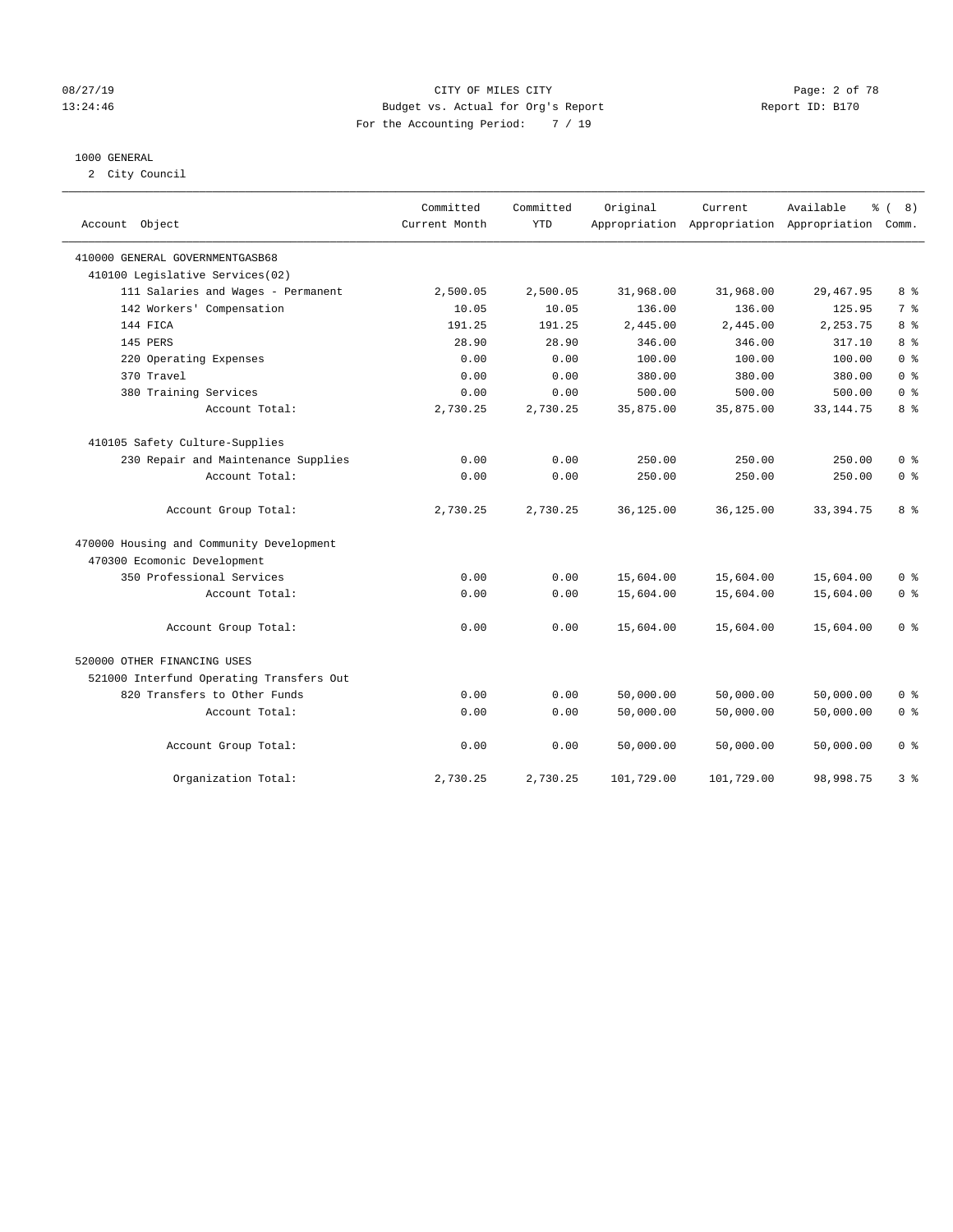#### 08/27/19 CITY OF MILES CITY Page: 3 of 78 13:24:46 Budget vs. Actual for Org's Report Changer Report ID: B170 For the Accounting Period: 7 / 19

### 1000 GENERAL

3 City Clerk

| Account Object                             | Committed<br>Current Month | Committed<br><b>YTD</b> | Original   | Current    | Available<br>Appropriation Appropriation Appropriation Comm. | $\frac{6}{6}$ ( 8) |
|--------------------------------------------|----------------------------|-------------------------|------------|------------|--------------------------------------------------------------|--------------------|
| 410000 GENERAL GOVERNMENTGASB68            |                            |                         |            |            |                                                              |                    |
| 410500 Financial Services(03)              |                            |                         |            |            |                                                              |                    |
| 111 Salaries and Wages - Permanent         | 9,280.65                   | 9,280.65                | 113,048.00 | 113,048.00 | 103,767.35                                                   | 8 %                |
| 131 VACATION                               | 294.29                     | 294.29                  | 7,100.00   | 7,100.00   | 6,805.71                                                     | 4%                 |
| 132 SICK LEAVE                             | 341.85                     | 341.85                  | 4,100.00   | 4,100.00   | 3,758.15                                                     | 8 %                |
| 133 OTHER LEAVE PAY                        | 118.52                     | 118.52                  | 3,360.00   | 3,360.00   | 3,241.48                                                     | 4%                 |
| 141 Unemployment Insurance                 | 15.71                      | 15.71                   | 191.00     | 191.00     | 175.29                                                       | 8 %                |
| 142 Workers' Compensation                  | 62.82                      | 62.82                   | 1,562.00   | 1,562.00   | 1,499.18                                                     | $4\degree$         |
| 143 Health Insurance                       | 2,303.98                   | 2,303.98                | 27,656.00  | 27,656.00  | 25, 352.02                                                   | 8 %                |
| 144 FICA                                   | 798.61                     | 798.61                  | 9,762.00   | 9,762.00   | 8,963.39                                                     | 8 %                |
| 145 PERS                                   | 870.06                     | 870.06                  | 11,064.00  | 11,064.00  | 10,193.94                                                    | 8 %                |
| 196 CLOTHING ALLOTMENT                     | 435.00                     | 435.00                  | 450.00     | 450.00     | 15.00                                                        | 97 <sub>8</sub>    |
| 210 Office Supplies and Materials          | 0.00                       | 0.00                    | 2,200.00   | 2,200.00   | 2,200.00                                                     | 0 <sup>8</sup>     |
| 214 Small Items of Equipment               | 2,682.12                   | 2,682.12                | 1,800.00   | 1,800.00   | $-882.12$                                                    | 149 %              |
| 220 Operating Expenses                     | 374.02                     | 374.02                  | 2,500.00   | 2,500.00   | 2,125.98                                                     | 15 <sup>°</sup>    |
| 311 Postage, Box Rent, Etc.                | $-223.29$                  | $-223.29$               | 1,500.00   | 1,500.00   | 1,723.29                                                     | $-15$ %            |
| 320 Printing, Duplicating, Typing &        | 0.00                       | 0.00                    | 100.00     | 100.00     | 100.00                                                       | 0 <sup>8</sup>     |
| 330 Publicity, Subscriptions & Dues        | 182.38                     | 182.38                  | 2,200.00   | 2,200.00   | 2,017.62                                                     | 8 %                |
| 334 Memberships, Registrations & Dues      | 3,205.41                   | 3,205.41                | 3,200.00   | 3,200.00   |                                                              | $-5.41$ 100 %      |
| 345 Telephone                              | 51.21                      | 51.21                   | 650.00     | 650.00     | 598.79                                                       | 8 %                |
| 347 Internet                               | 19.52                      | 19.52                   | 250.00     | 250.00     | 230.48                                                       | 8 %                |
| 350 Professional Services                  | 24.50                      | 24.50                   | 33,850.00  | 33,850.00  | 33,825.50                                                    | 0 <sup>8</sup>     |
| 360 Contr R & M                            | 6,943.70                   | 6,943.70                | 20,000.00  | 20,000.00  | 13,056.30                                                    | 35 <sup>8</sup>    |
| 370 Travel                                 | 0.00                       | 0.00                    | 2,500.00   | 2,500.00   | 2,500.00                                                     | 0 <sup>8</sup>     |
| 380 Training Services                      | 0.00                       | 0.00                    | 1,600.00   | 1,600.00   | 1,600.00                                                     | 0 <sup>8</sup>     |
| 382 Books                                  | 0.00                       | 0.00                    | 350.00     | 350.00     | 350.00                                                       | 0 <sup>8</sup>     |
| 390 Other Purchased Services (Recorded     | 0.00                       | 0.00                    | 100.00     | 100.00     | 100.00                                                       | 0 <sup>8</sup>     |
| 513 Liability                              | 91,300.05                  | 91,300.05               | 100,000.00 | 100,000.00 | 8,699.95                                                     | $91$ %             |
| 521 Surety Bonds for Officials & Employees | 750.00                     | 750.00                  | 863.00     | 863.00     | 113.00                                                       | 87%                |
| 555 Bank Service Charges                   | 20.00                      | 20.00                   | 300.00     | 300.00     | 280.00                                                       | 7 <sup>°</sup>     |
| Account Total:                             | 119,851.11                 | 119,851.11              | 352,256.00 | 352,256.00 | 232,404.89                                                   | 34%                |
| 411101 Labor Negotiations                  |                            |                         |            |            |                                                              |                    |
| 350 Professional Services                  | 0.00                       | 0.00                    | 8,000.00   | 8,000.00   | 8,000.00                                                     | 0 <sup>8</sup>     |
| Account Total:                             | 0.00                       | 0.00                    | 8,000.00   | 8,000.00   | 8,000.00                                                     | 0 <sup>8</sup>     |
| Account Group Total:                       | 119,851.11                 | 119,851.11              | 360,256.00 | 360,256.00 | 240,404.89                                                   | 338                |
| Organization Total:                        | 119,851.11                 | 119,851.11              | 360,256.00 | 360,256.00 | 240,404.89                                                   | 338                |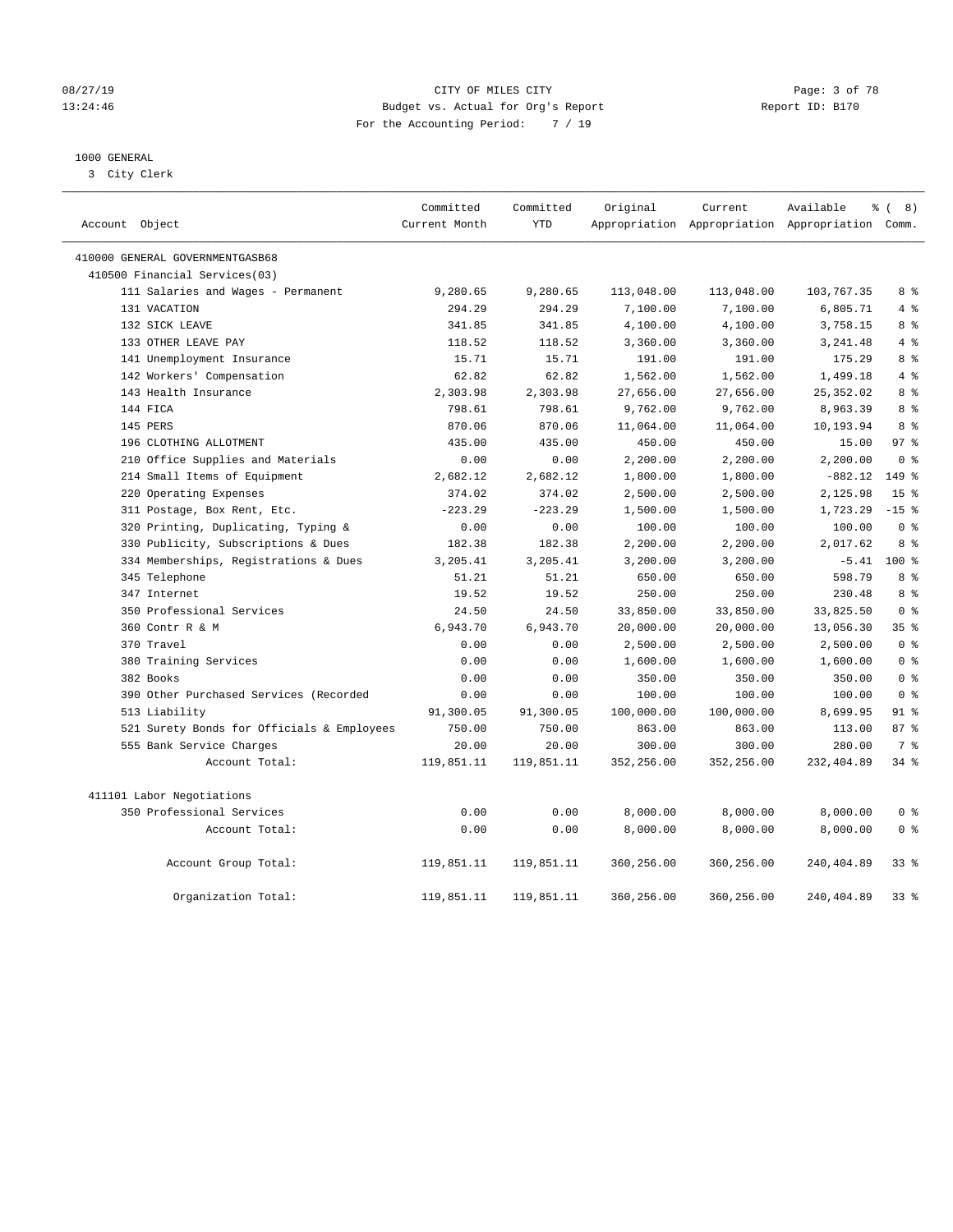#### 08/27/19 CITY OF MILES CITY Page: 4 of 78 13:24:46 Budget vs. Actual for Org's Report Changer Report ID: B170 For the Accounting Period: 7 / 19

## 1000 GENERAL

4 Attorney

|                                    | Committed     | Committed | Original   | Current                                   | Available    | $\frac{6}{6}$ ( 8) |
|------------------------------------|---------------|-----------|------------|-------------------------------------------|--------------|--------------------|
| Account Object                     | Current Month | YTD       |            | Appropriation Appropriation Appropriation |              | Comm.              |
| 410000 GENERAL GOVERNMENTGASB68    |               |           |            |                                           |              |                    |
| 411100 Legal Services(04)          |               |           |            |                                           |              |                    |
| 111 Salaries and Wages - Permanent | 8,027.36      | 8,027.36  | 103,796.00 | 103,796.00                                | 95,768.64    | 8%                 |
| 131 VACATION                       | 104.64        | 104.64    | 2,700.00   | 2,700.00                                  | 2,595.36     | 4%                 |
| 132 SICK LEAVE                     | 0.00          | 0.00      | 1,900.00   | 1,900.00                                  | 1,900.00     | 0 <sup>8</sup>     |
| 141 Unemployment Insurance         | 12.43         | 12.43     | 163.00     | 163.00                                    | 150.57       | 8%                 |
| 142 Workers' Compensation          | 53.14         | 53.14     | 689.00     | 689.00                                    | 635.86       | 8 %                |
| 143 Health Insurance               | 794.70        | 794.70    | 9,536.00   | 9,536.00                                  | 8,741.30     | 8 %                |
| 144 FICA                           | 619.61        | 619.61    | 8,292.00   | 8,292.00                                  | 7,672.39     | 7%                 |
| 145 PERS                           | 692.30        | 692.30    | 9,398.00   | 9,398.00                                  | 8,705.70     | 7 <sup>°</sup>     |
| 196 CLOTHING ALLOTMENT             | 150.00        | 150.00    | 150.00     | 150.00                                    | 0.00         | 100 %              |
| 210 Office Supplies and Materials  | 105.55        | 105.55    | 1,000.00   | 1,000.00                                  | 894.45       | $11$ %             |
| 214 Small Items of Equipment       | 38.99         | 38.99     | 1,000.00   | 1,000.00                                  | 961.01       | 4%                 |
| 220 Operating Expenses             | 32.08         | 32.08     | 1,000.00   | 1,000.00                                  | 967.92       | 3%                 |
| 311 Postage, Box Rent, Etc.        | 13.00         | 13.00     | 500.00     | 500.00                                    | 487.00       | 3%                 |
| 345 Telephone                      | 3.44          | 3.44      | 100.00     | 100.00                                    | 96.56        | 3%                 |
| 350 Professional Services          | 100.00        | 100.00    | 5,000.00   | 5,000.00                                  | 4,900.00     | 2 <sup>°</sup>     |
| 360 Contr R & M                    | 0.00          | 0.00      | 207.00     | 207.00                                    | 207.00       | 0 <sup>8</sup>     |
| 370 Travel                         | 0.00          | 0.00      | 700.00     | 700.00                                    | 700.00       | 0 <sup>8</sup>     |
| Account Total:                     | 10,747.24     | 10,747.24 | 146,131.00 | 146, 131.00                               | 135, 383. 76 | 7 %                |
| Account Group Total:               | 10,747.24     | 10,747.24 | 146,131.00 | 146, 131.00                               | 135, 383. 76 | 7 %                |
| Organization Total:                | 10,747.24     | 10,747.24 | 146,131.00 | 146,131.00                                | 135,383.76   | 7 %                |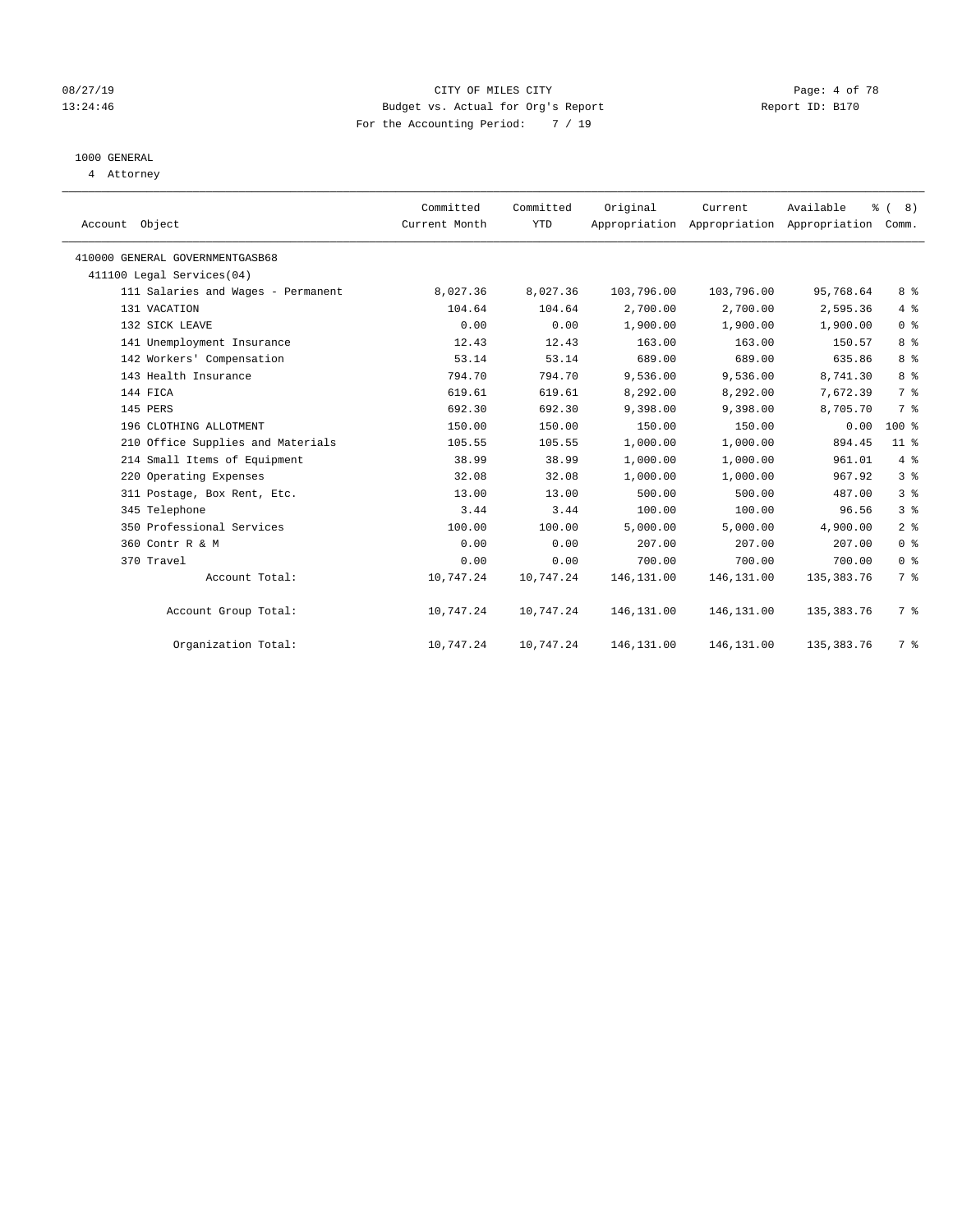#### 1000 GENERAL

5 Police

| Account Object                              | Committed<br>Current Month | Committed<br>YTD | Original     | Current      | Available<br>Appropriation Appropriation Appropriation Comm. | $\frac{6}{6}$ ( 8) |
|---------------------------------------------|----------------------------|------------------|--------------|--------------|--------------------------------------------------------------|--------------------|
| 420000 PUBLIC SAFETY-GASB68                 |                            |                  |              |              |                                                              |                    |
| 420140 Crime Control and Investigation (05) |                            |                  |              |              |                                                              |                    |
| 111 Salaries and Wages - Permanent          | 54,991.41                  | 54,991.41        | 745,232.00   | 745,232.00   | 690,240.59                                                   | 7 %                |
| 121 OVERTIME-PERMANENT                      | 13,959.10                  | 13,959.10        | 30,000.00    | 30,000.00    | 16,040.90                                                    | 47 %               |
| 131 VACATION                                | 7,374.13                   | 7,374.13         | 55,000.00    | 55,000.00    | 47,625.87                                                    | $13*$              |
| 132 SICK LEAVE                              | 2,273.61                   | 2,273.61         | 25,000.00    | 25,000.00    | 22,726.39                                                    | 9 <sup>°</sup>     |
| 133 OTHER LEAVE PAY                         | 1,151.78                   | 1,151.78         | 34,951.00    | 34,951.00    | 33,799.22                                                    | 3 <sup>8</sup>     |
| 134 HOLIDAY PAY                             | 0.00                       | 0.00             | 10,100.00    | 10,100.00    | 10,100.00                                                    | 0 <sup>8</sup>     |
| 141 Unemployment Insurance                  | 119.59                     | 119.59           | 1,345.00     | 1,345.00     | 1,225.41                                                     | 9 <sup>°</sup>     |
| 142 Workers' Compensation                   | 3,423.31                   | 3,423.31         | 42, 421.00   | 42, 421.00   | 38,997.69                                                    | 8 %                |
| 143 Health Insurance                        | 12,713.80                  | 12,713.80        | 147,814.00   | 147,814.00   | 135,100.20                                                   | 9 <sub>8</sub>     |
| 144 FICA                                    | 1,168.06                   | 1,168.06         | 12,996.00    | 12,996.00    | 11,827.94                                                    | 9 <sup>°</sup>     |
| 145 PERS                                    | 88.18                      | 88.18            | 600.00       | 600.00       | 511.82                                                       | 15 <sup>°</sup>    |
| 146 Police Pension                          | 9,146.98                   | 9,146.98         | 120,030.00   | 120,030.00   | 110,883.02                                                   | 8 %                |
| 196 CLOTHING ALLOTMENT                      | 0.00                       | 0.00             | 11,960.00    | 11,960.00    | 11,960.00                                                    | 0 <sup>8</sup>     |
| 210 Office Supplies and Materials           | 498.63                     | 498.63           | 6,500.00     | 6,500.00     | 6,001.37                                                     | 8 %                |
| 214 Small Items of Equipment                | 538.54                     | 538.54           | 19,500.00    | 19,500.00    | 18,961.46                                                    | 3 <sup>8</sup>     |
| 220 Operating Expenses                      | 414.95                     | 414.95           | 19,500.00    | 19,500.00    | 19,085.05                                                    | 2 <sub>8</sub>     |
| 226 Clothing and Uniforms                   | 0.00                       | 0.00             | 500.00       | 500.00       | 500.00                                                       | 0 <sup>8</sup>     |
| 227 Firearm Supplies                        | 0.00                       | 0.00             | 3,800.00     | 3,800.00     | 3,800.00                                                     | 0 <sup>8</sup>     |
| 230 Repair and Maintenance Supplies         | 634.83                     | 634.83           | 10,000.00    | 10,000.00    | 9,365.17                                                     | 6 %                |
| 231 Gas, Oil, Diesel Fuel, Grease, etc.     | 2,668.03                   | 2,668.03         | 25,000.00    | 25,000.00    | 22,331.97                                                    | $11$ %             |
| 311 Postage, Box Rent, Etc.                 | 86.70                      | 86.70            | 1,000.00     | 1,000.00     | 913.30                                                       | 9 <sup>°</sup>     |
| 330 Publicity, Subscriptions & Dues         | 0.00                       | 0.00             | 200.00       | 200.00       | 200.00                                                       | 0 <sup>8</sup>     |
| 334 Memberships, Registrations & Dues       | 0.00                       | 0.00             | 2,000.00     | 2,000.00     | 2,000.00                                                     | 0 <sup>8</sup>     |
| 345 Telephone                               | 311.91                     | 311.91           | 4,000.00     | 4,000.00     | 3,688.09                                                     | 8 %                |
| 347 Internet                                | 65.60                      | 65.60            | 800.00       | 800.00       | 734.40                                                       | 8 %                |
| 350 Professional Services                   | 902.15                     | 902.15           | 21,260.00    | 21,260.00    | 20, 357.85                                                   | 4%                 |
| 360 Contr R & M                             | 40.50                      | 40.50            | 600.00       | 600.00       | 559.50                                                       | 7 %                |
| 366 R&M Vehicles - Police/Animal Control    | 267.95                     | 267.95           | 15,500.00    | 15,500.00    | 15,232.05                                                    | 2 <sup>°</sup>     |
| 370 Travel                                  | 905.46                     | 905.46           | 5,500.00     | 5,500.00     | 4,594.54                                                     | 16 <sup>°</sup>    |
| 380 Training Services                       | 200.00                     | 200.00           | 8,600.00     | 8,600.00     | 8,400.00                                                     | 2 <sup>8</sup>     |
| 511 Insurance on Buildings                  | 24.50                      | 24.50            | 25.00        | 25.00        | 0.50                                                         | 98 %               |
| 512 Insurance on Vehicles & Equipment       | 1,203.63                   | 1,203.63         | 1,507.00     | 1,507.00     | 303.37                                                       | $80*$              |
| 530 Rent                                    | 6,231.66                   | 6,231.66         | 37,380.00    | 37,380.00    | 31, 148. 34                                                  | $17*$              |
| 700 Grants, Contributions & Indemnities     | 0.00                       | 0.00             | 6,000.00     | 6,000.00     | 6,000.00                                                     | 0 <sup>8</sup>     |
| 790 K9 from contributions                   | 0.00                       | 0.00             | 3,000.00     | 3,000.00     | 3,000.00                                                     | 0 <sup>8</sup>     |
| Account Total:                              | 121,404.99                 | 121,404.99       | 1,429,621.00 | 1,429,621.00 | 1,308,216.01                                                 | 8 %                |
| 420160 Communications-Dispatch              |                            |                  |              |              |                                                              |                    |
| 111 Salaries and Wages - Permanent          | 19,726.90                  | 19,726.90        | 238,516.00   | 238,516.00   | 218,789.10                                                   | 8 %                |
| 121 OVERTIME-PERMANENT                      | 2,044.38                   | 2,044.38         | 24,800.00    | 24,800.00    | 22,755.62                                                    | 8%                 |
| 131 VACATION                                | 600.34                     | 600.34           | 13,500.00    | 13,500.00    | 12,899.66                                                    | 4%                 |
| 132 SICK LEAVE                              | 247.79                     | 247.79           | 7,400.00     | 7,400.00     | 7,152.21                                                     | 3 <sup>°</sup>     |
| 133 OTHER LEAVE PAY                         | 0.00                       | 0.00             | 5,266.00     | 5,266.00     | 5,266.00                                                     | 0 <sup>8</sup>     |
| 134 HOLIDAY PAY                             | 0.00                       | 0.00             | 3,400.00     | 3,400.00     | 3,400.00                                                     | 0 <sup>8</sup>     |
| 141 Unemployment Insurance                  | 33.92                      | 33.92            | 431.00       | 431.00       | 397.08                                                       | 8%                 |
| 142 Workers' Compensation                   | 1,030.31                   | 1,030.31         | 12,944.00    | 12,944.00    | 11,913.69                                                    | 8 %                |
| 143 Health Insurance                        | 3,977.35                   | 3,977.35         | 57,218.00    | 57,218.00    | 53,240.65                                                    | 7 %                |
| 144 FICA                                    | 1,684.27                   | 1,684.27         | 22,003.00    | 22,003.00    | 20, 318.73                                                   | 8 %                |

### 08/27/19 **CITY OF MILES CITY CITY CITY CITY Page: 5 of 78** 13:24:46 Budget vs. Actual for Org's Report Report ID: B170 For the Accounting Period: 7 / 19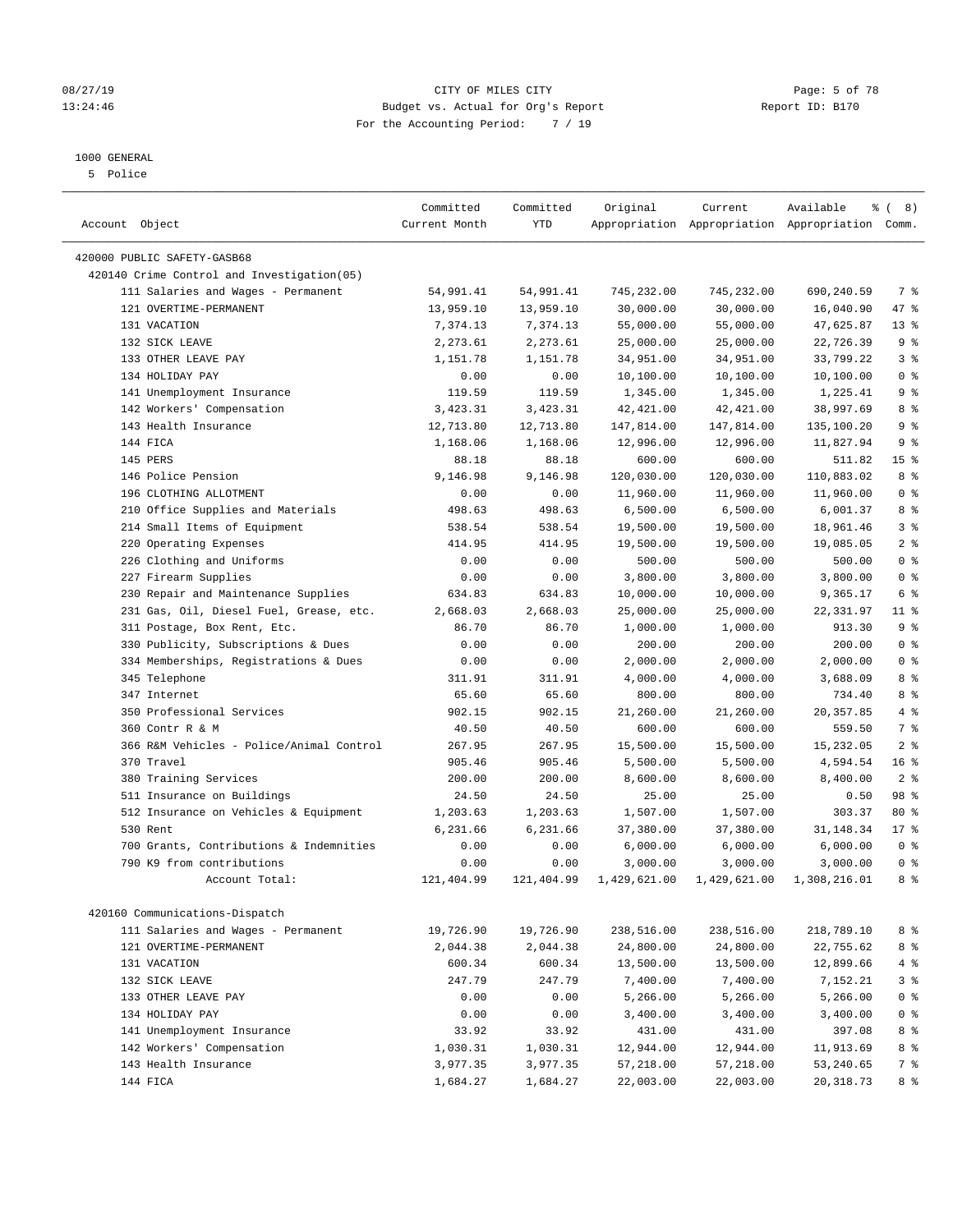### 08/27/19 **CITY OF MILES CITY CITY CITY CITY Page: 6 of 78** 13:24:46 Budget vs. Actual for Org's Report Report ID: B170 For the Accounting Period: 7 / 19

## 1000 GENERAL

5 Police

| Account Object                          | Committed<br>Current Month | Committed<br><b>YTD</b> | Original     | Current      | Available<br>Appropriation Appropriation Appropriation | $\frac{6}{6}$ ( 8)<br>Comm. |  |
|-----------------------------------------|----------------------------|-------------------------|--------------|--------------|--------------------------------------------------------|-----------------------------|--|
| 145 PERS                                | 1,961.09                   | 1,961.09                | 25,393.00    | 25,393.00    | 23, 431.91                                             | 8 %                         |  |
| 196 CLOTHING ALLOTMENT                  | 0.00                       | 0.00                    | 2,000.00     | 2,000.00     | 2,000.00                                               | 0 <sup>8</sup>              |  |
| 210 Office Supplies and Materials       | 20.65                      | 20.65                   | 3,500.00     | 3,500.00     | 3,479.35                                               | 1 <sup>8</sup>              |  |
| 214 Small Items of Equipment            | 0.00                       | 0.00                    | 4,500.00     | 4,500.00     | 4,500.00                                               | 0 <sup>8</sup>              |  |
| 220 Operating Expenses                  | 0.00                       | 0.00                    | 2,000.00     | 2,000.00     | 2,000.00                                               | 0 <sup>8</sup>              |  |
| 231 Gas, Oil, Diesel Fuel, Grease, etc. | 0.00                       | 0.00                    | 600.00       | 600.00       | 600.00                                                 | 0 <sup>8</sup>              |  |
| 311 Postage, Box Rent, Etc.             | 0.00                       | 0.00                    | 150.00       | 150.00       | 150.00                                                 | 0 <sup>8</sup>              |  |
| 320 Printing, Duplicating, Typing &     | 0.00                       | 0.00                    | 300.00       | 300.00       | 300.00                                                 | 0 <sup>8</sup>              |  |
| 330 Publicity, Subscriptions & Dues     | 0.00                       | 0.00                    | 100.00       | 100.00       | 100.00                                                 | 0 <sup>8</sup>              |  |
| 334 Memberships, Registrations & Dues   | 0.00                       | 0.00                    | 500.00       | 500.00       | 500.00                                                 | 0 <sup>8</sup>              |  |
| 345 Telephone                           | 309.93                     | 309.93                  | 5,000.00     | 5,000.00     | 4,690.07                                               | 6 <sup>°</sup>              |  |
| 350 Professional Services               | 0.00                       | 0.00                    | 10,000.00    | 10,000.00    | 10,000.00                                              | 0 <sup>8</sup>              |  |
| 360 Contr R & M                         | 0.00                       | 0.00                    | 100.00       | 100.00       | 100.00                                                 | 0 <sup>8</sup>              |  |
| 370 Travel                              | 668.58                     | 668.58                  | 3,000.00     | 3,000.00     | 2,331.42                                               | $22$ %                      |  |
| 380 Training Services                   | 0.00                       | 0.00                    | 3,000.00     | 3,000.00     | 3,000.00                                               | 0 <sup>8</sup>              |  |
| Account Total:                          | 32,305.51                  | 32,305.51               | 445,621.00   | 445,621.00   | 413, 315.49                                            | 7 %                         |  |
| Account Group Total:                    | 153,710.50                 | 153,710.50              | 1,875,242.00 | 1,875,242.00 | 1,721,531.50                                           | 8 %                         |  |
| Organization Total:                     | 153,710.50                 | 153,710.50              | 1,875,242.00 | 1,875,242.00 | 1,721,531.50                                           | 8 %                         |  |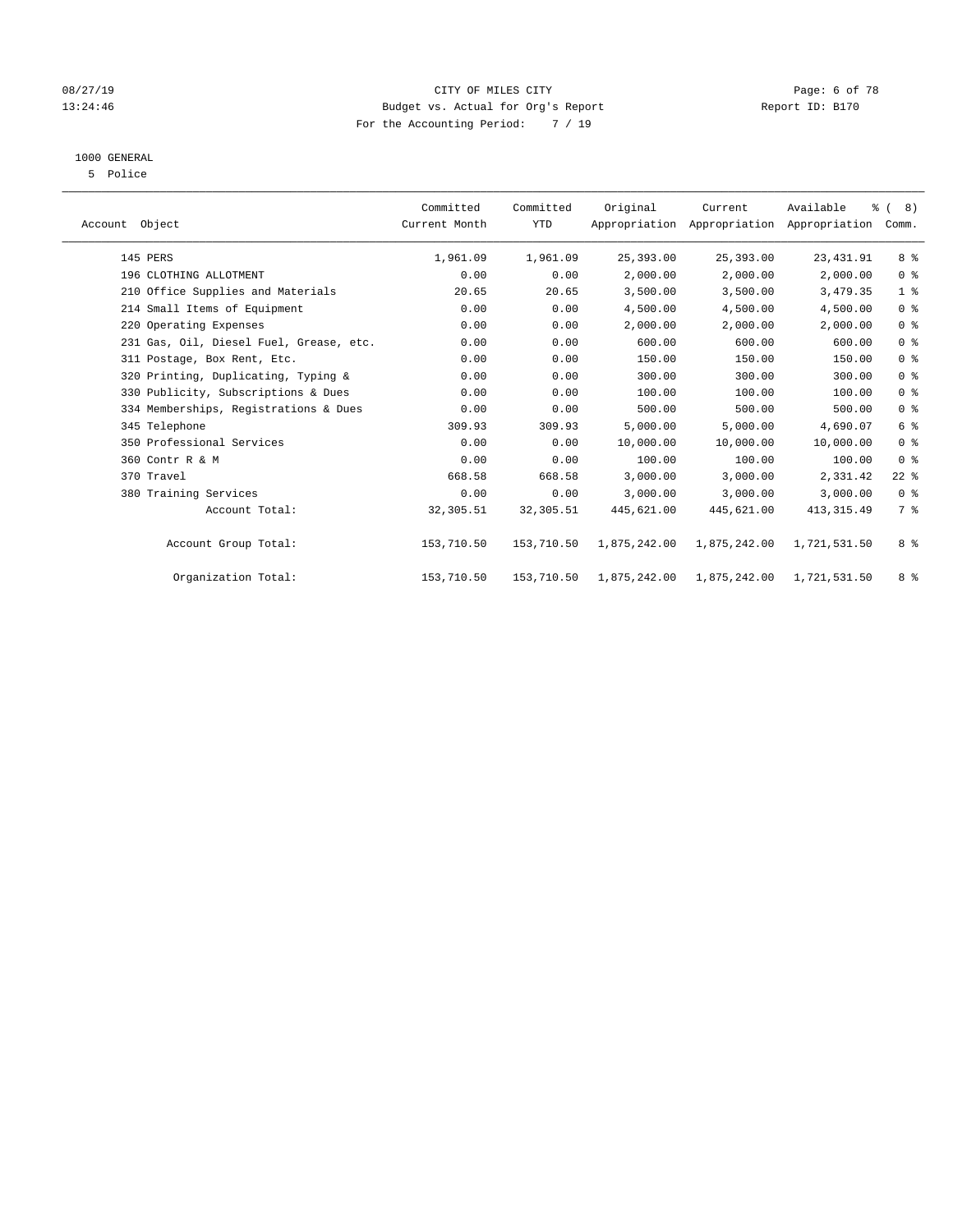#### 08/27/19 Page: 7 of 78 13:24:46 Budget vs. Actual for Org's Report Changer Report ID: B170 For the Accounting Period: 7 / 19

#### 1000 GENERAL

6 Police Judge

| Account Object                        | Committed<br>Current Month | Committed<br>YTD | Original   | Current<br>Appropriation Appropriation Appropriation Comm. | Available  | နွ<br>$\sqrt{ }$<br>8) |
|---------------------------------------|----------------------------|------------------|------------|------------------------------------------------------------|------------|------------------------|
| 410000 GENERAL GOVERNMENTGASB68       |                            |                  |            |                                                            |            |                        |
| 410300 Judicial Services(06)          |                            |                  |            |                                                            |            |                        |
| 111 Salaries and Wages - Permanent    | 7,652.49                   | 7,652.49         | 87,276.00  | 87,276.00                                                  | 79,623.51  | 9%                     |
| 131 VACATION                          | 155.41                     | 155.41           | 4,000.00   | 4,000.00                                                   | 3,844.59   | 4%                     |
| 132 SICK LEAVE                        | 137.92                     | 137.92           | 3,500.00   | 3,500.00                                                   | 3,362.08   | 4%                     |
| 141 Unemployment Insurance            | 9.64                       | 9.64             | 142.00     | 142.00                                                     | 132.36     | 7 <sup>°</sup>         |
| 142 Workers' Compensation             | 84.36                      | 84.36            | 1,009.00   | 1,009.00                                                   | 924.64     | 8 %                    |
| 143 Health Insurance                  | 1,588.70                   | 1,588.70         | 19,073.00  | 19,073.00                                                  | 17,484.30  | 8 %                    |
| 144 FICA                              | 623.10                     | 623.10           | 7,250.00   | 7,250.00                                                   | 6,626.90   | 9 <sup>°</sup>         |
| 145 PERS                              | 688.90                     | 688.90           | 8,217.00   | 8,217.00                                                   | 7,528.10   | 8 %                    |
| 196 CLOTHING ALLOTMENT                | 300.00                     | 300.00           | 300.00     | 300.00                                                     | 0.00       | $100*$                 |
| 210 Office Supplies and Materials     | 0.00                       | 0.00             | 800.00     | 800.00                                                     | 800.00     | 0 <sup>8</sup>         |
| 214 Small Items of Equipment          | 0.00                       | 0.00             | 600.00     | 600.00                                                     | 600.00     | 0 <sup>8</sup>         |
| 220 Operating Expenses                | 17.94                      | 17.94            | 300.00     | 300.00                                                     | 282.06     | 6 %                    |
| 230 Repair and Maintenance Supplies   | 0.00                       | 0.00             | 100.00     | 100.00                                                     | 100.00     | 0 <sup>8</sup>         |
| 311 Postage, Box Rent, Etc.           | 52.00                      | 52.00            | 1,100.00   | 1,100.00                                                   | 1,048.00   | 5 <sup>°</sup>         |
| 334 Memberships, Registrations & Dues | 0.00                       | 0.00             | 1,100.00   | 1,100.00                                                   | 1,100.00   | 0 <sup>8</sup>         |
| 345 Telephone                         | 110.67                     | 110.67           | 1,300.00   | 1,300.00                                                   | 1,189.33   | 9 <sup>°</sup>         |
| 347 Internet                          | 60.30                      | 60.30            | 700.00     | 700.00                                                     | 639.70     | 9 <sup>°</sup>         |
| 350 Professional Services             | 0.00                       | 0.00             | 700.00     | 700.00                                                     | 700.00     | 0 <sup>8</sup>         |
| 360 Contr R & M                       | 516.78                     | 516.78           | 1,100.00   | 1,100.00                                                   | 583.22     | 47.8                   |
| 370 Travel                            | 0.00                       | 0.00             | 2,000.00   | 2,000.00                                                   | 2,000.00   | 0 <sup>8</sup>         |
| 380 Training Services                 | 0.00                       | 0.00             | 500.00     | 500.00                                                     | 500.00     | 0 <sup>8</sup>         |
| 382 Books                             | 0.00                       | 0.00             | 600.00     | 600.00                                                     | 600.00     | 0 <sup>8</sup>         |
| 394 Jury and Witness Fees             | $-330.00$                  | $-330.00$        | 500.00     | 500.00                                                     | 830.00     | $-66$ %                |
| 533 Machinery and Equipment Rental    | 0.00                       | 0.00             | 1,500.00   | 1,500.00                                                   | 1,500.00   | 0 <sup>8</sup>         |
| Account Total:                        | 11,668.21                  | 11,668.21        | 143,667.00 | 143,667.00                                                 | 131,998.79 | 8 %                    |
| Account Group Total:                  | 11,668.21                  | 11,668.21        | 143,667.00 | 143,667.00                                                 | 131,998.79 | 8 %                    |
| Organization Total:                   | 11,668.21                  | 11,668.21        | 143,667.00 | 143,667.00                                                 | 131,998.79 | 8 %                    |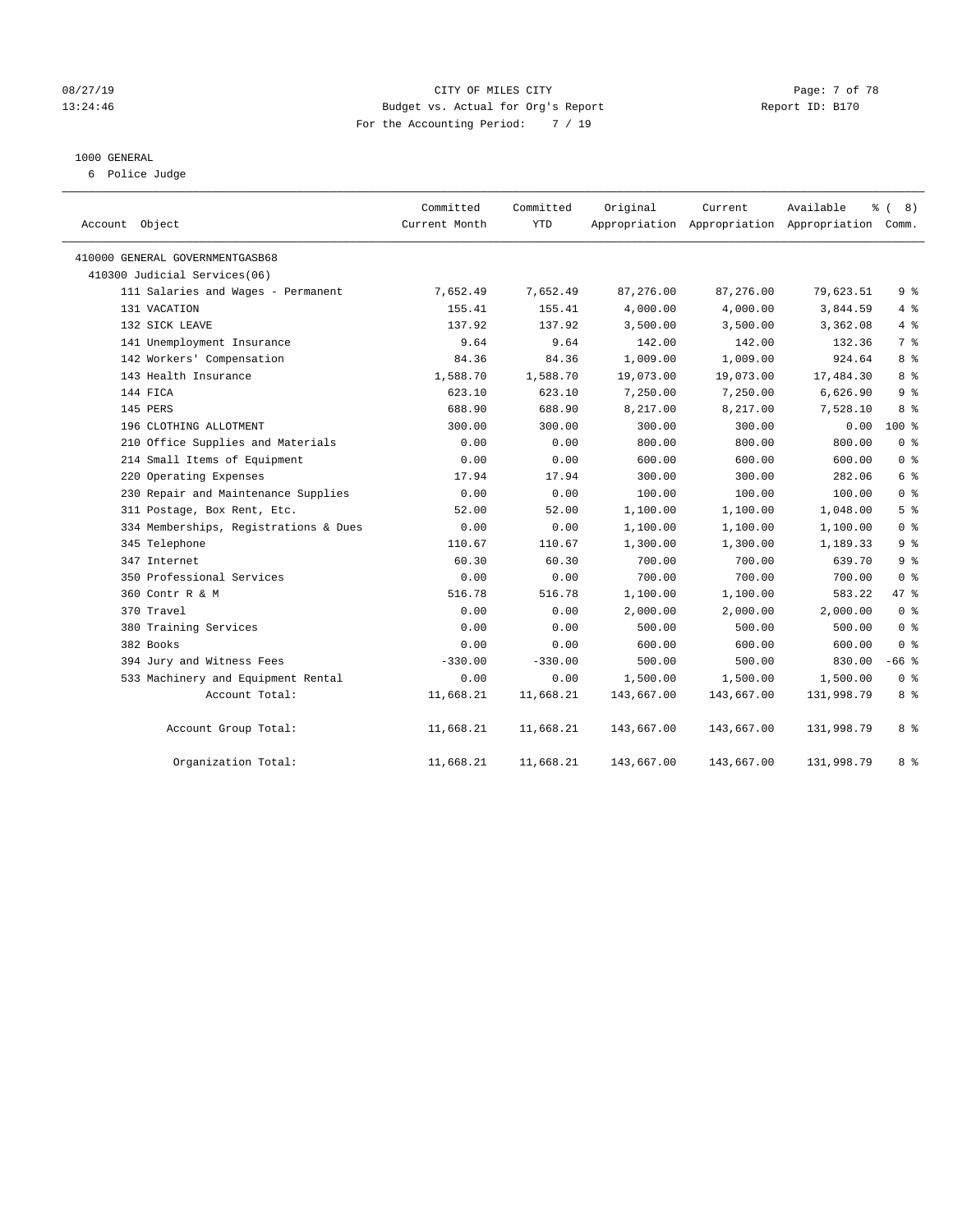#### 08/27/19 CITY OF MILES CITY Page: 8 of 78 13:24:46 Budget vs. Actual for Org's Report Changer Report ID: B170 For the Accounting Period: 7 / 19

#### 1000 GENERAL

7 Fire

| Account Object                          | Committed<br>Current Month | Committed<br>YTD | Original     | Current      | Available<br>Appropriation Appropriation Appropriation Comm. | <sub>රි</sub> ( 8 ) |
|-----------------------------------------|----------------------------|------------------|--------------|--------------|--------------------------------------------------------------|---------------------|
| 420000 PUBLIC SAFETY-GASB68             |                            |                  |              |              |                                                              |                     |
| 420460 Fire Suppression(07)             |                            |                  |              |              |                                                              |                     |
| 111 Salaries and Wages - Permanent      | 42,078.84                  | 42,078.84        | 470,316.00   | 470,316.00   | 428,237.16                                                   | 9%                  |
| 112 SALARIES AND WAGES - PART PAID      | 248.00                     | 248.00           | 7,500.00     | 7,500.00     | 7,252.00                                                     | 3 <sup>°</sup>      |
| 121 OVERTIME-PERMANENT                  | 5,665.05                   | 5,665.05         | 66,800.00    | 66,800.00    | 61,134.95                                                    | 8 %                 |
| 131 VACATION                            | 3,549.46                   | 3,549.46         | 31,600.00    | 31,600.00    | 28,050.54                                                    | $11$ %              |
| 132 SICK LEAVE                          | 1,388.31                   | 1,388.31         | 15,600.00    | 15,600.00    | 14,211.69                                                    | 9 <sup>°</sup>      |
| 133 OTHER LEAVE PAY                     | 0.00                       | 0.00             | 9,723.00     | 9,723.00     | 9,723.00                                                     | 0 <sup>8</sup>      |
| 134 HOLIDAY PAY                         | 1,014.09                   | 1,014.09         | 13,000.00    | 13,000.00    | 11,985.91                                                    | 8 %                 |
| 141 Unemployment Insurance              | 80.94                      | 80.94            | 832.00       | 832.00       | 751.06                                                       | $10*$               |
| 142 Workers' Compensation               | 3,350.86                   | 3,350.86         | 31,061.00    | 31,061.00    | 27,710.14                                                    | $11$ %              |
| 143 Health Insurance                    | 7,445.96                   | 7,445.96         | 89,447.00    | 89,447.00    | 82,001.04                                                    | 8%                  |
| 144 FICA                                | 795.21                     | 795.21           | 8,598.00     | 8,598.00     | 7,802.79                                                     | 9 <sup>°</sup>      |
| 147 Firemen's Pension                   | 6,153.78                   | 6,153.78         | 84,145.00    | 84,145.00    | 77,991.22                                                    | 7 %                 |
| 210 Office Supplies and Materials       | 60.22                      | 60.22            | 13,000.00    | 13,000.00    | 12,939.78                                                    | 0 <sup>8</sup>      |
| 211 Clothing Allotment                  | 0.00                       | 0.00             | 9,600.00     | 9,600.00     | 9,600.00                                                     | 0 <sup>8</sup>      |
| 214 Small Items of Equipment            | 85.97                      | 85.97            | 15,000.00    | 15,000.00    | 14,914.03                                                    | 1 <sup>8</sup>      |
| 217 Small Item Equ/Inspector            | 0.00                       | 0.00             | 500.00       | 500.00       | 500.00                                                       | 0 <sup>8</sup>      |
| 220 Operating Expenses                  | 456.45                     | 456.45           | 10,000.00    | 10,000.00    | 9,543.55                                                     | 5 <sup>8</sup>      |
| 223 Operating Exp/Inspector             | 0.00                       | 0.00             | 2,000.00     | 2,000.00     | 2,000.00                                                     | 0 <sup>8</sup>      |
| 226 Clothing and Uniforms               | 0.00                       | 0.00             | 16,500.00    | 16,500.00    | 16,500.00                                                    | 0 <sup>8</sup>      |
| 230 Repair and Maintenance Supplies     | 0.00                       | 0.00             | 3,500.00     | 3,500.00     | 3,500.00                                                     | 0 <sup>8</sup>      |
| 231 Gas, Oil, Diesel Fuel, Grease, etc. | 1,070.15                   | 1,070.15         | 11,000.00    | 11,000.00    | 9,929.85                                                     | $10*$               |
| 241 Consumable Tools                    | 24.99                      | 24.99            | 3,000.00     | 3,000.00     | 2,975.01                                                     | 1 <sup>8</sup>      |
| 311 Postage, Box Rent, Etc.             | 0.00                       | 0.00             | 150.00       | 150.00       | 150.00                                                       | 0 <sup>8</sup>      |
| 320 Printing, Duplicating, Typing &     | $-93.53$                   | $-93.53$         | 500.00       | 500.00       | 593.53                                                       | $-19$ %             |
| 330 Publicity, Subscriptions & Dues     | 0.00                       | 0.00             | 300.00       | 300.00       | 300.00                                                       | 0 <sup>8</sup>      |
| 334 Memberships, Registrations & Dues   | 185.00                     | 185.00           | 2,000.00     | 2,000.00     | 1,815.00                                                     | 9 <sup>°</sup>      |
| 341 Electric Utility Services           | 543.36                     | 543.36           | 5,130.00     | 5,130.00     | 4,586.64                                                     | $11$ %              |
| 342 Water Utility Services              | 32.35                      | 32.35            | 500.00       | 500.00       | 467.65                                                       | 6 <sup>°</sup>      |
| 343 Sewer Utility Services              | 43.02                      | 43.02            | 500.00       | 500.00       | 456.98                                                       | 9 <sup>°</sup>      |
| 344 Gas Utility Service                 | 17.55                      | 17.55            | 2,850.00     | 2,850.00     | 2,832.45                                                     | 1 <sup>8</sup>      |
| 345 Telephone                           | 219.27                     | 219.27           | 3,225.00     | 3,225.00     | 3,005.73                                                     | 7 %                 |
| 346 Garbage Service                     | 464.31                     | 464.31           | 1,500.00     | 1,500.00     | 1,035.69                                                     | $31$ %              |
| 347 Internet                            | 135.60                     | 135.60           | 1,850.00     | 1,850.00     | 1,714.40                                                     | 7%                  |
| 350 Professional Services               | 304.93                     | 304.93           | 57,000.00    | 57,000.00    | 56,695.07                                                    | 1 <sup>°</sup>      |
| 360 Contr R & M                         | 4,975.62                   | 4,975.62         | 16,500.00    | 16,500.00    | 11,524.38                                                    | $30*$               |
| 364 R&M Vehicles - Fire/Amb             | 6.81                       | 6.81             | 50,000.00    | 50,000.00    | 49,993.19                                                    | 0 <sup>8</sup>      |
| 370 Travel                              | 948.63                     | 948.63           | 7,000.00     | 7,000.00     | 6,051.37                                                     | $14*$               |
| 375 Travel/Inspector                    | 0.00                       | 0.00             | 1,000.00     | 1,000.00     | 1,000.00                                                     | 0 <sup>°</sup>      |
| 380 Training Services                   | 50.00                      | 50.00            | 12,000.00    | 12,000.00    | 11,950.00                                                    | 0 <sup>8</sup>      |
| 382 Books                               | 0.00                       | 0.00             | 2,500.00     | 2,500.00     | 2,500.00                                                     | 0 <sup>8</sup>      |
| 400 BUILDING MATERIALS                  | 33.26                      | 33.26            | 5,000.00     | 5,000.00     | 4,966.74                                                     | 1 <sup>8</sup>      |
| 511 Insurance on Buildings              | 1,381.46                   | 1,381.46         | 1,382.00     | 1,382.00     | 0.54                                                         | 100 %               |
| 512 Insurance on Vehicles & Equipment   | 4,621.12                   | 4,621.12         | 5,150.00     | 5,150.00     | 528.88                                                       | 90 %                |
| 940 Machinery & Equipment               | 0.00                       | 0.00             | 50,000.00    | 50,000.00    | 50,000.00                                                    | 0 <sup>8</sup>      |
| Account Total:                          | 87, 337.04                 | 87,337.04        | 1,138,759.00 | 1,138,759.00 | 1,051,421.96                                                 | 8 %                 |
| Account Group Total:                    | 87, 337.04                 | 87,337.04        | 1,138,759.00 | 1,138,759.00 | 1,051,421.96                                                 | 8 %                 |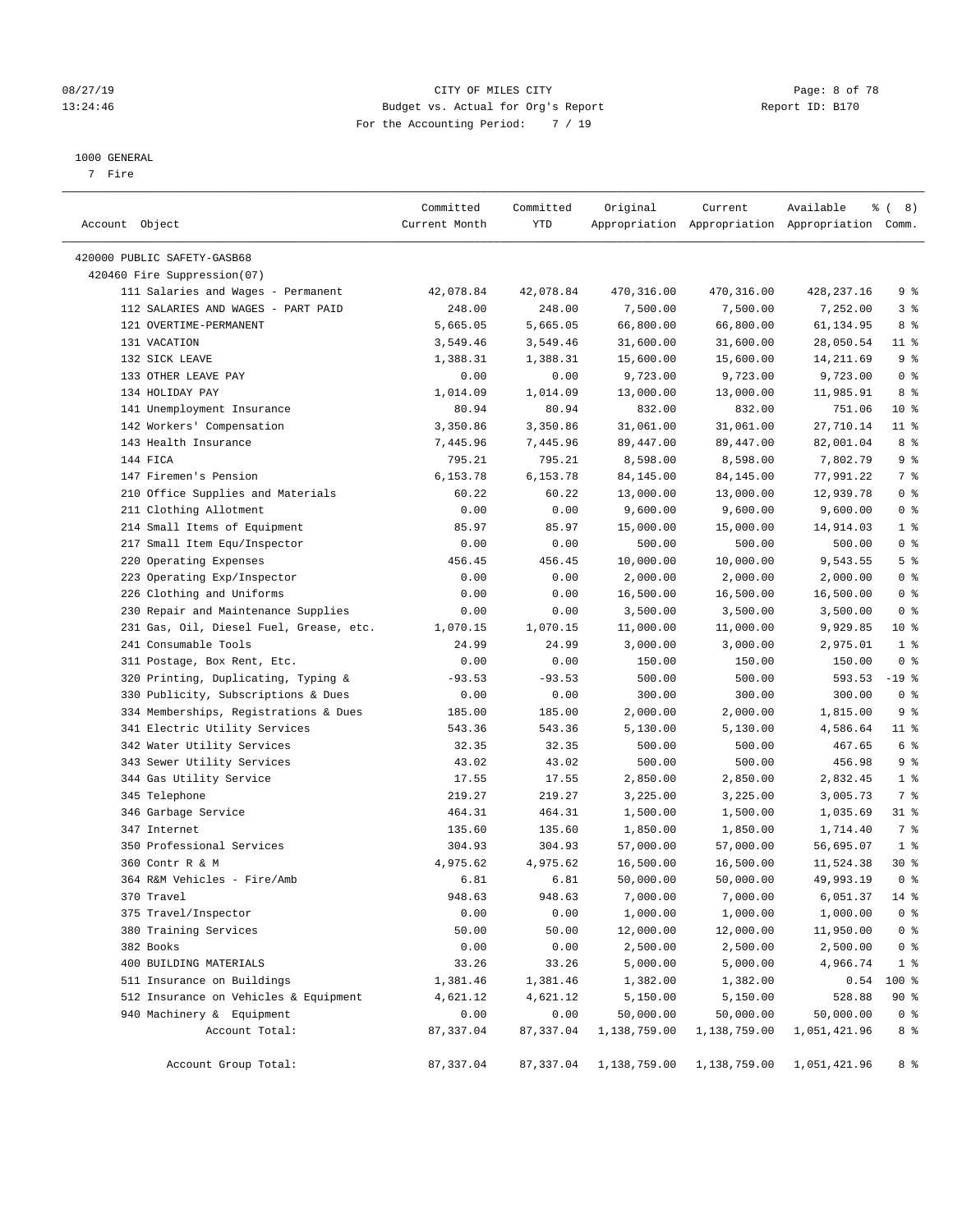### 08/27/19 **CITY OF MILES CITY CITY CITY CITY Page: 9 of 78** 13:24:46 Budget vs. Actual for Org's Report Report ID: B170 For the Accounting Period: 7 / 19

#### 1000 GENERAL

7 Fire

| Account Object                                            | Committed<br>Current Month | Committed<br>YTD | Original<br>Appropriation | Current<br>Appropriation | Available<br>Appropriation | ී ( 8 )<br>Comm. |
|-----------------------------------------------------------|----------------------------|------------------|---------------------------|--------------------------|----------------------------|------------------|
| 490000 DEBT SERVICE<br>490500 Other Debt Service Payments |                            |                  |                           |                          |                            |                  |
| 654 Training Center- Principal                            | 500.98                     | 500.98           | 6,707.00                  | 6,707.00                 | 6.206.02                   | 7 %              |
| 655 Training Center- Interest                             | 661.98                     | 661.98           | 7,252.00                  | 7,252.00                 | 6,590.02                   | 9 <sup>8</sup>   |
| Account Total:                                            | 1,162.96                   | 1,162.96         | 13,959.00                 | 13,959.00                | 12,796.04                  | 8 %              |
| Account Group Total:                                      | 1,162.96                   | 1,162.96         | 13,959.00                 | 13,959.00                | 12,796.04                  | 8 %              |
| Organization Total:                                       | 88,500.00                  | 88,500.00        | 1,152,718.00              | 1,152,718.00             | 1,064,218.00               | 8 %              |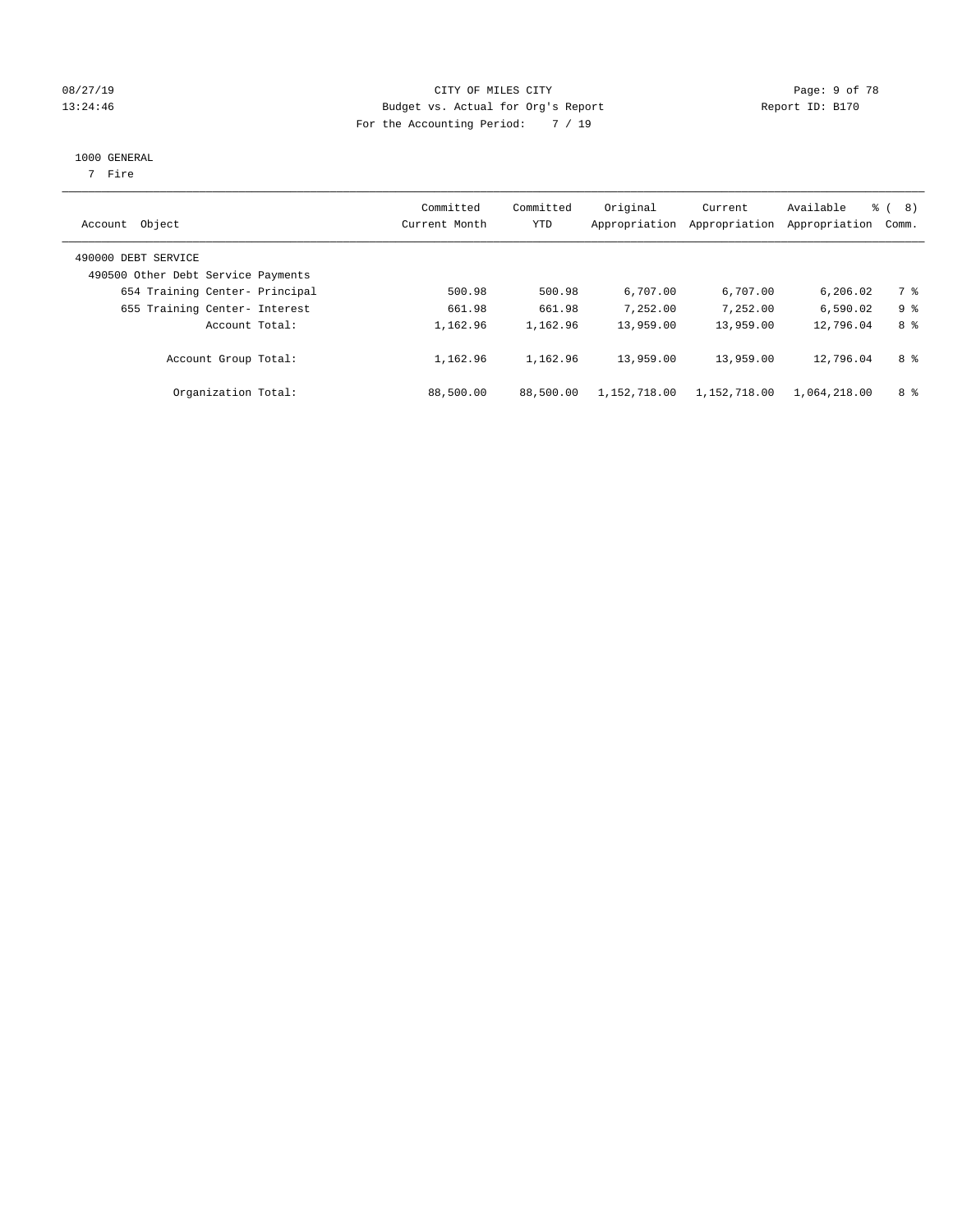#### 08/27/19 **Page: 10 of 78** CITY OF MILES CITY **Page: 10 of 78** 13:24:46 Budget vs. Actual for Org's Report Changer Report ID: B170 For the Accounting Period: 7 / 19

#### 1000 GENERAL

8 City Hall Maintenance

| Account Object                      | Committed<br>Current Month | Committed<br>YTD | Original  | Current<br>Appropriation Appropriation Appropriation | Available | % ( 8)<br>Comm. |
|-------------------------------------|----------------------------|------------------|-----------|------------------------------------------------------|-----------|-----------------|
|                                     |                            |                  |           |                                                      |           |                 |
| 410000 GENERAL GOVERNMENTGASB68     |                            |                  |           |                                                      |           |                 |
| 411230 City Hall                    |                            |                  |           |                                                      |           |                 |
| 214 Small Items of Equipment        | 0.00                       | 0.00             | 400.00    | 400.00                                               | 400.00    | 0 <sup>8</sup>  |
| 220 Operating Expenses              | 85.50                      | 85.50            | 2,000.00  | 2,000.00                                             | 1,914.50  | 4%              |
| 230 Repair and Maintenance Supplies | 0.00                       | 0.00             | 2,000.00  | 2,000.00                                             | 2,000.00  | 0 <sup>8</sup>  |
| 341 Electric Utility Services       | 619.58                     | 619.58           | 7,000.00  | 7,000.00                                             | 6,380.42  | 9%              |
| 342 Water Utility Services          | 56.77                      | 56.77            | 750.00    | 750.00                                               | 693.23    | 8 %             |
| 343 Sewer Utility Services          | 67.95                      | 67.95            | 600.00    | 600.00                                               | 532.05    | $11$ %          |
| 344 Gas Utility Service             | 40.27                      | 40.27            | 3,500.00  | 3,500.00                                             | 3,459.73  | 1 <sup>8</sup>  |
| 346 Garbage Service                 | 0.00                       | 0.00             | 250.00    | 250.00                                               | 250.00    | 0 <sup>8</sup>  |
| 360 Contr R & M                     | 600.00                     | 600.00           | 12,000.00 | 12,000.00                                            | 11,400.00 | 5 <sup>8</sup>  |
| 511 Insurance on Buildings          | 2,940.00                   | 2,940.00         | 2,940.00  | 2,940.00                                             | 0.00      | $100*$          |
| Account Total:                      | 4,410.07                   | 4,410.07         | 31,440.00 | 31,440.00                                            | 27,029.93 | $14*$           |
|                                     |                            |                  |           |                                                      |           |                 |
| Account Group Total:                | 4,410.07                   | 4,410.07         | 31,440.00 | 31,440.00                                            | 27,029.93 | $14*$           |
|                                     |                            |                  |           |                                                      |           |                 |
| Organization Total:                 | 4,410.07                   | 4,410.07         | 31,440.00 | 31,440.00                                            | 27,029.93 | $14*$           |
|                                     |                            |                  |           |                                                      |           |                 |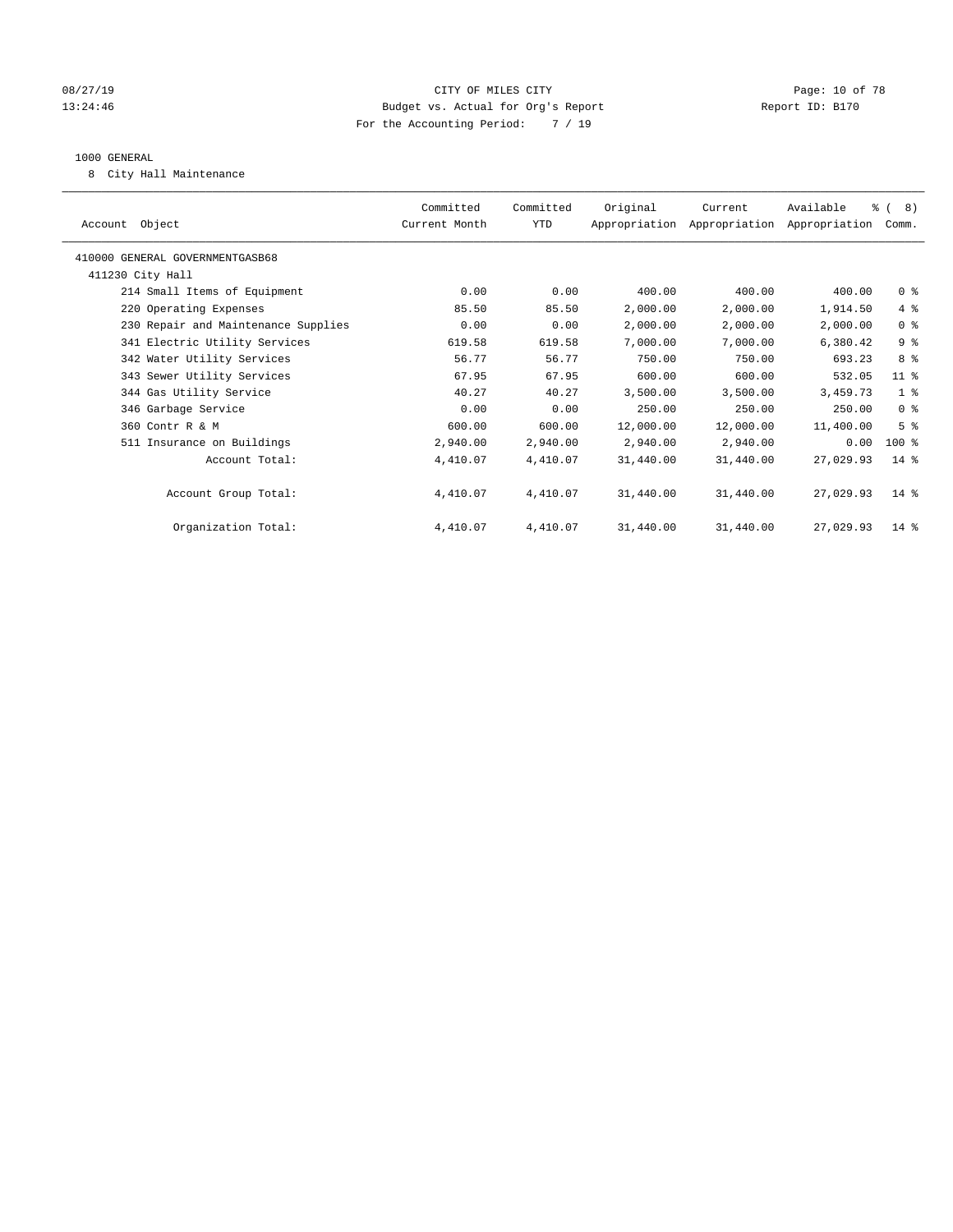#### 08/27/19 Page: 11 of 78 13:24:46 Budget vs. Actual for Org's Report Changer Report ID: B170 For the Accounting Period: 7 / 19

### 1000 GENERAL

9 Treasurer

| Object<br>Account                  | Committed<br>Current Month | Committed<br><b>YTD</b> | Original  | Current<br>Appropriation Appropriation | Available<br>Appropriation | $\frac{6}{6}$ ( 8)<br>Comm. |
|------------------------------------|----------------------------|-------------------------|-----------|----------------------------------------|----------------------------|-----------------------------|
| 410000 GENERAL GOVERNMENTGASB68    |                            |                         |           |                                        |                            |                             |
| 410540 City Treasurer(09)          |                            |                         |           |                                        |                            |                             |
| 111 Salaries and Wages - Permanent | 1,833.34                   | 1,833.34                | 21,996.00 | 21,996.00                              | 20,162.66                  | 8 %                         |
| 142 Workers' Compensation          | 7.40                       | 7.40                    | 94.00     | 94.00                                  | 86.60                      | 8 %                         |
| 144 FICA                           | 140.24                     | 140.24                  | 1,683.00  | 1,683.00                               | 1,542.76                   | 8 %                         |
| 145 PERS                           | 158.96                     | 158.96                  | 1,907.00  | 1,907.00                               | 1,748.04                   | 8 %                         |
| 214 Small Items of Equipment       | 0.00                       | 0.00                    | 1,200.00  | 1,200.00                               | 1,200.00                   | 0 <sup>8</sup>              |
| 345 Telephone                      | 3.44                       | 3.44                    | 50.00     | 50.00                                  | 46.56                      | 7 %                         |
| 350 Professional Services          | 0.00                       | 0.00                    | 550.00    | 550.00                                 | 550.00                     | 0 <sup>8</sup>              |
| 360 Contr R & M                    | 76.90                      | 76.90                   | 1,000.00  | 1,000.00                               | 923.10                     | 8 %                         |
| Account Total:                     | 2,220.28                   | 2,220.28                | 28,480.00 | 28,480.00                              | 26, 259. 72                | 8 %                         |
| Account Group Total:               | 2,220.28                   | 2,220.28                | 28,480.00 | 28,480.00                              | 26, 259. 72                | 8 %                         |
| Organization Total:                | 2,220.28                   | 2,220.28                | 28,480.00 | 28,480.00                              | 26, 259. 72                | 8 %                         |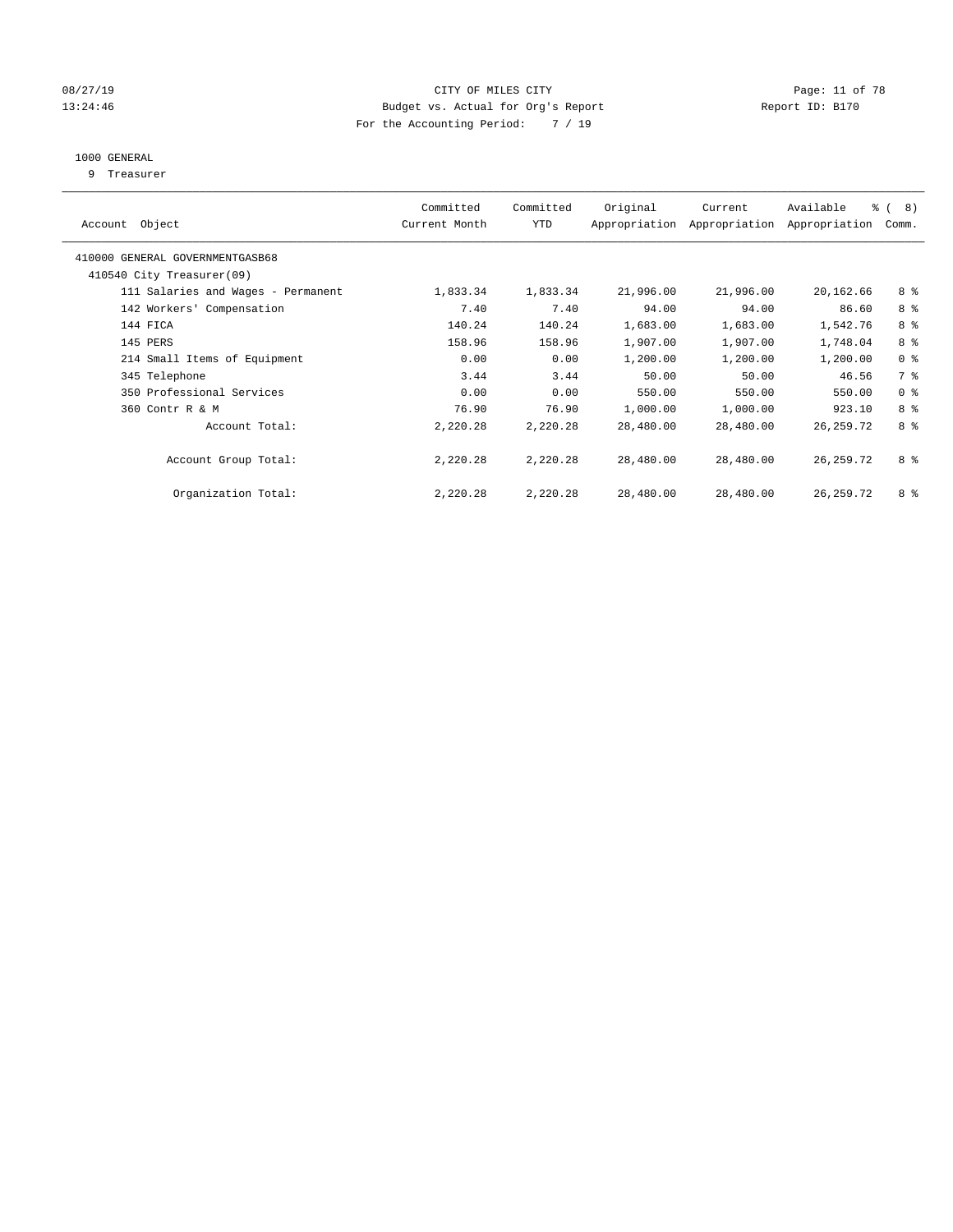#### 08/27/19 **Page: 12 of 78** CITY OF MILES CITY **Page: 12 of 78** 13:24:46 Budget vs. Actual for Org's Report Changer Report ID: B170 For the Accounting Period: 7 / 19

#### 1000 GENERAL

11 Historic Preservation

| Object<br>Account                                                       | Committed<br>Current Month | Committed<br>YTD | Original<br>Appropriation | Current<br>Appropriation | Available<br>Appropriation | 8)<br>응 (<br>Comm. |
|-------------------------------------------------------------------------|----------------------------|------------------|---------------------------|--------------------------|----------------------------|--------------------|
| 520000 OTHER FINANCING USES<br>521000 Interfund Operating Transfers Out |                            |                  |                           |                          |                            |                    |
| 820 Transfers to Other Funds                                            | 0.00                       | 0.00             | 2,200.00                  | 2,200,00                 | 2,200.00                   | 0 %                |
| Account Total:                                                          | 0.00                       | 0.00             | 2,200.00                  | 2,200.00                 | 2,200.00                   | 0 <sup>8</sup>     |
| Account Group Total:                                                    | 0.00                       | 0.00             | 2,200.00                  | 2,200.00                 | 2,200.00                   | 0 %                |
| Organization Total:                                                     | 0.00                       | 0.00             | 2,200.00                  | 2,200.00                 | 2,200.00                   | 0 %                |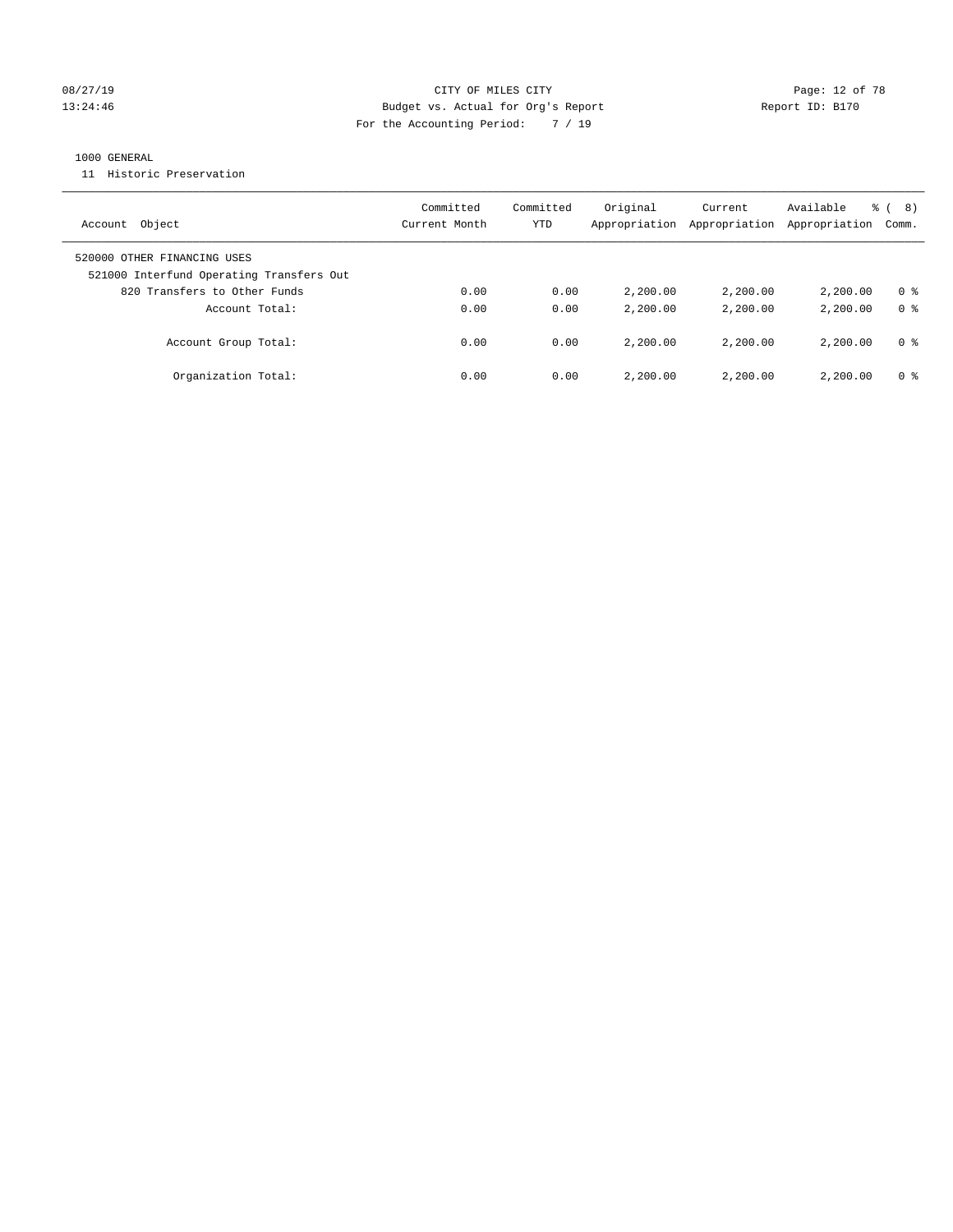#### 1000 GENERAL

13 Park

| Account Object                          | Committed<br>Current Month | Committed<br>YTD | Original   | Current    | Available<br>Appropriation Appropriation Appropriation Comm. | १८) ह           |
|-----------------------------------------|----------------------------|------------------|------------|------------|--------------------------------------------------------------|-----------------|
| 460000 CULTURE AND RECREATION-GASB68    |                            |                  |            |            |                                                              |                 |
| 460432 Lion Shelter                     |                            |                  |            |            |                                                              |                 |
| 230 Repair and Maintenance Supplies     | 0.00                       | 0.00             | 500.00     | 500.00     | 500.00                                                       | 0 <sup>8</sup>  |
| Account Total:                          | 0.00                       | 0.00             | 500.00     | 500.00     | 500.00                                                       | 0 <sup>8</sup>  |
| 460433 Park Operations(13)              |                            |                  |            |            |                                                              |                 |
| 111 Salaries and Wages - Permanent      | 18,796.91                  | 18,796.91        | 189,076.00 | 189,076.00 | 170,279.09                                                   | $10*$           |
| 121 OVERTIME-PERMANENT                  | 2,433.02                   | 2,433.02         | 9,300.00   | 9,300.00   | 6,866.98                                                     | $26$ %          |
| 131 VACATION                            | 1,801.71                   | 1,801.71         | 12,100.00  | 12,100.00  | 10,298.29                                                    | 15 <sup>°</sup> |
| 132 SICK LEAVE                          | 11.63                      | 11.63            | 9,400.00   | 9,400.00   | 9,388.37                                                     | 0 <sup>8</sup>  |
| 133 OTHER LEAVE PAY                     | 0.00                       | 0.00             | 747.00     | 747.00     | 747.00                                                       | 0 <sup>8</sup>  |
| 134 HOLIDAY PAY                         | 977.12                     | 977.12           | 5,500.00   | 5,500.00   | 4,522.88                                                     | 18 %            |
| 141 Unemployment Insurance              | 37.46                      | 37.46            | 339.00     | 339.00     | 301.54                                                       | $11$ %          |
| 142 Workers' Compensation               | 1,247.46                   | 1,247.46         | 12,119.00  | 12,119.00  | 10,871.54                                                    | $10*$           |
| 143 Health Insurance                    | 3,329.80                   | 3,329.80         | 39,958.00  | 39,958.00  | 36,628.20                                                    | 8 %             |
| 144 FICA                                | 1,855.63                   | 1,855.63         | 17,298.00  | 17,298.00  | 15,442.37                                                    | $11$ %          |
| 145 PERS                                | 1,908.97                   | 1,908.97         | 19,107.00  | 19,107.00  | 17,198.03                                                    | $10*$           |
| 196 CLOTHING ALLOTMENT                  | 928.50                     | 928.50           | 950.00     | 950.00     | 21.50                                                        | 98 %            |
| 210 Office Supplies and Materials       | 0.00                       | 0.00             | 350.00     | 350.00     | 350.00                                                       | 0 <sup>8</sup>  |
| 214 Small Items of Equipment            | 0.00                       | 0.00             | 3,000.00   | 3,000.00   | 3,000.00                                                     | 0 <sup>8</sup>  |
| 220 Operating Expenses                  | 1,106.88                   | 1,106.88         | 2,500.00   | 2,500.00   | 1,393.12                                                     | 44 %            |
| 222 Chemicals, Lab & Med Supplies       | 152.00                     | 152.00           | 4,000.00   | 4,000.00   | 3,848.00                                                     | 4%              |
| 226 Clothing and Uniforms               | 0.00                       | 0.00             | 750.00     | 750.00     | 750.00                                                       | 0 <sup>8</sup>  |
| 230 Repair and Maintenance Supplies     | 3.91                       | 3.91             | 15,000.00  | 15,000.00  | 14,996.09                                                    | 0 <sup>8</sup>  |
| 231 Gas, Oil, Diesel Fuel, Grease, etc. | 1,074.47                   | 1,074.47         | 7,500.00   | 7,500.00   | 6,425.53                                                     | $14*$           |
| 334 Memberships, Registrations & Dues   | 0.00                       | 0.00             | 300.00     | 300.00     | 300.00                                                       | 0 <sup>8</sup>  |
| 341 Electric Utility Services           | 1,359.31                   | 1,359.31         | 11,400.00  | 11,400.00  | 10,040.69                                                    | $12*$           |
| 342 Water Utility Services              | 3,233.79                   | 3,233.79         | 24,000.00  | 24,000.00  | 20,766.21                                                    | $13*$           |
| 343 Sewer Utility Services              | 282.67                     | 282.67           | 1,700.00   | 1,700.00   | 1,417.33                                                     | $17*$           |
| 344 Gas Utility Service                 | 66.33                      | 66.33            | 4,235.00   | 4,235.00   | 4,168.67                                                     | 2 <sup>°</sup>  |
| 345 Telephone                           | 39.50                      | 39.50            | 500.00     | 500.00     | 460.50                                                       | 8 %             |
| 346 Garbage Service                     | 0.00                       | 0.00             | 800.00     | 800.00     | 800.00                                                       | 0 <sup>8</sup>  |
| 347 Internet                            | 37.60                      | 37.60            | 450.00     | 450.00     | 412.40                                                       | 8 %             |
| 350 Professional Services               | 0.00                       | 0.00             | 13,000.00  | 13,000.00  | 13,000.00                                                    | 0 <sup>8</sup>  |
| 360 Contr R & M                         | 0.00                       | 0.00             | 8,000.00   | 8,000.00   | 8,000.00                                                     | 0 <sup>8</sup>  |
| 363 R&M Vehicles/Equip/Labor-PW         | 562.62                     | 562.62           | 10,000.00  | 10,000.00  | 9,437.38                                                     | 6 %             |
| 370 Travel                              | 0.00                       | 0.00             | 600.00     | 600.00     | 600.00                                                       | 0 <sup>8</sup>  |
| 380 Training Services                   | 0.00                       | 0.00             | 400.00     | 400.00     | 400.00                                                       | 0 <sup>8</sup>  |
| 511 Insurance on Buildings              | 3,197.51                   | 3,197.51         | 3,198.00   | 3,198.00   | 0.49                                                         | $100*$          |
| 512 Insurance on Vehicles & Equipment   | 596.99                     | 596.99           | 1,028.00   | 1,028.00   | 431.01                                                       | 58 %            |
| 936 Parks and Recreation Facilities     | 370.97                     | 370.97           | 0.00       | 0.00       | $-370.97$                                                    | $***$ $_{8}$    |
| Account Total:                          | 45, 412.76                 | 45, 412.76       | 428,605.00 | 428,605.00 | 383, 192. 24                                                 | 11 <sub>8</sub> |
|                                         |                            |                  |            |            |                                                              |                 |
| 460435 Florence Stacy Fountain          |                            |                  |            |            |                                                              |                 |
| 210 Office Supplies and Materials       | 0.00                       | 0.00             | 1,000.00   | 1,000.00   | 1,000.00                                                     | 0 <sup>8</sup>  |
| 350 Professional Services               | 0.00                       | 0.00             | 25,000.00  | 25,000.00  | 25,000.00                                                    | $0$ %           |
| Account Total:                          | 0.00                       | 0.00             | 26,000.00  | 26,000.00  | 26,000.00                                                    | $0$ %           |
| 460436 Denton Complex Upgrades          |                            |                  |            |            |                                                              |                 |
| 350 Professional Services               | 0.00                       | 0.00             | 1,000.00   | 1,000.00   | 1,000.00                                                     | 0 <sup>8</sup>  |
|                                         |                            |                  |            |            |                                                              |                 |

#### 08/27/19 CITY OF MILES CITY Page: 13 of 78 13:24:46 Budget vs. Actual for Org's Report For the Accounting Period: 7 / 19

————————————————————————————————————————————————————————————————————————————————————————————————————————————————————————————————————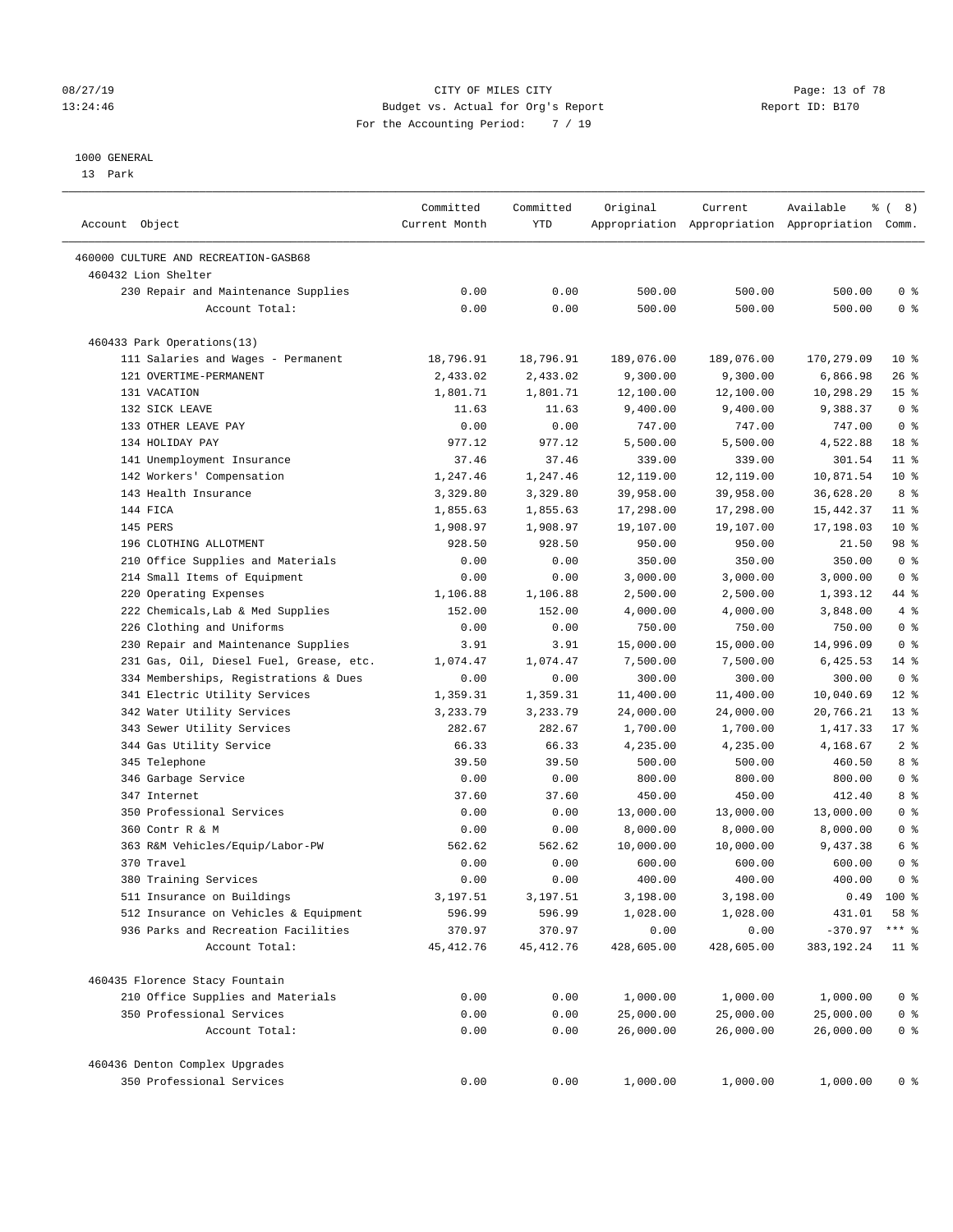#### 08/27/19 **Page: 14 of 78** CITY OF MILES CITY **Page: 14 of 78** 13:24:46 Budget vs. Actual for Org's Report Changer Report ID: B170 For the Accounting Period: 7 / 19

#### 1000 GENERAL

13 Park

| Object<br>Account                          | Committed<br>Current Month | Committed<br><b>YTD</b> | Original<br>Appropriation | Current<br>Appropriation | Available<br>Appropriation | % ( 8 )<br>Comm. |
|--------------------------------------------|----------------------------|-------------------------|---------------------------|--------------------------|----------------------------|------------------|
| Account Total:                             | 0.00                       | 0.00                    | 1,000.00                  | 1,000.00                 | 1,000.00                   | 0 <sup>8</sup>   |
| 460439 Riverside Park Tennis Court Project |                            |                         |                           |                          |                            |                  |
| 230 Repair and Maintenance Supplies        | 0.00                       | 0.00                    | 200.00                    | 200.00                   | 200.00                     | 0 <sup>8</sup>   |
| Account Total:                             | 0.00                       | 0.00                    | 200.00                    | 200.00                   | 200.00                     | 0 <sup>8</sup>   |
| Account Group Total:                       | 45, 412.76                 | 45, 412. 76             | 456,305.00                | 456,305.00               | 410,892.24                 | 10 <sup>8</sup>  |
| Organization Total:                        | 45,412.76                  | 45, 412.76              | 456,305.00                | 456,305.00               | 410,892.24                 | $10*$            |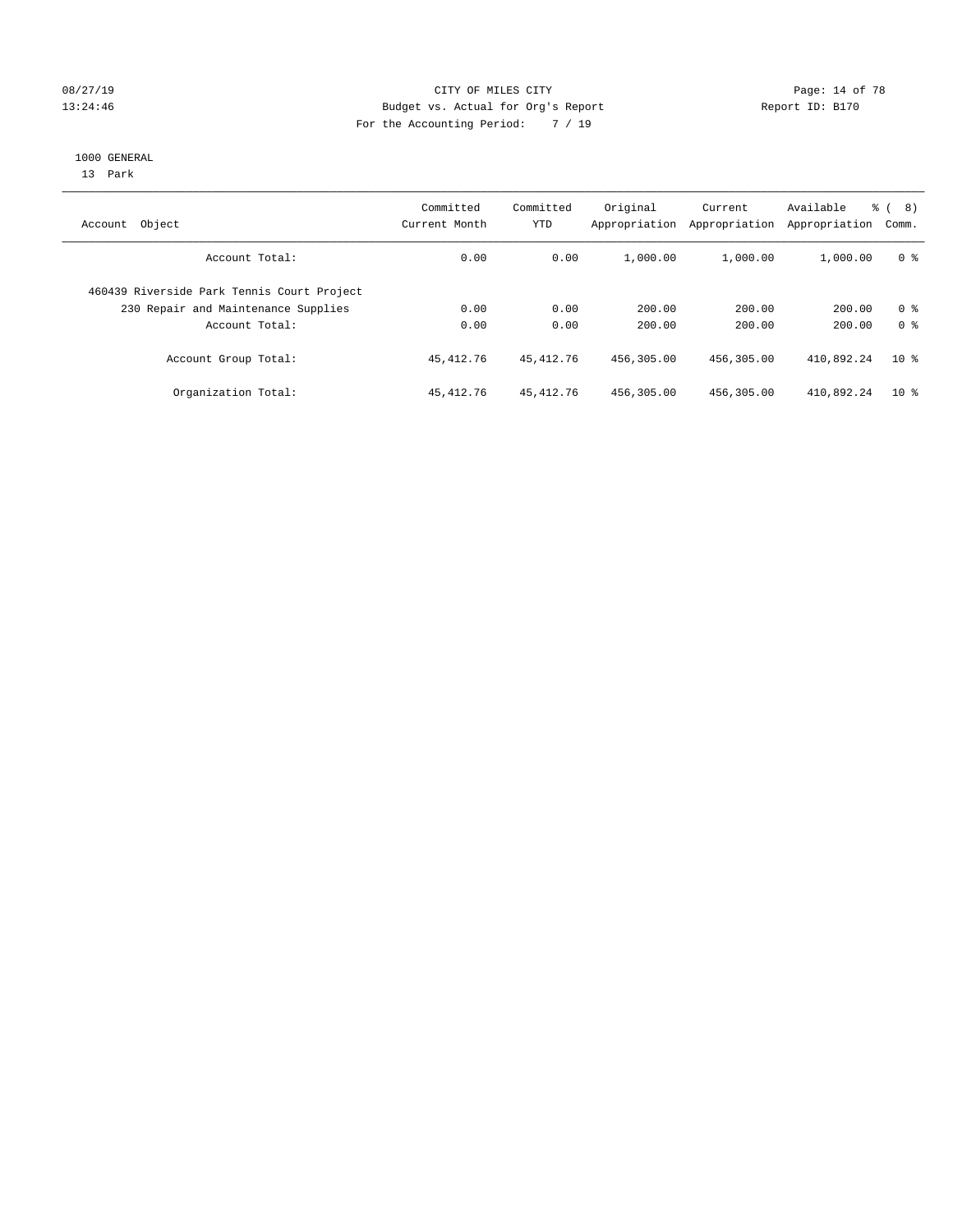#### 08/27/19 **Page: 15 of 78** CITY OF MILES CITY **Page: 15 of 78** 13:24:46 Budget vs. Actual for Org's Report Report ID: B170 For the Accounting Period: 7 / 19

## 1000 GENERAL

14 Swim Pool

| Account Object                       | Committed<br>Current Month | Committed<br><b>YTD</b> | Original   | Current<br>Appropriation Appropriation Appropriation | Available<br>နွ | (8)<br>Comm.   |
|--------------------------------------|----------------------------|-------------------------|------------|------------------------------------------------------|-----------------|----------------|
| 460000 CULTURE AND RECREATION-GASB68 |                            |                         |            |                                                      |                 |                |
| 460445 Swimming Pool                 |                            |                         |            |                                                      |                 |                |
| 111 Salaries and Wages - Permanent   | 17,544.69                  | 17,544.69               | 54, 315.00 | 54, 315.00                                           | 36,770.31       | $32$ $%$       |
| 121 OVERTIME-PERMANENT               | 85.96                      | 85.96                   | 0.00       | 0.00                                                 | $-85.96$        | $***$ $-$      |
| 141 Unemployment Insurance           | 26.46                      | 26.46                   | 82.00      | 82.00                                                | 55.54           | 32%            |
| 142 Workers' Compensation            | 961.49                     | 961.49                  | 3,114.00   | 3,114.00                                             | 2,152.51        | 31.8           |
| 144 FICA                             | 1,348.80                   | 1,348.80                | 4,156.00   | 4,156.00                                             | 2,807.20        | 32%            |
| 145 PERS                             | 219.22                     | 219.22                  | 1,082.00   | 1,082.00                                             | 862.78          | $20*$          |
| 214 Small Items of Equipment         | 0.00                       | 0.00                    | 300.00     | 300.00                                               | 300.00          | 0 <sup>8</sup> |
| 220 Operating Expenses               | 0.00                       | 0.00                    | 1,000.00   | 1,000.00                                             | 1,000.00        | 0 <sup>8</sup> |
| 222 Chemicals, Lab & Med Supplies    | 0.00                       | 0.00                    | 3,500.00   | 3,500.00                                             | 3,500.00        | 0 <sup>8</sup> |
| 226 Clothing and Uniforms            | 0.00                       | 0.00                    | 550.00     | 550.00                                               | 550.00          | 0 <sup>8</sup> |
| 230 Repair and Maintenance Supplies  | 44.06                      | 44.06                   | 500.00     | 500.00                                               | 455.94          | 9 <sup>°</sup> |
| 341 Electric Utility Services        | 401.03                     | 401.03                  | 1,568.00   | 1,568.00                                             | 1,166.97        | 26%            |
| 342 Water Utility Services           | 39.18                      | 39.18                   | 300.00     | 300.00                                               | 260.82          | $13*$          |
| 343 Sewer Utility Services           | 44.59                      | 44.59                   | 200.00     | 200.00                                               | 155.41          | $22$ %         |
| 345 Telephone                        | 50.57                      | 50.57                   | 150.00     | 150.00                                               | 99.43           | 34%            |
| 350 Professional Services            | 0.00                       | 0.00                    | 250.00     | 250.00                                               | 250.00          | 0 <sup>8</sup> |
| 360 Contr R & M                      | 0.00                       | 0.00                    | 200.00     | 200.00                                               | 200.00          | 0 <sup>8</sup> |
| 363 R&M Vehicles/Equip/Labor-PW      | 0.00                       | 0.00                    | 300.00     | 300.00                                               | 300.00          | 0 <sup>8</sup> |
| 380 Training Services                | 0.00                       | 0.00                    | 700.00     | 700.00                                               | 700.00          | 0 <sup>8</sup> |
| 540 Special Assessments              | 0.00                       | 0.00                    | 700.00     | 700.00                                               | 700.00          | 0 <sup>8</sup> |
| Account Total:                       | 20,766.05                  | 20,766.05               | 72,967.00  | 72,967.00                                            | 52,200.95       | $28$ %         |
| Account Group Total:                 | 20,766.05                  | 20,766.05               | 72,967.00  | 72,967.00                                            | 52,200.95       | $28$ $%$       |
| Organization Total:                  | 20,766.05                  | 20,766.05               | 72,967.00  | 72,967.00                                            | 52,200.95       | $28$ %         |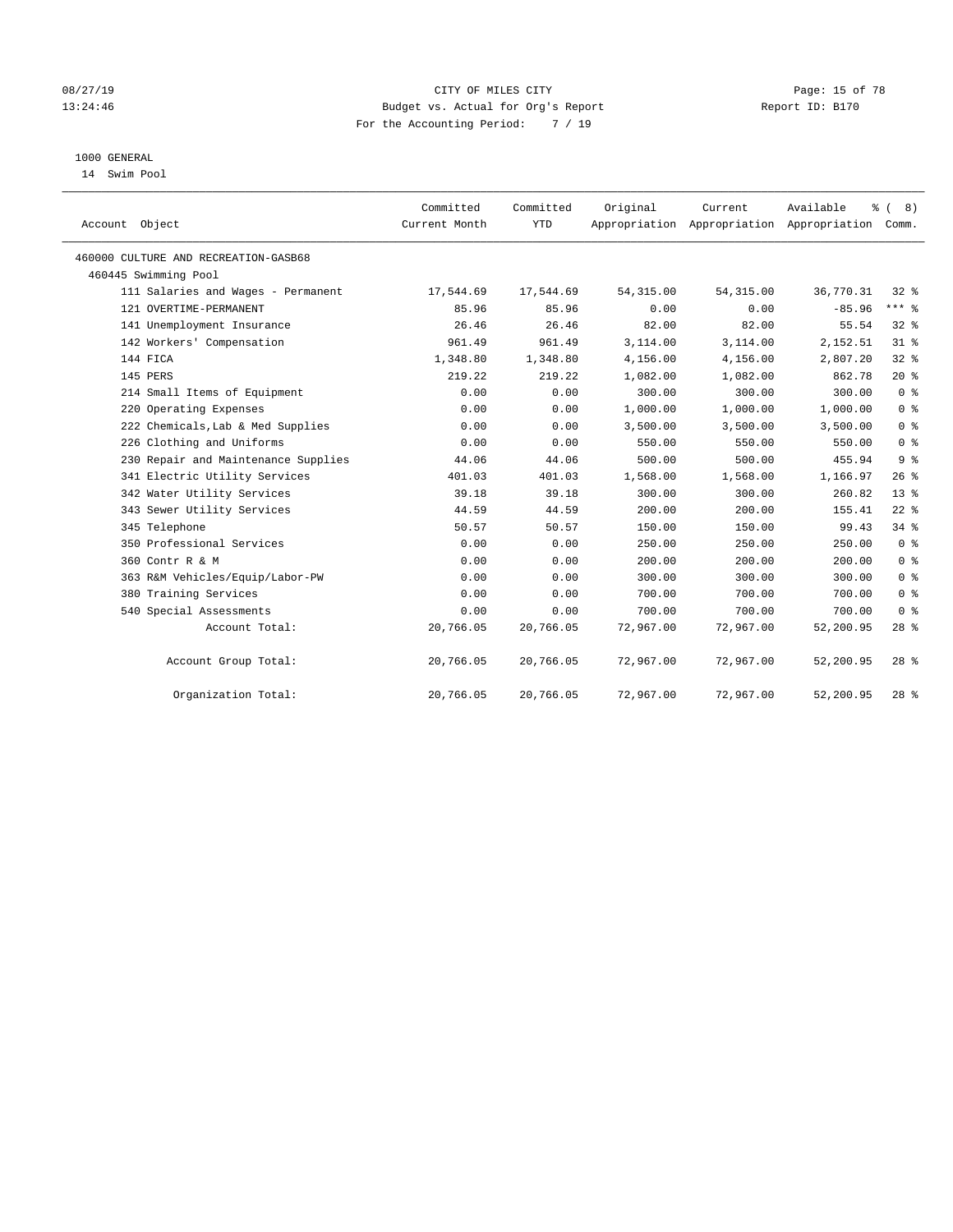### 08/27/19 Page: 16 of 78 13:24:46 Budget vs. Actual for Org's Report Changer Report ID: B170 For the Accounting Period: 7 / 19

# 1000 GENERAL

16 Library

| Object<br>Account                                                       | Committed<br>Current Month | Committed<br>YTD | Original<br>Appropriation | Current<br>Appropriation | Available<br>Appropriation | 응 (<br>8)<br>Comm. |
|-------------------------------------------------------------------------|----------------------------|------------------|---------------------------|--------------------------|----------------------------|--------------------|
| 520000 OTHER FINANCING USES<br>521000 Interfund Operating Transfers Out |                            |                  |                           |                          |                            |                    |
| 820 Transfers to Other Funds                                            | 25,445.00                  | 25,445.00        | 325,000.00                | 325,000.00               | 299,555.00                 | 8 %                |
| Account Total:                                                          | 25,445.00                  | 25,445.00        | 325,000.00                | 325,000.00               | 299,555.00                 | 8 %                |
| Account Group Total:                                                    | 25,445.00                  | 25,445.00        | 325,000.00                | 325,000.00               | 299,555.00                 | 8 %                |
| Organization Total:                                                     | 25,445.00                  | 25,445.00        | 325,000.00                | 325,000.00               | 299,555.00                 | 8 %                |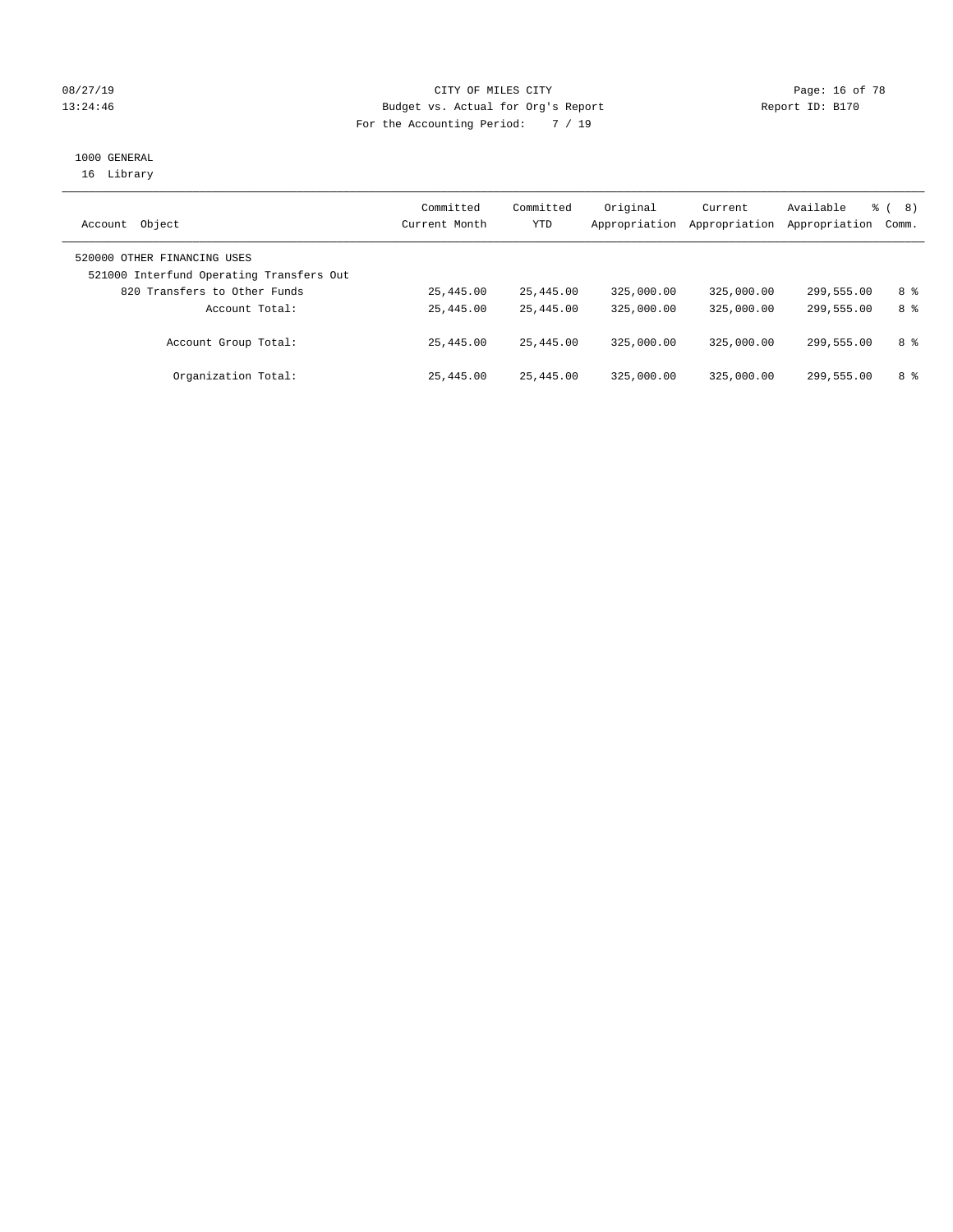#### 08/27/19 **Page: 17 of 78** CITY OF MILES CITY **Page: 17 of 78** 13:24:46 Budget vs. Actual for Org's Report Changer Report ID: B170 For the Accounting Period: 7 / 19

#### 1000 GENERAL

21 Animal Control

| Account Object                           | Committed<br>Current Month | Committed<br>YTD | Original  | Current   | Available<br>Appropriation Appropriation Appropriation Comm. | $\frac{6}{6}$ ( 8) |
|------------------------------------------|----------------------------|------------------|-----------|-----------|--------------------------------------------------------------|--------------------|
| 440000 PUBLIC HEALTH-GASB68              |                            |                  |           |           |                                                              |                    |
| 440600 Animal Control Services(21)       |                            |                  |           |           |                                                              |                    |
| 111 Salaries and Wages - Permanent       | 2,830.38                   | 2,830.38         | 42,860.00 | 42,860.00 | 40,029.62                                                    | 7 %                |
| 121 OVERTIME-PERMANENT                   | 42.50                      | 42.50            | 500.00    | 500.00    | 457.50                                                       | 9 <sup>8</sup>     |
| 131 VACATION                             | 972.00                     | 972.00           | 1,500.00  | 1,500.00  | 528.00                                                       | 65 %               |
| 132 SICK LEAVE                           | 0.00                       | 0.00             | 700.00    | 700.00    | 700.00                                                       | 0 <sup>8</sup>     |
| 133 OTHER LEAVE PAY                      | 50.63                      | 50.63            | 500.00    | 500.00    | 449.37                                                       | $10*$              |
| 134 HOLIDAY PAY                          | 0.00                       | 0.00             | 300.00    | 300.00    | 300.00                                                       | 0 <sup>8</sup>     |
| 141 Unemployment Insurance               | 5.84                       | 5.84             | 70.00     | 70.00     | 64.16                                                        | 8 %                |
| 142 Workers' Compensation                | 183.90                     | 183.90           | 2,583.00  | 2,583.00  | 2,399.10                                                     | 7 %                |
| 143 Health Insurance                     | 794.70                     | 794.70           | 9,536.00  | 9,536.00  | 8,741.30                                                     | 8 %                |
| 144 FICA                                 | 298.01                     | 298.01           | 3,547.00  | 3,547.00  | 3,248.99                                                     | 8 %                |
| 145 PERS                                 | 309.00                     | 309.00           | 3,456.00  | 3,456.00  | 3,147.00                                                     | 9 <sup>°</sup>     |
| 196 CLOTHING ALLOTMENT                   | 0.00                       | 0.00             | 807.00    | 807.00    | 807.00                                                       | 0 <sup>8</sup>     |
| 210 Office Supplies and Materials        | 0.00                       | 0.00             | 150.00    | 150.00    | 150.00                                                       | 0 <sup>8</sup>     |
| 214 Small Items of Equipment             | 31.75                      | 31.75            | 400.00    | 400.00    | 368.25                                                       | 8 %                |
| 220 Operating Expenses                   | 11.94                      | 11.94            | 1,200.00  | 1,200.00  | 1,188.06                                                     | 1 <sup>°</sup>     |
| 230 Repair and Maintenance Supplies      | 0.00                       | 0.00             | 250.00    | 250.00    | 250.00                                                       | 0 <sup>8</sup>     |
| 231 Gas, Oil, Diesel Fuel, Grease, etc.  | 127.25                     | 127.25           | 1,400.00  | 1,400.00  | 1,272.75                                                     | 9 <sup>°</sup>     |
| 311 Postage, Box Rent, Etc.              | 17.75                      | 17.75            | 20.00     | 20.00     | 2.25                                                         | 89 %               |
| 320 Printing, Duplicating, Typing &      | 0.00                       | 0.00             | 25.00     | 25.00     | 25.00                                                        | 0 <sup>8</sup>     |
| 330 Publicity, Subscriptions & Dues      | 0.00                       | 0.00             | 25.00     | 25.00     | 25.00                                                        | 0 <sup>8</sup>     |
| 341 Electric Utility Services            | 49.78                      | 49.78            | 529.00    | 529.00    | 479.22                                                       | 9 <sup>°</sup>     |
| 342 Water Utility Services               | 23.02                      | 23.02            | 350.00    | 350.00    | 326.98                                                       | 7 %                |
| 343 Sewer Utility Services               | 27.07                      | 27.07            | 150.00    | 150.00    | 122.93                                                       | 18 %               |
| 344 Gas Utility Service                  | 27.29                      | 27.29            | 635.00    | 635.00    | 607.71                                                       | $4\degree$         |
| 345 Telephone                            | 40.09                      | 40.09            | 500.00    | 500.00    | 459.91                                                       | 8 %                |
| 347 Internet                             | 0.00                       | 0.00             | 560.00    | 560.00    | 560.00                                                       | 0 <sup>8</sup>     |
| 350 Professional Services                | 1,099.57                   | 1,099.57         | 3,000.00  | 3,000.00  | 1,900.43                                                     | 37%                |
| 366 R&M Vehicles - Police/Animal Control | 0.00                       | 0.00             | 100.00    | 100.00    | 100.00                                                       | 0 <sup>8</sup>     |
| 370 Travel                               | 0.00                       | 0.00             | 200.00    | 200.00    | 200.00                                                       | 0 <sup>8</sup>     |
| 380 Training Services                    | 0.00                       | 0.00             | 100.00    | 100.00    | 100.00                                                       | 0 <sup>8</sup>     |
| 511 Insurance on Buildings               | 85.34                      | 85.34            | 86.00     | 86.00     | 0.66                                                         | 99 %               |
| Account Total:                           | 7,027.81                   | 7,027.81         | 76,039.00 | 76,039.00 | 69,011.19                                                    | 9 <sup>°</sup>     |
| Account Group Total:                     | 7,027.81                   | 7,027.81         | 76,039.00 | 76,039.00 | 69,011.19                                                    | 9 %                |
| Organization Total:                      | 7,027.81                   | 7,027.81         | 76,039.00 | 76,039.00 | 69,011.19                                                    | 9 %                |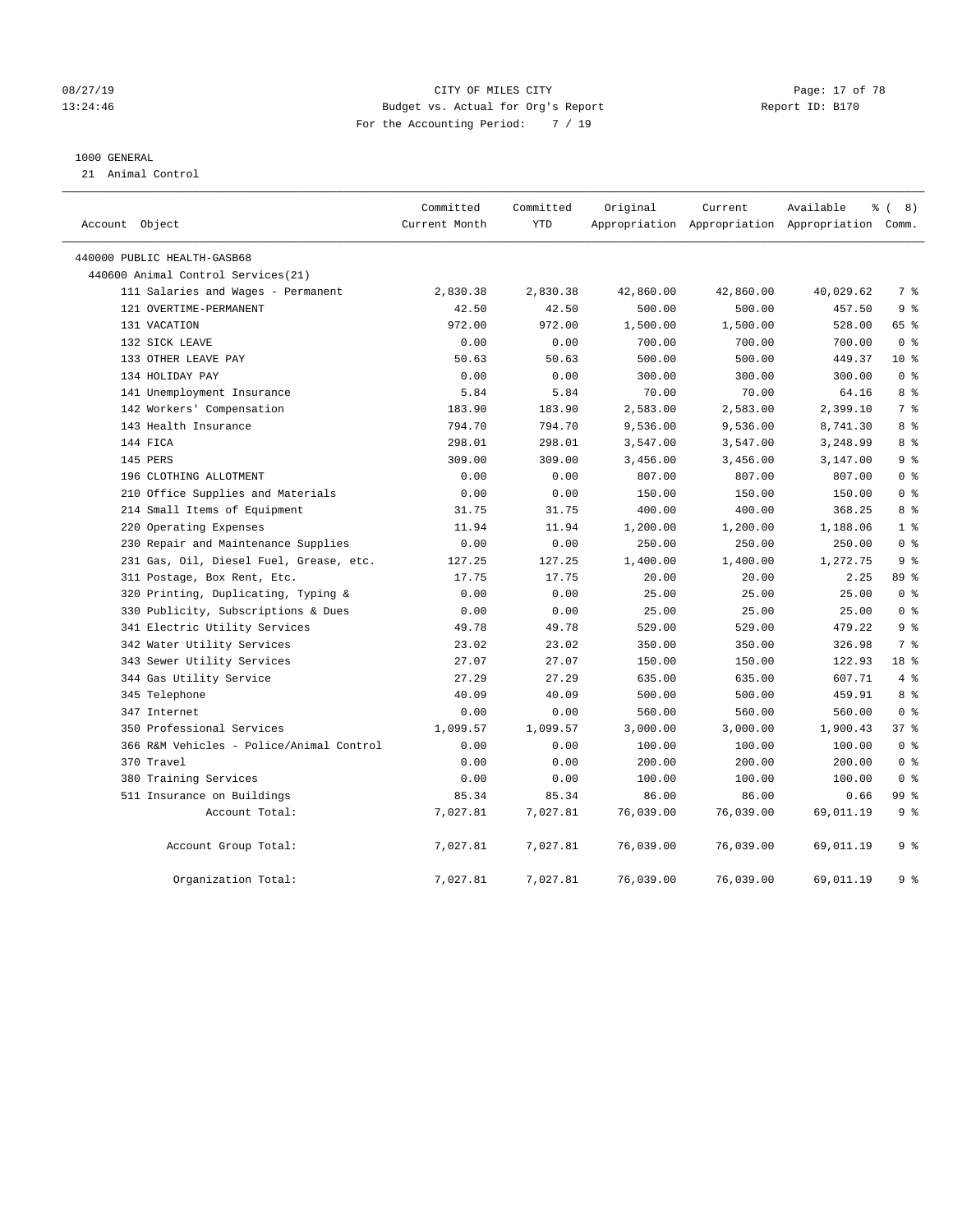#### 08/27/19 **Page: 18 of 78** CITY OF MILES CITY **Page: 18 of 78** 13:24:46 Budget vs. Actual for Org's Report Changer Report ID: B170 For the Accounting Period: 7 / 19

#### 1000 GENERAL

36 Planning & Community Services

| Account Object                            | Committed<br>Current Month | Committed<br><b>YTD</b> | Original   | Current    | Available<br>Appropriation Appropriation Appropriation Comm. | $\frac{6}{6}$ ( 8) |
|-------------------------------------------|----------------------------|-------------------------|------------|------------|--------------------------------------------------------------|--------------------|
| 410000 GENERAL GOVERNMENTGASB68           |                            |                         |            |            |                                                              |                    |
| 411020 Community Services & Planning      |                            |                         |            |            |                                                              |                    |
| 111 Salaries and Wages - Permanent        | 3,156.03                   | 3,156.03                | 36,472.00  | 36,472.00  | 33, 315.97                                                   | 9 <sup>°</sup>     |
| 121 OVERTIME-PERMANENT                    | 0.00                       | 0.00                    | 200.00     | 200.00     | 200.00                                                       | 0 <sup>8</sup>     |
| 131 VACATION                              | 45.45                      | 45.45                   | 2,800.00   | 2,800.00   | 2,754.55                                                     | 2 <sup>°</sup>     |
| 132 SICK LEAVE                            | 104.05                     | 104.05                  | 1,300.00   | 1,300.00   | 1,195.95                                                     | 8 %                |
| 133 OTHER LEAVE PAY                       | 69.12                      | 69.12                   | 2,112.00   | 2,112.00   | 2,042.88                                                     | 3 <sup>8</sup>     |
| 141 Unemployment Insurance                | 5.30                       | 5.30                    | 64.00      | 64.00      | 58.70                                                        | 8%                 |
| 142 Workers' Compensation                 | 17.04                      | 17.04                   | 215.00     | 215.00     | 197.96                                                       | 8 %                |
| 143 Health Insurance                      | 865.90                     | 865.90                  | 10,395.00  | 10,395.00  | 9,529.10                                                     | 8 %                |
| 144 FICA                                  | 270.66                     | 270.66                  | 3,281.00   | 3,281.00   | 3,010.34                                                     | 8 %                |
| 145 PERS                                  | 292.57                     | 292.57                  | 3,718.00   | 3,718.00   | 3,425.43                                                     | 8 %                |
| 196 CLOTHING ALLOTMENT                    | 163.50                     | 163.50                  | 164.00     | 164.00     | 0.50                                                         | $100*$             |
| 210 Office Supplies and Materials         | 42.03                      | 42.03                   | 500.00     | 500.00     | 457.97                                                       | 8 %                |
| 214 Small Items of Equipment              | 0.00                       | 0.00                    | 800.00     | 800.00     | 800.00                                                       | 0 <sup>8</sup>     |
| 220 Operating Expenses                    | 0.00                       | 0.00                    | 300.00     | 300.00     | 300.00                                                       | 0 <sup>8</sup>     |
| 311 Postage, Box Rent, Etc.               | 1.00                       | 1.00                    | 4,000.00   | 4,000.00   | 3,999.00                                                     | 0 <sup>8</sup>     |
| 320 Printing, Duplicating, Typing &       | 97.50                      | 97.50                   | 2,000.00   | 2,000.00   | 1,902.50                                                     | 5 <sup>8</sup>     |
| 327 Map Printing                          | 0.00                       | 0.00                    | 200.00     | 200.00     | 200.00                                                       | 0 <sup>8</sup>     |
| 330 Publicity, Subscriptions & Dues       | 0.00                       | 0.00                    | 500.00     | 500.00     | 500.00                                                       | 0 <sup>8</sup>     |
| 331 Publication of Formal & Legal Notices | 0.00                       | 0.00                    | 2,000.00   | 2,000.00   | 2,000.00                                                     | 0 <sup>8</sup>     |
| 334 Memberships, Registrations & Dues     | 0.00                       | 0.00                    | 2,200.00   | 2,200.00   | 2,200.00                                                     | 0 <sup>8</sup>     |
| 345 Telephone                             | 76.37                      | 76.37                   | 1,000.00   | 1,000.00   | 923.63                                                       | 8 %                |
| 347 Internet                              | 0.00                       | 0.00                    | 170.00     | 170.00     | 170.00                                                       | 0 <sup>8</sup>     |
| 350 Professional Services                 | 2,303.00                   | 2,303.00                | 40,000.00  | 40,000.00  | 37,697.00                                                    | 6 %                |
| 360 Contr R & M                           | 76.90                      | 76.90                   | 10,000.00  | 10,000.00  | 9,923.10                                                     | 1 <sup>8</sup>     |
| 370 Travel                                | 148.86                     | 148.86                  | 1,500.00   | 1,500.00   | 1,351.14                                                     | $10*$              |
| 380 Training Services                     | 270.00                     | 270.00                  | 2,000.00   | 2,000.00   | 1,730.00                                                     | $14$ %             |
| 382 Books                                 | 0.00                       | 0.00                    | 200.00     | 200.00     | 200.00                                                       | 0 <sup>8</sup>     |
| Account Total:                            | 8,005.28                   | 8,005.28                | 128,091.00 | 128,091.00 | 120,085.72                                                   | 6 %                |
| Account Group Total:                      | 8,005.28                   | 8,005.28                | 128,091.00 | 128,091.00 | 120,085.72                                                   | 6 %                |
| Organization Total:                       | 8,005.28                   | 8,005.28                | 128,091.00 | 128,091.00 | 120,085.72                                                   | 6 %                |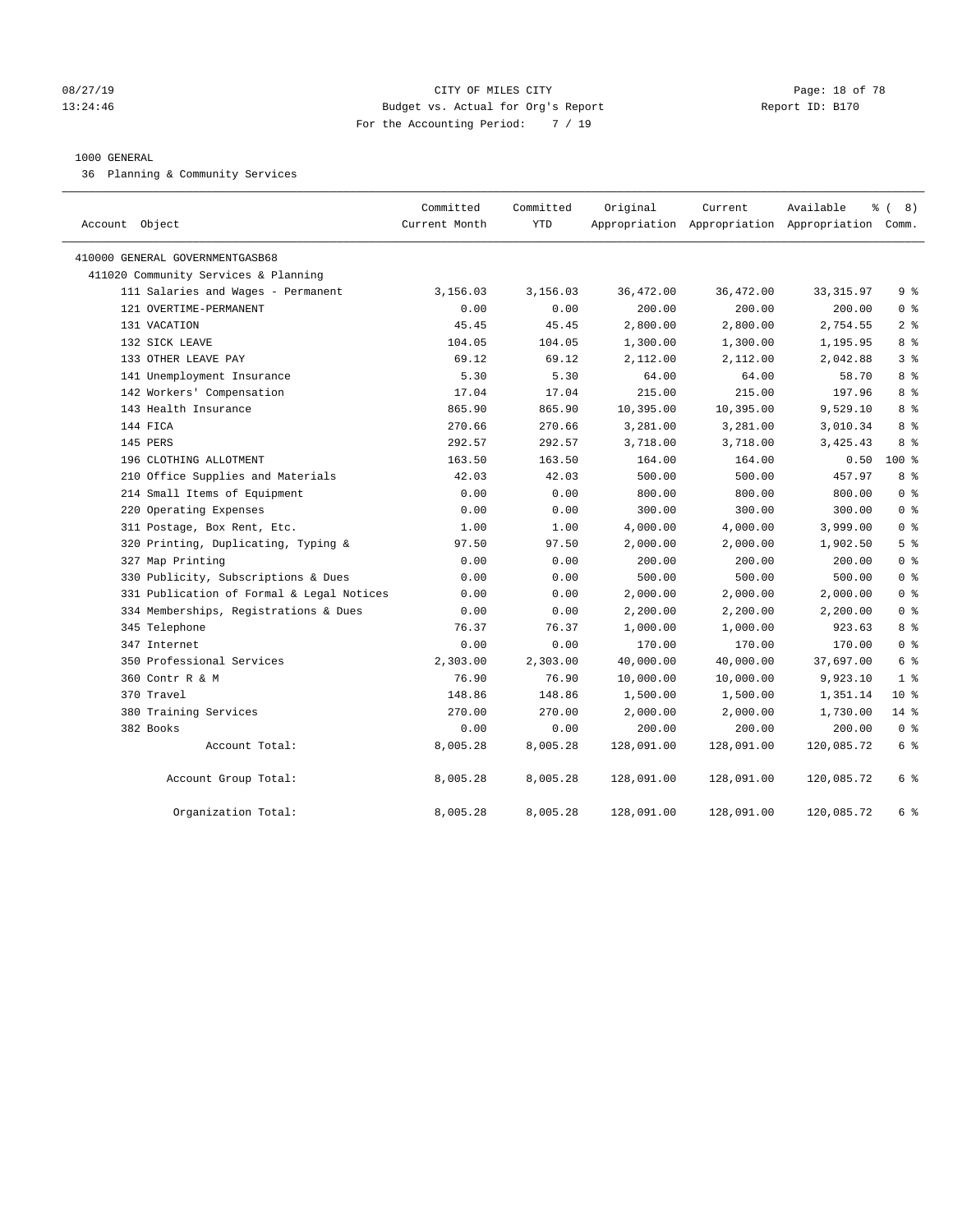#### 08/27/19 **Page: 19 of 78** CITY OF MILES CITY **Page: 19 of 78** 13:24:46 Budget vs. Actual for Org's Report Changer Report ID: B170 For the Accounting Period: 7 / 19

## 1000 GENERAL

37 CITY HEALTH

| Object<br>Account                                                       | Committed<br>Current Month | Committed<br><b>YTD</b> | Original<br>Appropriation | Current<br>Appropriation | Available<br>Appropriation | ී (<br>8)<br>Comm. |
|-------------------------------------------------------------------------|----------------------------|-------------------------|---------------------------|--------------------------|----------------------------|--------------------|
| 520000 OTHER FINANCING USES<br>521000 Interfund Operating Transfers Out |                            |                         |                           |                          |                            |                    |
| 820 Transfers to Other Funds                                            | 0.00                       | 0.00                    | 13,000.00                 | 13,000.00                | 13,000.00                  | 0 %                |
| Account Total:                                                          | 0.00                       | 0.00                    | 13,000.00                 | 13,000.00                | 13,000.00                  | 0 <sup>8</sup>     |
| Account Group Total:                                                    | 0.00                       | 0.00                    | 13,000.00                 | 13,000.00                | 13,000.00                  | 0 <sup>8</sup>     |
| Organization Total:                                                     | 0.00                       | 0.00                    | 13,000.00                 | 13,000.00                | 13,000.00                  | 0 %                |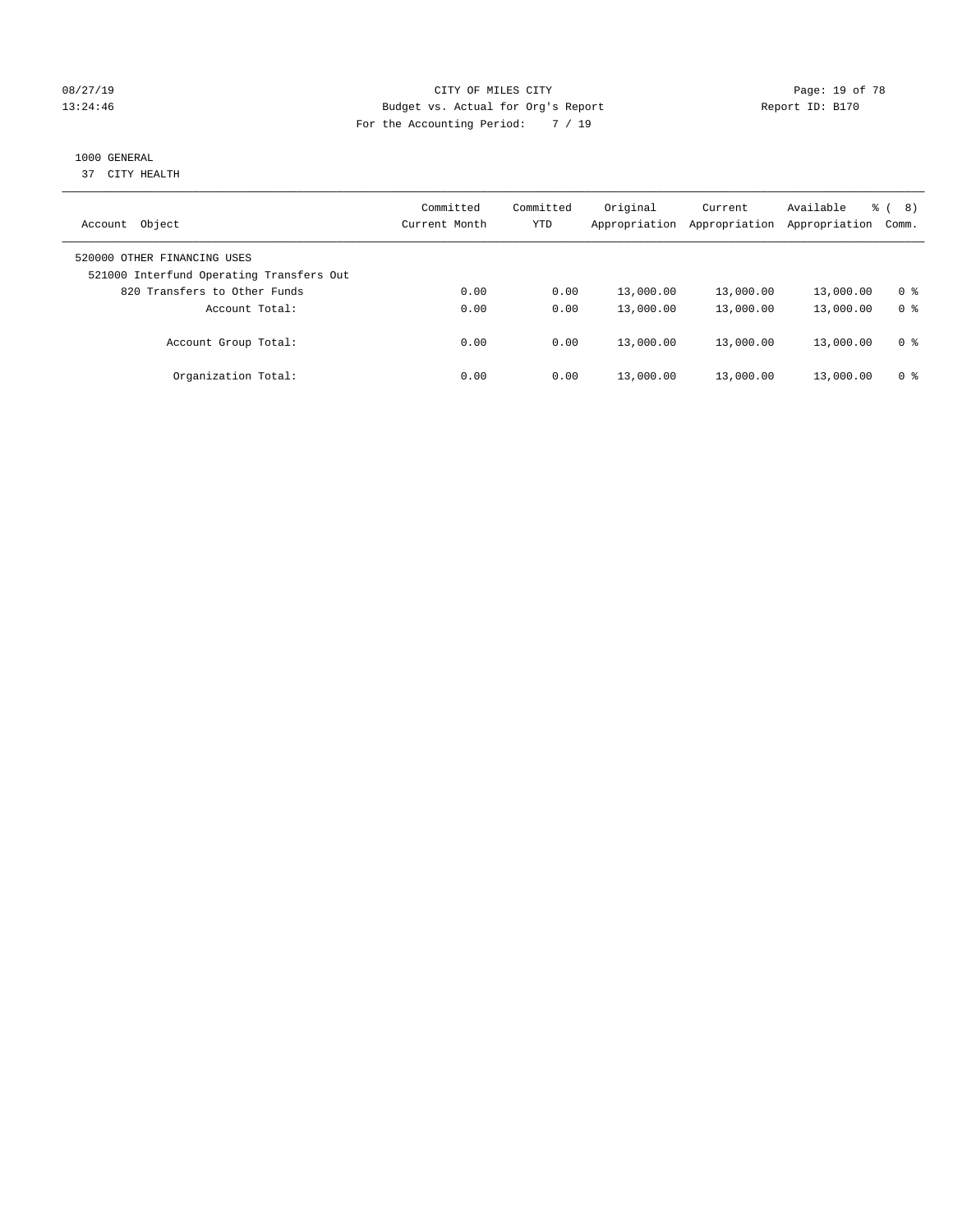#### 08/27/19 **Page: 20 of 78** CITY OF MILES CITY **Page: 20 of 78** 13:24:46 Budget vs. Actual for Org's Report Changer Report ID: B170 For the Accounting Period: 7 / 19

#### 1000 GENERAL

201 Flood Prevention

| Account Object                            | Committed<br>Current Month | Committed<br><b>YTD</b> | Original   | Current    | Available<br>Appropriation Appropriation Appropriation | $\frac{6}{6}$ ( 8)<br>Comm. |
|-------------------------------------------|----------------------------|-------------------------|------------|------------|--------------------------------------------------------|-----------------------------|
| 430000 Public Works-GASB68                |                            |                         |            |            |                                                        |                             |
| 431200 Flood Control                      |                            |                         |            |            |                                                        |                             |
| 111 Salaries and Wages - Permanent        | 1,351.33                   | 1,351.33                | 16,128.00  | 16,128.00  | 14,776.67                                              | 8 %                         |
| 131 VACATION                              | 114.52                     | 114.52                  | 1,000.00   | 1,000.00   | 885.48                                                 | $11$ %                      |
| 132 SICK LEAVE                            | 0.00                       | 0.00                    | 500.00     | 500.00     | 500.00                                                 | 0 <sup>8</sup>              |
| 133 OTHER LEAVE PAY                       | 0.00                       | 0.00                    | 1,017.00   | 1,017.00   | 1,017.00                                               | 0 <sup>8</sup>              |
| 141 Unemployment Insurance                | 2.30                       | 2.30                    | 28.00      | 28.00      | 25.70                                                  | 8 %                         |
| 142 Workers' Compensation                 | 6.14                       | 6.14                    | 1,069.00   | 1,069.00   | 1,062.86                                               | 1 <sup>8</sup>              |
| 143 Health Insurance                      | 317.87                     | 317.87                  | 3,815.00   | 3,815.00   | 3,497.13                                               | 8 <sup>8</sup>              |
| 144 FICA                                  | 115.55                     | 115.55                  | 1,426.00   | 1,426.00   | 1,310.45                                               | 8 %                         |
| 145 PERS                                  | 127.06                     | 127.06                  | 1,616.00   | 1,616.00   | 1,488.94                                               | 8 %                         |
| 196 CLOTHING ALLOTMENT                    | 60.00                      | 60.00                   | 60.00      | 60.00      | 0.00                                                   | $100*$                      |
| 210 Office Supplies and Materials         | 31.05                      | 31.05                   | 400.00     | 400.00     | 368.95                                                 | $8 \frac{6}{3}$             |
| 214 Small Items of Equipment              | 0.00                       | 0.00                    | 500.00     | 500.00     | 500.00                                                 | 0 <sup>8</sup>              |
| 220 Operating Expenses                    | 0.00                       | 0.00                    | 500.00     | 500.00     | 500.00                                                 | 0 <sup>8</sup>              |
| 231 Gas, Oil, Diesel Fuel, Grease, etc.   | 0.00                       | 0.00                    | 500.00     | 500.00     | 500.00                                                 | 0 <sup>8</sup>              |
| 311 Postage, Box Rent, Etc.               | 12.50                      | 12.50                   | 3,000.00   | 3,000.00   | 2,987.50                                               | 0 <sup>8</sup>              |
| 330 Publicity, Subscriptions & Dues       | 0.00                       | 0.00                    | 100.00     | 100.00     | 100.00                                                 | 0 <sup>8</sup>              |
| 331 Publication of Formal & Legal Notices | 273.00                     | 273.00                  | 2,000.00   | 2,000.00   | 1,727.00                                               | $14*$                       |
| 334 Memberships, Registrations & Dues     | 80.00                      | 80.00                   | 200.00     | 200.00     | 120.00                                                 | 40 %                        |
| 345 Telephone                             | 0.00                       | 0.00                    | 50.00      | 50.00      | 50.00                                                  | 0 <sup>8</sup>              |
| 350 Professional Services                 | 0.00                       | 0.00                    | 364,000.00 | 364,000.00 | 364,000.00                                             | 0 <sup>8</sup>              |
| 370 Travel                                | 0.00                       | 0.00                    | 1,000.00   | 1,000.00   | 1,000.00                                               | 0 <sup>8</sup>              |
| 380 Training Services                     | 0.00                       | 0.00                    | 200.00     | 200.00     | 200.00                                                 | 0 <sup>8</sup>              |
| 382 Books                                 | 0.00                       | 0.00                    | 50.00      | 50.00      | 50.00                                                  | 0 <sup>8</sup>              |
| 532 Land Rental                           | 0.00                       | 0.00                    | 150.00     | 150.00     | 150.00                                                 | 0 <sup>8</sup>              |
| 540 Special Assessments                   | 0.00                       | 0.00                    | 300.00     | 300.00     | 300.00                                                 | 0 <sup>8</sup>              |
| Account Total:                            | 2,491.32                   | 2,491.32                | 399,609.00 | 399,609.00 | 397, 117.68                                            | 1 <sup>8</sup>              |
| Account Group Total:                      | 2,491.32                   | 2,491.32                | 399,609.00 | 399,609.00 | 397, 117.68                                            | 1 <sup>8</sup>              |
| 490000 DEBT SERVICE                       |                            |                         |            |            |                                                        |                             |
| 490500 Other Debt Service Payments        |                            |                         |            |            |                                                        |                             |
| 652 Principle- Flood Study Loan           | 0.00                       | 0.00                    | 71,304.00  | 71,304.00  | 71,304.00                                              | 0 <sup>8</sup>              |
| 653 Interest- Flood Study Loan            | 0.00                       | 0.00                    | 8,391.00   | 8,391.00   | 8,391.00                                               | 0 <sup>8</sup>              |
| Account Total:                            | 0.00                       | 0.00                    | 79,695.00  | 79,695.00  | 79,695.00                                              | 0 <sup>8</sup>              |
| Account Group Total:                      | 0.00                       | 0.00                    | 79,695.00  | 79,695.00  | 79,695.00                                              | 0 <sup>8</sup>              |
| Organization Total:                       | 2,491.32                   | 2,491.32                | 479,304.00 | 479,304.00 | 476,812.68                                             | 1 <sup>8</sup>              |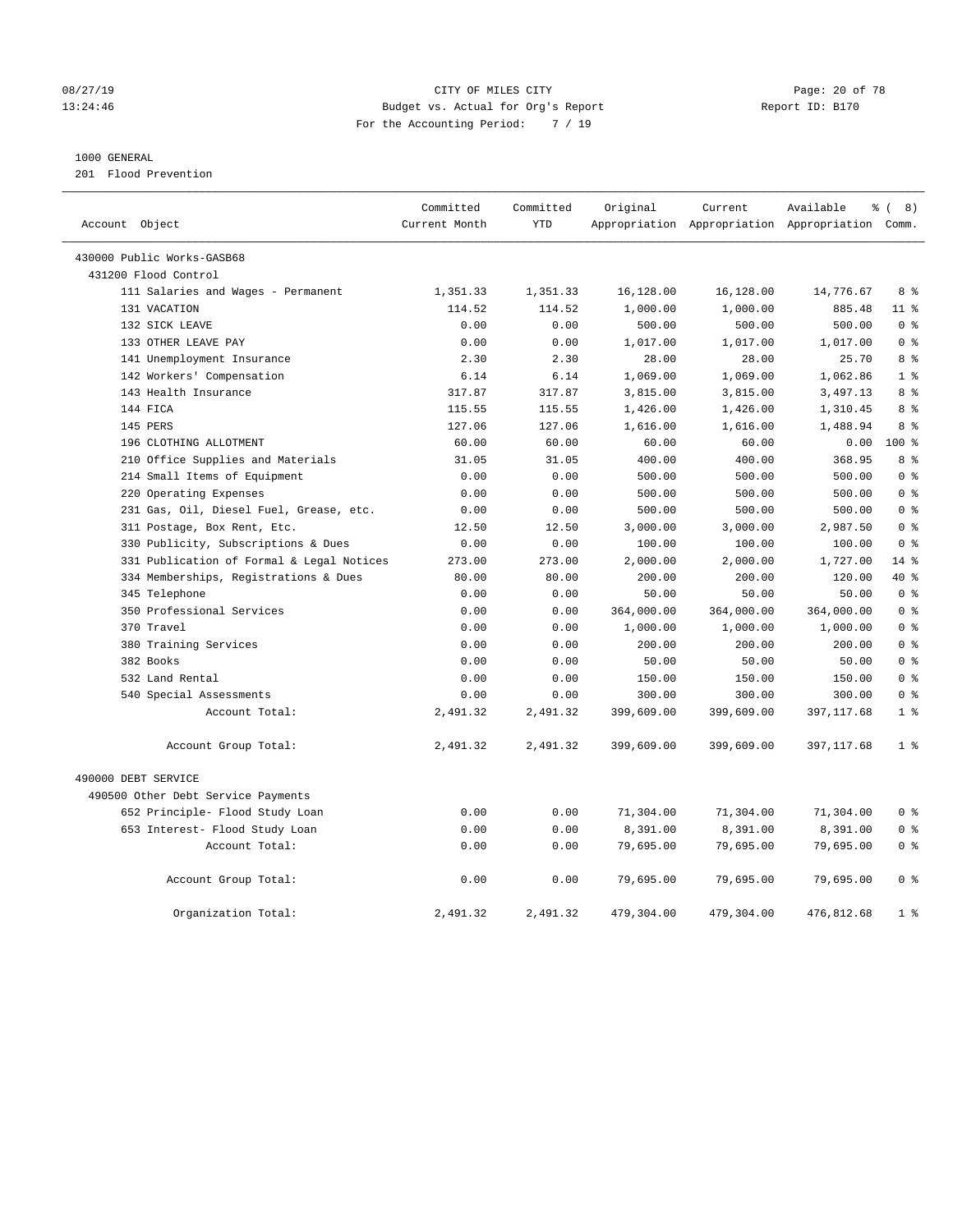#### 08/27/19 Page: 21 of 78 13:24:46 Budget vs. Actual for Org's Report Report ID: B170 For the Accounting Period: 7 / 19

## 1000 GENERAL

301 Elections

| Object<br>Account                                   | Committed<br>Current Month | Committed<br><b>YTD</b> | Original<br>Appropriation | Current<br>Appropriation | Available<br>Appropriation | % ( 8)<br>Comm. |
|-----------------------------------------------------|----------------------------|-------------------------|---------------------------|--------------------------|----------------------------|-----------------|
| 410000 GENERAL GOVERNMENTGASB68<br>410600 Elections |                            |                         |                           |                          |                            |                 |
| 300<br>PURCHASED SERVICES                           | 0.00                       | 0.00                    | 10,000.00                 | 10,000.00                | 10,000.00                  | 0 <sup>8</sup>  |
| Account Total:                                      | 0.00                       | 0.00                    | 10,000.00                 | 10,000.00                | 10,000.00                  | 0 <sup>8</sup>  |
| Account Group Total:                                | 0.00                       | 0.00                    | 10,000.00                 | 10,000.00                | 10,000.00                  | 0 <sup>8</sup>  |
| Organization Total:                                 | 0.00                       | 0.00                    | 10,000.00                 | 10,000.00                | 10,000.00                  | 0 <sup>8</sup>  |

Fund Total: 505,078.58 505,078.58 5,428,842.00 5,428,842.00 4,923,763.42 9 %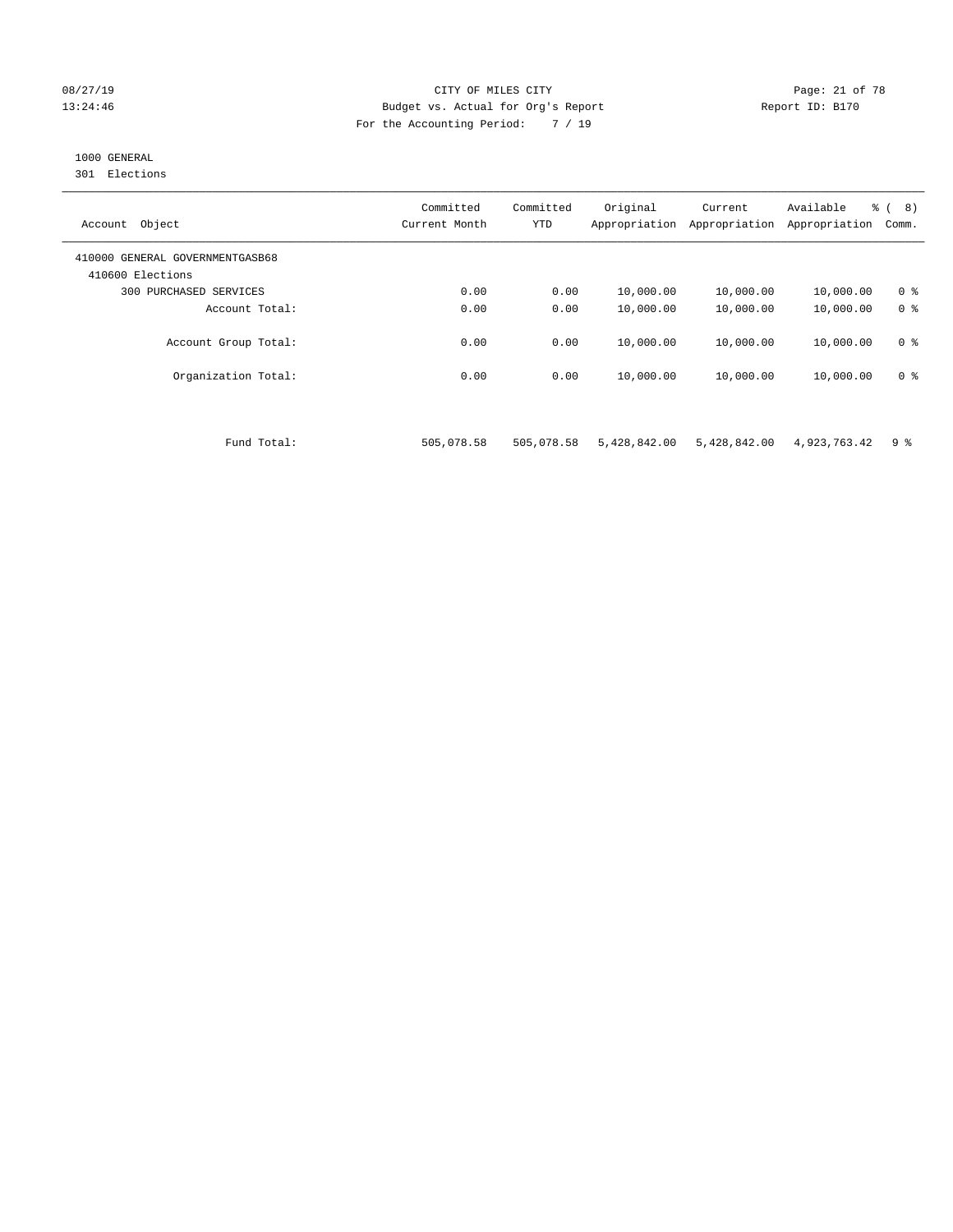## 2220 LIBRARY

16 Library

| Account Object                           | Committed<br>Current Month | Committed<br>YTD | Original              | Current               | Available<br>Appropriation Appropriation Appropriation Comm. | <sub>රි</sub> ( 8 ) |
|------------------------------------------|----------------------------|------------------|-----------------------|-----------------------|--------------------------------------------------------------|---------------------|
| 460000 CULTURE AND RECREATION-GASB68     |                            |                  |                       |                       |                                                              |                     |
| 460100 Library Services(16)              |                            |                  |                       |                       |                                                              |                     |
| 111 Salaries and Wages - Permanent       | 12,046.41                  | 12,046.41        | 180,964.00            | 180,964.00            | 168,917.59                                                   | 7 %                 |
| 121 OVERTIME-PERMANENT                   | 0.00                       | 0.00             | 600.00                | 600.00                | 600.00                                                       | 0 <sup>8</sup>      |
| 131 VACATION                             | 675.99                     | 675.99           | 16,000.00             | 16,000.00             | 15, 324.01                                                   | 4%                  |
| 132 SICK LEAVE                           | 191.59                     | 191.59           | 7,300.00              | 7,300.00              | 7,108.41                                                     | 3 <sup>8</sup>      |
| 133 OTHER LEAVE PAY                      | 0.00                       | 0.00             | 4,071.00              | 4,071.00              | 4,071.00                                                     | 0 <sup>8</sup>      |
| 141 Unemployment Insurance               | 20.30                      | 20.30            | 731.00                | 731.00                | 710.70                                                       | 3%                  |
| 142 Workers' Compensation                | 54.51                      | 54.51            | 887.00                | 887.00                | 832.49                                                       | 6 %                 |
| 143 Health Insurance                     | 3,178.45                   | 3,178.45         | 47,682.00             | 47,682.00             | 44,503.55                                                    | 7 %                 |
| 144 FICA                                 | 1,019.62                   | 1,019.62         | 15,983.00             | 15,983.00             | 14,963.38                                                    | 6 %                 |
| 145 PERS                                 | 1,119.65                   | 1,119.65         | 18,115.00             | 18,115.00             | 16,995.35                                                    | 6 %                 |
| 196 CLOTHING ALLOTMENT                   | 600.00                     | 600.00           | 750.00                | 750.00                | 150.00                                                       | $80*$               |
| 210 Office Supplies and Materials        | 36.55                      | 36.55            | 500.00                | 500.00                | 463.45                                                       | 7 %                 |
| 214 Small Items of Equipment             | 779.00                     | 779.00           | 3,000.00              | 3,000.00              | 2,221.00                                                     | 26 %                |
| 220 Operating Expenses                   | 0.00                       | 0.00             | 500.00                | 500.00                | 500.00                                                       | 0 <sup>8</sup>      |
| 224 Janitorial Supplies                  | 0.00                       | 0.00             | 1,200.00              | 1,200.00              | 1,200.00                                                     | 0 <sup>8</sup>      |
| 311 Postage, Box Rent, Etc.              | 85.33                      | 85.33            | 1,500.00              | 1,500.00              | 1,414.67                                                     | 6 %                 |
| 320 Printing, Duplicating, Typing &      | 4.01                       | 4.01             | 1,500.00              | 1,500.00              | 1,495.99                                                     | 0 <sup>8</sup>      |
| 334 Memberships, Registrations & Dues    | 0.00                       | 0.00             | 250.00                | 250.00                | 250.00                                                       | 0 <sup>8</sup>      |
| 341 Electric Utility Services            | 996.23                     | 996.23           | 9,000.00              | 9,000.00              | 8,003.77                                                     | $11$ %              |
| 342 Water Utility Services               | 28.62                      | 28.62            | 750.00                | 750.00                | 721.38                                                       | 4%                  |
| 343 Sewer Utility Services               | 41.02                      | 41.02            | 800.00                | 800.00                | 758.98                                                       | 5 <sup>°</sup>      |
| 344 Gas Utility Service                  | 40.27                      | 40.27            | 5,000.00              | 5,000.00              | 4,959.73                                                     | 1 <sup>°</sup>      |
| 345 Telephone                            | 135.11                     | 135.11           | 1,750.00              | 1,750.00              | 1,614.89                                                     | 8 %                 |
| 346 Garbage Service                      | 0.00                       | 0.00             | 400.00                | 400.00                | 400.00                                                       | 0 <sup>8</sup>      |
| 347 Internet                             | 182.40                     | 182.40           | 2,500.00              | 2,500.00              | 2,317.60                                                     | 7 %                 |
| 350 Professional Services                | 100.00                     | 100.00           | 9,500.00              | 9,500.00              | 9,400.00                                                     | 1 <sup>8</sup>      |
| 360 Contr R & M                          | 1,108.00                   | 1,108.00         |                       |                       | 8,892.00                                                     | $11$ %              |
| 370 Travel                               | 0.00                       | 0.00             | 10,000.00             | 10,000.00             | 1,500.00                                                     | 0 <sup>8</sup>      |
| 380 Training Services                    |                            |                  | 1,500.00              | 1,500.00              |                                                              | 0 <sup>8</sup>      |
| 382 Books                                | 0.00<br>158.05             | 0.00<br>158.05   | 1,000.00<br>15,000.00 | 1,000.00<br>15,000.00 | 1,000.00                                                     | 1 <sup>8</sup>      |
| 511 Insurance on Buildings               | 2,994.06                   | 2,994.06         |                       | 2,995.00              | 14,841.95                                                    | $100*$              |
| 513 Liability                            | 2,931.16                   | 2,931.16         | 2,995.00<br>2,500.00  | 2,500.00              | 0.94<br>$-431.16$                                            | 117 %               |
| 920 Buildings                            | 0.00                       | 0.00             | 20,000.00             | 20,000.00             | 20,000.00                                                    | 0 <sup>8</sup>      |
| Account Total:                           | 28,526.33                  | 28,526.33        | 384,228.00            | 384,228.00            | 355,701.67                                                   | 7 %                 |
|                                          |                            |                  |                       |                       |                                                              |                     |
| Account Group Total:                     | 28,526.33                  | 28,526.33        | 384,228.00            | 384,228.00            | 355,701.67                                                   | 7 %                 |
| 520000 OTHER FINANCING USES              |                            |                  |                       |                       |                                                              |                     |
| 521000 Interfund Operating Transfers Out |                            |                  |                       |                       |                                                              |                     |
| 820 Transfers to Other Funds             | 1,748.00                   | 1,748.00         | 22,000.00             | 22,000.00             | 20,252.00                                                    | 8 %                 |
| Account Total:                           | 1,748.00                   | 1,748.00         | 22,000.00             | 22,000.00             | 20,252.00                                                    | 8 %                 |
|                                          |                            |                  |                       |                       |                                                              |                     |
| Account Group Total:                     | 1,748.00                   | 1,748.00         | 22,000.00             | 22,000.00             | 20,252.00                                                    | 8 %                 |
| Organization Total:                      | 30, 274.33                 | 30, 274.33       | 406,228.00            | 406,228.00            | 375,953.67                                                   | 7 %                 |

08/27/19 Page: 22 of 78 13:24:46 Budget vs. Actual for Org's Report Changer Report ID: B170 For the Accounting Period: 7 / 19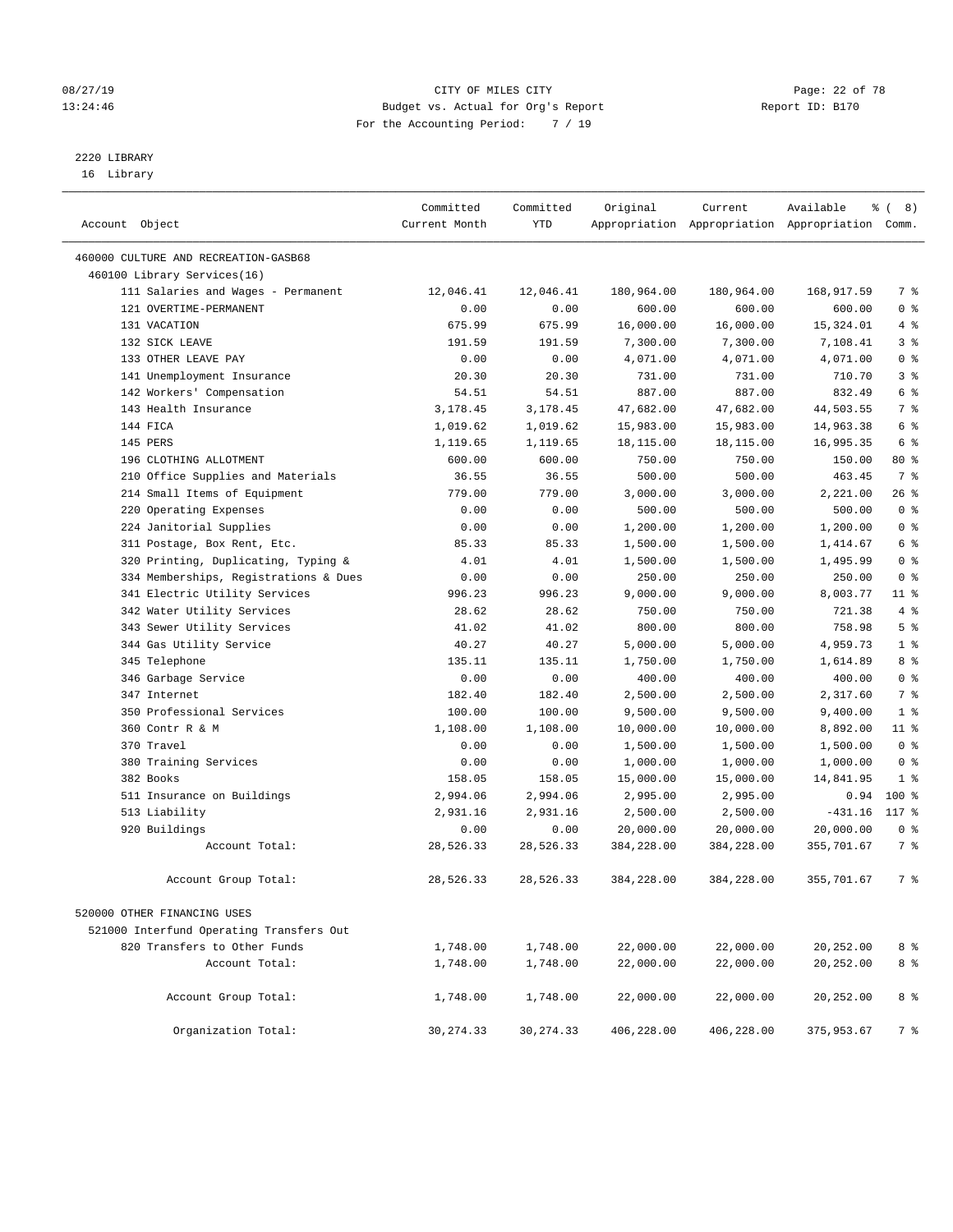### 08/27/19 Page: 23 of 78 13:24:46 Budget vs. Actual for Org's Report Changer Report ID: B170 For the Accounting Period: 7 / 19

# 2220 LIBRARY

16 Library

| Account Object |             | Committed<br>Current Month | Committed<br><b>YTD</b> | Original   | Current    | Available % (8)<br>Appropriation Appropriation Appropriation Comm. |  |
|----------------|-------------|----------------------------|-------------------------|------------|------------|--------------------------------------------------------------------|--|
|                | Fund Total: | 30, 274, 33                | 30, 274, 33             | 406,228.00 | 406,228.00 | $375.953.67$ 7 %                                                   |  |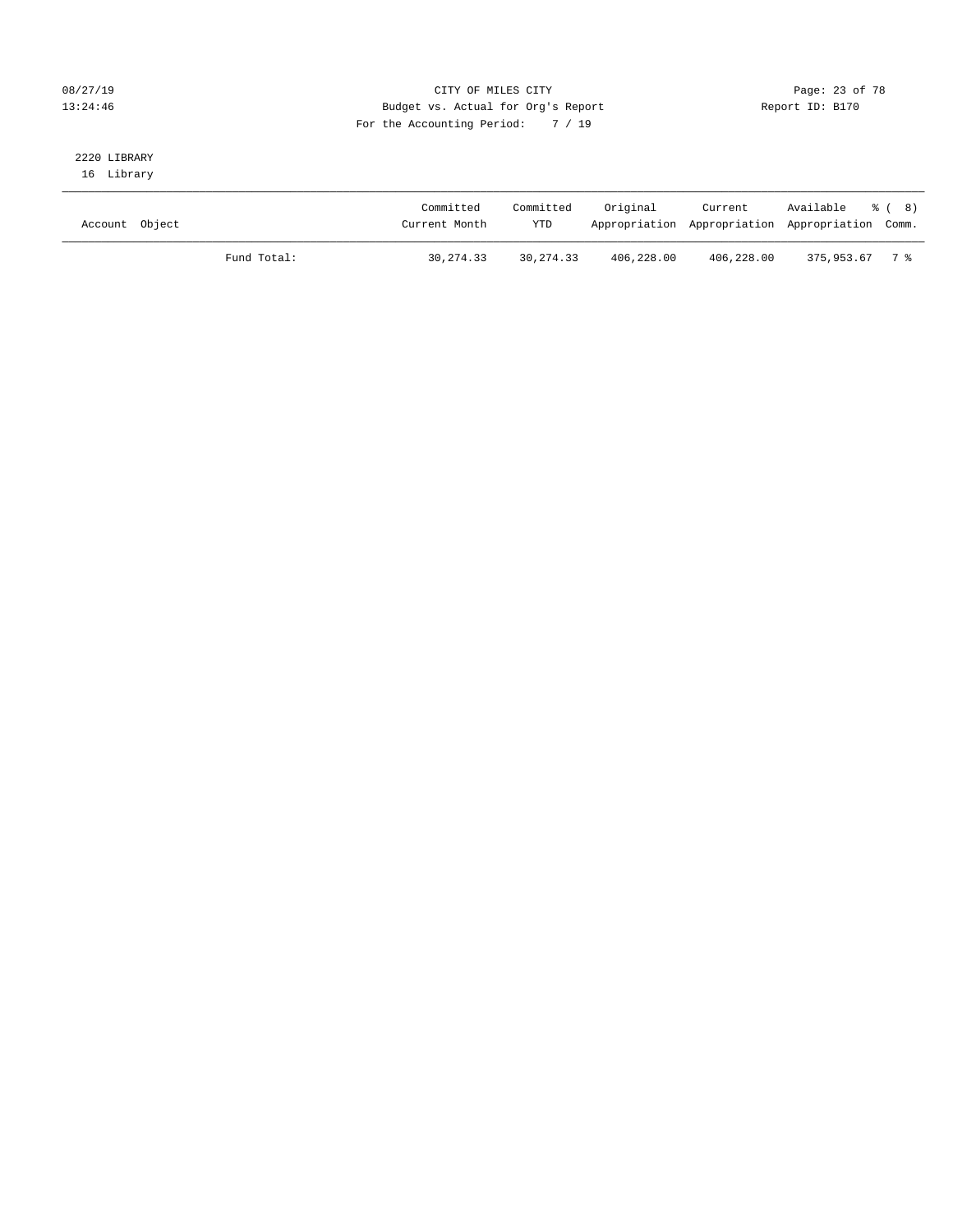#### 08/27/19 Page: 24 of 78 13:24:46 Budget vs. Actual for Org's Report Changer Report ID: B170 For the Accounting Period: 7 / 19

## 2260 EMERGENCY DISASTER

201 Flood Prevention

| Account Object                                                          | Committed<br>Current Month | Committed<br><b>YTD</b> | Original  | Current<br>Appropriation Appropriation | Available<br>Appropriation | $\frac{6}{6}$ ( 8)<br>Comm. |
|-------------------------------------------------------------------------|----------------------------|-------------------------|-----------|----------------------------------------|----------------------------|-----------------------------|
| 520000 OTHER FINANCING USES<br>521000 Interfund Operating Transfers Out |                            |                         |           |                                        |                            |                             |
| 820 Transfers to Other Funds                                            | 0.00                       | 0.00                    | 19,450.00 | 19,450.00                              | 19,450.00                  | 0 <sup>8</sup>              |
| Account Total:                                                          | 0.00                       | 0.00                    | 19,450.00 | 19,450.00                              | 19,450.00                  | 0 <sup>8</sup>              |
| Account Group Total:                                                    | 0.00                       | 0.00                    | 19,450.00 | 19,450.00                              | 19,450.00                  | 0 <sup>8</sup>              |
| Organization Total:                                                     | 0.00                       | 0.00                    | 19,450.00 | 19,450.00                              | 19,450.00                  | 0 <sup>8</sup>              |
|                                                                         |                            |                         |           |                                        |                            |                             |
| Fund Total:                                                             | 0.00                       | 0.00                    | 19,450.00 | 19,450.00                              | 19,450.00                  | 0 <sup>8</sup>              |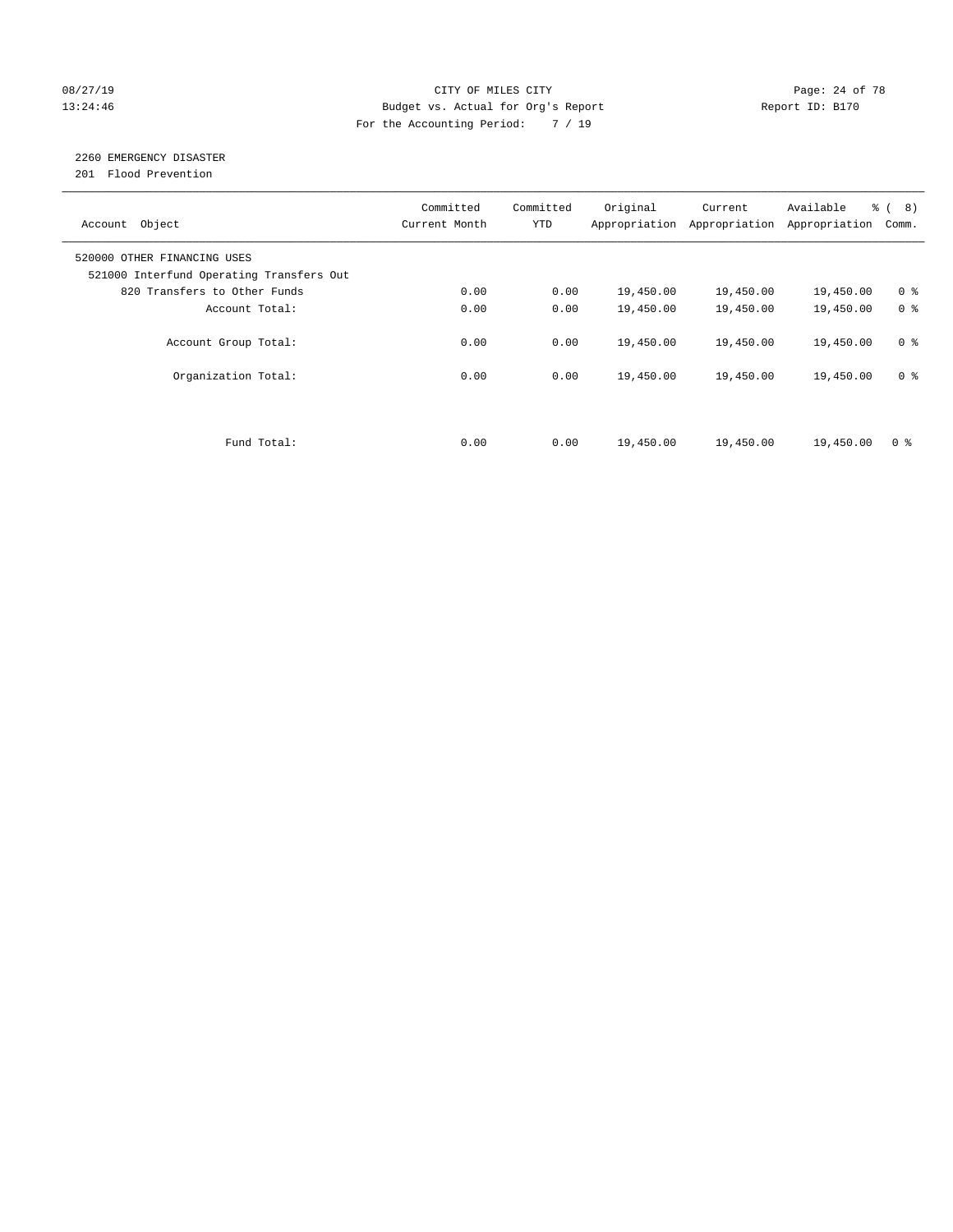#### 08/27/19 Page: 25 of 78 13:24:46 Budget vs. Actual for Org's Report Changer Report ID: B170 For the Accounting Period: 7 / 19

#### 2270 Health 37 CITY HEALTH

| Object<br>Account                                                 | Committed<br>Current Month | Committed<br><b>YTD</b> | Original<br>Appropriation | Current<br>Appropriation | Available<br>Appropriation | $\frac{6}{6}$ ( 8)<br>Comm. |
|-------------------------------------------------------------------|----------------------------|-------------------------|---------------------------|--------------------------|----------------------------|-----------------------------|
| 440000 PUBLIC HEALTH-GASB68<br>440140 Registration and Inspection |                            |                         |                           |                          |                            |                             |
| 350 Professional Services                                         | 0.00                       | 0.00                    | 16,500.00                 | 16,500.00                | 16,500.00                  | 0 <sup>8</sup>              |
| Account Total:                                                    | 0.00                       | 0.00                    | 16,500.00                 | 16,500.00                | 16,500.00                  | 0 <sup>8</sup>              |
| Account Group Total:                                              | 0.00                       | 0.00                    | 16,500.00                 | 16,500.00                | 16,500.00                  | 0 <sup>8</sup>              |
| Organization Total:                                               | 0.00                       | 0.00                    | 16,500.00                 | 16,500.00                | 16,500.00                  | 0 <sup>8</sup>              |
| Fund Total:                                                       | 0.00                       | 0.00                    | 16,500.00                 | 16,500.00                | 16,500.00                  | 0 <sup>8</sup>              |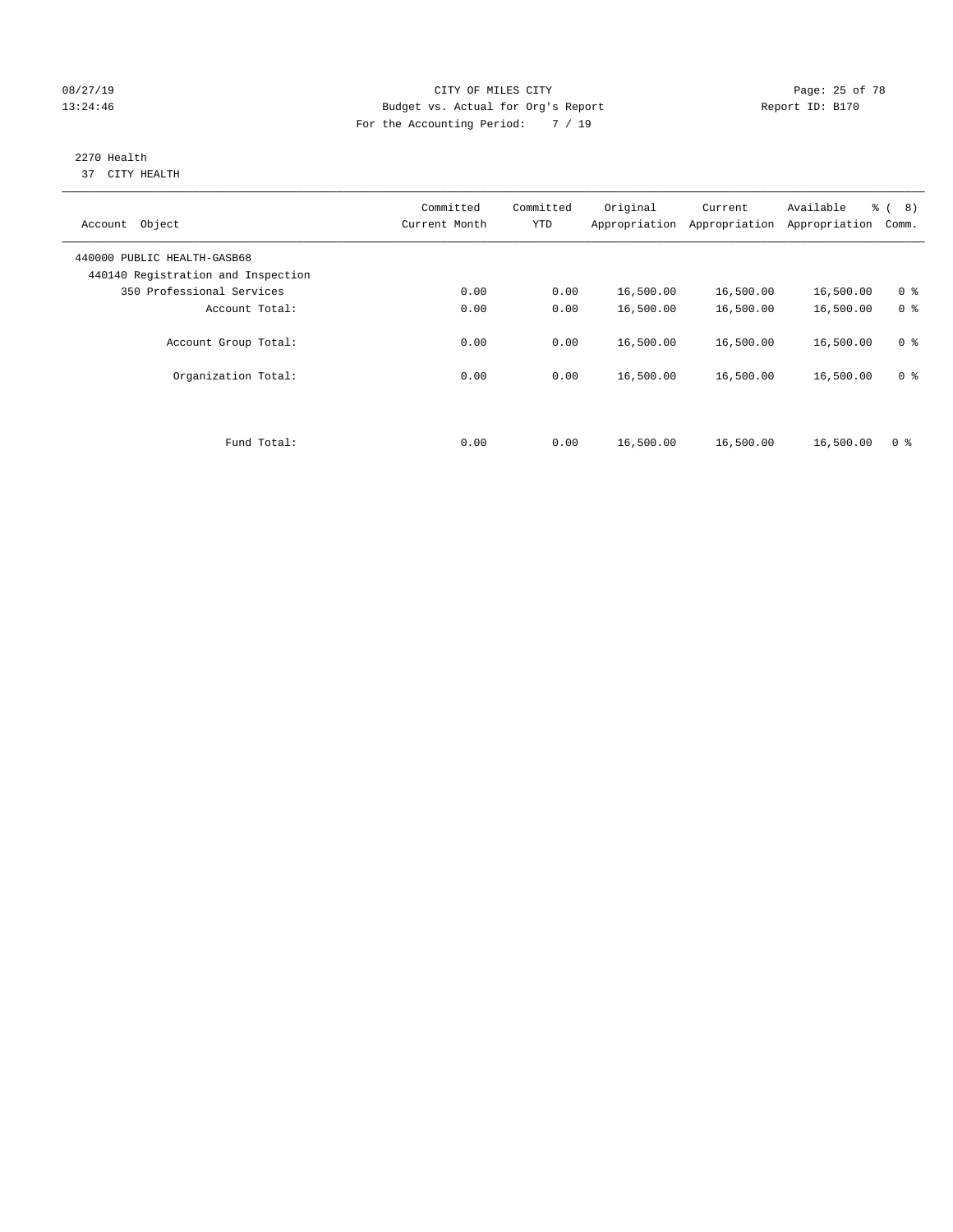#### 08/27/19 Page: 26 of 78 13:24:46 Budget vs. Actual for Org's Report Changer Report ID: B170 For the Accounting Period: 7 / 19

#### 2310 TIFD-Downtown

11 Historic Preservation

|                                           | Committed     | Committed  | Original  | Current   | Available<br>နွ                                 | 8)             |
|-------------------------------------------|---------------|------------|-----------|-----------|-------------------------------------------------|----------------|
| Account Object                            | Current Month | <b>YTD</b> |           |           | Appropriation Appropriation Appropriation Comm. |                |
| 460000 CULTURE AND RECREATION-GASB68      |               |            |           |           |                                                 |                |
| 460462 Urban Renewal District             |               |            |           |           |                                                 |                |
| 111 Salaries and Wages - Permanent        | 0.00          | 0.00       | 14,740.00 | 14,740.00 | 14,740.00                                       | 0 <sup>8</sup> |
| 131 VACATION                              | 0.00          | 0.00       | 1,600.00  | 1,600.00  | 1,600.00                                        | 0 <sup>8</sup> |
| 132 SICK LEAVE                            | 0.00          | 0.00       | 400.00    | 400.00    | 400.00                                          | 0 <sup>8</sup> |
| 141 Unemployment Insurance                | 0.00          | 0.00       | 25.00     | 25.00     | 25.00                                           | 0 <sup>8</sup> |
| 142 Workers' Compensation                 | 0.00          | 0.00       | 210.00    | 210.00    | 210.00                                          | 0 <sup>8</sup> |
| 144 FICA                                  | 0.00          | 0.00       | 1,281.00  | 1,281.00  | 1,281.00                                        | 0 <sup>8</sup> |
| 145 PERS                                  | 0.00          | 0.00       | 1,451.00  | 1,451.00  | 1,451.00                                        | 0 <sup>8</sup> |
| 196 CLOTHING ALLOTMENT                    | 0.00          | 0.00       | 70.00     | 70.00     | 70.00                                           | 0 <sup>8</sup> |
| 210 Office Supplies and Materials         | 5.99          | 5.99       | 75.00     | 75.00     | 69.01                                           | 8 %            |
| 220 Operating Expenses                    | 0.00          | 0.00       | 1,000.00  | 1,000.00  | 1,000.00                                        | 0 <sup>8</sup> |
| 311 Postage, Box Rent, Etc.               | 6.08          | 6.08       | 100.00    | 100.00    | 93.92                                           | 6 %            |
| 320 Printing, Duplicating, Typing &       | 0.00          | 0.00       | 200.00    | 200.00    | 200.00                                          | 0 <sup>8</sup> |
| 330 Publicity, Subscriptions & Dues       | 0.00          | 0.00       | 100.00    | 100.00    | 100.00                                          | 0 <sup>8</sup> |
| 331 Publication of Formal & Legal Notices | 0.00          | 0.00       | 300.00    | 300.00    | 300.00                                          | 0 <sup>8</sup> |
| 345 Telephone                             | 17.49         | 17.49      | 219.00    | 219.00    | 201.51                                          | 8 %            |
| 347 Internet                              | 11.10         | 11.10      | 785.00    | 785.00    | 773.90                                          | 1 <sup>°</sup> |
| 350 Professional Services                 | 0.00          | 0.00       | 1,500.00  | 1,500.00  | 1,500.00                                        | 0 <sup>8</sup> |
| 360 Contr R & M                           | 71.90         | 71.90      | 500.00    | 500.00    | 428.10                                          | $14*$          |
| 370 Travel                                | 0.00          | 0.00       | 1,000.00  | 1,000.00  | 1,000.00                                        | 0 <sup>8</sup> |
| 513 Liability                             | 143.50        | 143.50     | 0.00      | 0.00      | $-143.50$                                       | $***$ $%$      |
| 721 Redevelopment                         | 0.00          | 0.00       | 11,067.00 | 11,067.00 | 11,067.00                                       | 0 <sup>8</sup> |
| Account Total:                            | 256.06        | 256.06     | 36,623.00 | 36,623.00 | 36,366.94                                       | 1 <sup>°</sup> |
| Account Group Total:                      | 256.06        | 256.06     | 36,623.00 | 36,623.00 | 36, 366.94                                      | 1 <sup>°</sup> |
| Organization Total:                       | 256.06        | 256.06     | 36,623.00 | 36,623.00 | 36,366.94                                       | 1 <sup>8</sup> |
| Fund Total:                               | 256.06        | 256.06     | 36,623.00 | 36,623.00 | 36, 366.94                                      | $1 \circ$      |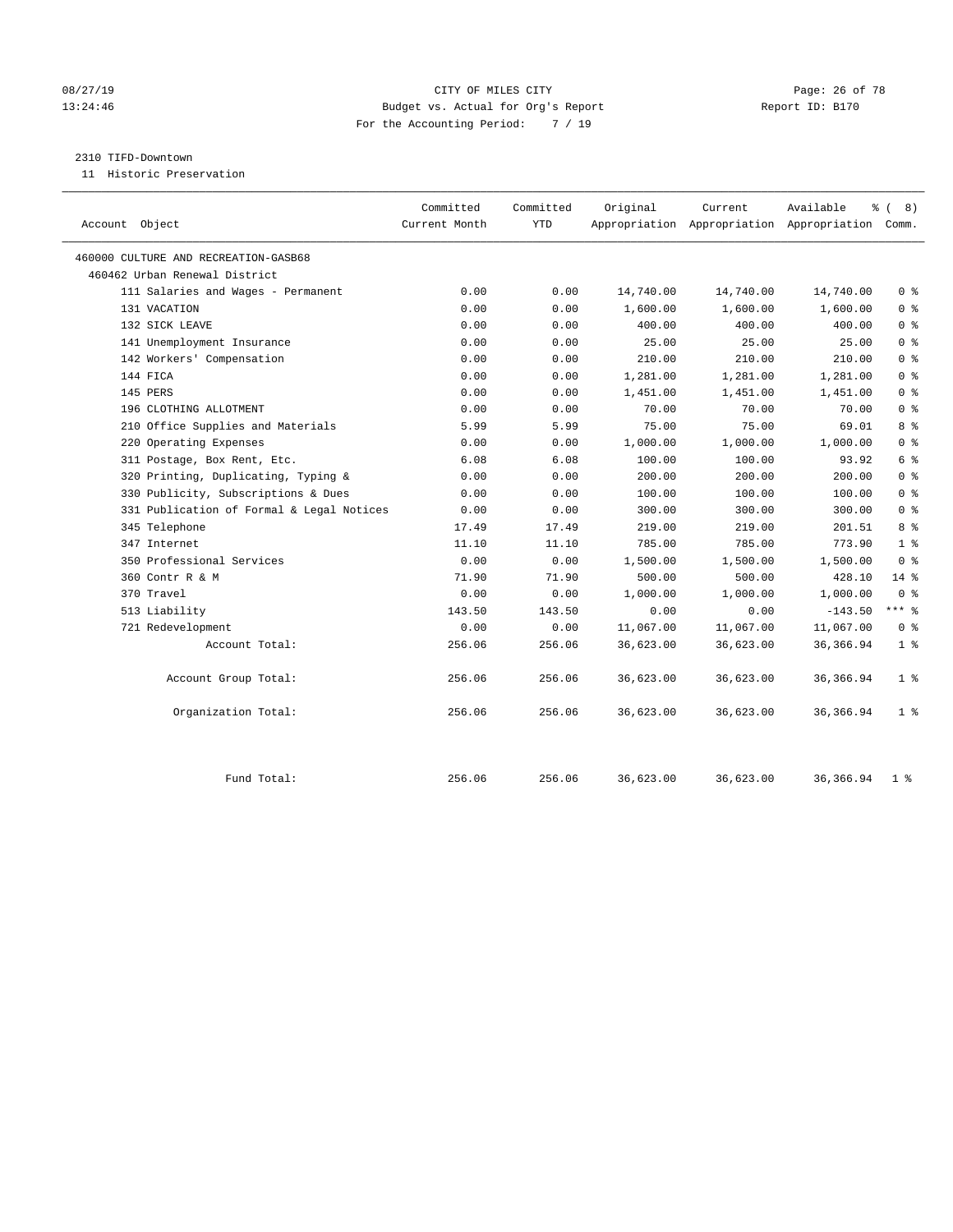#### 08/27/19 Page: 27 of 78 13:24:46 Budget vs. Actual for Org's Report Report ID: B170 For the Accounting Period: 7 / 19

## 2350 Local Government/Study Commission

302 Local Government/Study Commission

| Account Object                                                          | Committed<br>Current Month | Committed<br><b>YTD</b> | Original | Current<br>Appropriation Appropriation | Available<br>Appropriation | $\frac{6}{6}$ ( 8)<br>Comm. |
|-------------------------------------------------------------------------|----------------------------|-------------------------|----------|----------------------------------------|----------------------------|-----------------------------|
| 520000 OTHER FINANCING USES<br>521000 Interfund Operating Transfers Out |                            |                         |          |                                        |                            |                             |
| 820 Transfers to Other Funds                                            | 0.00                       | 0.00                    | 25.00    | 25.00                                  | 25.00                      | 0 <sup>8</sup>              |
| Account Total:                                                          | 0.00                       | 0.00                    | 25.00    | 25.00                                  | 25.00                      | 0 <sup>8</sup>              |
| Account Group Total:                                                    | 0.00                       | 0.00                    | 25.00    | 25.00                                  | 25.00                      | 0 <sup>8</sup>              |
| Organization Total:                                                     | 0.00                       | 0.00                    | 25.00    | 25.00                                  | 25.00                      | 0 <sup>8</sup>              |
| Fund Total:                                                             | 0.00                       | 0.00                    | 25.00    | 25.00                                  | 25.00                      | 0 ៖                         |
|                                                                         |                            |                         |          |                                        |                            |                             |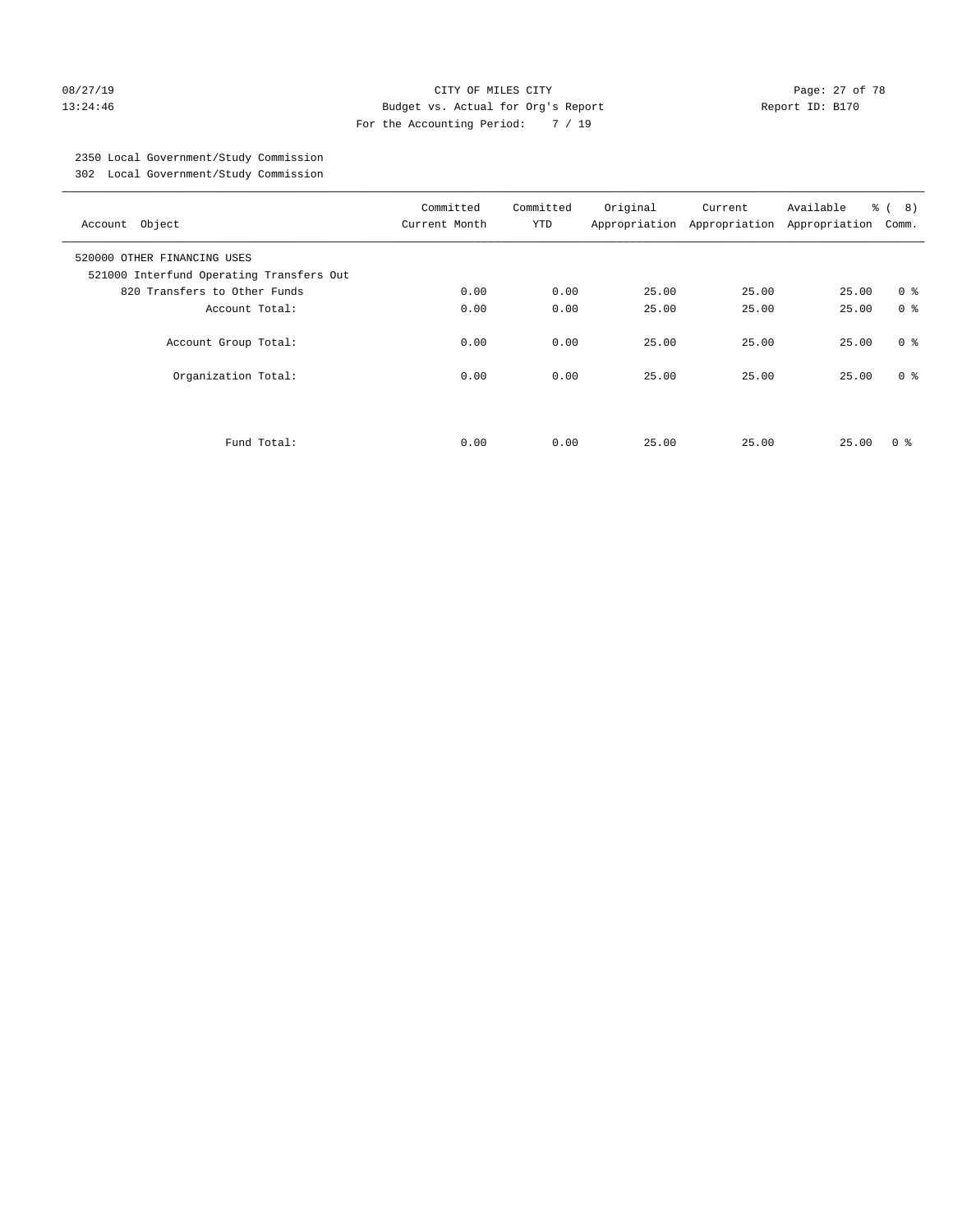#### 08/27/19 Page: 28 of 78 13:24:46 Budget vs. Actual for Org's Report Changer Report ID: B170 For the Accounting Period: 7 / 19

# 2372 Permissive Medical Levy

20 Permissive Medical Levy

| Account Object                                                          | Committed<br>Current Month | Committed<br><b>YTD</b> | Original<br>Appropriation | Current<br>Appropriation | Available<br>Appropriation | $\frac{6}{6}$ ( 8)<br>Comm. |
|-------------------------------------------------------------------------|----------------------------|-------------------------|---------------------------|--------------------------|----------------------------|-----------------------------|
| 520000 OTHER FINANCING USES<br>521000 Interfund Operating Transfers Out |                            |                         |                           |                          |                            |                             |
| 820 Transfers to Other Funds                                            | 0.00                       | 0.00                    | 238,226.00                | 238,226.00               | 238,226.00                 | 0 <sup>8</sup>              |
| Account Total:                                                          | 0.00                       | 0.00                    | 238,226.00                | 238,226.00               | 238,226.00                 | 0 <sup>8</sup>              |
| Account Group Total:                                                    | 0.00                       | 0.00                    | 238,226.00                | 238,226.00               | 238,226.00                 | 0 <sup>8</sup>              |
| Organization Total:                                                     | 0.00                       | 0.00                    | 238,226.00                | 238,226.00               | 238,226.00                 | 0 <sup>8</sup>              |
|                                                                         |                            |                         |                           |                          |                            |                             |
| Fund Total:                                                             | 0.00                       | 0.00                    | 238,226.00                | 238,226.00               | 238,226.00                 | 0 %                         |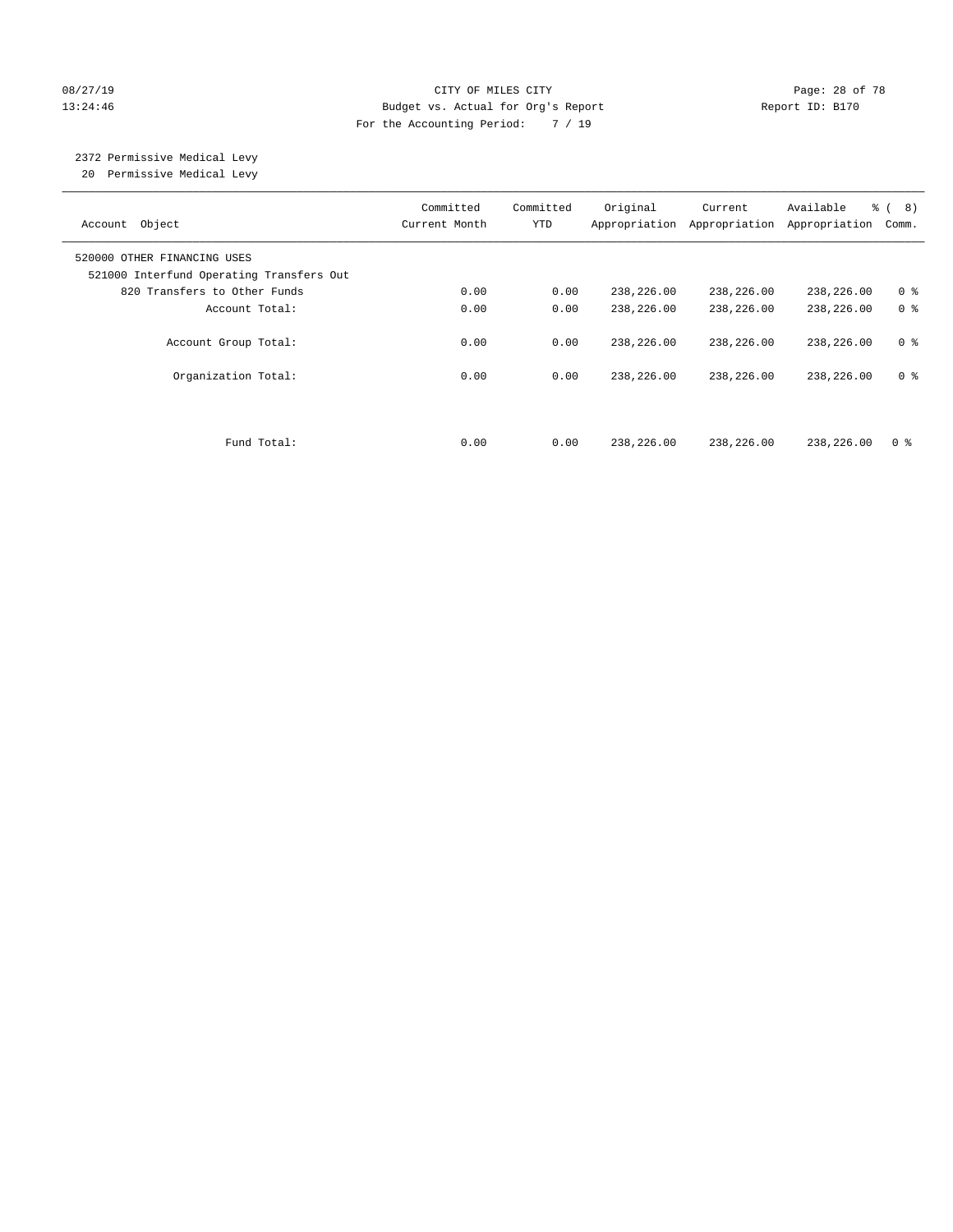#### 08/27/19 Page: 29 of 78 13:24:46 Budget vs. Actual for Org's Report Changer Report ID: B170 For the Accounting Period: 7 / 19

#### 2390 DRUG FORFEITURE

5 Police

| Account Object                    | Committed<br>Current Month | Committed<br>YTD | Original | Current<br>Appropriation Appropriation | Available<br>Appropriation | $\frac{6}{6}$ ( 8)<br>Comm. |
|-----------------------------------|----------------------------|------------------|----------|----------------------------------------|----------------------------|-----------------------------|
| 420000 PUBLIC SAFETY-GASB68       |                            |                  |          |                                        |                            |                             |
| 420100 Law Enforcement Services   |                            |                  |          |                                        |                            |                             |
| 210 Office Supplies and Materials | 0.00                       | 0.00             | 100.00   | 100.00                                 | 100.00                     | 0 <sub>8</sub>              |
| 220 Operating Expenses            | 0.00                       | 0.00             | 500.00   | 500.00                                 | 500.00                     | 0 <sup>8</sup>              |
| 380 Training Services             | 0.00                       | 0.00             | 100.00   | 100.00                                 | 100.00                     | 0 <sup>8</sup>              |
| 900 Capital Outlay                | 0.00                       | 0.00             | 1,000.00 | 1,000.00                               | 1,000.00                   | 0 <sup>8</sup>              |
| Account Total:                    | 0.00                       | 0.00             | 1,700.00 | 1,700.00                               | 1,700.00                   | 0 <sup>8</sup>              |
| Account Group Total:              | 0.00                       | 0.00             | 1,700.00 | 1,700.00                               | 1,700.00                   | 0 <sup>8</sup>              |
| Organization Total:               | 0.00                       | 0.00             | 1,700.00 | 1,700.00                               | 1,700.00                   | 0 <sup>8</sup>              |
|                                   |                            |                  |          |                                        |                            |                             |
| Fund Total:                       | 0.00                       | 0.00             | 1,700.00 | 1,700.00                               | 1,700.00                   | 0 %                         |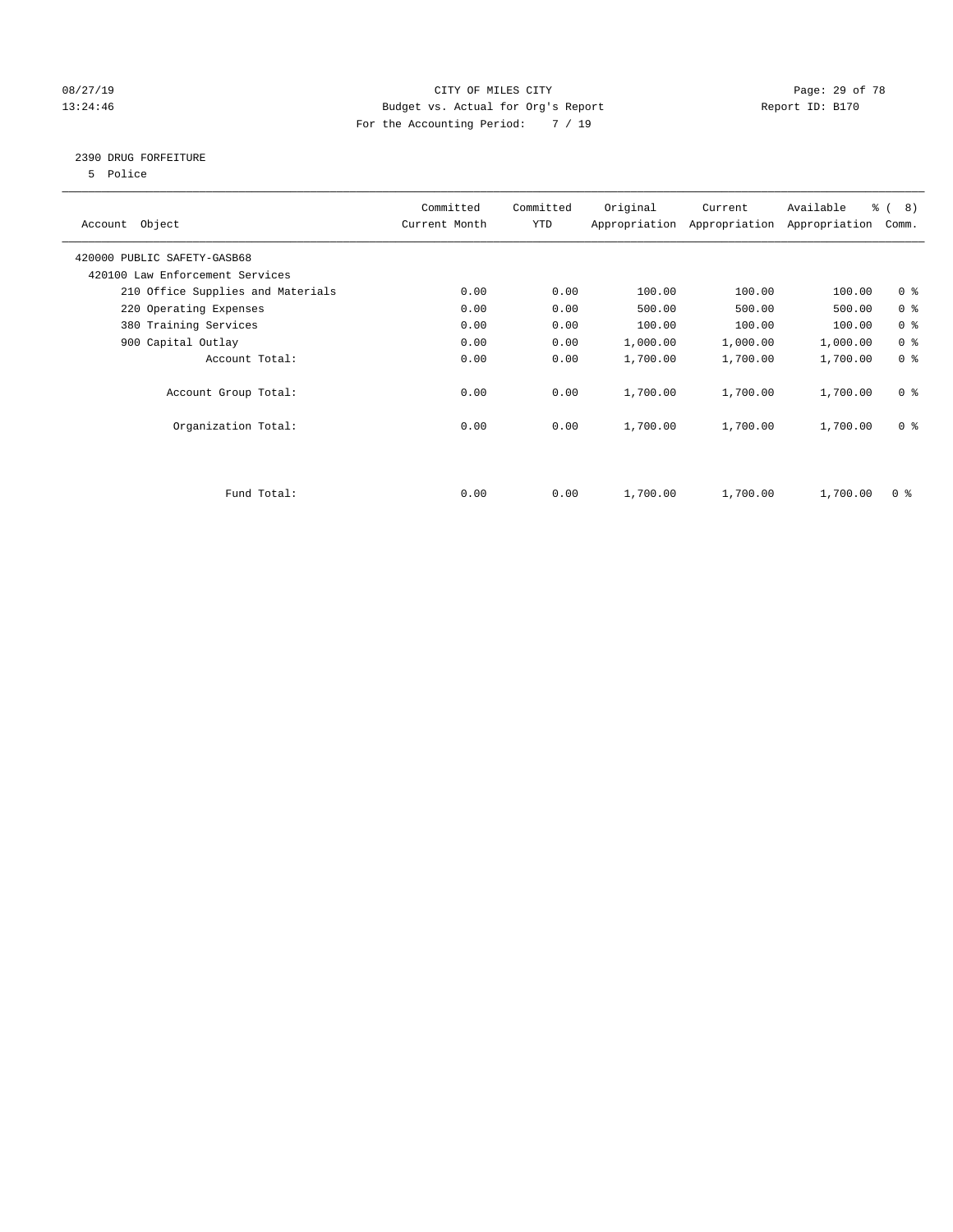#### 08/27/19 **Page: 30 of 78** CITY OF MILES CITY **Page: 30 of 78** 13:24:46 Budget vs. Actual for Org's Report Changer Report ID: B170 For the Accounting Period: 7 / 19

### 2394 BUILDING CODE ENFORCEMENT

18 BUILDING INSPECTION

| Account Object                            | Committed<br>Current Month | Committed<br><b>YTD</b> | Original   | Current    | Available<br>Appropriation Appropriation Appropriation Comm. | $\frac{6}{6}$ ( 8) |
|-------------------------------------------|----------------------------|-------------------------|------------|------------|--------------------------------------------------------------|--------------------|
| 420000 PUBLIC SAFETY-GASB68               |                            |                         |            |            |                                                              |                    |
| 420531 Building Inspection                |                            |                         |            |            |                                                              |                    |
| 111 Salaries and Wages - Permanent        | 977.46                     | 977.46                  | 11,612.00  | 11,612.00  | 10,634.54                                                    | 8 %                |
| 121 OVERTIME-PERMANENT                    | 0.00                       | 0.00                    | 240.00     | 240.00     | 240.00                                                       | 0 <sup>8</sup>     |
| 131 VACATION                              | 129.61                     | 129.61                  | 1,000.00   | 1,000.00   | 870.39                                                       | $13*$              |
| 132 SICK LEAVE                            | 0.00                       | 0.00                    | 600.00     | 600.00     | 600.00                                                       | 0 <sup>8</sup>     |
| 133 OTHER LEAVE PAY                       | 0.00                       | 0.00                    | 254.00     | 254.00     | 254.00                                                       | 0 <sup>8</sup>     |
| 141 Unemployment Insurance                | 1.73                       | 1.73                    | 21.00      | 21.00      | 19.27                                                        | 8 %                |
| 142 Workers' Compensation                 | 10.79                      | 10.79                   | 363.00     | 363.00     | 352.21                                                       | 3 <sup>8</sup>     |
| 143 Health Insurance                      | 238.40                     | 238.40                  | 2,861.00   | 2,861.00   | 2,622.60                                                     | 8 %                |
| 144 FICA                                  | 87.76                      | 87.76                   | 1,049.00   | 1,049.00   | 961.24                                                       | 8 %                |
| 145 PERS                                  | 96.00                      | 96.00                   | 1,188.00   | 1,188.00   | 1,092.00                                                     | 8 %                |
| 196 CLOTHING ALLOTMENT                    | 45.00                      | 45.00                   | 45.00      | 45.00      | 0.00                                                         | $100*$             |
| 210 Office Supplies and Materials         | 337.06                     | 337.06                  | 2,000.00   | 2,000.00   | 1,662.94                                                     | $17*$              |
| 214 Small Items of Equipment              | 0.00                       | 0.00                    | 1,500.00   | 1,500.00   | 1,500.00                                                     | 0 <sup>8</sup>     |
| 220 Operating Expenses                    | 0.00                       | 0.00                    | 5,000.00   | 5,000.00   | 5,000.00                                                     | 0 <sup>8</sup>     |
| 311 Postage, Box Rent, Etc.               | 125.75                     | 125.75                  | 500.00     | 500.00     | 374.25                                                       | 25%                |
| 320 Printing, Duplicating, Typing &       | 0.00                       | 0.00                    | 500.00     | 500.00     | 500.00                                                       | 0 <sup>8</sup>     |
| 330 Publicity, Subscriptions & Dues       | 0.00                       | 0.00                    | 500.00     | 500.00     | 500.00                                                       | 0 <sup>8</sup>     |
| 331 Publication of Formal & Legal Notices | 0.00                       | 0.00                    | 1,000.00   | 1,000.00   | 1,000.00                                                     | 0 <sup>8</sup>     |
| 334 Memberships, Registrations & Dues     | 0.00                       | 0.00                    | 400.00     | 400.00     | 400.00                                                       | 0 <sup>8</sup>     |
| 345 Telephone                             | 26.36                      | 26.36                   | 500.00     | 500.00     | 473.64                                                       | 5 <sup>8</sup>     |
| 347 Internet                              | 0.00                       | 0.00                    | 200.00     | 200.00     | 200.00                                                       | 0 <sup>8</sup>     |
| 350 Professional Services                 | 13, 431.67                 | 13,431.67               | 120,000.00 | 120,000.00 | 106,568.33                                                   | $11$ %             |
| 360 Contr R & M                           | 1,293.10                   | 1,293.10                | 3,000.00   | 3,000.00   | 1,706.90                                                     | 43 %               |
| 380 Training Services                     | 2,495.00                   | 2,495.00                | 6,000.00   | 6,000.00   | 3,505.00                                                     | 42.8               |
| 382 Books                                 | 0.00                       | 0.00                    | 8,000.00   | 8,000.00   | 8,000.00                                                     | 0 <sup>8</sup>     |
| 531 Building & Office Rental              | 200.00                     | 200.00                  | 2,400.00   | 2,400.00   | 2,200.00                                                     | 8 %                |
| 540 Special Assessments                   | 704.78                     | 704.78                  | 800.00     | 800.00     | 95.22                                                        | 88 %               |
| Account Total:                            | 20,200.47                  | 20,200.47               | 171,533.00 | 171,533.00 | 151, 332.53                                                  | $12*$              |
| Account Group Total:                      | 20,200.47                  | 20,200.47               | 171,533.00 | 171,533.00 | 151,332.53                                                   | $12$ %             |
| 510000 MISCELLANEOUS                      |                            |                         |            |            |                                                              |                    |
| 510330 Comprehensive Liability Insurance  |                            |                         |            |            |                                                              |                    |
| 513 Liability                             | 201.26                     | 201.26                  | 166.00     | 166.00     | $-35.26$                                                     | $121$ %            |
| Account Total:                            | 201.26                     | 201.26                  | 166.00     | 166.00     | $-35.26$ 121 %                                               |                    |
|                                           |                            |                         |            |            |                                                              |                    |
| Account Group Total:                      | 201.26                     | 201.26                  | 166.00     | 166.00     | $-35.26$ 121 %                                               |                    |
| 520000 OTHER FINANCING USES               |                            |                         |            |            |                                                              |                    |
| 521000 Interfund Operating Transfers Out  |                            |                         |            |            |                                                              |                    |
| 820 Transfers to Other Funds              | 544.00                     | 544.00                  | 6,840.00   | 6,840.00   | 6,296.00                                                     | 8 %                |
| Account Total:                            | 544.00                     | 544.00                  | 6,840.00   | 6,840.00   | 6,296.00                                                     | 8 %                |
| Account Group Total:                      | 544.00                     | 544.00                  | 6,840.00   | 6,840.00   | 6,296.00                                                     | 8 %                |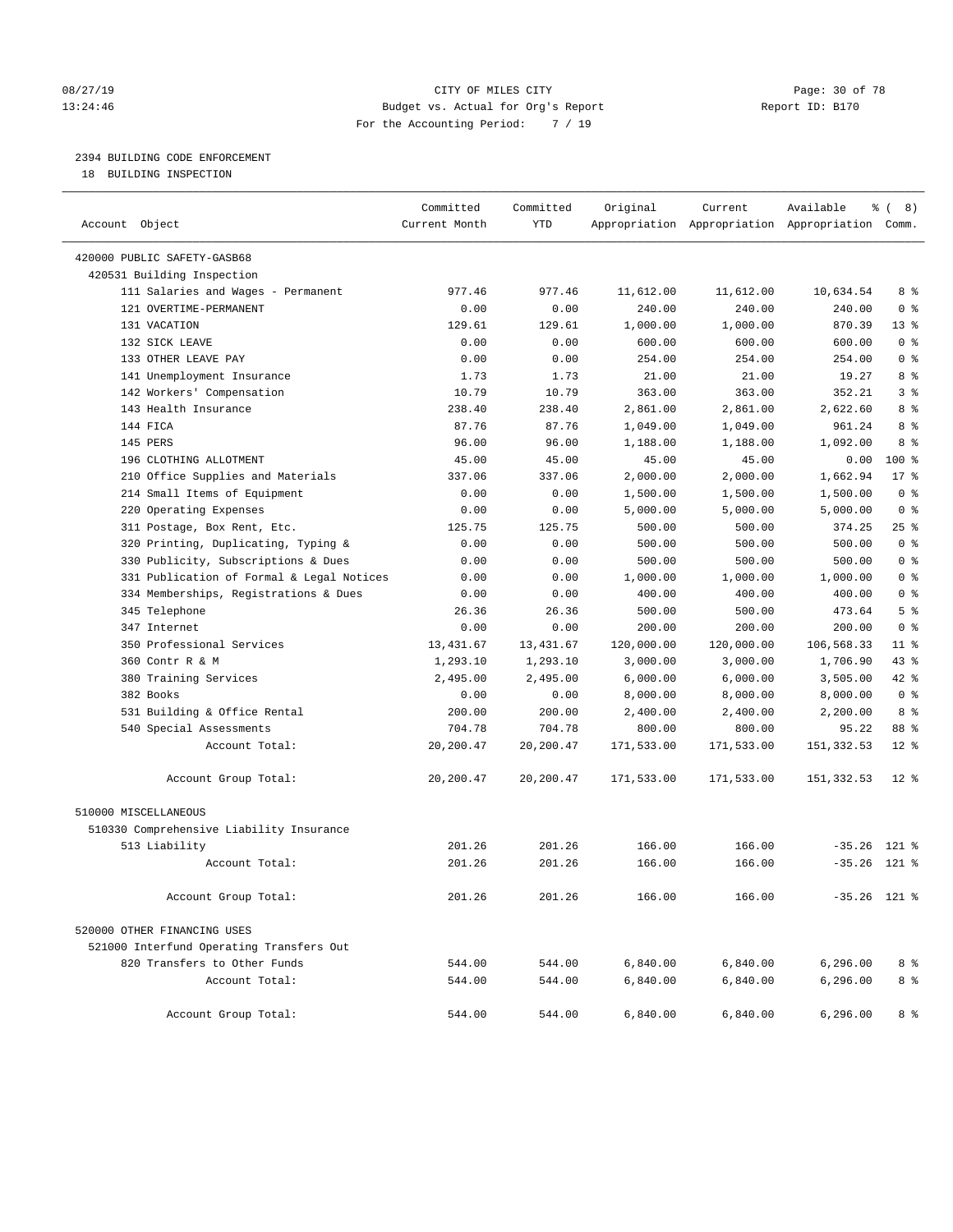#### 08/27/19 Page: 31 of 78 CITY OF MILES CITY CHE PAGE: 31 of 78 13:24:46 Budget vs. Actual for Org's Report Changer Report ID: B170 For the Accounting Period: 7 / 19

#### 2394 BUILDING CODE ENFORCEMENT

18 BUILDING INSPECTION

| Account Object      | Committed<br>Current Month | Committed<br>YTD | Original   | Current<br>Appropriation Appropriation Appropriation Comm. | Available       | <sub>රී</sub> ( 8 ) |
|---------------------|----------------------------|------------------|------------|------------------------------------------------------------|-----------------|---------------------|
| Organization Total: | 20,945.73                  | 20,945.73        | 178,539.00 | 178,539.00                                                 | 157,593.27      | $12 \text{ }$ %     |
| Fund Total:         | 20,945.73                  | 20,945.73        | 178,539.00 | 178,539.00                                                 | 157,593.27 12 % |                     |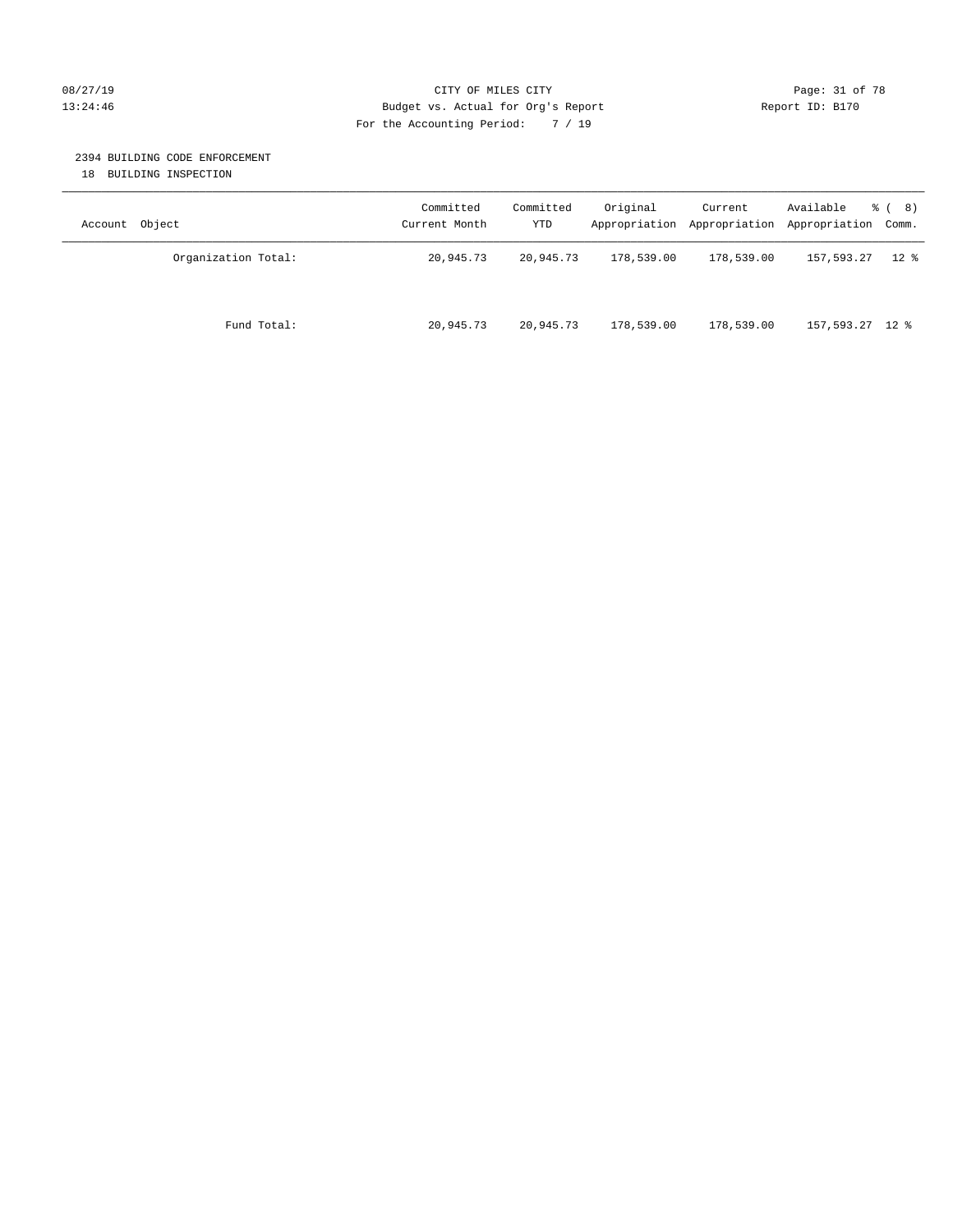#### 08/27/19 **Page: 32 of 78** CITY OF MILES CITY **Page: 32 of 78** 13:24:46 Budget vs. Actual for Org's Report Changer Report ID: B170 For the Accounting Period: 7 / 19

 2400 LTG M D#165-(Gen City) 46 SID #165

| Account Object                           | Committed<br>Current Month | Committed<br><b>YTD</b> | Original   | Current<br>Appropriation Appropriation | Available<br>Appropriation | $\frac{6}{6}$ ( 8)<br>Comm. |
|------------------------------------------|----------------------------|-------------------------|------------|----------------------------------------|----------------------------|-----------------------------|
| 430000 Public Works-GASB68               |                            |                         |            |                                        |                            |                             |
| 430263 STREET LIGHTING                   |                            |                         |            |                                        |                            |                             |
| 341 Electric Utility Services            | 4,536.73                   | 4,536.73                | 50,000.00  | 50,000.00                              | 45, 463. 27                | 9 <sup>°</sup>              |
| 533 Machinery and Equipment Rental       | 12,165.40                  | 12,165.40               | 120,000.00 | 120,000.00                             | 107,834.60                 | $10*$                       |
| Account Total:                           | 16,702.13                  | 16,702.13               | 170,000.00 | 170,000.00                             | 153, 297.87                | $10*$                       |
| Account Group Total:                     | 16,702.13                  | 16,702.13               | 170,000.00 | 170,000.00                             | 153,297.87                 | 10 <sup>8</sup>             |
| 520000 OTHER FINANCING USES              |                            |                         |            |                                        |                            |                             |
| 521000 Interfund Operating Transfers Out |                            |                         |            |                                        |                            |                             |
| 820 Transfers to Other Funds             | 1,000.00                   | 1,000.00                | 1,000.00   | 1,000.00                               | 0.00                       | 100 %                       |
| Account Total:                           | 1,000.00                   | 1,000.00                | 1,000.00   | 1,000.00                               | 0.00                       | $100$ %                     |
| Account Group Total:                     | 1,000.00                   | 1,000.00                | 1,000.00   | 1,000.00                               | 0.00                       | $100*$                      |
| Organization Total:                      | 17,702.13                  | 17,702.13               | 171,000.00 | 171,000.00                             | 153, 297.87                | 10 <sup>8</sup>             |
|                                          |                            |                         |            |                                        |                            |                             |
| Fund Total:                              | 17,702.13                  | 17,702.13               | 171,000.00 | 171,000.00                             | 153,297.87 10 %            |                             |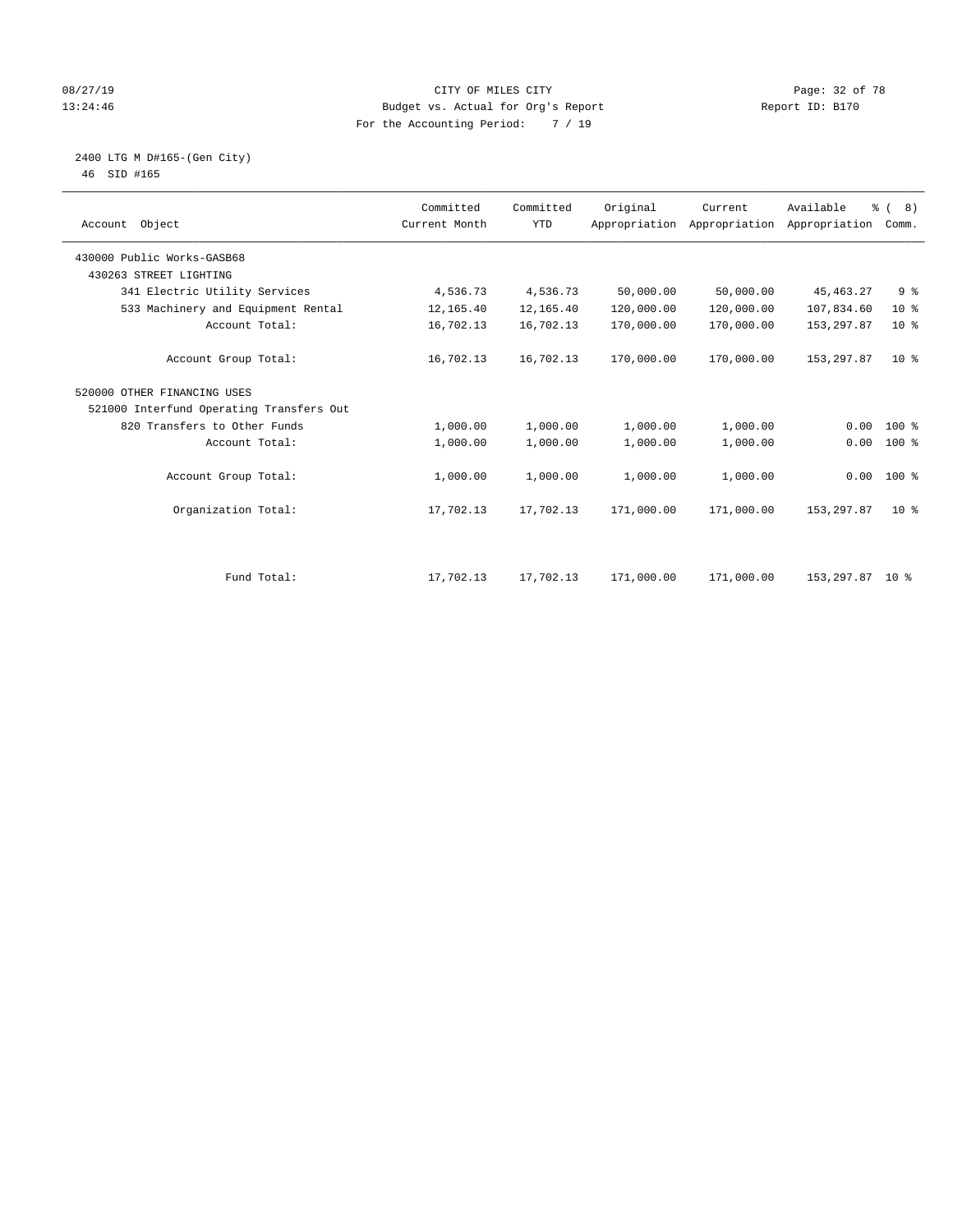#### 08/27/19 Page: 33 of 78 CITY OF MILES CITY CHANGES CONSTRUCTED And the Page: 33 of 78 13:24:46 Budget vs. Actual for Org's Report Changer Report ID: B170 For the Accounting Period: 7 / 19

# 2420 LTG M D#167-(MilesAddn Etc)

48 SID #167

| Object<br>Account                        | Committed<br>Current Month | Committed<br><b>YTD</b> | Original  | Current<br>Appropriation Appropriation | Available<br>Appropriation | $\frac{6}{6}$ ( 8)<br>Comm. |  |
|------------------------------------------|----------------------------|-------------------------|-----------|----------------------------------------|----------------------------|-----------------------------|--|
| 430000 Public Works-GASB68               |                            |                         |           |                                        |                            |                             |  |
| 430263 STREET LIGHTING                   |                            |                         |           |                                        |                            |                             |  |
| 341 Electric Utility Services            | 640.15                     | 640.15                  | 9,000.00  | 9,000.00                               | 8,359.85                   | 7 %                         |  |
| 533 Machinery and Equipment Rental       | 1,453.50                   | 1,453.50                | 16,000.00 | 16,000.00                              | 14,546.50                  | 9 <sup>°</sup>              |  |
| Account Total:                           | 2,093.65                   | 2,093.65                | 25,000.00 | 25,000.00                              | 22,906.35                  | 8 <sup>°</sup>              |  |
| Account Group Total:                     | 2,093.65                   | 2,093.65                | 25,000.00 | 25,000.00                              | 22,906.35                  | 8 <sup>8</sup>              |  |
| 520000 OTHER FINANCING USES              |                            |                         |           |                                        |                            |                             |  |
| 521000 Interfund Operating Transfers Out |                            |                         |           |                                        |                            |                             |  |
| 820 Transfers to Other Funds             | 1,000.00                   | 1,000.00                | 1,000.00  | 1,000.00                               | 0.00                       | $100$ %                     |  |
| Account Total:                           | 1,000.00                   | 1,000.00                | 1,000.00  | 1,000.00                               | 0.00                       | $100$ %                     |  |
| Account Group Total:                     | 1,000.00                   | 1,000.00                | 1,000.00  | 1,000.00                               | 0.00                       | $100*$                      |  |
| Organization Total:                      | 3,093.65                   | 3,093.65                | 26,000.00 | 26,000.00                              | 22,906.35                  | $12*$                       |  |
|                                          |                            |                         |           |                                        |                            |                             |  |
| Fund Total:                              | 3,093.65                   | 3,093.65                | 26,000.00 | 26,000.00                              | 22,906.35 12 %             |                             |  |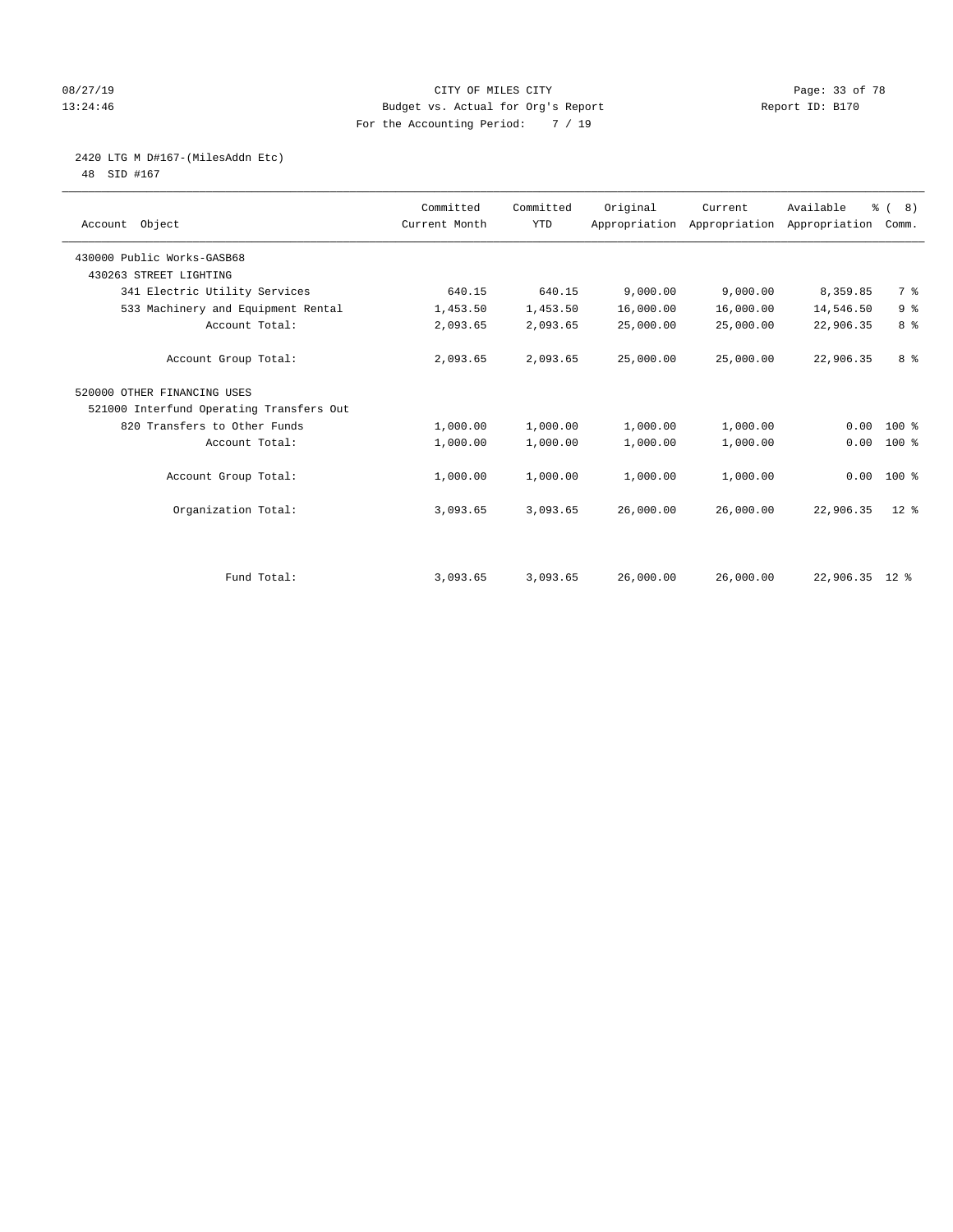#### 08/27/19 Page: 34 of 78 CITY OF MILES CITY CHECK PAGE: 34 of 78 13:24:46 Budget vs. Actual for Org's Report Report ID: B170 For the Accounting Period: 7 / 19

 2430 LTG M D#171-(Balsam Est) 49 SID #171

| Account Object                           | Committed<br>Current Month | Committed<br><b>YTD</b> | Original | Current<br>Appropriation Appropriation | Available<br>Appropriation | $\frac{6}{6}$ ( 8)<br>Comm. |
|------------------------------------------|----------------------------|-------------------------|----------|----------------------------------------|----------------------------|-----------------------------|
| 430000 Public Works-GASB68               |                            |                         |          |                                        |                            |                             |
| 430263 STREET LIGHTING                   |                            |                         |          |                                        |                            |                             |
| 230 Repair and Maintenance Supplies      | 0.00                       | 0.00                    | 1,600.00 | 1,600.00                               | 1,600.00                   | 0 <sup>8</sup>              |
| 341 Electric Utility Services            | 176.80                     | 176.80                  | 1,950.00 | 1,950.00                               | 1,773.20                   | 9 <sup>°</sup>              |
| 360 Contr R & M                          | 0.00                       | 0.00                    | 1,200.00 | 1,200.00                               | 1,200.00                   | 0 <sup>8</sup>              |
| Account Total:                           | 176.80                     | 176.80                  | 4,750.00 | 4,750.00                               | 4,573.20                   | 4%                          |
| Account Group Total:                     | 176.80                     | 176.80                  | 4,750.00 | 4,750.00                               | 4,573.20                   | 4%                          |
| 520000 OTHER FINANCING USES              |                            |                         |          |                                        |                            |                             |
| 521000 Interfund Operating Transfers Out |                            |                         |          |                                        |                            |                             |
| 820 Transfers to Other Funds             | 1,000.00                   | 1,000.00                | 1,000.00 | 1,000.00                               | 0.00                       | $100*$                      |
| Account Total:                           | 1,000.00                   | 1,000.00                | 1,000.00 | 1,000.00                               | 0.00                       | $100*$                      |
| Account Group Total:                     | 1,000.00                   | 1,000.00                | 1,000.00 | 1,000.00                               | 0.00                       | $100$ %                     |
| Organization Total:                      | 1,176.80                   | 1,176.80                | 5,750.00 | 5,750.00                               | 4,573.20                   | $20*$                       |
|                                          |                            |                         |          |                                        |                            |                             |
| Fund Total:                              | 1,176.80                   | 1,176.80                | 5,750.00 | 5,750.00                               | 4,573.20                   | $20*$                       |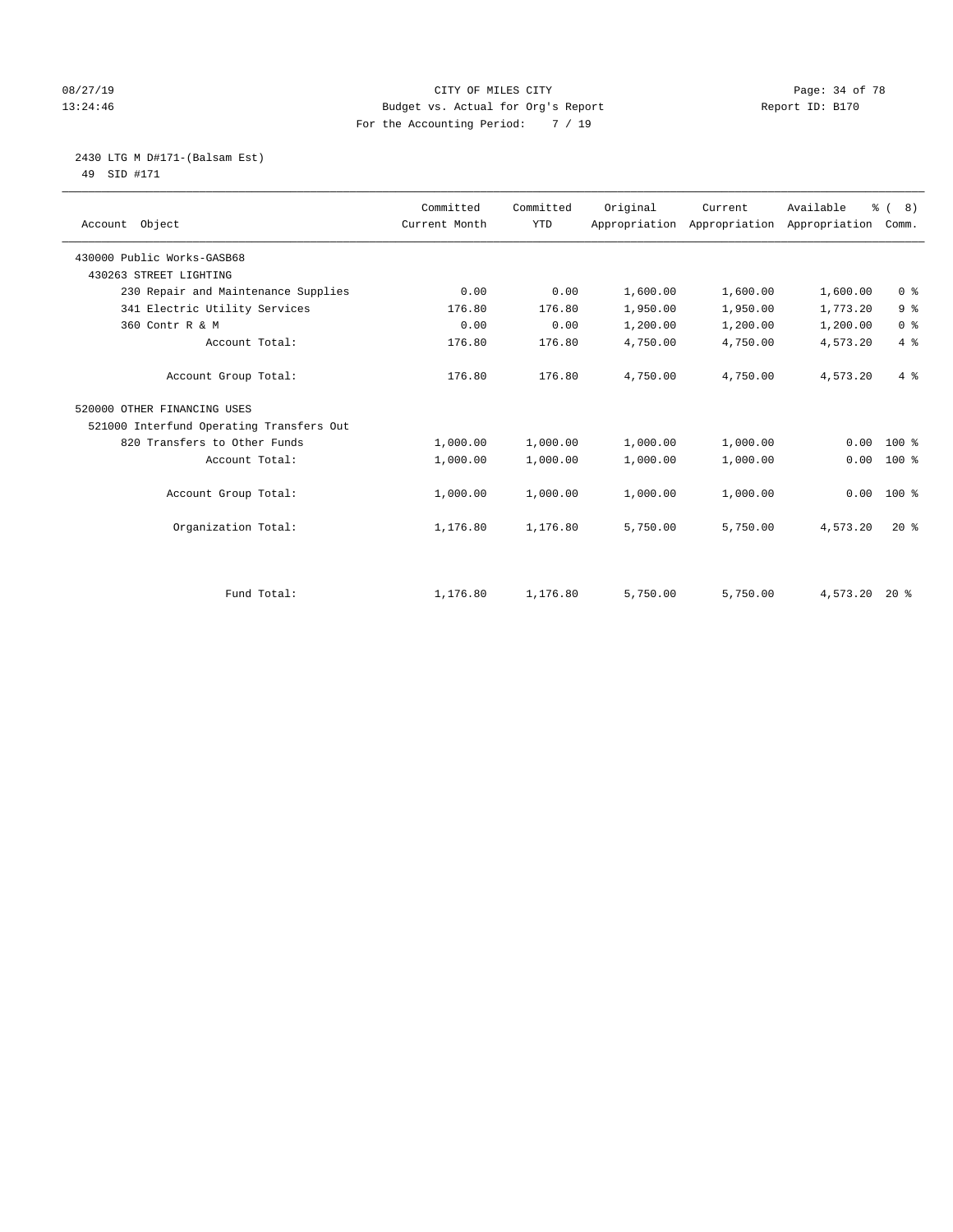#### 08/27/19 Page: 35 of 78 CITY OF MILES CITY CHECK PAGE: 35 of 78 13:24:46 Budget vs. Actual for Org's Report Changer Report ID: B170 For the Accounting Period: 7 / 19

 2440 LTG M D#172-(Main Str) 50 SID #172

| Account Object                           | Committed<br>Current Month | Committed<br><b>YTD</b> | Original  | Current<br>Appropriation Appropriation | Available<br>Appropriation | % (8)<br>Comm. |
|------------------------------------------|----------------------------|-------------------------|-----------|----------------------------------------|----------------------------|----------------|
| 430000 Public Works-GASB68               |                            |                         |           |                                        |                            |                |
| 430263 STREET LIGHTING                   |                            |                         |           |                                        |                            |                |
| 230 Repair and Maintenance Supplies      | 0.00                       | 0.00                    | 4,000.00  | 4,000.00                               | 4,000.00                   | 0 <sup>8</sup> |
| 341 Electric Utility Services            | 1,601.05                   | 1,601.05                | 24,000.00 | 24,000.00                              | 22,398.95                  | 7 <sup>°</sup> |
| 360 Contr R & M                          | 0.00                       | 0.00                    | 3,000.00  | 3,000.00                               | 3,000.00                   | 0 <sup>8</sup> |
| Account Total:                           | 1,601.05                   | 1,601.05                | 31,000.00 | 31,000.00                              | 29,398.95                  | 5 <sup>°</sup> |
| Account Group Total:                     | 1,601.05                   | 1,601.05                | 31,000.00 | 31,000.00                              | 29,398.95                  | 5 <sup>°</sup> |
| 520000 OTHER FINANCING USES              |                            |                         |           |                                        |                            |                |
| 521000 Interfund Operating Transfers Out |                            |                         |           |                                        |                            |                |
| 820 Transfers to Other Funds             | 1,000.00                   | 1,000.00                | 1,000.00  | 1,000.00                               | 0.00                       | $100$ %        |
| Account Total:                           | 1,000.00                   | 1,000.00                | 1,000.00  | 1,000.00                               | 0.00                       | 100 %          |
| Account Group Total:                     | 1,000.00                   | 1,000.00                | 1,000.00  | 1,000.00                               | 0.00                       | $100*$         |
| Organization Total:                      | 2,601.05                   | 2,601.05                | 32,000.00 | 32,000.00                              | 29,398.95                  | 8 %            |
|                                          |                            |                         |           |                                        |                            |                |
| Fund Total:                              | 2,601.05                   | 2,601.05                | 32,000.00 | 32,000.00                              | 29,398.95                  | 8 %            |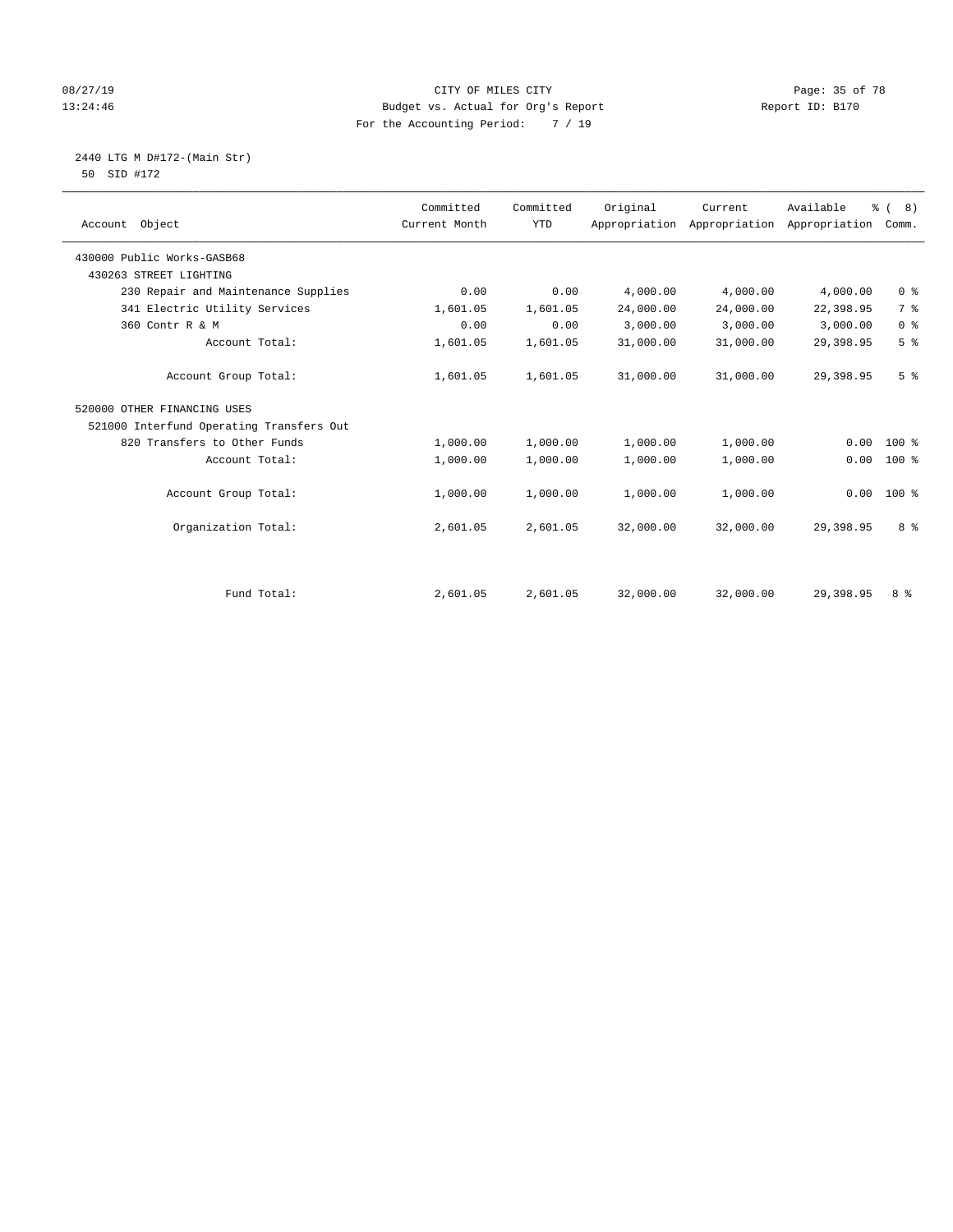#### 08/27/19 **Page: 36 of 78** CITY OF MILES CITY **Page: 36 of 78** 13:24:46 Budget vs. Actual for Org's Report Changer Report ID: B170 For the Accounting Period: 7 / 19

# 2450 LTG M D#195-(SG-Trico)

51 SID #195

| Account Object                           | Committed<br>Current Month | Committed<br><b>YTD</b> | Original | Current<br>Appropriation Appropriation Appropriation | Available     | $\frac{6}{6}$ ( 8)<br>Comm. |
|------------------------------------------|----------------------------|-------------------------|----------|------------------------------------------------------|---------------|-----------------------------|
| 430000 Public Works-GASB68               |                            |                         |          |                                                      |               |                             |
| 430263 STREET LIGHTING                   |                            |                         |          |                                                      |               |                             |
| 341 Electric Utility Services            | 401.84                     | 401.84                  | 6,300.00 | 6,300.00                                             | 5,898.16      | 6 <sup>°</sup>              |
| Account Total:                           | 401.84                     | 401.84                  | 6,300.00 | 6, 300.00                                            | 5,898.16      | 6 %                         |
| Account Group Total:                     | 401.84                     | 401.84                  | 6,300.00 | 6,300.00                                             | 5,898.16      | 6 %                         |
| 520000 OTHER FINANCING USES              |                            |                         |          |                                                      |               |                             |
| 521000 Interfund Operating Transfers Out |                            |                         |          |                                                      |               |                             |
| 820 Transfers to Other Funds             | 1,000.00                   | 1,000.00                | 1,000.00 | 1,000.00                                             | 0.00          | $100*$                      |
| Account Total:                           | 1,000.00                   | 1,000.00                | 1,000.00 | 1,000.00                                             | 0.00          | $100*$                      |
| Account Group Total:                     | 1,000.00                   | 1,000.00                | 1,000.00 | 1,000.00                                             | 0.00          | $100*$                      |
| Organization Total:                      | 1,401.84                   | 1,401.84                | 7,300.00 | 7,300.00                                             | 5,898.16      | 19 <sup>8</sup>             |
|                                          |                            |                         |          |                                                      |               |                             |
| Fund Total:                              | 1,401.84                   | 1,401.84                | 7,300.00 | 7,300.00                                             | 5,898.16 19 % |                             |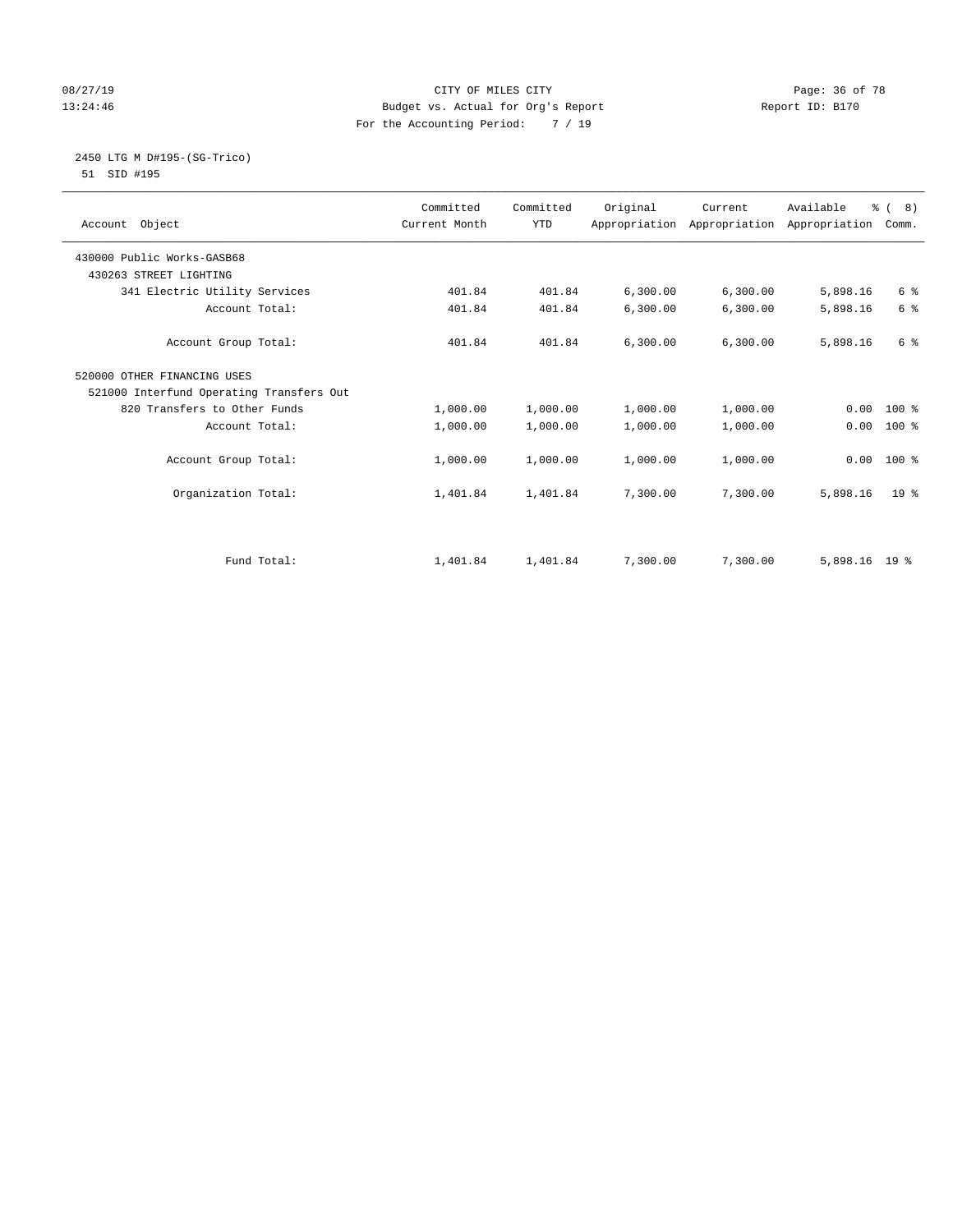#### 08/27/19 Page: 37 of 78 13:24:46 Budget vs. Actual for Org's Report Changer Report ID: B170 For the Accounting Period: 7 / 19

# 2470 LTG M D#202-(SG-MDU&NV)

72 SID #202

| Object<br>Account                        | Committed<br>Current Month | Committed<br><b>YTD</b> | Original | Current<br>Appropriation Appropriation | Available<br>Appropriation | $\frac{6}{6}$ ( 8)<br>Comm. |
|------------------------------------------|----------------------------|-------------------------|----------|----------------------------------------|----------------------------|-----------------------------|
| 430000 Public Works-GASB68               |                            |                         |          |                                        |                            |                             |
| 430263 STREET LIGHTING                   |                            |                         |          |                                        |                            |                             |
| 341 Electric Utility Services            | 132.80                     | 132.80                  | 4,300.00 | 4,300.00                               | 4,167.20                   | 3 <sup>8</sup>              |
| 533 Machinery and Equipment Rental       | 456.80                     | 456.80                  | 4,000.00 | 4,000.00                               | 3,543.20                   | $11$ %                      |
| Account Total:                           | 589.60                     | 589.60                  | 8,300.00 | 8,300.00                               | 7,710.40                   | 7 %                         |
| Account Group Total:                     | 589.60                     | 589.60                  | 8,300.00 | 8,300.00                               | 7,710.40                   | 7 %                         |
| 520000 OTHER FINANCING USES              |                            |                         |          |                                        |                            |                             |
| 521000 Interfund Operating Transfers Out |                            |                         |          |                                        |                            |                             |
| 820 Transfers to Other Funds             | 1,000.00                   | 1,000.00                | 1,000.00 | 1,000.00                               | 0.00                       | $100*$                      |
| Account Total:                           | 1,000.00                   | 1,000.00                | 1,000.00 | 1,000.00                               | 0.00                       | $100$ %                     |
| Account Group Total:                     | 1,000.00                   | 1,000.00                | 1,000.00 | 1,000.00                               | 0.00                       | $100*$                      |
| Organization Total:                      | 1,589.60                   | 1,589.60                | 9,300.00 | 9,300.00                               | 7,710.40                   | $17*$                       |
|                                          |                            |                         |          |                                        |                            |                             |
| Fund Total:                              | 1,589.60                   | 1,589.60                | 9,300.00 | 9,300.00                               | 7,710.40 17 %              |                             |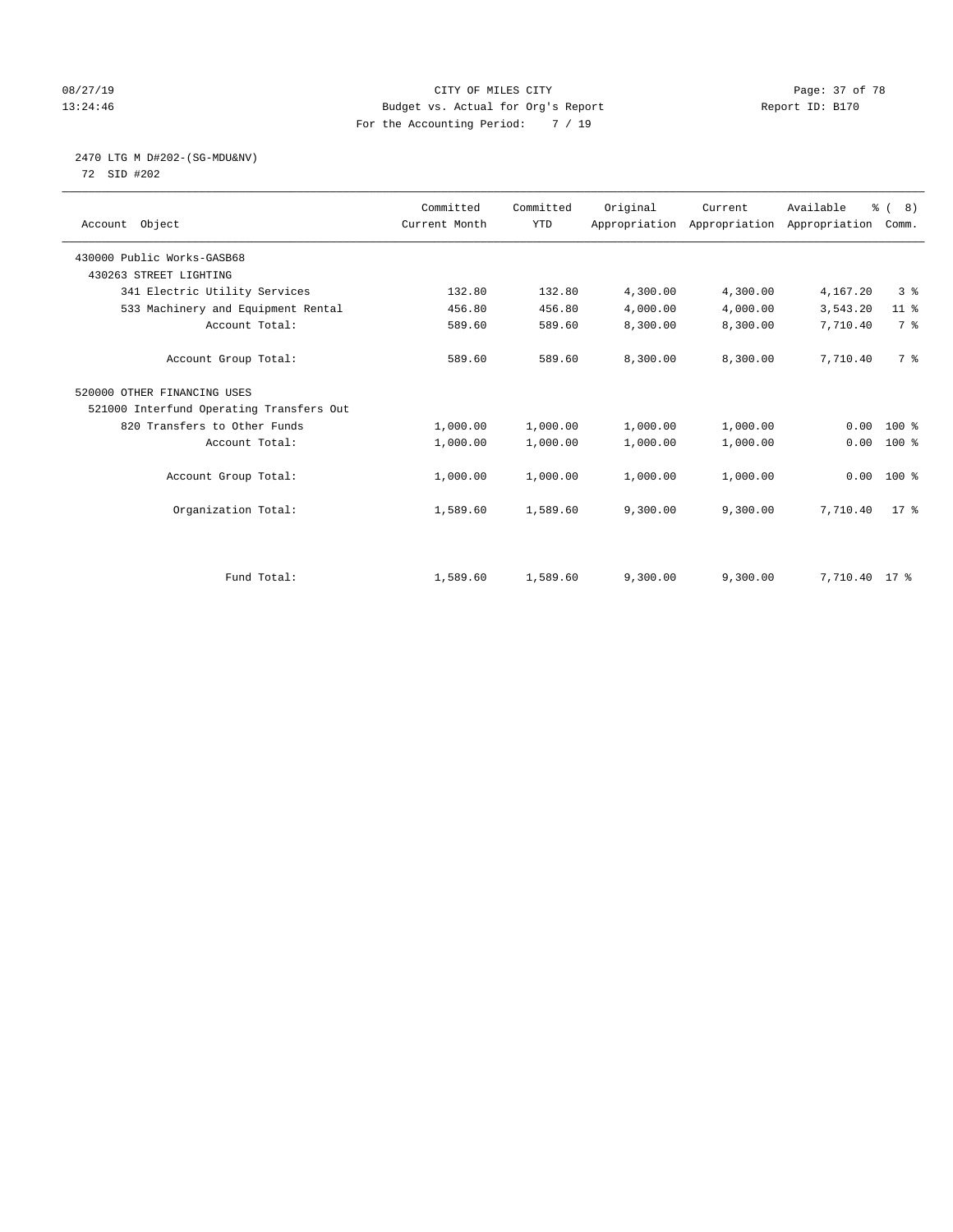#### 08/27/19 **Page: 38 of 78** CITY OF MILES CITY **Page: 38 of 78** 13:24:46 Budget vs. Actual for Org's Report Changer Report ID: B170 For the Accounting Period: 7 / 19

#### 2480 LTG M M#173-(Milestown Estates)

47 SID #173(Ltg-Milestown)

| Account Object                           | Committed<br>Current Month | Committed<br><b>YTD</b> | Original | Current<br>Appropriation Appropriation Appropriation | Available     | % (8)<br>Comm. |
|------------------------------------------|----------------------------|-------------------------|----------|------------------------------------------------------|---------------|----------------|
| 430000 Public Works-GASB68               |                            |                         |          |                                                      |               |                |
| 430263 STREET LIGHTING                   |                            |                         |          |                                                      |               |                |
| 230 Repair and Maintenance Supplies      | 0.00                       | 0.00                    | 900.00   | 900.00                                               | 900.00        | 0 <sup>8</sup> |
| 341 Electric Utility Services            | 137.47                     | 137.47                  | 1,600.00 | 1,600.00                                             | 1,462.53      | 9 <sup>°</sup> |
| 360 Contr R & M                          | 0.00                       | 0.00                    | 200.00   | 200.00                                               | 200.00        | 0 <sup>8</sup> |
| Account Total:                           | 137.47                     | 137.47                  | 2,700.00 | 2,700.00                                             | 2,562.53      | 5 <sup>°</sup> |
| Account Group Total:                     | 137.47                     | 137.47                  | 2,700.00 | 2,700.00                                             | 2,562.53      | 5 <sup>°</sup> |
| 520000 OTHER FINANCING USES              |                            |                         |          |                                                      |               |                |
| 521000 Interfund Operating Transfers Out |                            |                         |          |                                                      |               |                |
| 820 Transfers to Other Funds             | 250.00                     | 250.00                  | 250.00   | 250.00                                               | 0.00          | $100*$         |
| Account Total:                           | 250.00                     | 250.00                  | 250.00   | 250.00                                               | 0.00          | $100$ %        |
| Account Group Total:                     | 250.00                     | 250.00                  | 250.00   | 250.00                                               | 0.00          | $100*$         |
| Organization Total:                      | 387.47                     | 387.47                  | 2,950.00 | 2,950.00                                             | 2,562.53      | $13*$          |
|                                          |                            |                         |          |                                                      |               |                |
| Fund Total:                              | 387.47                     | 387.47                  | 2,950.00 | 2,950.00                                             | 2,562.53 13 % |                |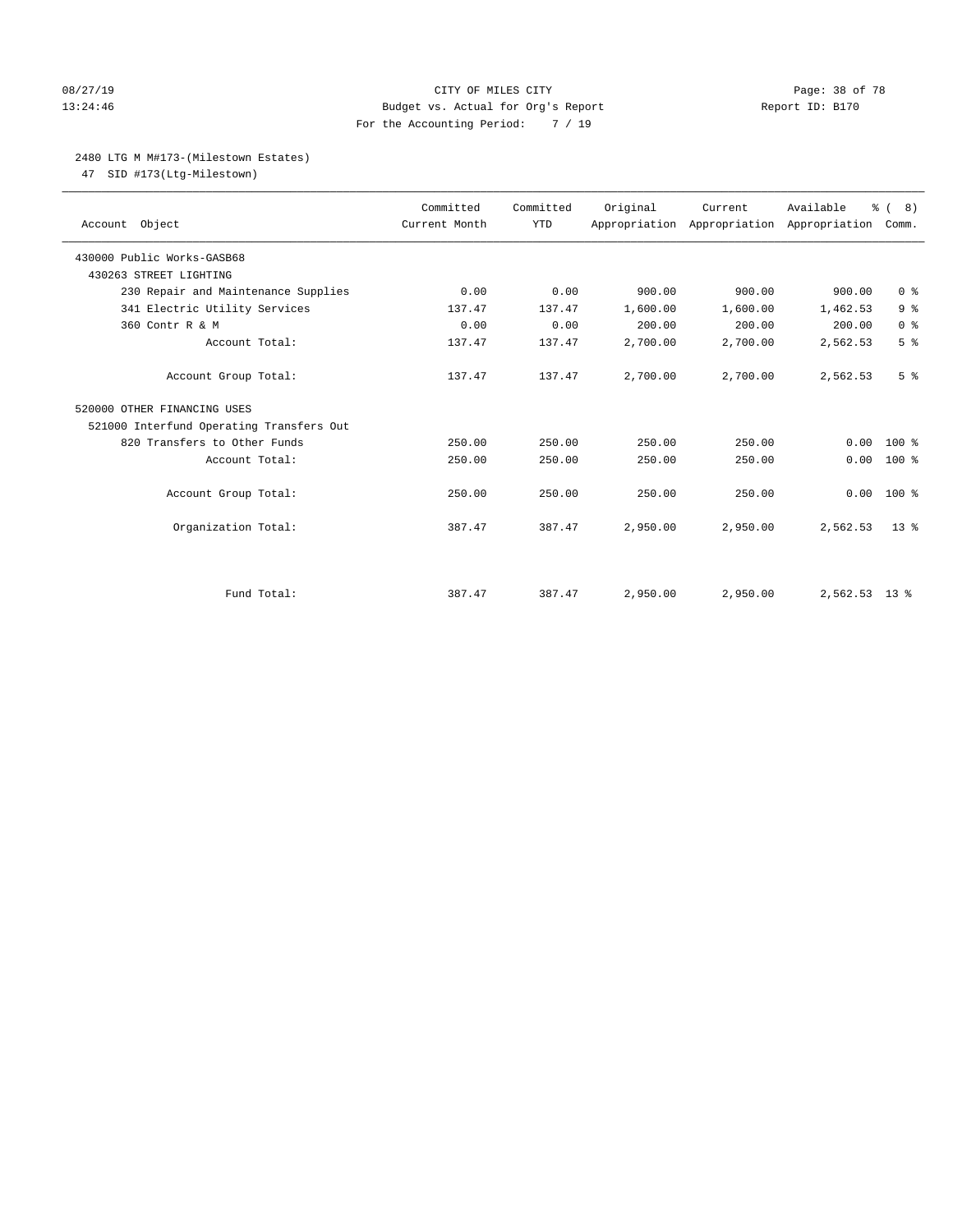#### 08/27/19 Page: 39 of 78 CITY OF MILES CITY CONTROL PAGE: 39 of 78 13:24:46 Budget vs. Actual for Org's Report Report ID: B170 For the Accounting Period: 7 / 19

————————————————————————————————————————————————————————————————————————————————————————————————————————————————————————————————————

2510 STR MAINT DIST #204

107 Paved St. Maint. Dist.#204

|                                           | Committed     | Committed | Original   | Current    | Available                                       | ී (<br>8)      |  |
|-------------------------------------------|---------------|-----------|------------|------------|-------------------------------------------------|----------------|--|
| Account Object                            | Current Month | YTD       |            |            | Appropriation Appropriation Appropriation Comm. |                |  |
| 430000 Public Works-GASB68                |               |           |            |            |                                                 |                |  |
| 430220 Operations                         |               |           |            |            |                                                 |                |  |
| 111 Salaries and Wages - Permanent        | 15,971.71     | 15,971.71 | 288,316.00 | 288,316.00 | 272,344.29                                      | 6 %            |  |
| 121 OVERTIME-PERMANENT                    | 188.99        | 188.99    | 9,100.00   | 9,100.00   | 8,911.01                                        | 2 <sup>8</sup> |  |
| 131 VACATION                              | 3,070.29      | 3,070.29  | 19,600.00  | 19,600.00  | 16,529.71                                       | 16%            |  |
| 132 SICK LEAVE                            | 219.92        | 219.92    | 13,000.00  | 13,000.00  | 12,780.08                                       | 2 <sup>°</sup> |  |
| 133 OTHER LEAVE PAY                       | 0.00          | 0.00      | 4,735.00   | 4,735.00   | 4,735.00                                        | 0 <sup>8</sup> |  |
| 134 HOLIDAY PAY                           | 122.61        | 122.61    | 3,000.00   | 3,000.00   | 2,877.39                                        | 4%             |  |
| 141 Unemployment Insurance                | 30.49         | 30.49     | 507.00     | 507.00     | 476.51                                          | 6 <sup>°</sup> |  |
| 142 Workers' Compensation                 | 1,131.50      | 1,131.50  | 17,128.00  | 17,128.00  | 15,996.50                                       | 7 %            |  |
| 143 Health Insurance                      | 2,979.91      | 2,979.91  | 66,278.00  | 66,278.00  | 63,298.09                                       | 4%             |  |
| 144 FICA                                  | 1,453.89      | 1,453.89  | 25,838.00  | 25,838.00  | 24,384.11                                       | 6 <sup>°</sup> |  |
| 145 PERS                                  | 1,697.04      | 1,697.04  | 29,283.00  | 29,283.00  | 27,585.96                                       | 6 %            |  |
| 196 CLOTHING ALLOTMENT                    | 712.50        | 712.50    | 1,000.00   | 1,000.00   | 287.50                                          | 71 %           |  |
| 210 Office Supplies and Materials         | 53.67         | 53.67     | 3,000.00   | 3,000.00   | 2,946.33                                        | 2 <sup>8</sup> |  |
| 214 Small Items of Equipment              | 438.16        | 438.16    | 25,000.00  | 25,000.00  | 24,561.84                                       | 2 <sup>°</sup> |  |
| 220 Operating Expenses                    | 0.00          | 0.00      | 20,000.00  | 20,000.00  | 20,000.00                                       | 0 <sup>8</sup> |  |
| 222 Chemicals, Lab & Med Supplies         | 0.00          | 0.00      | 1,500.00   | 1,500.00   | 1,500.00                                        | 0 <sup>8</sup> |  |
| 226 Clothing and Uniforms                 | 0.00          | 0.00      | 900.00     | 900.00     | 900.00                                          | 0 <sup>8</sup> |  |
| 230 Repair and Maintenance Supplies       | 68.50         | 68.50     | 10,000.00  | 10,000.00  | 9,931.50                                        | 1 <sup>8</sup> |  |
| 231 Gas, Oil, Diesel Fuel, Grease, etc.   | 1,383.73      | 1,383.73  | 40,000.00  | 40,000.00  | 38,616.27                                       | 3%             |  |
| 241 Consumable Tools                      | 0.00          | 0.00      | 50.00      | 50.00      | 50.00                                           | 0 <sup>8</sup> |  |
| 242 Sign Parts and Supplies               | 0.00          | 0.00      | 8,000.00   | 8,000.00   | 8,000.00                                        | 0 <sup>8</sup> |  |
| 311 Postage, Box Rent, Etc.               | 0.83          | 0.83      | 200.00     | 200.00     | 199.17                                          | 0 <sup>8</sup> |  |
| 320 Printing, Duplicating, Typing &       | 0.00          | 0.00      | 100.00     | 100.00     | 100.00                                          | 0 <sup>8</sup> |  |
| 330 Publicity, Subscriptions & Dues       | 0.00          | 0.00      | 500.00     | 500.00     | 500.00                                          | 0 <sup>8</sup> |  |
| 331 Publication of Formal & Legal Notices | 0.00          | 0.00      | 500.00     | 500.00     | 500.00                                          | 0 <sup>8</sup> |  |
| 334 Memberships, Registrations & Dues     | 0.00          | 0.00      | 350.00     | 350.00     | 350.00                                          | 0 <sup>8</sup> |  |
| 341 Electric Utility Services             | 158.16        | 158.16    | 1,210.00   | 1,210.00   | 1,051.84                                        | $13$ %         |  |
| 344 Gas Utility Service                   | 10.63         | 10.63     | 1,200.00   | 1,200.00   | 1,189.37                                        | 1 <sup>°</sup> |  |
| 345 Telephone                             | 66.28         | 66.28     | 1,000.00   | 1,000.00   | 933.72                                          | 7%             |  |
| 346 Garbage Service                       | 0.00          | 0.00      | 175.00     | 175.00     | 175.00                                          | 0 <sup>8</sup> |  |
| 347 Internet                              | 0.00          | 0.00      | 200.00     | 200.00     | 200.00                                          | 0 <sup>8</sup> |  |
| 350 Professional Services                 | 5,218.00      | 5,218.00  | 50,000.00  | 50,000.00  | 44,782.00                                       | $10*$          |  |
| 360 Contr R & M                           | 109.20        | 109.20    | 10,000.00  | 10,000.00  | 9,890.80                                        | 1 <sup>°</sup> |  |
| 363 R&M Vehicles/Equip/Labor-PW           | 2,228.79      | 2,228.79  | 100,000.00 | 100,000.00 | 97,771.21                                       | 2 <sup>°</sup> |  |
| 370 Travel                                | 0.00          | 0.00      | 1,000.00   | 1,000.00   | 1,000.00                                        | 0 <sup>8</sup> |  |
| 380 Training Services                     | 0.00          | 0.00      | 1,000.00   | 1,000.00   | 1,000.00                                        | 0 <sup>°</sup> |  |
| 382 Books                                 | 0.00          | 0.00      | 100.00     | 100.00     | 100.00                                          | $0$ %          |  |
| 511 Insurance on Buildings                | 702.83        | 702.83    | 703.00     | 703.00     |                                                 | $0.17$ 100 %   |  |
| 512 Insurance on Vehicles & Equipment     | 3,468.47      | 3,468.47  | 3,492.00   | 3,492.00   | 23.53                                           | 99 %           |  |
| 513 Liability                             | 12,721.84     | 12,721.84 | 9,000.00   | 9,000.00   | $-3,721.84$ 141 %                               |                |  |
| 531 Building & Office Rental              | 350.00        | 350.00    | 4,200.00   | 4,200.00   | 3,850.00                                        | 8 %            |  |
| 532 Land Rental                           | 0.00          | 0.00      | 8,100.00   | 8,100.00   | 8,100.00                                        | $0$ %          |  |
| Account Total:                            | 54,557.94     | 54,557.94 | 779,265.00 | 779,265.00 | 724,707.06                                      | 7 %            |  |
| 430233 Roadway/Re-surfacing               |               |           |            |            |                                                 |                |  |
| 230 Repair and Maintenance Supplies       | 6,107.18      | 6,107.18  | 80,000.00  | 80,000.00  | 73,892.82                                       | 8 %            |  |
| 350 Professional Services                 | 0.00          | 0.00      | 5,000.00   | 5,000.00   | 5,000.00                                        | 0 <sup>8</sup> |  |
|                                           |               |           |            |            |                                                 |                |  |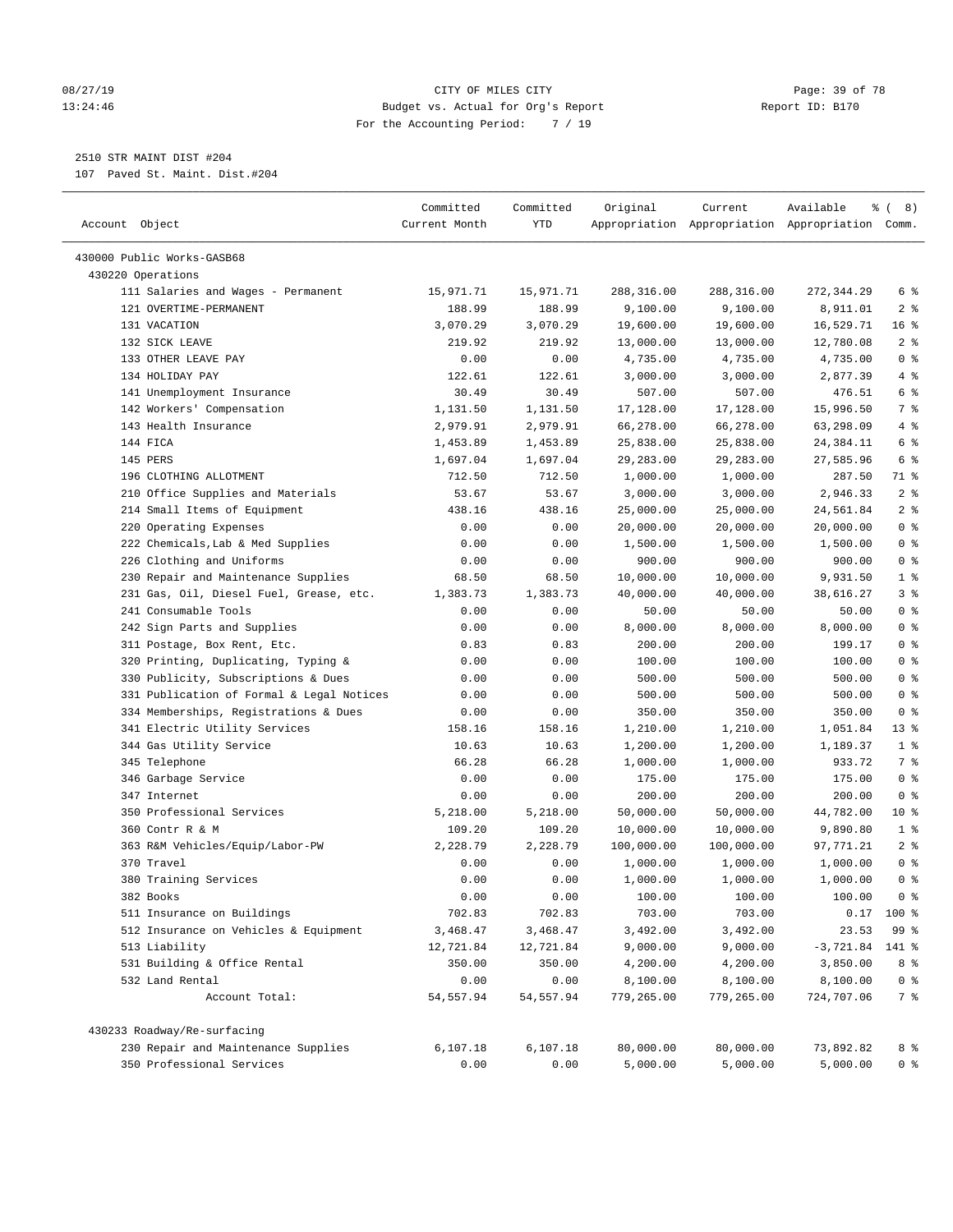#### 08/27/19 **Page: 40 of 78** CITY OF MILES CITY **Page: 40 of 78** 13:24:46 Budget vs. Actual for Org's Report Report ID: B170 For the Accounting Period: 7 / 19

# 2510 STR MAINT DIST #204

107 Paved St. Maint. Dist.#204

| Object<br>Account                        | Committed<br>Current Month | Committed<br><b>YTD</b> | Original     | Current      | Available<br>န့<br>Appropriation Appropriation Appropriation | $\sqrt{ }$<br>8)<br>Comm. |
|------------------------------------------|----------------------------|-------------------------|--------------|--------------|--------------------------------------------------------------|---------------------------|
| Account Total:                           | 6,107.18                   | 6,107.18                | 85,000.00    | 85,000.00    | 78,892.82                                                    | 7 <sup>8</sup>            |
| 430234 CURB AND GUTTER                   |                            |                         |              |              |                                                              |                           |
| 350 Professional Services                | 4,094.75                   | 4,094.75                | 40,000.00    | 40,000.00    | 35,905.25                                                    | $10*$                     |
| Account Total:                           | 4,094.75                   | 4,094.75                | 40,000.00    | 40,000.00    | 35,905.25                                                    | $10*$                     |
| 430235 Storm Drain & Culvert Maintenance |                            |                         |              |              |                                                              |                           |
| 230 Repair and Maintenance Supplies      | 13,789.08                  | 13,789.08               | 60,000.00    | 60,000.00    | 46,210.92                                                    | $23$ $%$                  |
| 350 Professional Services                | 69.20                      | 69.20                   | 10,000.00    | 10,000.00    | 9,930.80                                                     | 1 <sup>°</sup>            |
| Account Total:                           | 13,858.28                  | 13,858.28               | 70,000.00    | 70,000.00    | 56, 141.72                                                   | $20*$                     |
| 430236 Darling Addition Project          |                            |                         |              |              |                                                              |                           |
| 220 Operating Expenses                   | 0.00                       | 0.00                    | 400,000.00   | 400,000.00   | 400,000.00                                                   | 0 <sup>8</sup>            |
| 230 Repair and Maintenance Supplies      | 0.00                       | 0.00                    | 500,000.00   | 500,000.00   | 500,000.00                                                   | 0 <sup>8</sup>            |
| 350 Professional Services                | 10,804.02                  | 10,804.02               | 200,000.00   | 200,000.00   | 189, 195.98                                                  | 5 <sup>°</sup>            |
| Account Total:                           | 10,804.02                  | 10,804.02               | 1,100,000.00 | 1,100,000.00 | 1,089,195.98                                                 | 1 <sup>°</sup>            |
| Account Group Total:                     | 89, 422.17                 | 89, 422. 17             | 2,074,265.00 | 2,074,265.00 | 1,984,842.83                                                 | $4\degree$                |
| 520000 OTHER FINANCING USES              |                            |                         |              |              |                                                              |                           |
| 521000 Interfund Operating Transfers Out |                            |                         |              |              |                                                              |                           |
| 820 Transfers to Other Funds             | 6,255.00                   | 6, 255.00               | 327,535.00   | 327,535.00   | 321,280.00                                                   | 2 <sup>°</sup>            |
| Account Total:                           | 6,255.00                   | 6, 255.00               | 327,535.00   | 327,535.00   | 321,280.00                                                   | 2 <sup>8</sup>            |
| Account Group Total:                     | 6, 255.00                  | 6,255.00                | 327,535.00   | 327,535.00   | 321,280.00                                                   | 2 <sup>8</sup>            |
| Organization Total:                      | 95,677.17                  | 95,677.17               | 2,401,800.00 | 2,401,800.00 | 2,306,122.83                                                 | 4%                        |
| Fund Total:                              | 95,677.17                  | 95,677.17               | 2,401,800.00 | 2,401,800.00 | 2,306,122.83                                                 | 4 %                       |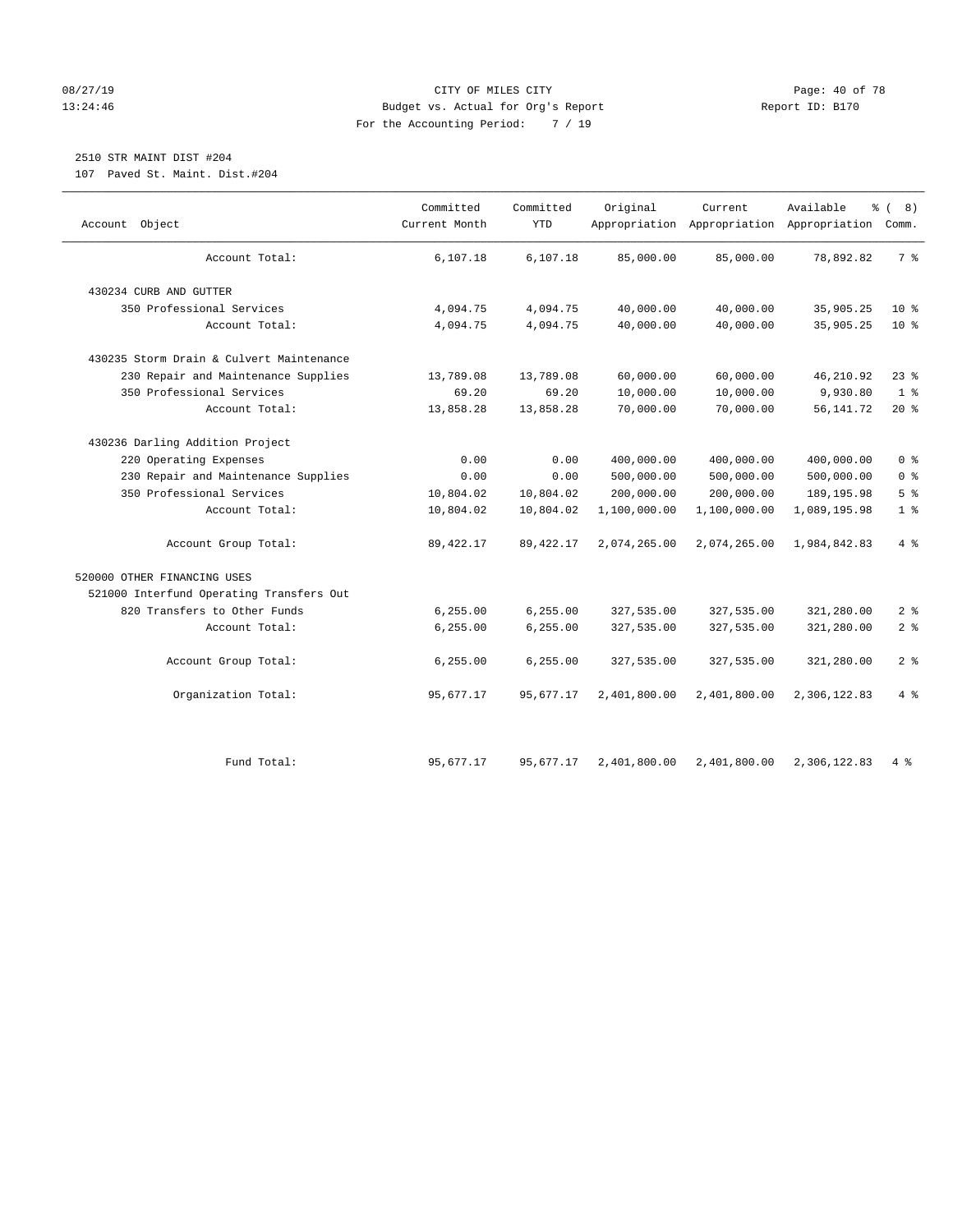#### 08/27/19 Page: 41 of 78 13:24:46 Budget vs. Actual for Org's Report Changer Report ID: B170 For the Accounting Period: 7 / 19

————————————————————————————————————————————————————————————————————————————————————————————————————————————————————————————————————

### 2520 STR MAINT DIST #205

108 Street Maintenance (North Side)

| Account Object                           | Committed<br>Current Month | Committed<br>YTD | Original   | Current    | Available<br>Appropriation Appropriation Appropriation Comm. | १८) ह           |
|------------------------------------------|----------------------------|------------------|------------|------------|--------------------------------------------------------------|-----------------|
| 430000 Public Works-GASB68               |                            |                  |            |            |                                                              |                 |
| 430220 Operations                        |                            |                  |            |            |                                                              |                 |
| 111 Salaries and Wages - Permanent       | 4,714.72                   | 4,714.72         | 76,636.00  | 76,636.00  | 71,921.28                                                    | 6 %             |
| 121 OVERTIME-PERMANENT                   | 47.89                      | 47.89            | 2,500.00   | 2,500.00   | 2,452.11                                                     | 2 <sup>8</sup>  |
| 131 VACATION                             | 981.40                     | 981.40           | 6,000.00   | 6,000.00   | 5,018.60                                                     | 16 <sup>°</sup> |
| 132 SICK LEAVE                           | 55.68                      | 55.68            | 3,800.00   | 3,800.00   | 3,744.32                                                     | 1 <sup>°</sup>  |
| 133 OTHER LEAVE PAY                      | 0.00                       | 0.00             | 1,178.00   | 1,178.00   | 1,178.00                                                     | 0 <sup>8</sup>  |
| 134 HOLIDAY PAY                          | 31.11                      | 31.11            | 800.00     | 800.00     | 768.89                                                       | 4%              |
| 141 Unemployment Insurance               | 9.08                       | 9.08             | 136.00     | 136.00     | 126.92                                                       | 7 %             |
| 142 Workers' Compensation                | 294.21                     | 294.21           | 4,697.00   | 4,697.00   | 4,402.79                                                     | 6 %             |
| 143 Health Insurance                     | 1,112.54                   | 1,112.54         | 17,547.00  | 17,547.00  | 16,434.46                                                    | 6 <sup>°</sup>  |
| 144 FICA                                 | 436.23                     | 436.23           | 6,981.00   | 6,981.00   | 6,544.77                                                     | 6 %             |
| 145 PERS                                 | 505.57                     | 505.57           | 7,882.00   | 7,882.00   | 7,376.43                                                     | 6 <sup>°</sup>  |
| 196 CLOTHING ALLOTMENT                   | 210.00                     | 210.00           | 300.00     | 300.00     | 90.00                                                        | 70 %            |
| 210 Office Supplies and Materials        | 13.41                      | 13.41            | 1,000.00   | 1,000.00   | 986.59                                                       | 1 <sup>°</sup>  |
| 214 Small Items of Equipment             | 109.40                     | 109.40           | 2,000.00   | 2,000.00   | 1,890.60                                                     | 5 <sup>°</sup>  |
| 220 Operating Expenses                   | 0.00                       | 0.00             | 4,500.00   | 4,500.00   | 4,500.00                                                     | 0 <sup>8</sup>  |
| 222 Chemicals, Lab & Med Supplies        | 0.00                       | 0.00             | 500.00     | 500.00     | 500.00                                                       | 0 <sup>8</sup>  |
| 226 Clothing and Uniforms                | 0.00                       | 0.00             | 250.00     | 250.00     | 250.00                                                       | 0 <sup>8</sup>  |
| 230 Repair and Maintenance Supplies      | 25.23                      | 25.23            | 5,000.00   | 5,000.00   | 4,974.77                                                     | 1 <sup>°</sup>  |
| 231 Gas, Oil, Diesel Fuel, Grease, etc.  | 416.39                     | 416.39           | 10,000.00  | 10,000.00  | 9,583.61                                                     | 4%              |
| 242 Sign Parts and Supplies              | 0.00                       | 0.00             | 2,500.00   | 2,500.00   | 2,500.00                                                     | 0 <sup>8</sup>  |
| 311 Postage, Box Rent, Etc.              | 0.82                       | 0.82             | 60.00      | 60.00      | 59.18                                                        | 1 <sup>°</sup>  |
| 330 Publicity, Subscriptions & Dues      | 0.00                       | 0.00             | 100.00     | 100.00     | 100.00                                                       | 0 <sup>8</sup>  |
| 334 Memberships, Registrations & Dues    | 0.00                       | 0.00             | 50.00      | 50.00      | 50.00                                                        | 0 <sup>8</sup>  |
| 341 Electric Utility Services            | 6.15                       | 6.15             | 170.00     | 170.00     | 163.85                                                       | 4%              |
| 344 Gas Utility Service                  | 2.65                       | 2.65             | 270.00     | 270.00     | 267.35                                                       | 1 <sup>°</sup>  |
| 345 Telephone                            | 31.60                      | 31.60            | 600.00     | 600.00     | 568.40                                                       | 5 <sup>°</sup>  |
| 350 Professional Services                | 17.00                      | 17.00            | 10,000.00  | 10,000.00  | 9,983.00                                                     | 0 <sup>8</sup>  |
| 360 Contr R & M                          | 58.44                      | 58.44            | 1,500.00   | 1,500.00   | 1,441.56                                                     | 4%              |
| 363 R&M Vehicles/Equip/Labor-PW          | 557.22                     | 557.22           | 35,000.00  | 35,000.00  | 34, 442. 78                                                  | 2 <sup>°</sup>  |
| 370 Travel                               | 0.00                       | 0.00             | 250.00     | 250.00     | 250.00                                                       | 0 <sup>8</sup>  |
| 380 Training Services                    | 0.00                       | 0.00             | 200.00     | 200.00     | 200.00                                                       | 0 <sup>8</sup>  |
| 382 Books                                | 0.00                       | 0.00             | 100.00     | 100.00     | 100.00                                                       | 0 <sup>8</sup>  |
| 511 Insurance on Buildings               | 175.71                     | 175.71           | 176.00     | 176.00     | 0.29                                                         | $100*$          |
| 512 Insurance on Vehicles & Equipment    | 867.11                     | 867.11           | 873.00     | 873.00     | 5.89                                                         | 99 %            |
| 513 Liability                            | 3,349.27                   | 3,349.27         | 2,400.00   | 2,400.00   | $-949.27$                                                    | $140*$          |
| 531 Building & Office Rental             | 166.66                     | 166.66           | 2,000.00   | 2,000.00   | 1,833.34                                                     | 8 %             |
| 532 Land Rental                          | 0.00                       | 0.00             | 1,500.00   | 1,500.00   | 1,500.00                                                     | 0 <sup>8</sup>  |
| Account Total:                           | 14,195.49                  | 14,195.49        | 209,456.00 | 209,456.00 | 195,260.51                                                   | 7 %             |
| 430233 Roadway/Re-surfacing              |                            |                  |            |            |                                                              |                 |
| 350 Professional Services                | 1,526.79                   | 1,526.79         | 125,000.00 | 125,000.00 | 123, 473. 21                                                 | 1 <sup>8</sup>  |
| Account Total:                           | 1,526.79                   | 1,526.79         | 125,000.00 | 125,000.00 | 123, 473. 21                                                 | 1 <sup>8</sup>  |
| 430235 Storm Drain & Culvert Maintenance |                            |                  |            |            |                                                              |                 |
| 230 Repair and Maintenance Supplies      | 0.00                       | 0.00             | 500.00     | 500.00     | 500.00                                                       | 0 <sup>8</sup>  |
| 350 Professional Services                | 17.30                      | 17.30            | 10,000.00  | 10,000.00  | 9,982.70                                                     | 0 <sup>°</sup>  |
| Account Total:                           | 17.30                      | 17.30            | 10,500.00  | 10,500.00  | 10,482.70                                                    | 0 <sup>8</sup>  |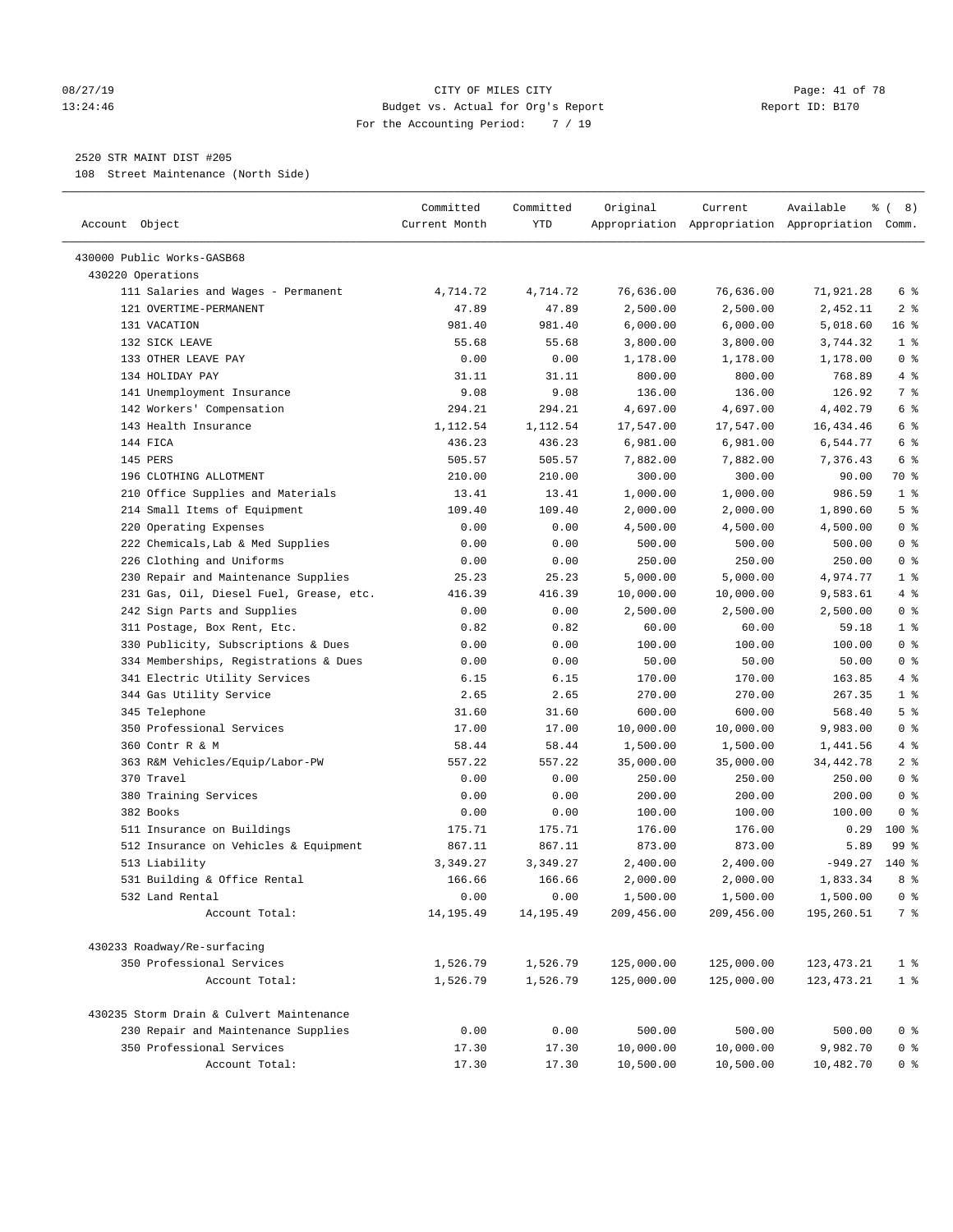#### 08/27/19 **Page: 42 of 78** CITY OF MILES CITY **Page: 42 of 78** 13:24:46 Budget vs. Actual for Org's Report Changer Report ID: B170 For the Accounting Period: 7 / 19

## 2520 STR MAINT DIST #205

108 Street Maintenance (North Side)

| Object<br>Account                                                                                       | Committed<br>Current Month | Committed<br><b>YTD</b> | Original<br>Appropriation | Current<br>Appropriation | Available<br>Appropriation | % ( 8 )<br>Comm. |
|---------------------------------------------------------------------------------------------------------|----------------------------|-------------------------|---------------------------|--------------------------|----------------------------|------------------|
| Account Group Total:                                                                                    | 15,739.58                  | 15,739.58               | 344,956.00                | 344,956.00               | 329, 216.42                | 5 <sup>8</sup>   |
| 520000 OTHER FINANCING USES<br>521000 Interfund Operating Transfers Out<br>820 Transfers to Other Funds | 2,147.00                   | 2,147.00                | 87,148.00                 | 87,148.00                | 85,001.00                  | 2 <sup>8</sup>   |
| Account Total:                                                                                          | 2,147.00                   | 2,147.00                | 87,148.00                 | 87,148.00                | 85,001.00                  | 2 <sup>8</sup>   |
| Account Group Total:                                                                                    | 2,147.00                   | 2,147.00                | 87,148.00                 | 87,148.00                | 85,001.00                  | 2 <sup>8</sup>   |
| Organization Total:                                                                                     | 17,886.58                  | 17,886.58               | 432,104.00                | 432,104.00               | 414, 217.42                | $4\degree$       |
| Fund Total:                                                                                             | 17,886.58                  | 17,886.58               | 432,104.00                | 432,104.00               | 414, 217.42                | $4\degree$       |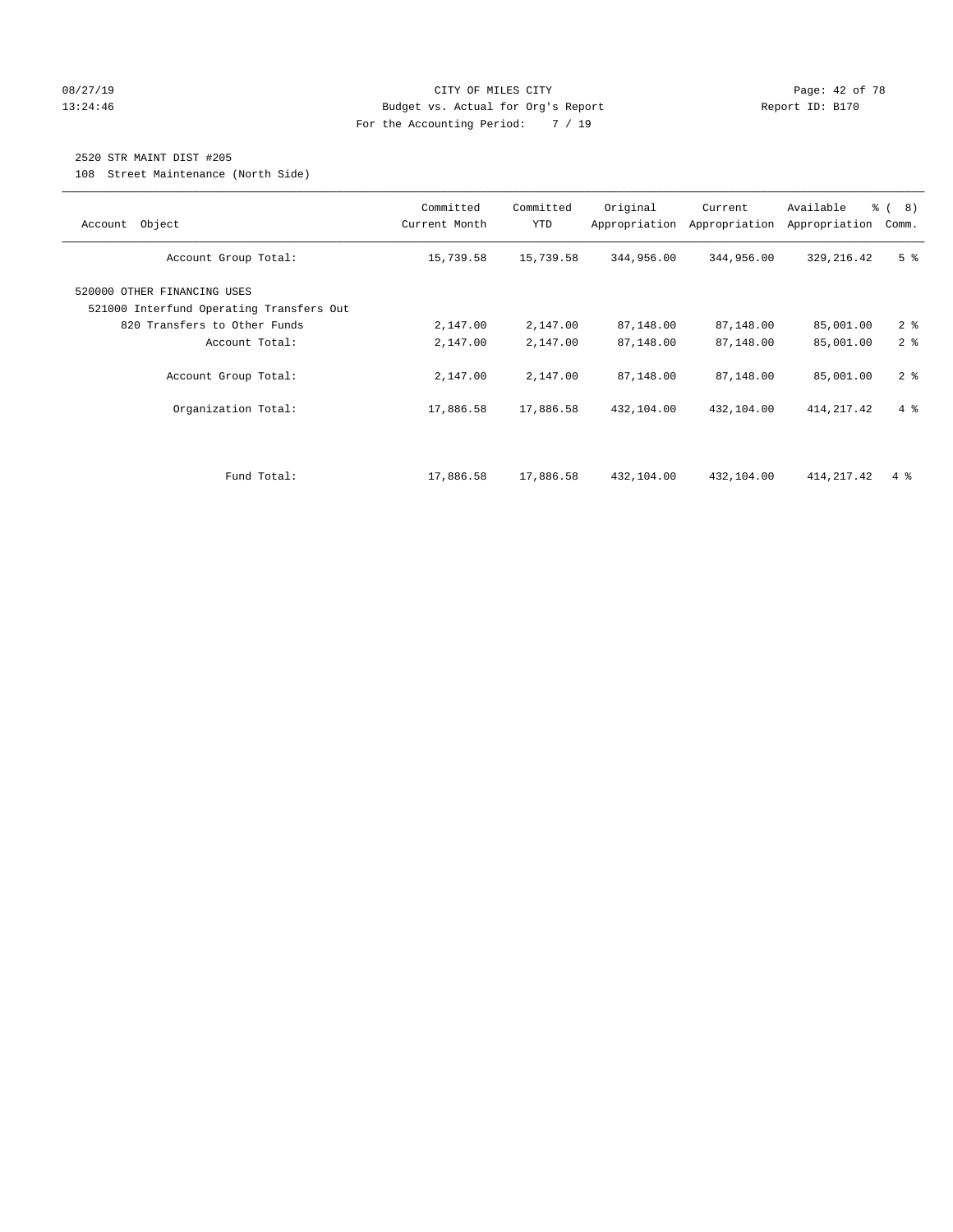#### 08/27/19 **Page: 43 of 78** CITY OF MILES CITY **Page: 43 of 78** 13:24:46 Budget vs. Actual for Org's Report Report ID: B170 For the Accounting Period: 7 / 19

#### 2540 STR MAINT DIST#207-(MILESTOWN ESTATES)

109 Milestown Estates Maintenance Dist.

|                                          | Committed     | Committed  | Original | Current                                         | Available | န့<br>8)<br>$\sqrt{ }$ |
|------------------------------------------|---------------|------------|----------|-------------------------------------------------|-----------|------------------------|
| Account Object                           | Current Month | <b>YTD</b> |          | Appropriation Appropriation Appropriation Comm. |           |                        |
| 430000 Public Works-GASB68               |               |            |          |                                                 |           |                        |
| 430220 Operations                        |               |            |          |                                                 |           |                        |
| 111 Salaries and Wages - Permanent       | 236.88        | 236.88     | 3,736.00 | 3,736.00                                        | 3,499.12  | 6 %                    |
| 121 OVERTIME-PERMANENT                   | 2.58          | 2.58       | 100.00   | 100.00                                          | 97.42     | 3 <sup>8</sup>         |
| 131 VACATION                             | 47.53         | 47.53      | 300.00   | 300.00                                          | 252.47    | 16 <sup>8</sup>        |
| 132 SICK LEAVE                           | 2.84          | 2.84       | 200.00   | 200.00                                          | 197.16    | 1 <sup>°</sup>         |
| 133 OTHER LEAVE PAY                      | 0.00          | 0.00       | 39.00    | 39.00                                           | 39.00     | 0 <sup>8</sup>         |
| 134 HOLIDAY PAY                          | 1.80          | 1.80       | 40.00    | 40.00                                           | 38.20     | 5 <sup>°</sup>         |
| 141 Unemployment Insurance               | 0.42          | 0.42       | 7.00     | 7.00                                            | 6.58      | 6 <sup>°</sup>         |
| 142 Workers' Compensation                | 15.58         | 15.58      | 225.00   | 225.00                                          | 209.42    | 7 <sup>°</sup>         |
| 143 Health Insurance                     | 55.60         | 55.60      | 763.00   | 763.00                                          | 707.40    | 7 <sup>°</sup>         |
| 144 FICA                                 | 21.76         | 21.76      | 338.00   | 338.00                                          | 316.24    | 6 <sup>°</sup>         |
| 145 PERS                                 | 25.28         | 25.28      | 389.00   | 389.00                                          | 363.72    | 6 %                    |
| 196 CLOTHING ALLOTMENT                   | 10.50         | 10.50      | 20.00    | 20.00                                           | 9.50      | 53%                    |
| 350 Professional Services                | 0.00          | 0.00       | 1,000.00 | 1,000.00                                        | 1,000.00  | 0 <sup>8</sup>         |
| Account Total:                           | 420.77        | 420.77     | 7,157.00 | 7,157.00                                        | 6,736.23  | 6 <sup>°</sup>         |
| Account Group Total:                     | 420.77        | 420.77     | 7,157.00 | 7,157.00                                        | 6,736.23  | 6 %                    |
| 510000 MISCELLANEOUS                     |               |            |          |                                                 |           |                        |
| 510330 Comprehensive Liability Insurance |               |            |          |                                                 |           |                        |
| 513 Liability                            | 62.00         | 62.00      | 57.00    | 57.00                                           | $-5.00$   | 109 <sup>8</sup>       |
| Account Total:                           | 62.00         | 62.00      | 57.00    | 57.00                                           | $-5.00$   | 109 <sup>8</sup>       |
| Account Group Total:                     | 62.00         | 62.00      | 57.00    | 57.00                                           | $-5.00$   | $109$ %                |
| Organization Total:                      | 482.77        | 482.77     | 7,214.00 | 7,214.00                                        | 6,731.23  | 7 <sup>8</sup>         |
| Fund Total:                              | 482.77        | 482.77     | 7,214.00 | 7,214.00                                        | 6,731.23  | 7 %                    |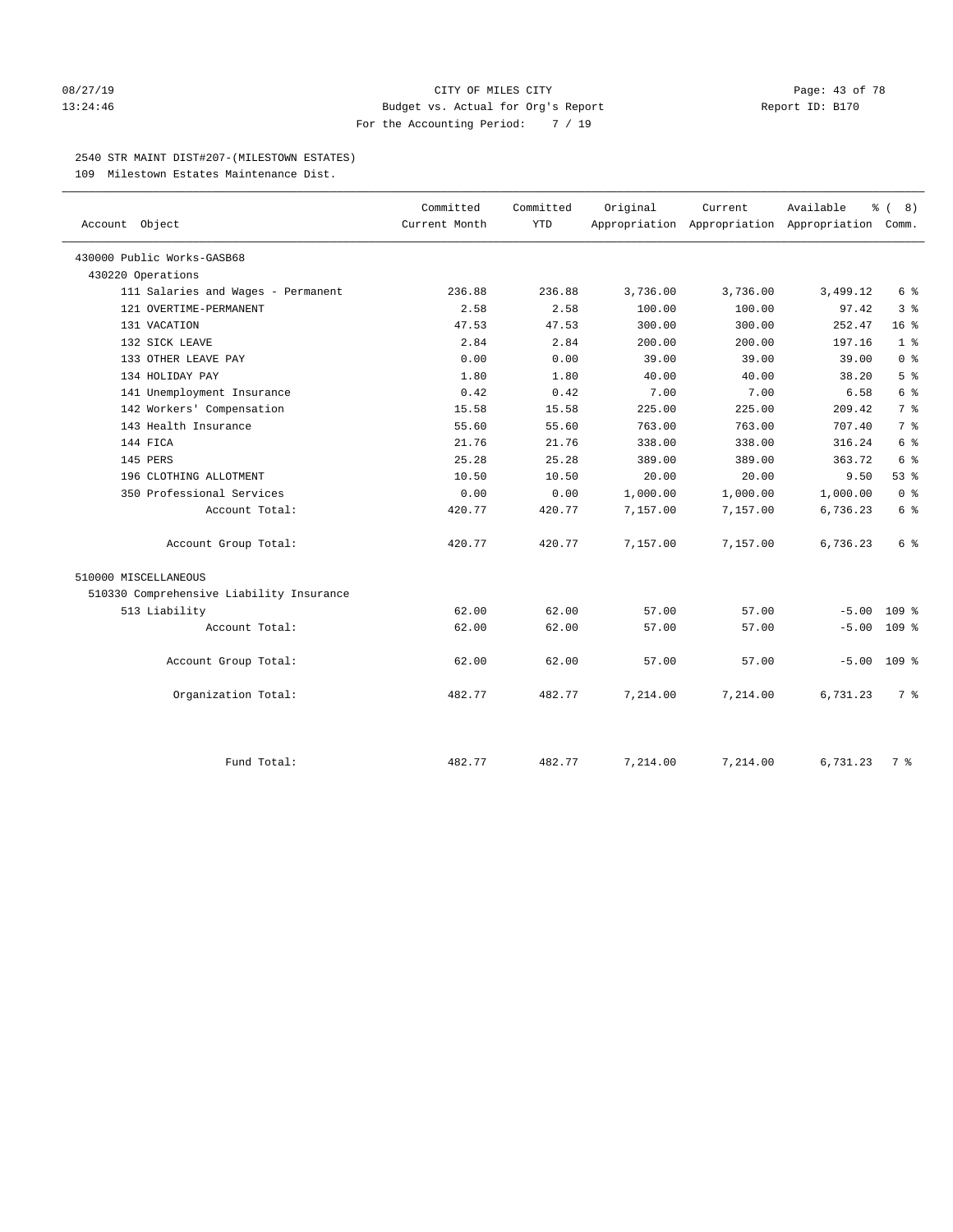### 08/27/19 Page: 44 of 78 13:24:46 Budget vs. Actual for Org's Report Changer Report ID: B170 For the Accounting Period: 7 / 19

## 2701 Fire Grants

7 Fire

| Object<br>Account                                                            | Committed<br>Current Month | Committed<br><b>YTD</b> | Original<br>Appropriation | Current<br>Appropriation | Available<br>Appropriation | $\frac{6}{6}$ ( 8)<br>Comm. |
|------------------------------------------------------------------------------|----------------------------|-------------------------|---------------------------|--------------------------|----------------------------|-----------------------------|
| 420000 PUBLIC SAFETY-GASB68<br>420464 Fire-Turnouts/Accountability Sys Grant |                            |                         |                           |                          |                            |                             |
| 226 Clothing and Uniforms                                                    | 0.00                       | 0.00                    | 723,232.00                | 723,232.00               | 723,232.00                 | 0 <sup>8</sup>              |
| Account Total:                                                               | 0.00                       | 0.00                    | 723,232.00                | 723,232.00               | 723,232.00                 | 0 <sup>8</sup>              |
| Account Group Total:                                                         | 0.00                       | 0.00                    | 723,232.00                | 723,232.00               | 723, 232, 00               | 0 <sup>8</sup>              |
| Organization Total:                                                          | 0.00                       | 0.00                    | 723,232.00                | 723,232.00               | 723,232.00                 | 0 <sup>8</sup>              |
| Fund Total:                                                                  | 0.00                       | 0.00                    | 723,232.00                | 723,232.00               | 723,232.00                 | 0 <sup>8</sup>              |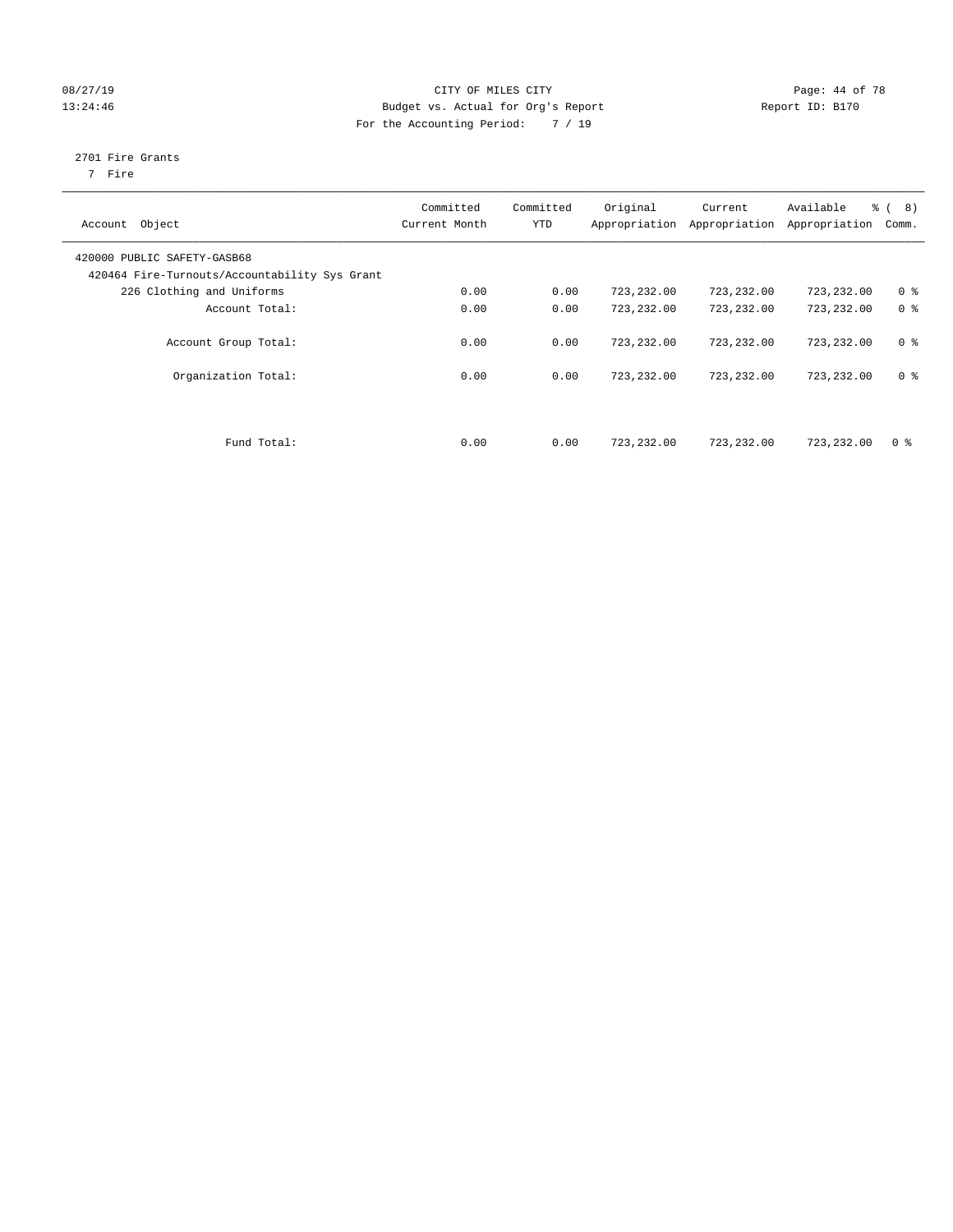# 2820 GAS TAX

34 Gas Tax

### 08/27/19 Page: 45 of 78 13:24:46 Budget vs. Actual for Org's Report Changer Report ID: B170 For the Accounting Period: 7 / 19

————————————————————————————————————————————————————————————————————————————————————————————————————————————————————————————————————

| Account Object                           | Committed<br>Current Month | Committed<br><b>YTD</b> | Original   | Current    | Available<br>Appropriation Appropriation Appropriation Comm. | $\frac{6}{6}$ ( 8) |  |
|------------------------------------------|----------------------------|-------------------------|------------|------------|--------------------------------------------------------------|--------------------|--|
| 520000 OTHER FINANCING USES              |                            |                         |            |            |                                                              |                    |  |
| 521000 Interfund Operating Transfers Out |                            |                         |            |            |                                                              |                    |  |
| 820 Transfers to Other Funds             | 321.00                     | 321.00                  | 3,700.00   | 3,700.00   | 3,379.00                                                     | 9 <sup>°</sup>     |  |
| Account Total:                           | 321.00                     | 321.00                  | 3,700.00   | 3,700.00   | 3,379.00                                                     | 9 <sup>°</sup>     |  |
| 521204 TRANSFER:<br>SID 204              |                            |                         |            |            |                                                              |                    |  |
| 820 Transfers to Other Funds             | 0.00                       | 0.00                    | 84,407.00  | 84,407.00  | 84,407.00                                                    | 0 <sup>8</sup>     |  |
| Account Total:                           | 0.00                       | 0.00                    | 84,407.00  | 84,407.00  | 84,407.00                                                    | 0 <sup>8</sup>     |  |
| 521205 TRANSFER:<br>SID 205              |                            |                         |            |            |                                                              |                    |  |
| 820 Transfers to Other Funds             | 0.00                       | 0.00                    | 84,407.00  | 84,407.00  | 84,407.00                                                    | 0 <sup>8</sup>     |  |
| Account Total:                           | 0.00                       | 0.00                    | 84,407.00  | 84,407.00  | 84,407.00                                                    | 0 <sup>8</sup>     |  |
| Account Group Total:                     | 321.00                     | 321.00                  | 172,514.00 | 172,514.00 | 172,193.00                                                   | 0 <sup>8</sup>     |  |
| Organization Total:                      | 321.00                     | 321.00                  | 172,514.00 | 172,514.00 | 172,193.00                                                   | 0 <sup>8</sup>     |  |
|                                          |                            |                         |            |            |                                                              |                    |  |
| Fund Total:                              | 321.00                     | 321.00                  | 172,514.00 | 172,514.00 | 172,193.00                                                   | 0 <sup>8</sup>     |  |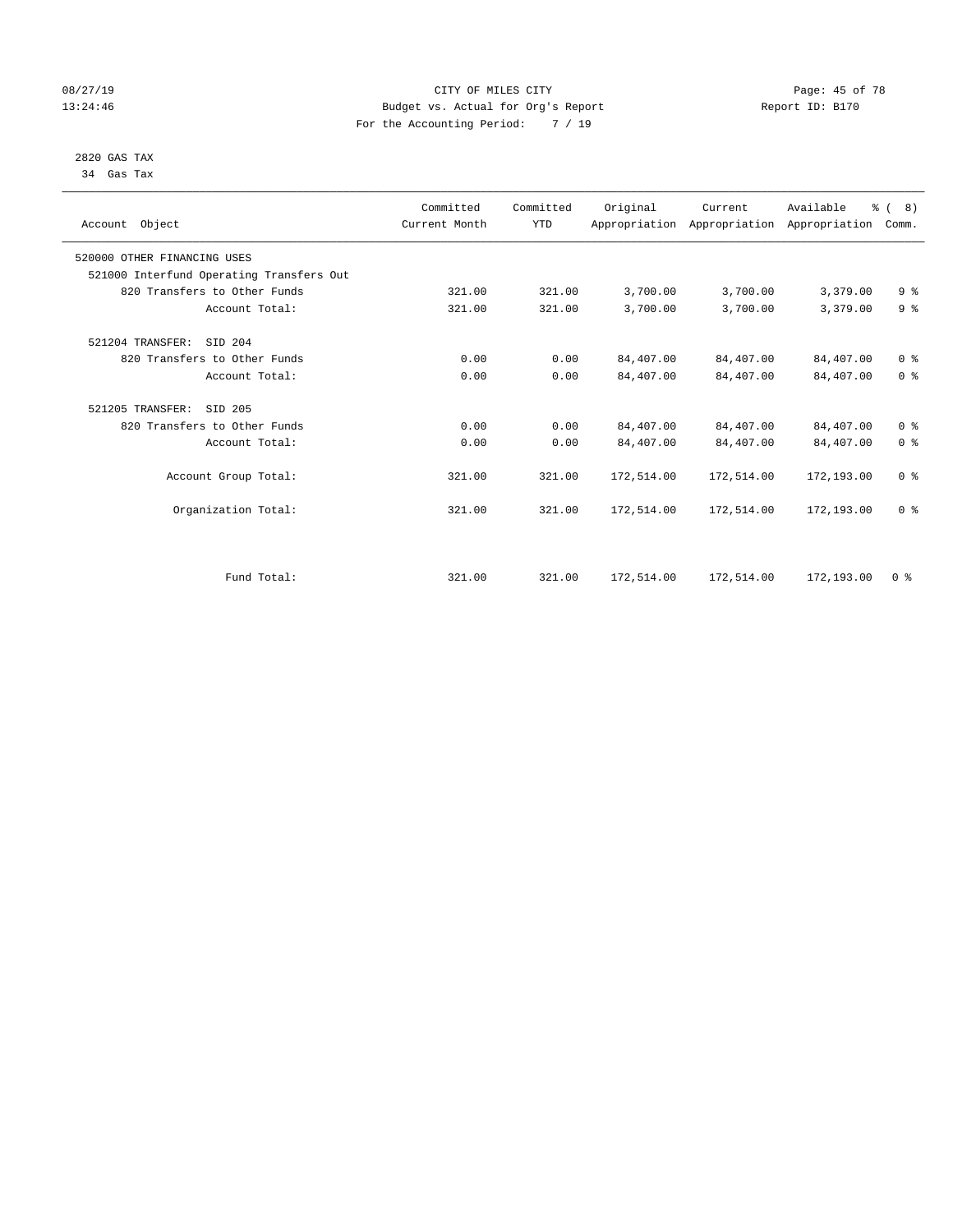#### 08/27/19 **Page: 46 of 78** CITY OF MILES CITY **Page: 46 of 78** 13:24:46 Budget vs. Actual for Org's Report Changer Report ID: B170 For the Accounting Period: 7 / 19

#### 2821 HB473- Fuel Tax 95 HB473

| Object<br>Account                                         | Committed<br>Current Month | Committed<br><b>YTD</b> | Original<br>Appropriation | Current<br>Appropriation | Available<br>Appropriation | $\frac{6}{6}$ ( 8)<br>Comm. |
|-----------------------------------------------------------|----------------------------|-------------------------|---------------------------|--------------------------|----------------------------|-----------------------------|
| 430000 Public Works-GASB68<br>430233 Roadway/Re-surfacing |                            |                         |                           |                          |                            |                             |
| 935 HB473 Tax Match Program                               | 0.00                       | 0.00                    | 138,752.00                | 138,752.00               | 138,752.00                 | 0 <sup>8</sup>              |
| Account Total:                                            | 0.00                       | 0.00                    | 138,752.00                | 138,752.00               | 138,752.00                 | 0 <sup>8</sup>              |
| Account Group Total:                                      | 0.00                       | 0.00                    | 138,752.00                | 138,752.00               | 138,752.00                 | 0 <sup>8</sup>              |
| Organization Total:                                       | 0.00                       | 0.00                    | 138,752.00                | 138,752.00               | 138,752.00                 | 0 <sup>8</sup>              |
|                                                           |                            |                         |                           |                          |                            |                             |
| Fund Total:                                               | 0.00                       | 0.00                    | 138,752.00                | 138,752.00               | 138,752.00                 | 0 <sup>8</sup>              |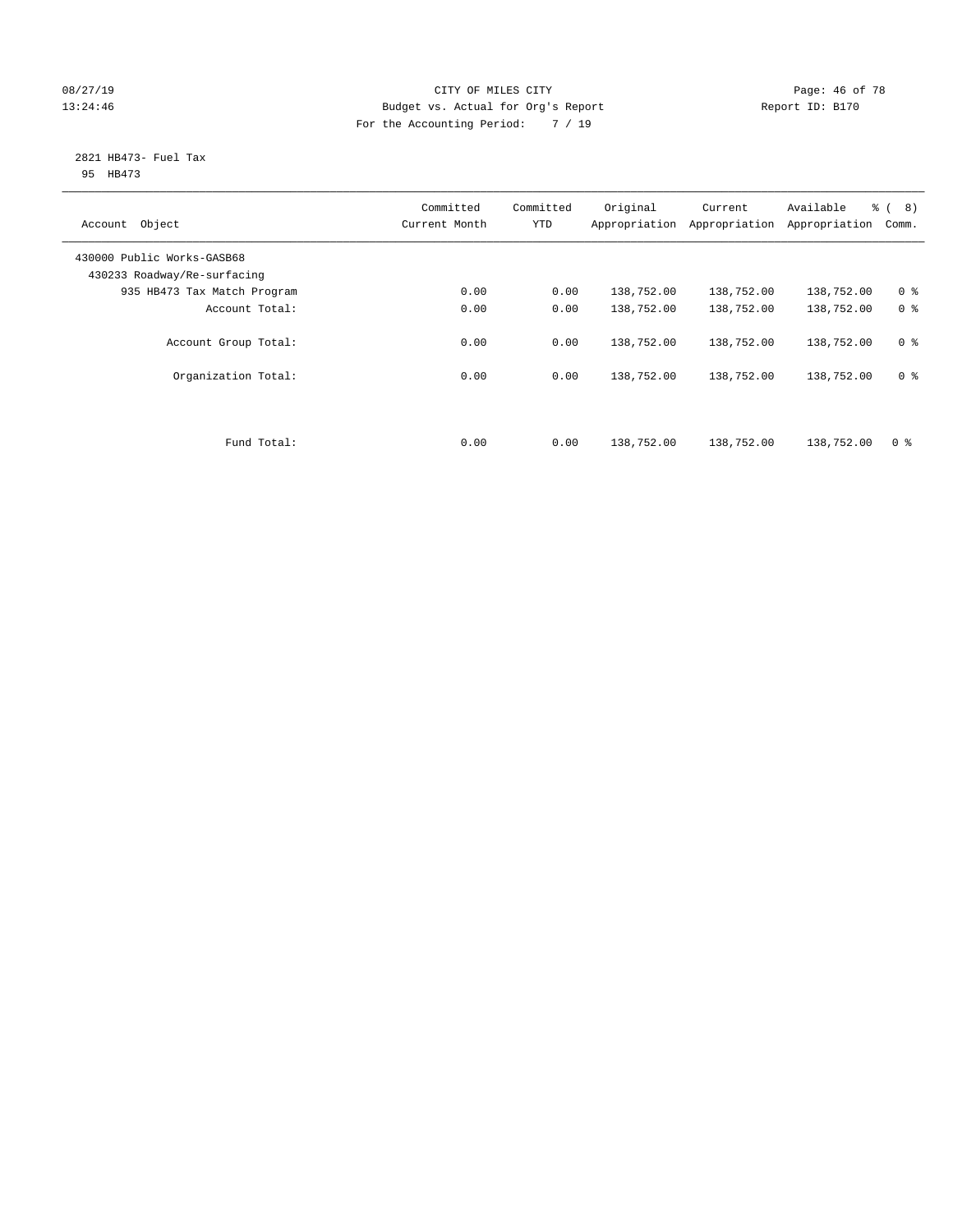#### 08/27/19 Page: 47 of 78 13:24:46 Budget vs. Actual for Org's Report Changer Report ID: B170 For the Accounting Period: 7 / 19

2850 911 EMERGENCY

105 Enhanced 911

| 420000 PUBLIC SAFETY-GASB68<br>420140 Crime Control and Investigation (05)<br>210 Office Supplies and Materials<br>0.00<br>0.00<br>1,000.00<br>1,000.00<br>1,000.00<br>214 Small Items of Equipment<br>2,000.00<br>2,000.00<br>0.00<br>0.00<br>2,000.00<br>220 Operating Expenses<br>0.00<br>0.00<br>2,000.00<br>2,000.00<br>2,000.00<br>150.00<br>311 Postage, Box Rent, Etc.<br>0.00<br>0.00<br>150.00<br>150.00<br>320 Printing, Duplicating, Typing &<br>0.00<br>100.00<br>100.00<br>100.00<br>0.00<br>334 Memberships, Registrations & Dues<br>400.00<br>400.00<br>400.00<br>0.00<br>0.00<br>600.00<br>600.00<br>341 Electric Utility Services<br>49.57<br>49.57<br>550.43<br>345 Telephone<br>28,000.00<br>28,000.00<br>27,658.36<br>341.64<br>341.64<br>350 Professional Services<br>70,000.00<br>70,000.00<br>849.75<br>849.75<br>69,150.25<br>370 Travel<br>0.00<br>0.00<br>1,500.00<br>1,500.00<br>1,500.00<br>3,000.00<br>380 Training Services<br>0.00<br>0.00<br>3,000.00<br>3,000.00<br>512 Insurance on Vehicles & Equipment<br>245.00<br>245.00<br>245.00<br>245.00<br>0.00<br>940 Machinery & Equipment<br>0.00<br>0.00<br>30,000.00<br>30,000.00<br>30,000.00<br>941 911 Eq & Software (2/01)<br>0.00<br>0.00<br>401,790.00<br>401,790.00<br>401,790.00<br>539,299.04<br>Account Total:<br>1,485.96<br>1,485.96<br>540,785.00<br>540,785.00<br>Account Group Total:<br>1,485.96<br>1,485.96<br>540,785.00<br>540,785.00<br>539,299.04<br>520000 OTHER FINANCING USES<br>521000 Interfund Operating Transfers Out<br>820 Transfers to Other Funds<br>0.00<br>0.00<br>59,693.00<br>59,693.00<br>59,693.00<br>Account Total:<br>0.00<br>59,693.00<br>59,693.00<br>0.00<br>59,693.00<br>Account Group Total:<br>0.00<br>0.00<br>59,693.00<br>59,693.00<br>59,693.00<br>Organization Total:<br>1,485.96<br>1,485.96<br>600,478.00<br>600,478.00<br>598,992.04 | Account Object | Committed<br>Current Month | Committed<br><b>YTD</b> | Original | Current | Available<br>Appropriation Appropriation Appropriation Comm. | ి<br>8)<br>$\sqrt{ }$ |
|----------------------------------------------------------------------------------------------------------------------------------------------------------------------------------------------------------------------------------------------------------------------------------------------------------------------------------------------------------------------------------------------------------------------------------------------------------------------------------------------------------------------------------------------------------------------------------------------------------------------------------------------------------------------------------------------------------------------------------------------------------------------------------------------------------------------------------------------------------------------------------------------------------------------------------------------------------------------------------------------------------------------------------------------------------------------------------------------------------------------------------------------------------------------------------------------------------------------------------------------------------------------------------------------------------------------------------------------------------------------------------------------------------------------------------------------------------------------------------------------------------------------------------------------------------------------------------------------------------------------------------------------------------------------------------------------------------------------------------------------------------------------------------------------------------------------------------------------------------------------------|----------------|----------------------------|-------------------------|----------|---------|--------------------------------------------------------------|-----------------------|
|                                                                                                                                                                                                                                                                                                                                                                                                                                                                                                                                                                                                                                                                                                                                                                                                                                                                                                                                                                                                                                                                                                                                                                                                                                                                                                                                                                                                                                                                                                                                                                                                                                                                                                                                                                                                                                                                            |                |                            |                         |          |         |                                                              |                       |
|                                                                                                                                                                                                                                                                                                                                                                                                                                                                                                                                                                                                                                                                                                                                                                                                                                                                                                                                                                                                                                                                                                                                                                                                                                                                                                                                                                                                                                                                                                                                                                                                                                                                                                                                                                                                                                                                            |                |                            |                         |          |         |                                                              |                       |
|                                                                                                                                                                                                                                                                                                                                                                                                                                                                                                                                                                                                                                                                                                                                                                                                                                                                                                                                                                                                                                                                                                                                                                                                                                                                                                                                                                                                                                                                                                                                                                                                                                                                                                                                                                                                                                                                            |                |                            |                         |          |         |                                                              | 0 <sup>8</sup>        |
|                                                                                                                                                                                                                                                                                                                                                                                                                                                                                                                                                                                                                                                                                                                                                                                                                                                                                                                                                                                                                                                                                                                                                                                                                                                                                                                                                                                                                                                                                                                                                                                                                                                                                                                                                                                                                                                                            |                |                            |                         |          |         |                                                              | 0 <sup>8</sup>        |
|                                                                                                                                                                                                                                                                                                                                                                                                                                                                                                                                                                                                                                                                                                                                                                                                                                                                                                                                                                                                                                                                                                                                                                                                                                                                                                                                                                                                                                                                                                                                                                                                                                                                                                                                                                                                                                                                            |                |                            |                         |          |         |                                                              | 0 <sup>8</sup>        |
|                                                                                                                                                                                                                                                                                                                                                                                                                                                                                                                                                                                                                                                                                                                                                                                                                                                                                                                                                                                                                                                                                                                                                                                                                                                                                                                                                                                                                                                                                                                                                                                                                                                                                                                                                                                                                                                                            |                |                            |                         |          |         |                                                              | 0 <sup>8</sup>        |
|                                                                                                                                                                                                                                                                                                                                                                                                                                                                                                                                                                                                                                                                                                                                                                                                                                                                                                                                                                                                                                                                                                                                                                                                                                                                                                                                                                                                                                                                                                                                                                                                                                                                                                                                                                                                                                                                            |                |                            |                         |          |         |                                                              | 0 <sup>8</sup>        |
|                                                                                                                                                                                                                                                                                                                                                                                                                                                                                                                                                                                                                                                                                                                                                                                                                                                                                                                                                                                                                                                                                                                                                                                                                                                                                                                                                                                                                                                                                                                                                                                                                                                                                                                                                                                                                                                                            |                |                            |                         |          |         |                                                              | 0 <sup>8</sup>        |
|                                                                                                                                                                                                                                                                                                                                                                                                                                                                                                                                                                                                                                                                                                                                                                                                                                                                                                                                                                                                                                                                                                                                                                                                                                                                                                                                                                                                                                                                                                                                                                                                                                                                                                                                                                                                                                                                            |                |                            |                         |          |         |                                                              | 8%                    |
|                                                                                                                                                                                                                                                                                                                                                                                                                                                                                                                                                                                                                                                                                                                                                                                                                                                                                                                                                                                                                                                                                                                                                                                                                                                                                                                                                                                                                                                                                                                                                                                                                                                                                                                                                                                                                                                                            |                |                            |                         |          |         |                                                              | 1 <sup>8</sup>        |
|                                                                                                                                                                                                                                                                                                                                                                                                                                                                                                                                                                                                                                                                                                                                                                                                                                                                                                                                                                                                                                                                                                                                                                                                                                                                                                                                                                                                                                                                                                                                                                                                                                                                                                                                                                                                                                                                            |                |                            |                         |          |         |                                                              | 1 <sup>8</sup>        |
|                                                                                                                                                                                                                                                                                                                                                                                                                                                                                                                                                                                                                                                                                                                                                                                                                                                                                                                                                                                                                                                                                                                                                                                                                                                                                                                                                                                                                                                                                                                                                                                                                                                                                                                                                                                                                                                                            |                |                            |                         |          |         |                                                              | 0 <sup>8</sup>        |
|                                                                                                                                                                                                                                                                                                                                                                                                                                                                                                                                                                                                                                                                                                                                                                                                                                                                                                                                                                                                                                                                                                                                                                                                                                                                                                                                                                                                                                                                                                                                                                                                                                                                                                                                                                                                                                                                            |                |                            |                         |          |         |                                                              | 0 <sup>8</sup>        |
|                                                                                                                                                                                                                                                                                                                                                                                                                                                                                                                                                                                                                                                                                                                                                                                                                                                                                                                                                                                                                                                                                                                                                                                                                                                                                                                                                                                                                                                                                                                                                                                                                                                                                                                                                                                                                                                                            |                |                            |                         |          |         |                                                              | $100*$                |
|                                                                                                                                                                                                                                                                                                                                                                                                                                                                                                                                                                                                                                                                                                                                                                                                                                                                                                                                                                                                                                                                                                                                                                                                                                                                                                                                                                                                                                                                                                                                                                                                                                                                                                                                                                                                                                                                            |                |                            |                         |          |         |                                                              | 0 <sup>8</sup>        |
|                                                                                                                                                                                                                                                                                                                                                                                                                                                                                                                                                                                                                                                                                                                                                                                                                                                                                                                                                                                                                                                                                                                                                                                                                                                                                                                                                                                                                                                                                                                                                                                                                                                                                                                                                                                                                                                                            |                |                            |                         |          |         |                                                              | 0 <sup>8</sup>        |
|                                                                                                                                                                                                                                                                                                                                                                                                                                                                                                                                                                                                                                                                                                                                                                                                                                                                                                                                                                                                                                                                                                                                                                                                                                                                                                                                                                                                                                                                                                                                                                                                                                                                                                                                                                                                                                                                            |                |                            |                         |          |         |                                                              | 0 <sup>8</sup>        |
|                                                                                                                                                                                                                                                                                                                                                                                                                                                                                                                                                                                                                                                                                                                                                                                                                                                                                                                                                                                                                                                                                                                                                                                                                                                                                                                                                                                                                                                                                                                                                                                                                                                                                                                                                                                                                                                                            |                |                            |                         |          |         |                                                              | 0 <sup>8</sup>        |
|                                                                                                                                                                                                                                                                                                                                                                                                                                                                                                                                                                                                                                                                                                                                                                                                                                                                                                                                                                                                                                                                                                                                                                                                                                                                                                                                                                                                                                                                                                                                                                                                                                                                                                                                                                                                                                                                            |                |                            |                         |          |         |                                                              |                       |
|                                                                                                                                                                                                                                                                                                                                                                                                                                                                                                                                                                                                                                                                                                                                                                                                                                                                                                                                                                                                                                                                                                                                                                                                                                                                                                                                                                                                                                                                                                                                                                                                                                                                                                                                                                                                                                                                            |                |                            |                         |          |         |                                                              |                       |
|                                                                                                                                                                                                                                                                                                                                                                                                                                                                                                                                                                                                                                                                                                                                                                                                                                                                                                                                                                                                                                                                                                                                                                                                                                                                                                                                                                                                                                                                                                                                                                                                                                                                                                                                                                                                                                                                            |                |                            |                         |          |         |                                                              | 0 <sup>8</sup>        |
|                                                                                                                                                                                                                                                                                                                                                                                                                                                                                                                                                                                                                                                                                                                                                                                                                                                                                                                                                                                                                                                                                                                                                                                                                                                                                                                                                                                                                                                                                                                                                                                                                                                                                                                                                                                                                                                                            |                |                            |                         |          |         |                                                              | 0 <sup>8</sup>        |
|                                                                                                                                                                                                                                                                                                                                                                                                                                                                                                                                                                                                                                                                                                                                                                                                                                                                                                                                                                                                                                                                                                                                                                                                                                                                                                                                                                                                                                                                                                                                                                                                                                                                                                                                                                                                                                                                            |                |                            |                         |          |         |                                                              | 0 <sup>8</sup>        |
|                                                                                                                                                                                                                                                                                                                                                                                                                                                                                                                                                                                                                                                                                                                                                                                                                                                                                                                                                                                                                                                                                                                                                                                                                                                                                                                                                                                                                                                                                                                                                                                                                                                                                                                                                                                                                                                                            |                |                            |                         |          |         |                                                              | 0 <sup>8</sup>        |
| Fund Total:<br>1,485.96<br>598,992.04<br>1,485.96<br>600,478.00<br>600,478.00                                                                                                                                                                                                                                                                                                                                                                                                                                                                                                                                                                                                                                                                                                                                                                                                                                                                                                                                                                                                                                                                                                                                                                                                                                                                                                                                                                                                                                                                                                                                                                                                                                                                                                                                                                                              |                |                            |                         |          |         |                                                              | 0 <sup>8</sup>        |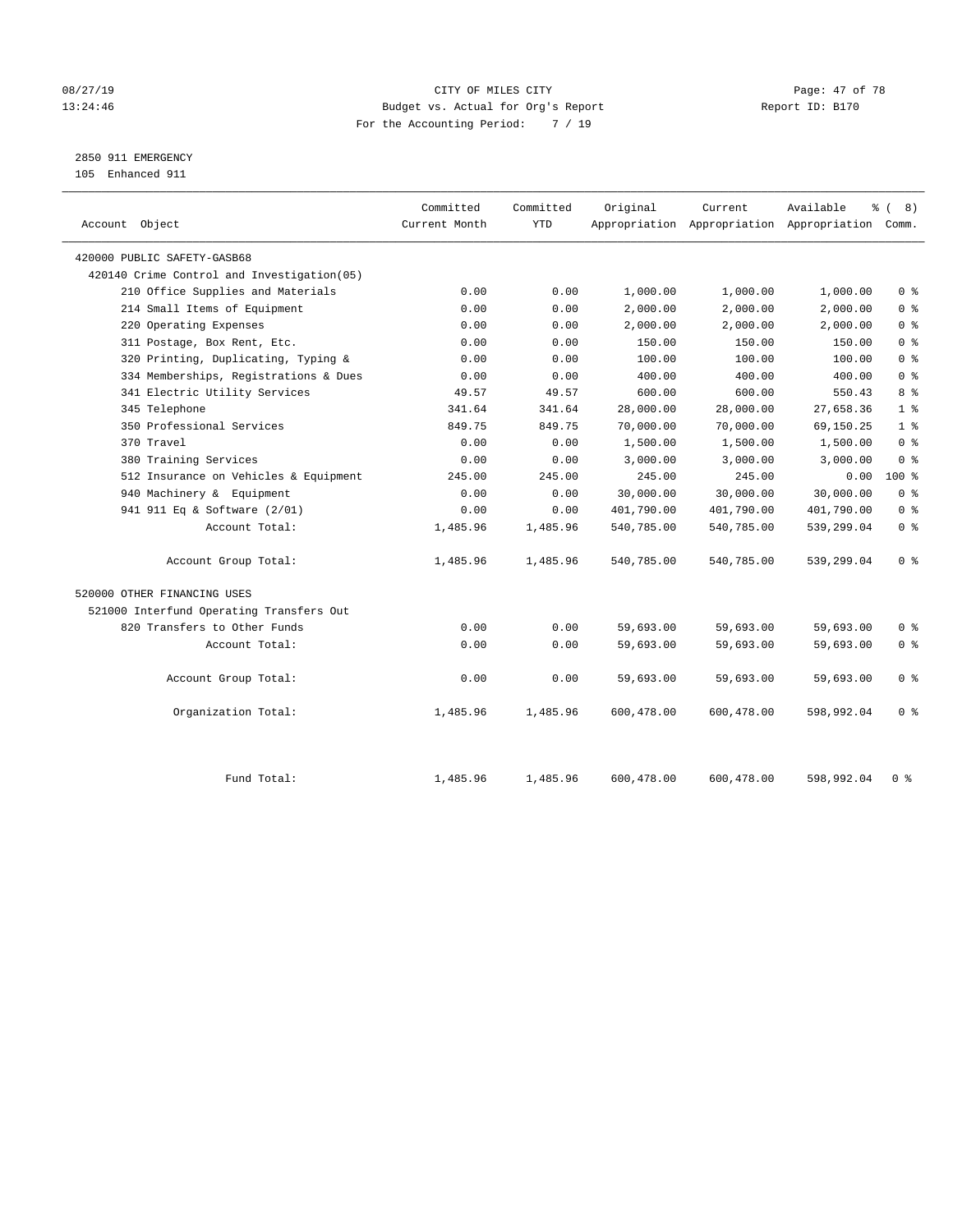#### 08/27/19 **Page: 48 of 78** CITY OF MILES CITY **Page: 48 of 78** 13:24:46 Budget vs. Actual for Org's Report Changer Report ID: B170 For the Accounting Period: 7 / 19

## 2880 LIBRARY GRANTS

39 Partners Program

| Account Object                                                      | Committed<br>Current Month | Committed<br><b>YTD</b> | Original<br>Appropriation | Current<br>Appropriation | Available<br>Appropriation | % ( 8 )<br>Comm. |
|---------------------------------------------------------------------|----------------------------|-------------------------|---------------------------|--------------------------|----------------------------|------------------|
| 460000 CULTURE AND RECREATION-GASB68<br>460100 Library Services(16) |                            |                         |                           |                          |                            |                  |
| 311 Postage, Box Rent, Etc.                                         | 247.50                     | 247.50                  | 4,900.00                  | 4,900.00                 | 4,652.50                   | 5 <sup>8</sup>   |
| 382 Books                                                           | 0.00                       | 0.00                    | 100.00                    | 100.00                   | 100.00                     | 0 <sup>8</sup>   |
| Account Total:                                                      | 247.50                     | 247.50                  | 5,000.00                  | 5,000.00                 | 4,752.50                   | 5 <sup>8</sup>   |
| Account Group Total:                                                | 247.50                     | 247.50                  | 5,000.00                  | 5,000.00                 | 4,752.50                   | 5 <sup>8</sup>   |
| Organization Total:                                                 | 247.50                     | 247.50                  | 5.000.00                  | 5,000.00                 | 4,752.50                   | 5 <sup>8</sup>   |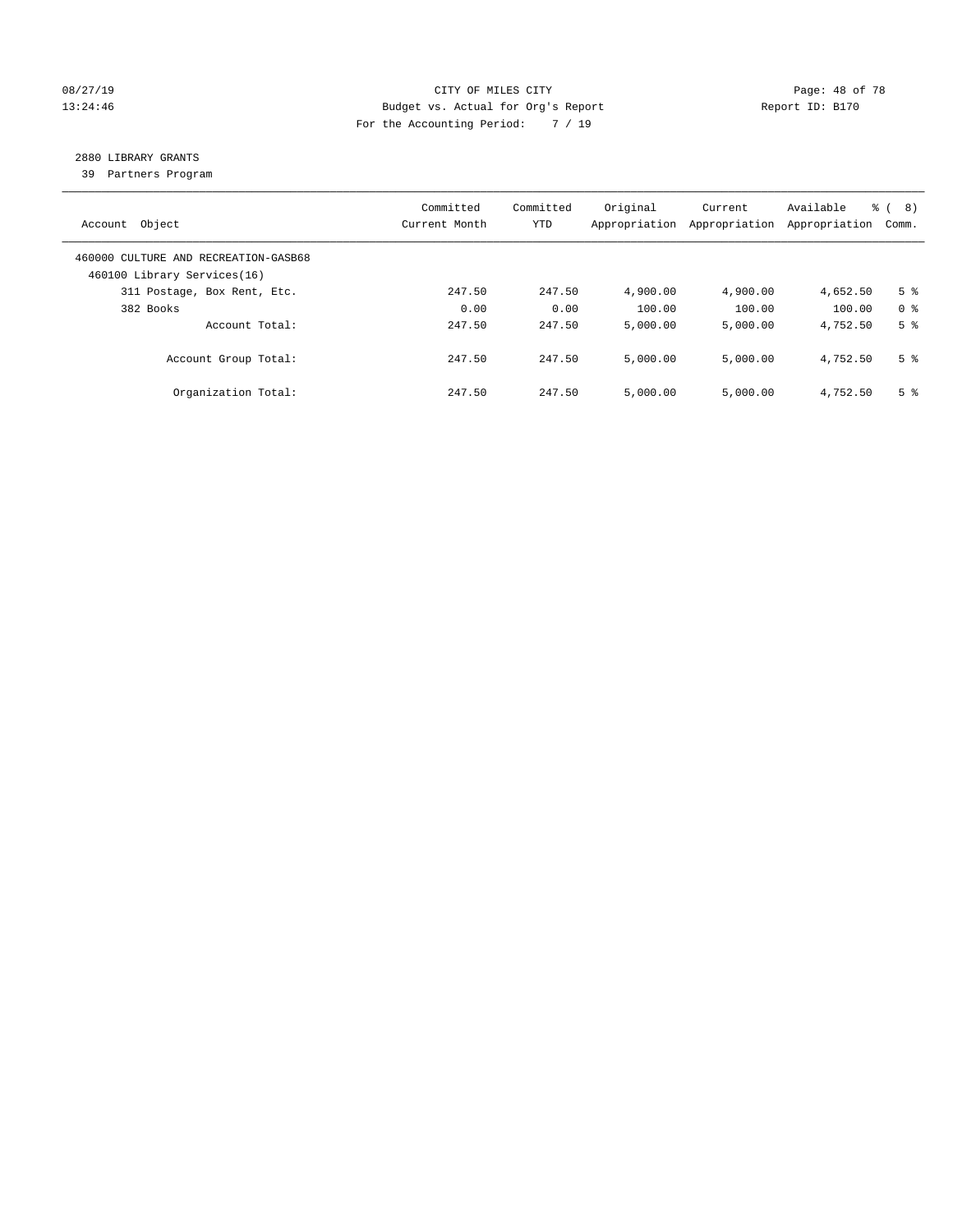#### 08/27/19 **Page: 49 of 78** CITY OF MILES CITY **Page: 49 of 78** 13:24:46 Budget vs. Actual for Org's Report Changer Report ID: B170 For the Accounting Period: 7 / 19

#### 2880 LIBRARY GRANTS

41 Sagebrush Fed/Coal Sev Tax

| Object<br>Account                    | Committed<br>Current Month | Committed<br><b>YTD</b> | Original<br>Appropriation | Current<br>Appropriation | Available<br>Appropriation | $\frac{6}{6}$ ( 8)<br>Comm. |
|--------------------------------------|----------------------------|-------------------------|---------------------------|--------------------------|----------------------------|-----------------------------|
| 460000 CULTURE AND RECREATION-GASB68 |                            |                         |                           |                          |                            |                             |
| 460100 Library Services(16)          |                            |                         |                           |                          |                            |                             |
| 210 Office Supplies and Materials    | 0.00                       | 0.00                    | 500.00                    | 500.00                   | 500.00                     | 0 <sub>8</sub>              |
| 214 Small Items of Equipment         | 0.00                       | 0.00                    | 2,500.00                  | 2,500.00                 | 2,500.00                   | 0 <sup>8</sup>              |
| 350 Professional Services            | 0.00                       | 0.00                    | 5,000.00                  | 5,000.00                 | 5,000.00                   | 0 <sup>8</sup>              |
| 370 Travel                           | 0.00                       | 0.00                    | 5,000.00                  | 5,000.00                 | 5,000.00                   | 0 <sup>8</sup>              |
| 380 Training Services                | 0.00                       | 0.00                    | 2,000.00                  | 2,000.00                 | 2,000.00                   | 0 <sup>8</sup>              |
| Account Total:                       | 0.00                       | 0.00                    | 15,000.00                 | 15,000.00                | 15,000.00                  | 0 <sup>8</sup>              |
| Account Group Total:                 | 0.00                       | 0.00                    | 15,000.00                 | 15,000.00                | 15,000.00                  | 0 <sup>8</sup>              |
| Organization Total:                  | 0.00                       | 0.00                    | 15,000.00                 | 15,000.00                | 15,000.00                  | 0 %                         |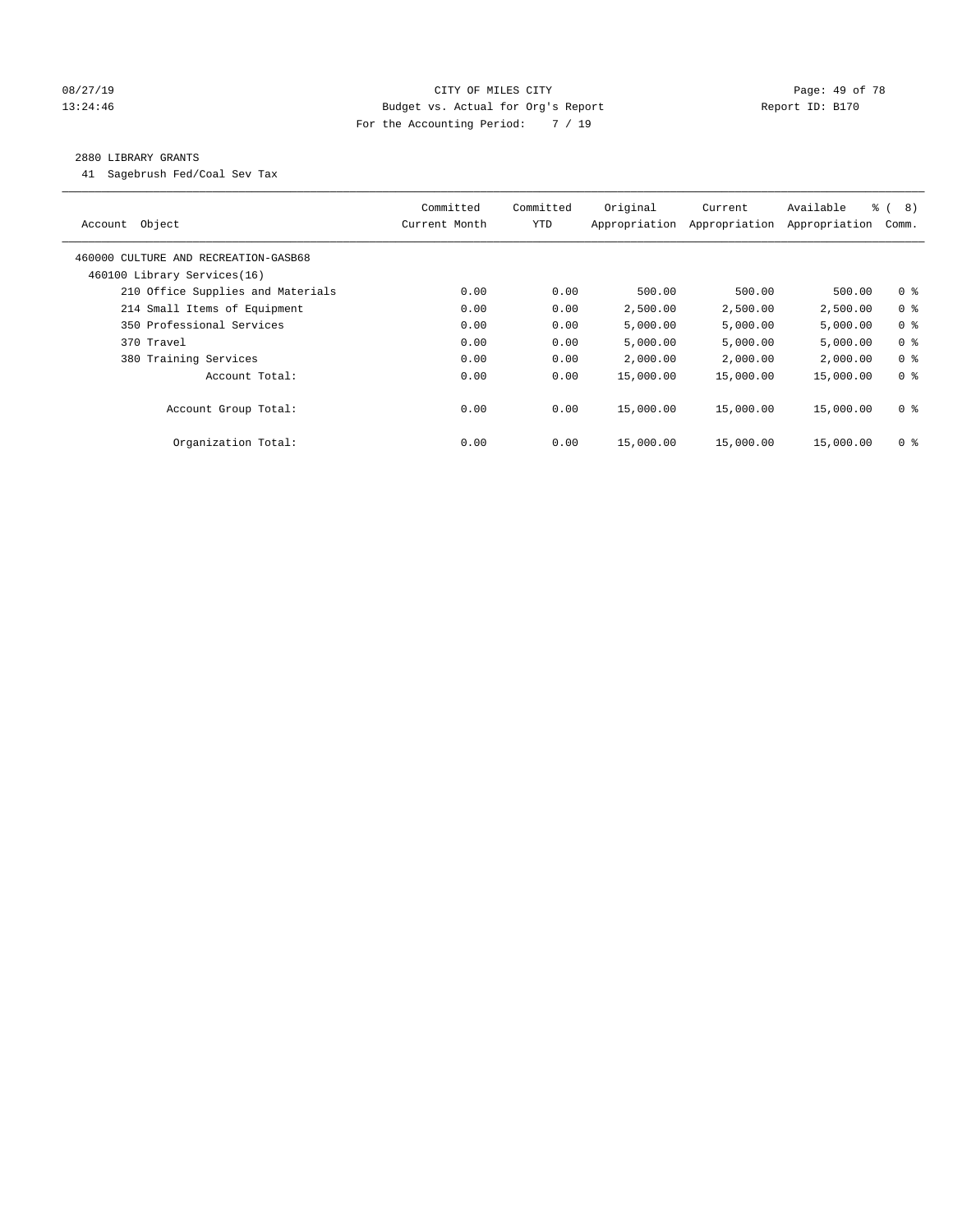#### 08/27/19 **Page: 50 of 78** CITY OF MILES CITY **Page: 50 of 78** 13:24:46 Budget vs. Actual for Org's Report Changer Report ID: B170 For the Accounting Period: 7 / 19

#### 2880 LIBRARY GRANTS

43 State Aid Per Capita-Tech Serv

| Object<br>Account                                                   | Committed<br>Current Month | Committed<br><b>YTD</b> | Original<br>Appropriation | Current<br>Appropriation | Available<br>Appropriation | $\approx$ (<br>(8)<br>Comm. |
|---------------------------------------------------------------------|----------------------------|-------------------------|---------------------------|--------------------------|----------------------------|-----------------------------|
| 460000 CULTURE AND RECREATION-GASB68<br>460100 Library Services(16) |                            |                         |                           |                          |                            |                             |
| 210 Office Supplies and Materials                                   | 0.00                       | 0.00                    | 1,000.00                  | 1,000.00                 | 1,000.00                   | 0 <sup>8</sup>              |
| 350 Professional Services                                           | 0.00                       | 0.00                    | 15,284.00                 | 15,284.00                | 15,284.00                  | 0 <sup>8</sup>              |
| 370 Travel                                                          | 0.00                       | 0.00                    | 5.000.00                  | 5,000.00                 | 5.000.00                   | 0 <sup>8</sup>              |
| Account Total:                                                      | 0.00                       | 0.00                    | 21,284.00                 | 21,284.00                | 21,284.00                  | 0 <sup>8</sup>              |
| Account Group Total:                                                | 0.00                       | 0.00                    | 21,284.00                 | 21,284.00                | 21,284.00                  | 0 <sup>8</sup>              |
| Organization Total:                                                 | 0.00                       | 0.00                    | 21,284.00                 | 21,284.00                | 21,284.00                  | 0 <sup>8</sup>              |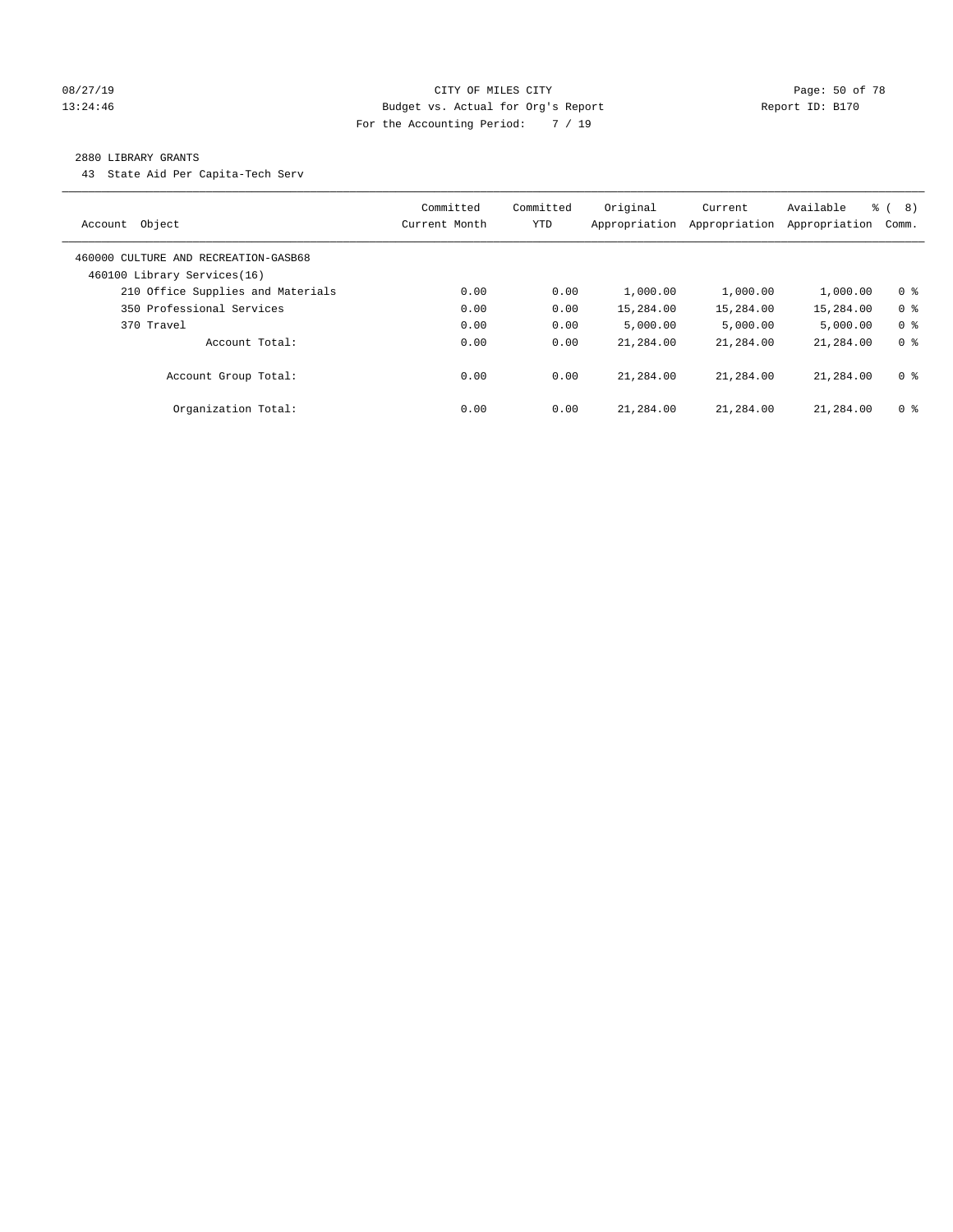#### 08/27/19 Page: 51 of 78 CITY OF MILES CITY CHANGES CONSTRUCT AND RAGGES OF 78 13:24:46 Budget vs. Actual for Org's Report Changer Report ID: B170 For the Accounting Period: 7 / 19

#### 2880 LIBRARY GRANTS

111 One Time Endowments-Library

| Object<br>Account                                                   | Committed<br>Current Month | Committed<br>YTD | Original<br>Appropriation | Current<br>Appropriation | Available<br>Appropriation | 응 (<br>8)<br>Comm. |
|---------------------------------------------------------------------|----------------------------|------------------|---------------------------|--------------------------|----------------------------|--------------------|
| 460000 CULTURE AND RECREATION-GASB68<br>460100 Library Services(16) |                            |                  |                           |                          |                            |                    |
| 214 Small Items of Equipment                                        | 279.96                     | 279.96           | 2,000.00                  | 2,000.00                 | 1,720.04                   | 14 %               |
| 350 Professional Services                                           | 0.00                       | 0.00             | 1,500.00                  | 1,500.00                 | 1,500.00                   | 0 <sup>8</sup>     |
| Account Total:                                                      | 279.96                     | 279.96           | 3,500.00                  | 3,500.00                 | 3,220.04                   | 8 %                |
| Account Group Total:                                                | 279.96                     | 279.96           | 3,500.00                  | 3,500.00                 | 3,220.04                   | 8 %                |
| Organization Total:                                                 | 279.96                     | 279.96           | 3,500.00                  | 3,500.00                 | 3,220.04                   | 8 %                |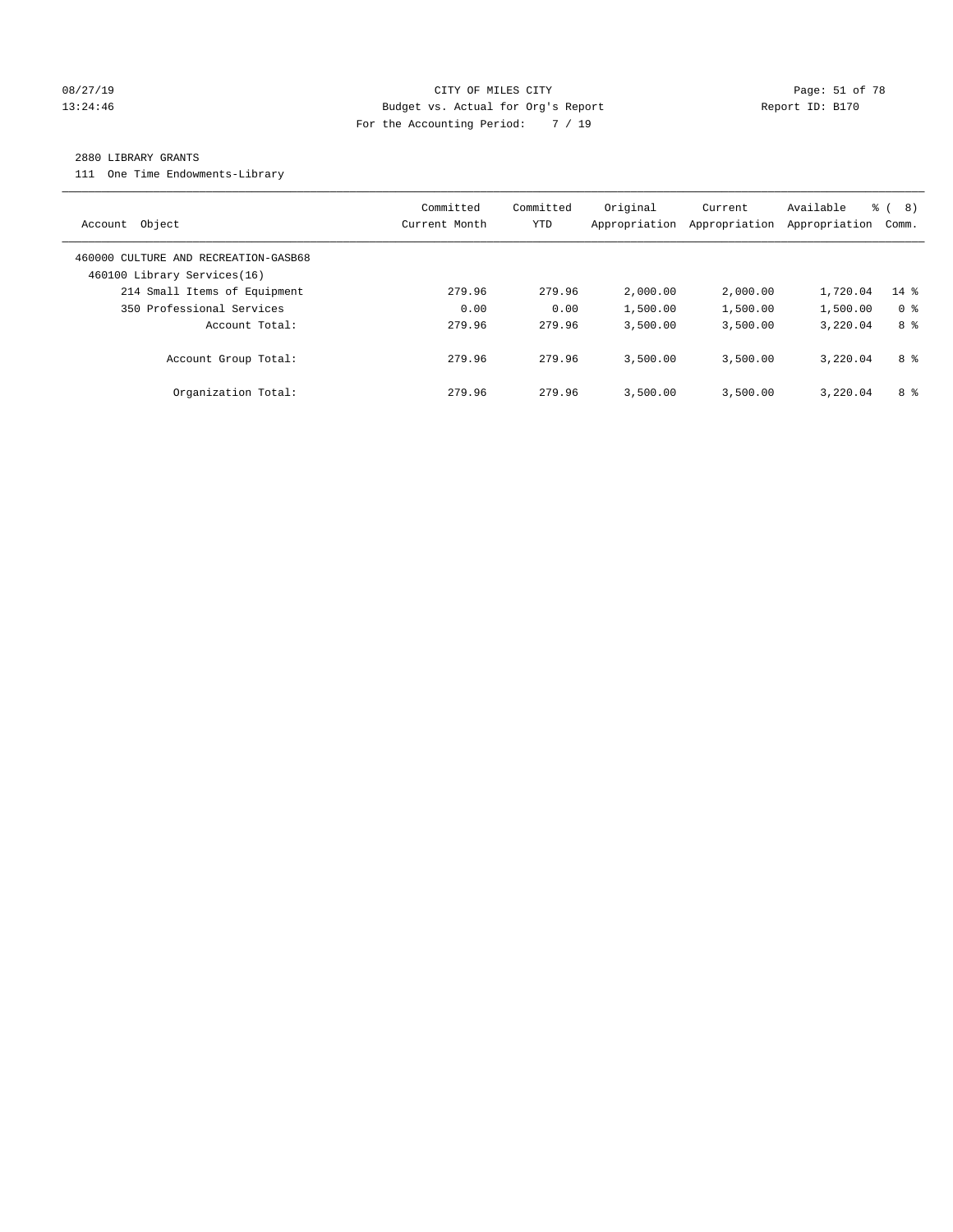#### 08/27/19 **Page: 52 of 78** CITY OF MILES CITY **Page: 52 of 78** 13:24:46 Budget vs. Actual for Org's Report Changer Report ID: B170 For the Accounting Period: 7 / 19

#### 2880 LIBRARY GRANTS

112 Library Board of Trustees-Library

| Object<br>Account                                                   | Committed<br>Current Month | Committed<br><b>YTD</b> | Original<br>Appropriation | Current<br>Appropriation | Available<br>Appropriation | % ( 8 )<br>Comm. |
|---------------------------------------------------------------------|----------------------------|-------------------------|---------------------------|--------------------------|----------------------------|------------------|
| 460000 CULTURE AND RECREATION-GASB68<br>460100 Library Services(16) |                            |                         |                           |                          |                            |                  |
| 350 Professional Services                                           | 0.00                       | 0.00                    | 10,000.00                 | 10,000.00                | 10,000.00                  | 0 <sup>8</sup>   |
| 360 Contr R & M                                                     | 0.00                       | 0.00                    | 40,000.00                 | 40,000.00                | 40,000.00                  | 0 <sup>8</sup>   |
| 382 Books                                                           | 0.00                       | 0.00                    | 10,000.00                 | 10,000.00                | 10,000.00                  | 0 <sup>8</sup>   |
| Account Total:                                                      | 0.00                       | 0.00                    | 60,000.00                 | 60,000.00                | 60,000.00                  | 0 <sup>8</sup>   |
| Account Group Total:                                                | 0.00                       | 0.00                    | 60,000.00                 | 60,000.00                | 60,000.00                  | 0 <sup>8</sup>   |
| Organization Total:                                                 | 0.00                       | 0.00                    | 60,000.00                 | 60,000.00                | 60,000.00                  | 0 <sup>8</sup>   |
|                                                                     |                            |                         |                           |                          |                            |                  |
| Fund Total:                                                         | 527.46                     | 527.46                  | 104,784.00                | 104,784.00               | 104,256.54                 | 1 <sup>8</sup>   |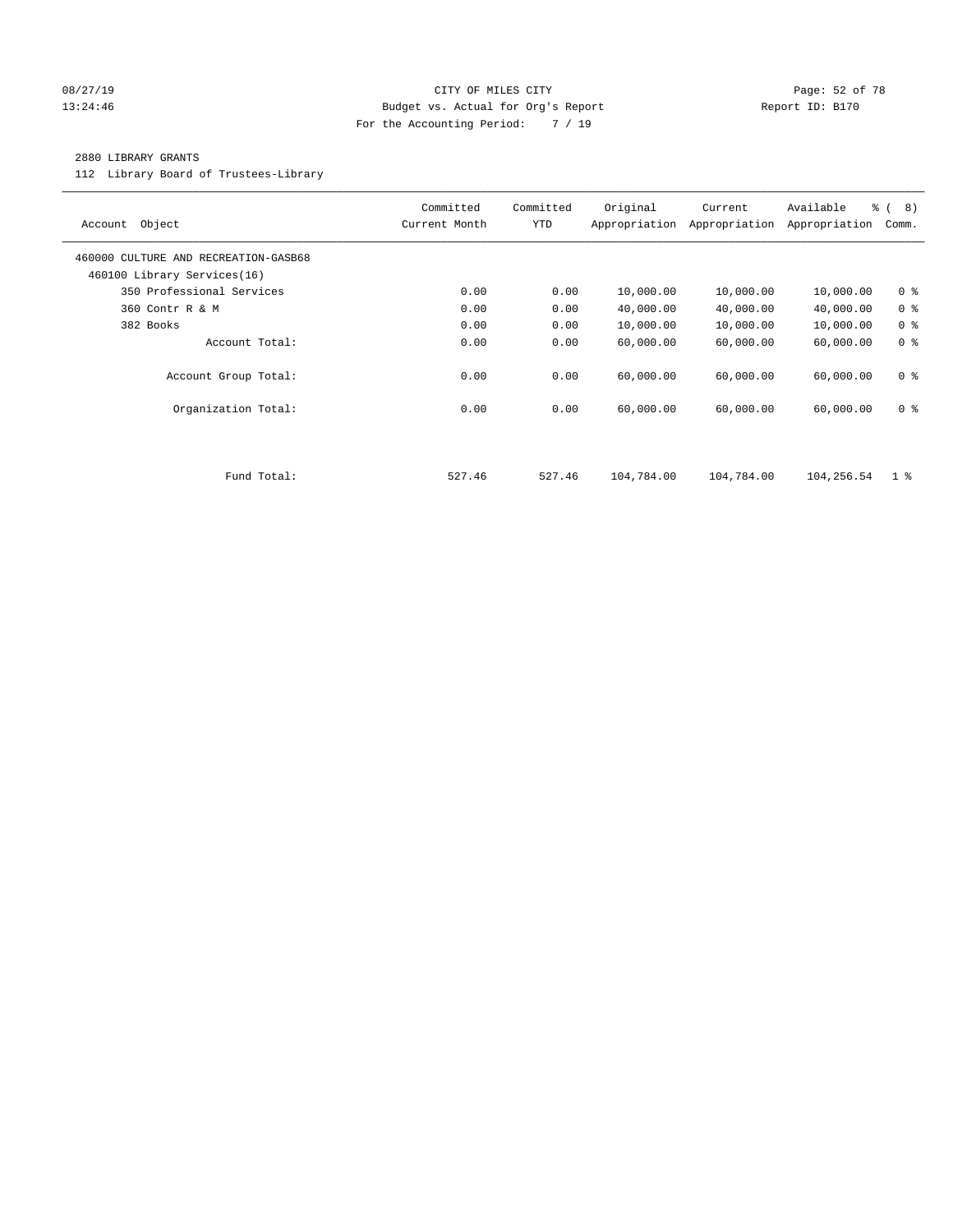#### 08/27/19 Page: 53 of 78 13:24:46 Budget vs. Actual for Org's Report Changer Report ID: B170 For the Accounting Period: 7 / 19

2935 Historic Preservation

11 Historic Preservation

| Account Object                              | Committed<br>Current Month | Committed<br><b>YTD</b> | Original | Current  | Available<br>န့<br>Appropriation Appropriation Appropriation Comm. | 8)<br>$\sqrt{ }$ |
|---------------------------------------------|----------------------------|-------------------------|----------|----------|--------------------------------------------------------------------|------------------|
| 460000 CULTURE AND RECREATION-GASB68        |                            |                         |          |          |                                                                    |                  |
| 460461 Historic Preservation-Administration |                            |                         |          |          |                                                                    |                  |
| 111 Salaries and Wages - Permanent          | 0.00                       | 0.00                    | 1,968.00 | 1,968.00 | 1,968.00                                                           | 0 <sup>8</sup>   |
| 131 VACATION                                | 0.00                       | 0.00                    | 60.00    | 60.00    | 60.00                                                              | 0 <sup>8</sup>   |
| 132 SICK LEAVE                              | 0.00                       | 0.00                    | 60.00    | 60.00    | 60.00                                                              | 0 <sup>8</sup>   |
| 133 OTHER LEAVE PAY                         | 0.00                       | 0.00                    | 100.00   | 100.00   | 100.00                                                             | 0 <sup>8</sup>   |
| 141 Unemployment Insurance                  | 0.00                       | 0.00                    | 3.00     | 3.00     | 3.00                                                               | 0 <sup>8</sup>   |
| 142 Workers' Compensation                   | 0.00                       | 0.00                    | 28.00    | 28.00    | 28.00                                                              | 0 <sup>8</sup>   |
| 144 FICA                                    | 0.00                       | 0.00                    | 167.00   | 167.00   | 167.00                                                             | 0 <sup>8</sup>   |
| 145 PERS                                    | 0.00                       | 0.00                    | 190.00   | 190.00   | 190.00                                                             | 0 <sup>8</sup>   |
| 196 CLOTHING ALLOTMENT                      | 0.00                       | 0.00                    | 75.00    | 75.00    | 75.00                                                              | 0 <sup>8</sup>   |
| 210 Office Supplies and Materials           | 5.99                       | 5.99                    | 1,000.00 | 1,000.00 | 994.01                                                             | 1 <sup>°</sup>   |
| 220 Operating Expenses                      | 0.00                       | 0.00                    | 2,000.00 | 2,000.00 | 2,000.00                                                           | 0 <sup>8</sup>   |
| 311 Postage, Box Rent, Etc.                 | 0.42                       | 0.42                    | 150.00   | 150.00   | 149.58                                                             | 0 <sup>8</sup>   |
| 320 Printing, Duplicating, Typing &         | 0.00                       | 0.00                    | 300.00   | 300.00   | 300.00                                                             | 0 <sup>8</sup>   |
| 330 Publicity, Subscriptions & Dues         | 0.00                       | 0.00                    | 200.00   | 200.00   | 200.00                                                             | 0 <sup>8</sup>   |
| 331 Publication of Formal & Legal Notices   | 0.00                       | 0.00                    | 150.00   | 150.00   | 150.00                                                             | 0 <sup>8</sup>   |
| 334 Memberships, Registrations & Dues       | 0.00                       | 0.00                    | 20.00    | 20.00    | 20.00                                                              | 0 <sup>8</sup>   |
| 345 Telephone                               | 1.22                       | 1.22                    | 0.00     | 0.00     | $-1.22$                                                            | $***$ 8          |
| 347 Internet                                | 0.77                       | 0.77                    | 60.00    | 60.00    | 59.23                                                              | 1 <sup>8</sup>   |
| 350 Professional Services                   | 0.00                       | 0.00                    | 1,800.00 | 1,800.00 | 1,800.00                                                           | 0 <sup>8</sup>   |
| 360 Contr R & M                             | 5.00                       | 5.00                    | 0.00     | 0.00     | $-5.00$                                                            | $***$ 8          |
| 370 Travel                                  | 0.00                       | 0.00                    | 500.00   | 500.00   | 500.00                                                             | 0 <sup>8</sup>   |
| 380 Training Services                       | 0.00                       | 0.00                    | 300.00   | 300.00   | 300.00                                                             | 0 <sup>8</sup>   |
| Account Total:                              | 13.40                      | 13.40                   | 9,131.00 | 9,131.00 | 9,117.60                                                           | 0 <sup>8</sup>   |
| Account Group Total:                        | 13.40                      | 13.40                   | 9,131.00 | 9,131.00 | 9,117.60                                                           | 0 <sup>8</sup>   |
| Organization Total:                         | 13.40                      | 13.40                   | 9,131.00 | 9,131.00 | 9,117.60                                                           | 0 <sup>8</sup>   |
| Fund Total:                                 | 13.40                      | 13.40                   | 9,131.00 | 9,131.00 | 9,117.60                                                           | 0 <sup>8</sup>   |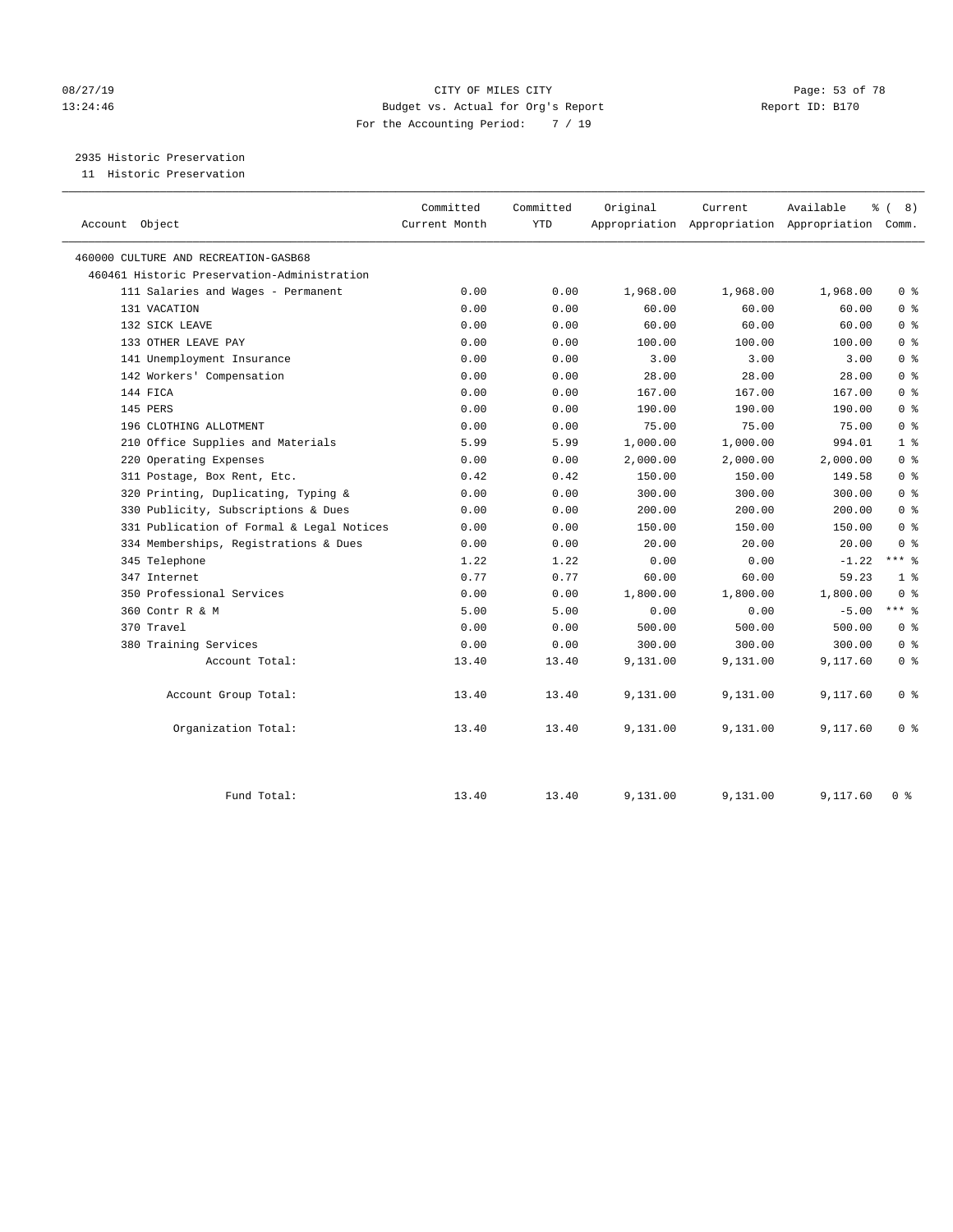#### 08/27/19 **Page: 54 of 78** CITY OF MILES CITY **Page: 54 of 78** 13:24:46 Budget vs. Actual for Org's Report Report ID: B170 For the Accounting Period: 7 / 19

————————————————————————————————————————————————————————————————————————————————————————————————————————————————————————————————————

#### 2985 RETIRED SENIOR VOLUNTEER PROG (RSVP)

15 Retired Senior Volunteer Program

|                                            | Committed     | Committed | Original   | Current    | Available                                       | ී (<br>8)       |
|--------------------------------------------|---------------|-----------|------------|------------|-------------------------------------------------|-----------------|
| Account Object                             | Current Month | YTD       |            |            | Appropriation Appropriation Appropriation Comm. |                 |
| 450000 Social and Economic Services-GASB68 |               |           |            |            |                                                 |                 |
| 450330 RSVP Non-Federal                    |               |           |            |            |                                                 |                 |
| 111 Salaries and Wages - Permanent         | 129.62        | 129.62    | 2,000.00   | 2,000.00   | 1,870.38                                        | 6 %             |
| 131 VACATION                               | 18.60         | 18.60     | 200.00     | 200.00     | 181.40                                          | 9%              |
| 132 SICK LEAVE                             | 0.00          | 0.00      | 200.00     | 200.00     | 200.00                                          | 0 <sup>8</sup>  |
| 133 OTHER LEAVE PAY                        | 0.00          | 0.00      | 100.00     | 100.00     | 100.00                                          | 0 <sup>8</sup>  |
| 141 Unemployment Insurance                 | 0.23          | 0.23      | 12.00      | 12.00      | 11.77                                           | 2 <sup>8</sup>  |
| 142 Workers' Compensation                  | 0.59          | 0.59      | 31.00      | 31.00      | 30.41                                           | 2 <sup>8</sup>  |
| 143 Health Insurance                       | 0.00          | 0.00      | 400.00     | 400.00     | 400.00                                          | 0 <sup>8</sup>  |
| 144 FICA                                   | 11.35         | 11.35     | 192.00     | 192.00     | 180.65                                          | 6 <sup>°</sup>  |
| 145 PERS                                   | 12.85         | 12.85     | 173.00     | 173.00     | 160.15                                          | 7 %             |
| 210 Office Supplies and Materials          | 0.00          | 0.00      | 1,098.00   | 1,098.00   | 1,098.00                                        | 0 <sup>8</sup>  |
| 220 Operating Expenses                     | 0.00          | 0.00      | 7,345.00   | 7,345.00   | 7,345.00                                        | 0 <sup>8</sup>  |
| 311 Postage, Box Rent, Etc.                | 128.24        | 128.24    | 750.00     | 750.00     | 621.76                                          | $17$ %          |
| 330 Publicity, Subscriptions & Dues        | 0.00          | 0.00      | 160.00     | 160.00     | 160.00                                          | 0 <sup>8</sup>  |
| 334 Memberships, Registrations & Dues      | 0.00          | 0.00      | 150.00     | 150.00     | 150.00                                          | 0 <sup>8</sup>  |
| 345 Telephone                              | 119.70        | 119.70    | 1,440.00   | 1,440.00   | 1,320.30                                        | 8%              |
| 370 Travel                                 | 0.00          | 0.00      | 1,750.00   | 1,750.00   | 1,750.00                                        | 0 <sup>8</sup>  |
| 379 Other Travel                           | 0.00          | 0.00      | 1,500.00   | 1,500.00   | 1,500.00                                        | 0 <sup>8</sup>  |
| 512 Insurance on Vehicles & Equipment      | 0.00          | 0.00      | 500.00     | 500.00     | 500.00                                          | 0 <sup>8</sup>  |
| 513 Liability                              | 9.80          | 9.80      | 599.00     | 599.00     | 589.20                                          | 2 <sup>8</sup>  |
| Account Total:                             | 430.98        | 430.98    | 18,600.00  | 18,600.00  | 18,169.02                                       | 2 <sup>°</sup>  |
| 450340 RSVP FEDERAL GRANT- FALLON/CUSTER   |               |           |            |            |                                                 |                 |
| 111 Salaries and Wages - Permanent         | 3,368.07      | 3,368.07  | 38,900.00  | 38,900.00  | 35,531.93                                       | 9%              |
| 131 VACATION                               | 692.05        | 692.05    | 3,800.00   | 3,800.00   | 3,107.95                                        | 18 %            |
| 132 SICK LEAVE                             | 0.00          | 0.00      | 3,400.00   | 3,400.00   | 3,400.00                                        | 0 <sup>8</sup>  |
| 133 OTHER LEAVE PAY                        | 0.00          | 0.00      | 1,900.00   | 1,900.00   | 1,900.00                                        | 0 <sup>8</sup>  |
| 141 Unemployment Insurance                 | 6.08          | 6.08      | 216.00     | 216.00     | 209.92                                          | 3 <sup>8</sup>  |
| 142 Workers' Compensation                  | 16.38         | 16.38     | 596.00     | 596.00     | 579.62                                          | 3 <sup>°</sup>  |
| 143 Health Insurance                       | 794.35        | 794.35    | 8,600.00   | 8,600.00   | 7,805.65                                        | 9 <sup>°</sup>  |
| 144 FICA                                   | 310.59        | 310.59    | 3,672.00   | 3,672.00   | 3,361.41                                        | 8%              |
| 145 PERS                                   | 352.01        | 352.01    | 3,312.00   | 3,312.00   | 2,959.99                                        | $11$ %          |
| 210 Office Supplies and Materials          | 0.00          | 0.00      | 2,150.00   | 2,150.00   | 2,150.00                                        | 0 <sup>8</sup>  |
| 334 Memberships, Registrations & Dues      | 75.00         | 75.00     | 275.00     | 275.00     | 200.00                                          | $27$ %          |
| 370 Travel                                 | 1,642.99      | 1,642.99  | 7,081.00   | 7,081.00   | 5,438.01                                        | $23$ %          |
| 530 Rent                                   | 835.00        | 835.00    | 5,010.00   | 5,010.00   | 4,175.00                                        | $17*$           |
| Account Total:                             | 8,092.52      | 8,092.52  | 78,912.00  | 78,912.00  | 70,819.48                                       | $10*$           |
| 450351 RSVP-Excess                         |               |           |            |            |                                                 |                 |
| 111 Salaries and Wages - Permanent         | 0.00          | 0.00      | 2,000.00   | 2,000.00   | 2,000.00                                        | 0 <sup>8</sup>  |
| 141 Unemployment Insurance                 | 0.00          | 0.00      | 10.00      | 10.00      | 10.00                                           | 0 <sup>8</sup>  |
| 142 Workers' Compensation                  | 0.00          | 0.00      | 26.00      | 26.00      | 26.00                                           | 0 <sup>8</sup>  |
| 144 FICA                                   | 0.00          | 0.00      | 155.00     | 155.00     | 155.00                                          | 0 <sup>8</sup>  |
| 145 PERS                                   | 0.00          | 0.00      | 140.00     | 140.00     | 140.00                                          | 0 <sup>8</sup>  |
| 220 Operating Expenses                     | 300.00        | 300.00    | 2,000.00   | 2,000.00   | 1,700.00                                        | 15 <sup>°</sup> |
| Account Total:                             | 300.00        | 300.00    | 4,331.00   | 4,331.00   | 4,031.00                                        | 7 %             |
| Account Group Total:                       | 8,823.50      | 8,823.50  | 101,843.00 | 101,843.00 | 93,019.50                                       | 9%              |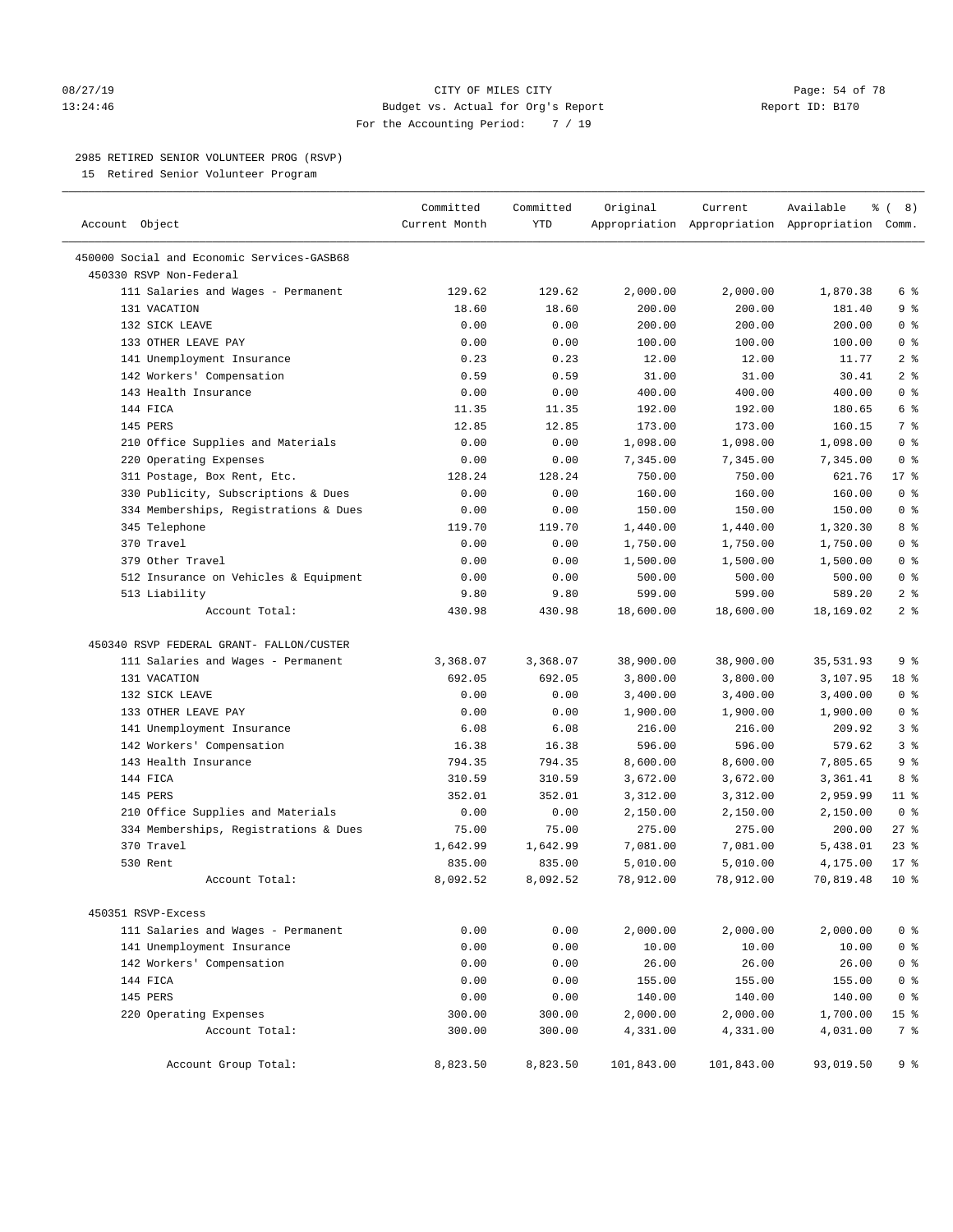#### 08/27/19 **Page: 55 of 78** CITY OF MILES CITY **Page: 55 of 78** 13:24:46 Budget vs. Actual for Org's Report Changer Report ID: B170 For the Accounting Period: 7 / 19

#### 2985 RETIRED SENIOR VOLUNTEER PROG (RSVP)

15 Retired Senior Volunteer Program

| Account Object      | Committed<br>Current Month | Committed<br><b>YTD</b> | Original   | Current    | Available<br>Appropriation Appropriation Appropriation Comm. | <sub>රී</sub> ( 8 ) |
|---------------------|----------------------------|-------------------------|------------|------------|--------------------------------------------------------------|---------------------|
| Organization Total: | 8,823.50                   | 8,823.50                | 101,843.00 | 101,843.00 | 93,019.50                                                    | 9 ક                 |
| Fund Total:         | 8,823.50                   | 8,823.50                | 101,843.00 | 101,843.00 | 93,019.50                                                    | 9 ક                 |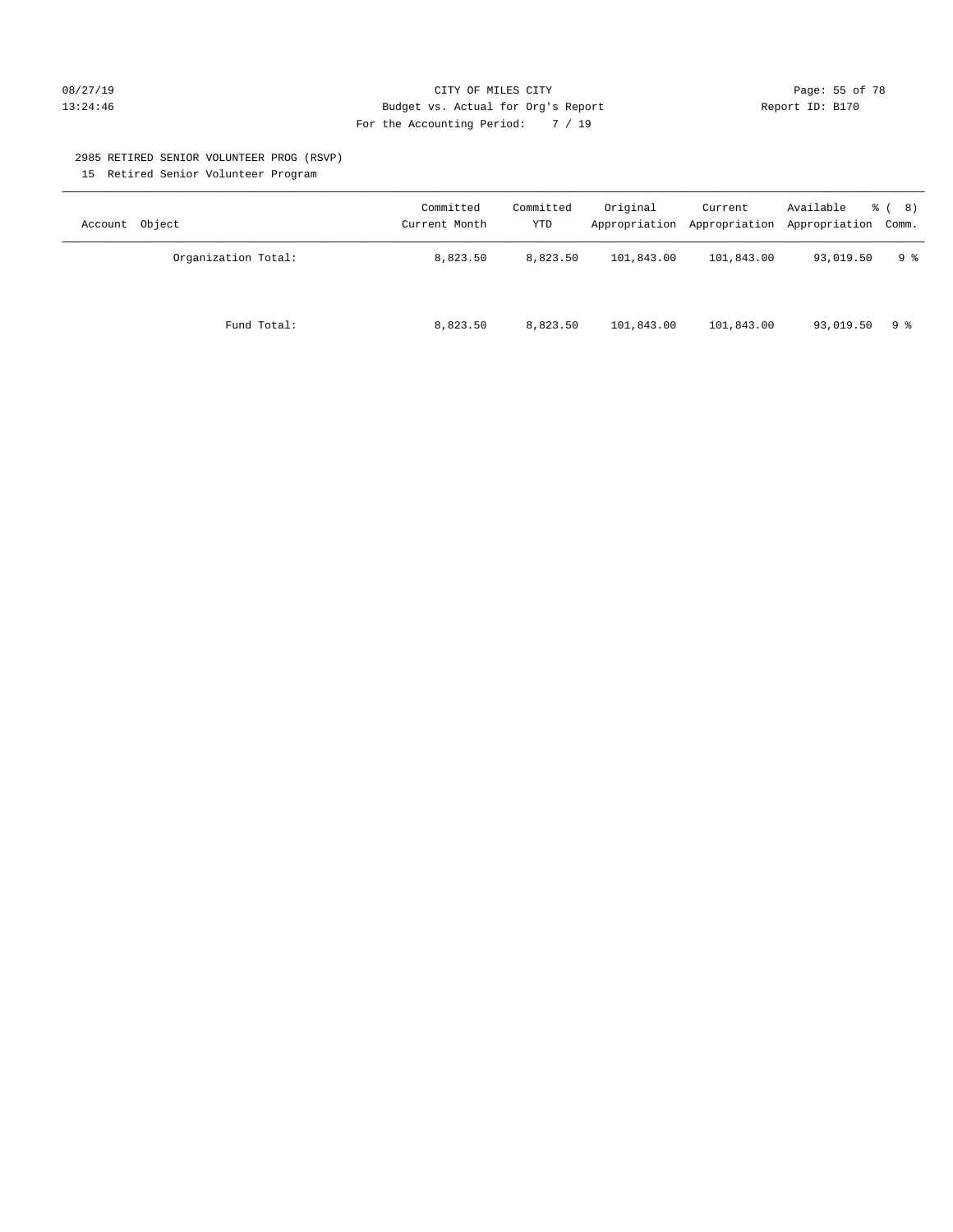#### 08/27/19 **Page: 56 of 78** CITY OF MILES CITY **Page: 56 of 78** 13:24:46 Budget vs. Actual for Org's Report Changer Report ID: B170 For the Accounting Period: 7 / 19

#### 3670 SID 211 110 SID # 211

| Account Object                     | Committed<br>Current Month | Committed<br><b>YTD</b> | Original | Current<br>Appropriation Appropriation | Available<br>Appropriation | % ( 8 )<br>Comm. |
|------------------------------------|----------------------------|-------------------------|----------|----------------------------------------|----------------------------|------------------|
| 490000 DEBT SERVICE                |                            |                         |          |                                        |                            |                  |
| 490500 Other Debt Service Payments |                            |                         |          |                                        |                            |                  |
| 643 Principal- SID 211             | 0.00                       | 0.00                    | 3,806.00 | 3,806.00                               | 3,806.00                   | 0 <sup>8</sup>   |
| 644 Interest- SID 211              | 0.00                       | 0.00                    | 1,541.00 | 1,541.00                               | 1,541.00                   | 0 <sup>8</sup>   |
| Account Total:                     | 0.00                       | 0.00                    | 5,347.00 | 5,347.00                               | 5,347.00                   | 0 <sup>8</sup>   |
| Account Group Total:               | 0.00                       | 0.00                    | 5,347.00 | 5,347.00                               | 5,347.00                   | 0 <sup>8</sup>   |
| Organization Total:                | 0.00                       | 0.00                    | 5,347.00 | 5,347.00                               | 5,347.00                   | 0 <sup>8</sup>   |
|                                    |                            |                         |          |                                        |                            |                  |
| Fund Total:                        | 0.00                       | 0.00                    | 5,347.00 | 5,347.00                               | 5,347.00                   | 0 %              |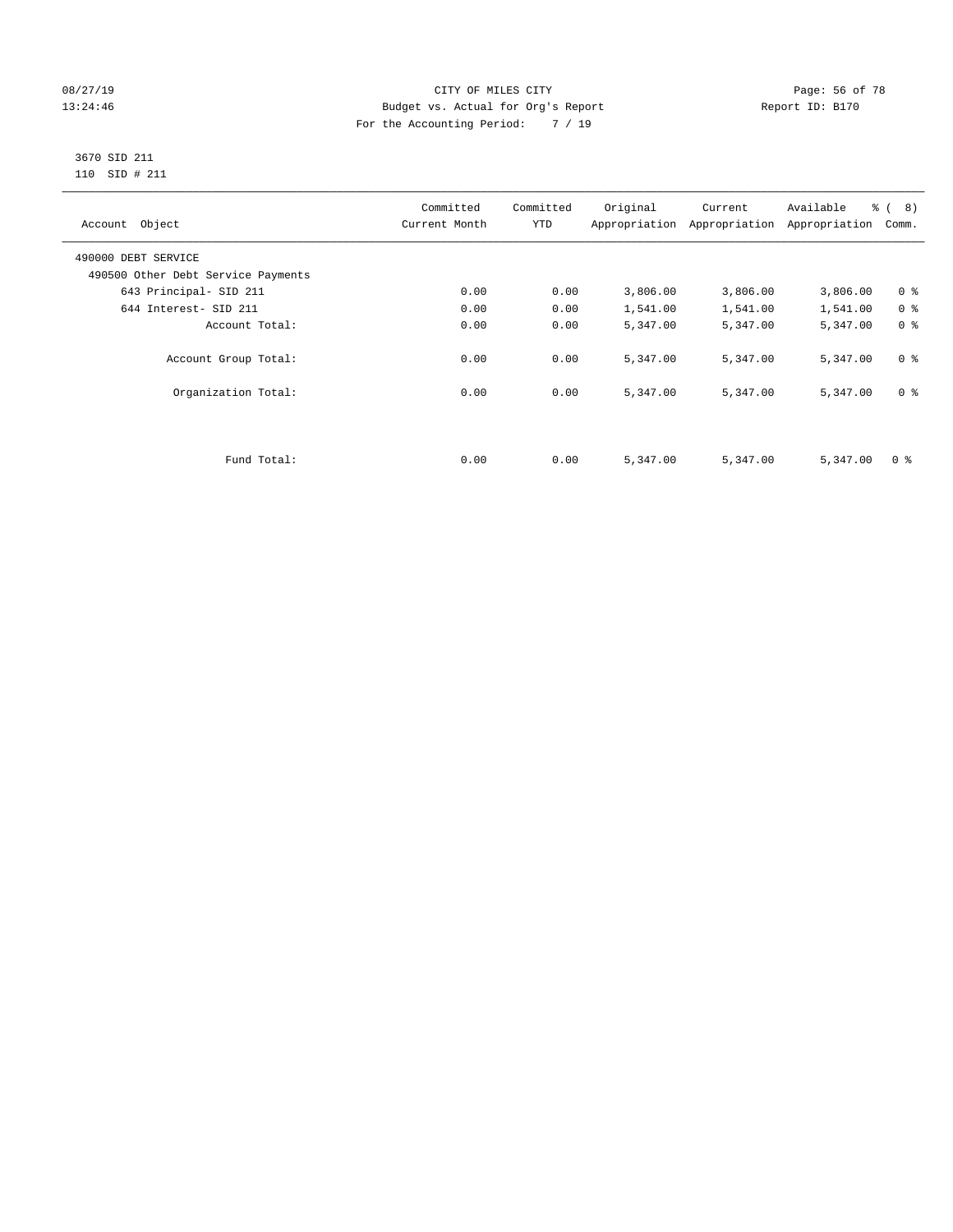#### 08/27/19 **Page: 57 of 78** CITY OF MILES CITY **Page: 57 of 78** 13:24:46 Budget vs. Actual for Org's Report Changer Report ID: B170 For the Accounting Period: 7 / 19

#### 4000 General Fund Capitol Improvement Fund

501 Capital Purchases

| Account Object                                                     | Committed<br>Current Month | Committed<br><b>YTD</b> | Original  | Current<br>Appropriation Appropriation | Available<br>Appropriation | % ( 8 )<br>Comm. |
|--------------------------------------------------------------------|----------------------------|-------------------------|-----------|----------------------------------------|----------------------------|------------------|
| 410000 GENERAL GOVERNMENTGASB68<br>410100 Legislative Services(02) |                            |                         |           |                                        |                            |                  |
| 940 Machinery & Equipment                                          | 14,469.00                  | 14,469.00               | 17,000.00 | 17,000.00                              | 2,531.00                   | 85%              |
| Account Total:                                                     | 14,469.00                  | 14,469.00               | 17,000.00 | 17,000.00                              | 2,531.00                   | 85%              |
| Account Group Total:                                               | 14,469.00                  | 14,469.00               | 17,000.00 | 17,000.00                              | 2,531.00                   | 85%              |
| Organization Total:                                                | 14,469.00                  | 14,469.00               | 17,000.00 | 17,000.00                              | 2,531.00                   | 85%              |
|                                                                    |                            |                         |           |                                        |                            |                  |
| Fund Total:                                                        | 14,469.00                  | 14,469.00               | 17,000.00 | 17,000.00                              | 2,531.00 85 %              |                  |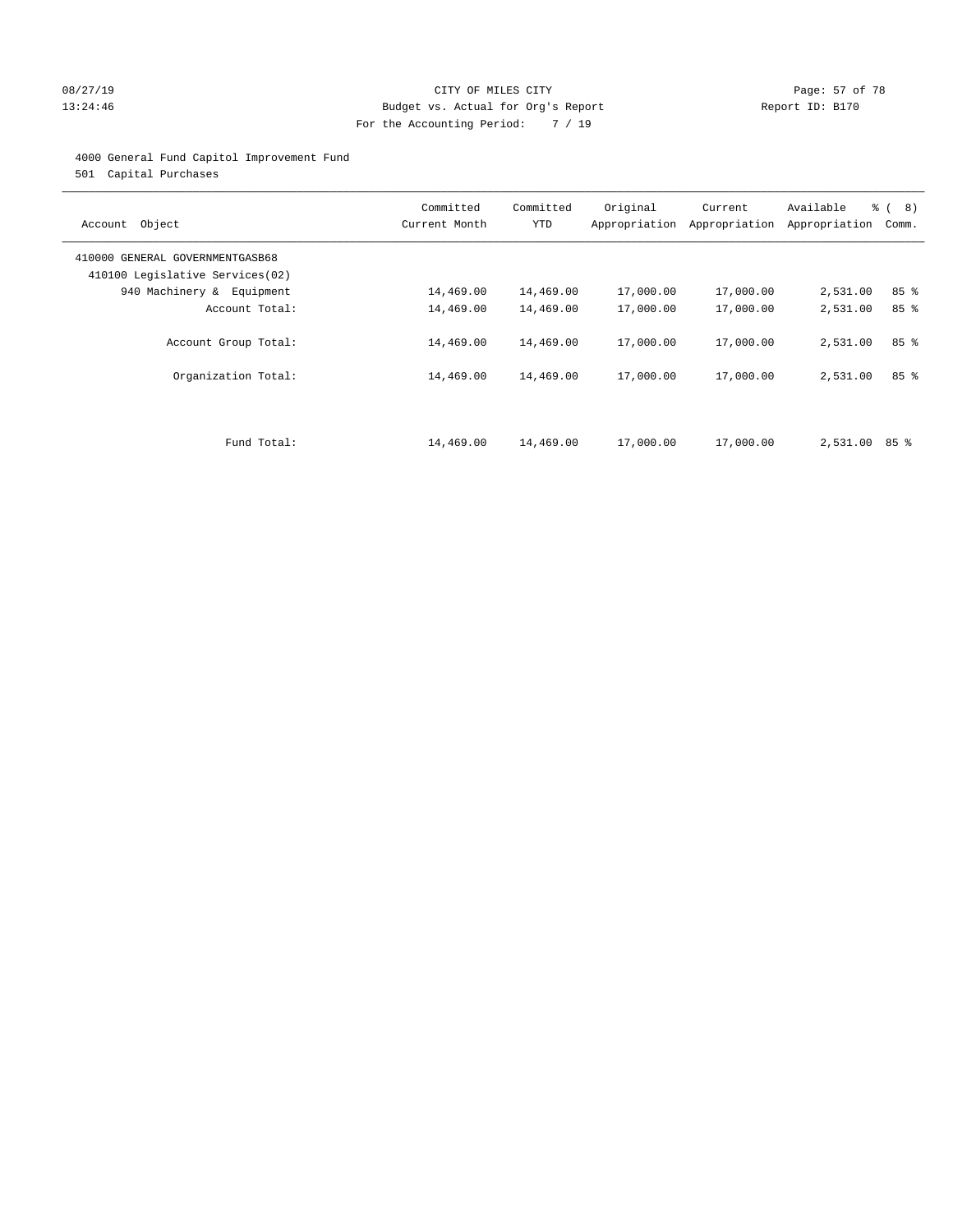#### 08/27/19 **Page: 58 of 78** CITY OF MILES CITY **Page: 58 of 78** 13:24:46 Budget vs. Actual for Org's Report Changer Report ID: B170 For the Accounting Period: 7 / 19

#### 4050 Ambulance Capital Improvement Fund

10 Ambulance

| Account Object                                                             | Committed<br>Current Month | Committed<br><b>YTD</b> | Original  | Current<br>Appropriation Appropriation | Available<br>Appropriation | % ( 8 )<br>Comm. |
|----------------------------------------------------------------------------|----------------------------|-------------------------|-----------|----------------------------------------|----------------------------|------------------|
| 420000 PUBLIC SAFETY-GASB68<br>420730 Emergency Medical Services-Ambulance |                            |                         |           |                                        |                            |                  |
| 940 Machinery & Equipment                                                  | 0.00                       | 0.00                    | 13,779.00 | 13,779.00                              | 13,779.00                  | 0 <sup>8</sup>   |
| Account Total:                                                             | 0.00                       | 0.00                    | 13,779.00 | 13,779.00                              | 13,779.00                  | 0 <sup>8</sup>   |
| Account Group Total:                                                       | 0.00                       | 0.00                    | 13,779.00 | 13,779.00                              | 13,779.00                  | 0 <sup>8</sup>   |
| Organization Total:                                                        | 0.00                       | 0.00                    | 13,779.00 | 13,779.00                              | 13,779.00                  | 0 <sup>8</sup>   |
|                                                                            |                            |                         |           |                                        |                            |                  |
| Fund Total:                                                                | 0.00                       | 0.00                    | 13,779.00 | 13,779.00                              | 13,779.00                  | 0 %              |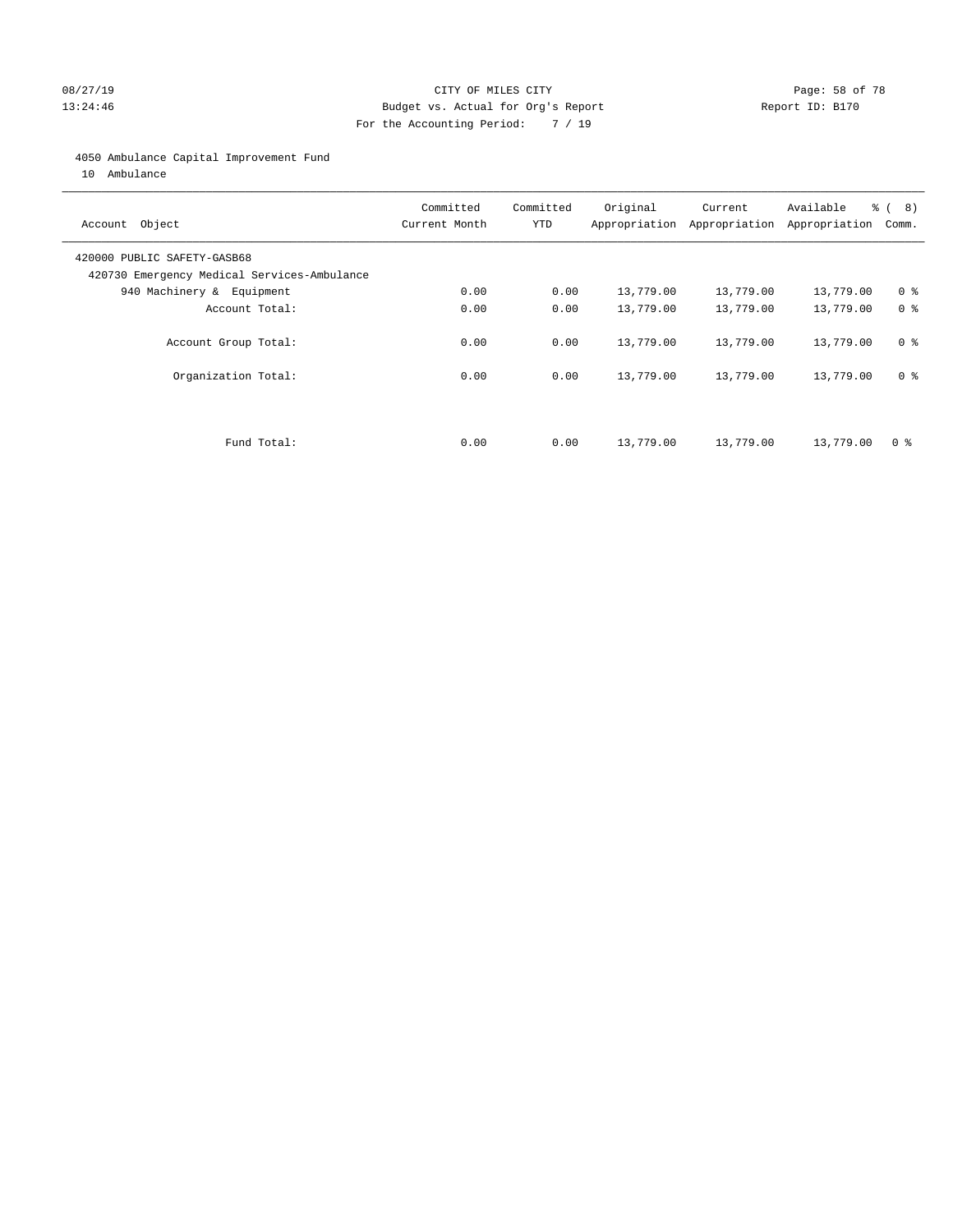#### 08/27/19 **Page: 59 of 78** CITY OF MILES CITY **Page: 59 of 78** 13:24:46 Budget vs. Actual for Org's Report Changer Report ID: B170 For the Accounting Period: 7 / 19

#### 4060 CAPITAL IMPROV-PUBLIC WORKS

911 Public Works Operations

| Object<br>Account                                         | Committed<br>Current Month | Committed<br><b>YTD</b> | Original<br>Appropriation | Current<br>Appropriation | Available<br>Appropriation | $\frac{6}{6}$ ( 8)<br>Comm. |
|-----------------------------------------------------------|----------------------------|-------------------------|---------------------------|--------------------------|----------------------------|-----------------------------|
| 430000 Public Works-GASB68<br>430233 Roadway/Re-surfacing |                            |                         |                           |                          |                            |                             |
| 940 Machinery &<br>Equipment                              | 0.00                       | 0.00                    | 285,000.00                | 285,000.00               | 285,000.00                 | 0 <sup>8</sup>              |
| Account Total:                                            | 0.00                       | 0.00                    | 285,000.00                | 285,000.00               | 285,000.00                 | 0 <sup>8</sup>              |
| Account Group Total:                                      | 0.00                       | 0.00                    | 285,000.00                | 285,000.00               | 285,000.00                 | 0 <sup>8</sup>              |
| Organization Total:                                       | 0.00                       | 0.00                    | 285,000.00                | 285,000.00               | 285,000.00                 | 0 <sup>8</sup>              |
|                                                           |                            |                         |                           |                          |                            |                             |
| Fund Total:                                               | 0.00                       | 0.00                    | 285,000.00                | 285,000.00               | 285,000.00                 | 0 <sup>8</sup>              |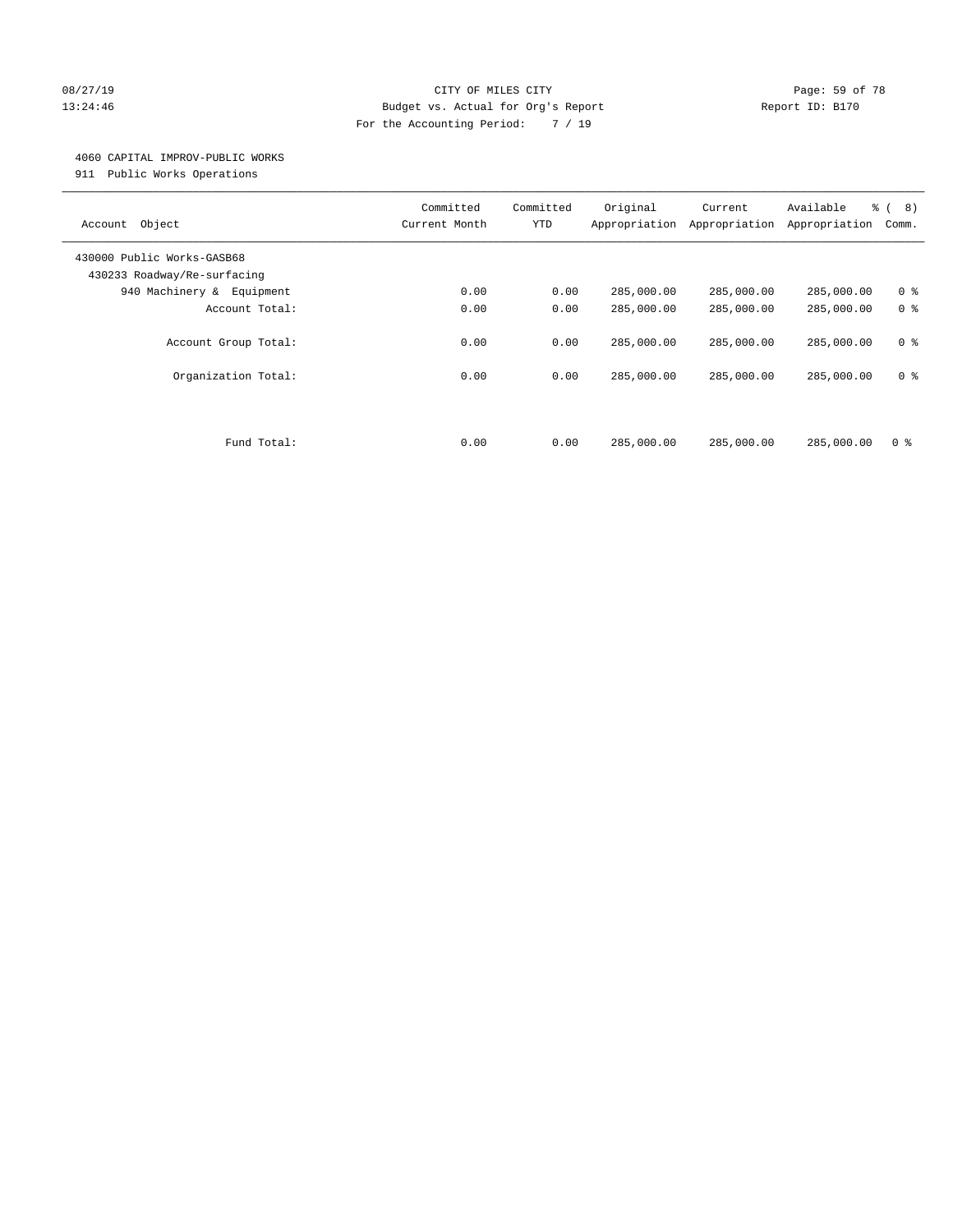#### 08/27/19 **Page: 60 of 78** CITY OF MILES CITY **Page: 60 of 78** 13:24:46 Budget vs. Actual for Org's Report Changer Report ID: B170 For the Accounting Period: 7 / 19

#### 5210 WATER UTILITY

22 Water Plant

| Account Object                                | Committed<br>Current Month | Committed<br>YTD | Original   | Current    | Available<br>Appropriation Appropriation Appropriation Comm. | <sub>රි</sub> ( 8 ) |
|-----------------------------------------------|----------------------------|------------------|------------|------------|--------------------------------------------------------------|---------------------|
| 430000 Public Works-GASB68                    |                            |                  |            |            |                                                              |                     |
| 430530 Water Source of Supply and Pumping(22) |                            |                  |            |            |                                                              |                     |
| 111 Salaries and Wages - Permanent            | 20,016.99                  | 20,016.99        | 250,484.00 | 250,484.00 | 230,467.01                                                   | 8 %                 |
| 121 OVERTIME-PERMANENT                        | 1,295.37                   | 1,295.37         | 10,300.00  | 10,300.00  | 9,004.63                                                     | $13*$               |
| 131 VACATION                                  | 1,263.91                   | 1,263.91         | 19,500.00  | 19,500.00  | 18,236.09                                                    | 6 <sup>°</sup>      |
| 132 SICK LEAVE                                | 503.54                     | 503.54           | 5,500.00   | 5,500.00   | 4,996.46                                                     | 9 <sup>°</sup>      |
| 133 OTHER LEAVE PAY                           | 0.00                       | 0.00             | 2,733.00   | 2,733.00   | 2,733.00                                                     | 0 <sup>8</sup>      |
| 134 HOLIDAY PAY                               | 592.08                     | 592.08           | 5,400.00   | 5,400.00   | 4,807.92                                                     | $11$ %              |
| 141 Unemployment Insurance                    | 36.83                      | 36.83            | 441.00     | 441.00     | 404.17                                                       | 8 %                 |
| 142 Workers' Compensation                     | 1,430.69                   | 1,430.69         | 16,848.00  | 16,848.00  | 15, 417.31                                                   | 8 %                 |
| 143 Health Insurance                          | 5,403.21                   | 5,403.21         | 53,404.00  | 53,404.00  | 48,000.79                                                    | $10*$               |
| 144 FICA                                      | 1,794.79                   | 1,794.79         | 22,485.00  | 22,485.00  | 20,690.21                                                    | 8 %                 |
| 145 PERS                                      | 1,990.30                   | 1,990.30         | 25,482.00  | 25,482.00  | 23,491.70                                                    | 8 %                 |
| 196 CLOTHING ALLOTMENT                        | 915.00                     | 915.00           | 950.00     | 950.00     | 35.00                                                        | 96%                 |
| 210 Office Supplies and Materials             | 0.00                       | 0.00             | 250.00     | 250.00     | 250.00                                                       | 0 <sup>8</sup>      |
| 214 Small Items of Equipment                  | 0.00                       | 0.00             | 8,000.00   | 8,000.00   | 8,000.00                                                     | 0 <sup>8</sup>      |
| 220 Operating Expenses                        | 108.76                     | 108.76           | 2,500.00   | 2,500.00   | 2,391.24                                                     | 4%                  |
| 222 Chemicals, Lab & Med Supplies             | 0.00                       | 0.00             | 250.00     | 250.00     | 250.00                                                       | 0 <sup>8</sup>      |
| 226 Clothing and Uniforms                     | 0.00                       | 0.00             | 600.00     | 600.00     | 600.00                                                       | 0 <sup>8</sup>      |
| 230 Repair and Maintenance Supplies           | 343.18                     | 343.18           | 10,000.00  | 10,000.00  | 9,656.82                                                     | 3 <sup>8</sup>      |
| 231 Gas, Oil, Diesel Fuel, Grease, etc.       | 114.05                     | 114.05           | 2,000.00   | 2,000.00   | 1,885.95                                                     | 6 %                 |
| 241 Consumable Tools                          | 0.00                       | 0.00             | 200.00     | 200.00     | 200.00                                                       | 0 <sup>8</sup>      |
| 311 Postage, Box Rent, Etc.                   | 0.00                       | 0.00             | 50.00      | 50.00      | 50.00                                                        | 0 <sup>8</sup>      |
| 330 Publicity, Subscriptions & Dues           | 0.00                       | 0.00             | 750.00     | 750.00     | 750.00                                                       | 0 <sup>8</sup>      |
| 334 Memberships, Registrations & Dues         | 0.00                       | 0.00             | 200.00     | 200.00     | 200.00                                                       | 0 <sup>8</sup>      |
| 341 Electric Utility Services                 | 6,789.22                   | 6,789.22         | 75,800.00  | 75,800.00  | 69,010.78                                                    | 9 <sup>°</sup>      |
| 344 Gas Utility Service                       | 69.36                      | 69.36            | 10,000.00  | 10,000.00  | 9,930.64                                                     | 1 <sup>°</sup>      |
| 345 Telephone                                 | 75.05                      | 75.05            | 1,000.00   | 1,000.00   | 924.95                                                       | 8 %                 |
| 346 Garbage Service                           | 0.00                       | 0.00             | 500.00     | 500.00     | 500.00                                                       | 0 <sup>8</sup>      |
| 347 Internet                                  | 80.20                      | 80.20            | 1,000.00   | 1,000.00   | 919.80                                                       | 8%                  |
| 350 Professional Services                     | 0.00                       | 0.00             | 500.00     | 500.00     | 500.00                                                       | 0 <sup>8</sup>      |
| 352 Wtr/Swr Lab Testing                       | 0.00                       | 0.00             | 1,000.00   | 1,000.00   | 1,000.00                                                     | 0 <sup>8</sup>      |
| 357 Architectual, Engineering Serv Etc.       | 0.00                       | 0.00             | 10,000.00  | 10,000.00  | 10,000.00                                                    | 0 <sup>8</sup>      |
| 360 Contr R & M                               | 12,461.00                  | 12,461.00        | 143,000.00 | 143,000.00 | 130,539.00                                                   | 9 <sup>°</sup>      |
| 363 R&M Vehicles/Equip/Labor-PW               | 0.00                       | 0.00             | 3,500.00   | 3,500.00   | 3,500.00                                                     | 0 <sup>8</sup>      |
| 369 Other Repair and Maintenance              | 0.00                       | 0.00             | 2,000.00   | 2,000.00   | 2,000.00                                                     | 0 <sup>8</sup>      |
| 370 Travel                                    | 0.00                       | 0.00             | 1,000.00   | 1,000.00   | 1,000.00                                                     | 0 <sup>8</sup>      |
| 380 Training Services                         | 0.00                       | 0.00             | 2,000.00   | 2,000.00   | 2,000.00                                                     | 0 <sup>8</sup>      |
| 382 Books                                     | 0.00                       | 0.00             | 200.00     | 200.00     | 200.00                                                       | 0 <sup>8</sup>      |
| 400 BUILDING MATERIALS                        | 0.00                       | 0.00             | 500.00     | 500.00     | 500.00                                                       | 0 <sup>8</sup>      |
| 511 Insurance on Buildings                    | 9,143.21                   | 9,143.21         | 9,522.00   | 9,522.00   | 378.79                                                       | 96 %                |
| 512 Insurance on Vehicles & Equipment         | 271.93                     | 271.93           | 300.00     | 300.00     | 28.07                                                        | 91 %                |
| 940 Machinery & Equipment                     | 0.00                       | 0.00             | 85,000.00  | 85,000.00  | 85,000.00                                                    | $0$ %               |
| Account Total:                                | 64,698.67                  | 64,698.67        | 785,149.00 | 785,149.00 | 720,450.33                                                   | 8 %                 |
| Account Group Total:                          | 64,698.67                  | 64,698.67        | 785,149.00 | 785,149.00 | 720,450.33                                                   | 8 %                 |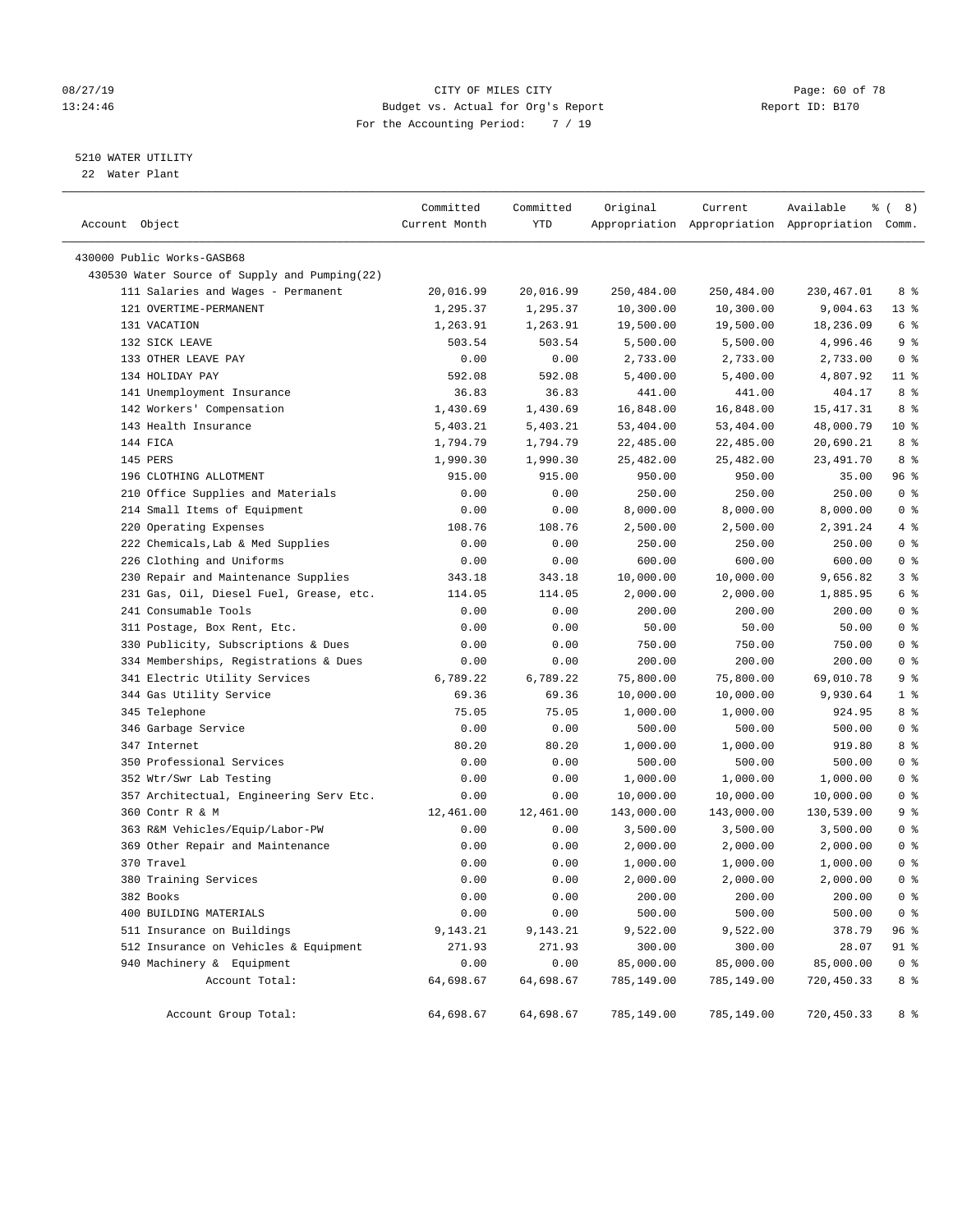#### 08/27/19 **Page: 61 of 78** CITY OF MILES CITY **Page: 61 of 78** 13:24:46 Budget vs. Actual for Org's Report Changer Report ID: B170 For the Accounting Period: 7 / 19

# 5210 WATER UTILITY

22 Water Plant

| Account Object |                     | Committed<br>Current Month | Committed<br><b>YTD</b> | Original   | Current    | Available % (8)<br>Appropriation Appropriation Appropriation Comm. |                 |
|----------------|---------------------|----------------------------|-------------------------|------------|------------|--------------------------------------------------------------------|-----------------|
|                | Organization Total: | 64,698.67                  | 64,698.67               | 785,149.00 | 785,149.00 | 720,450.33                                                         | $8 \frac{6}{3}$ |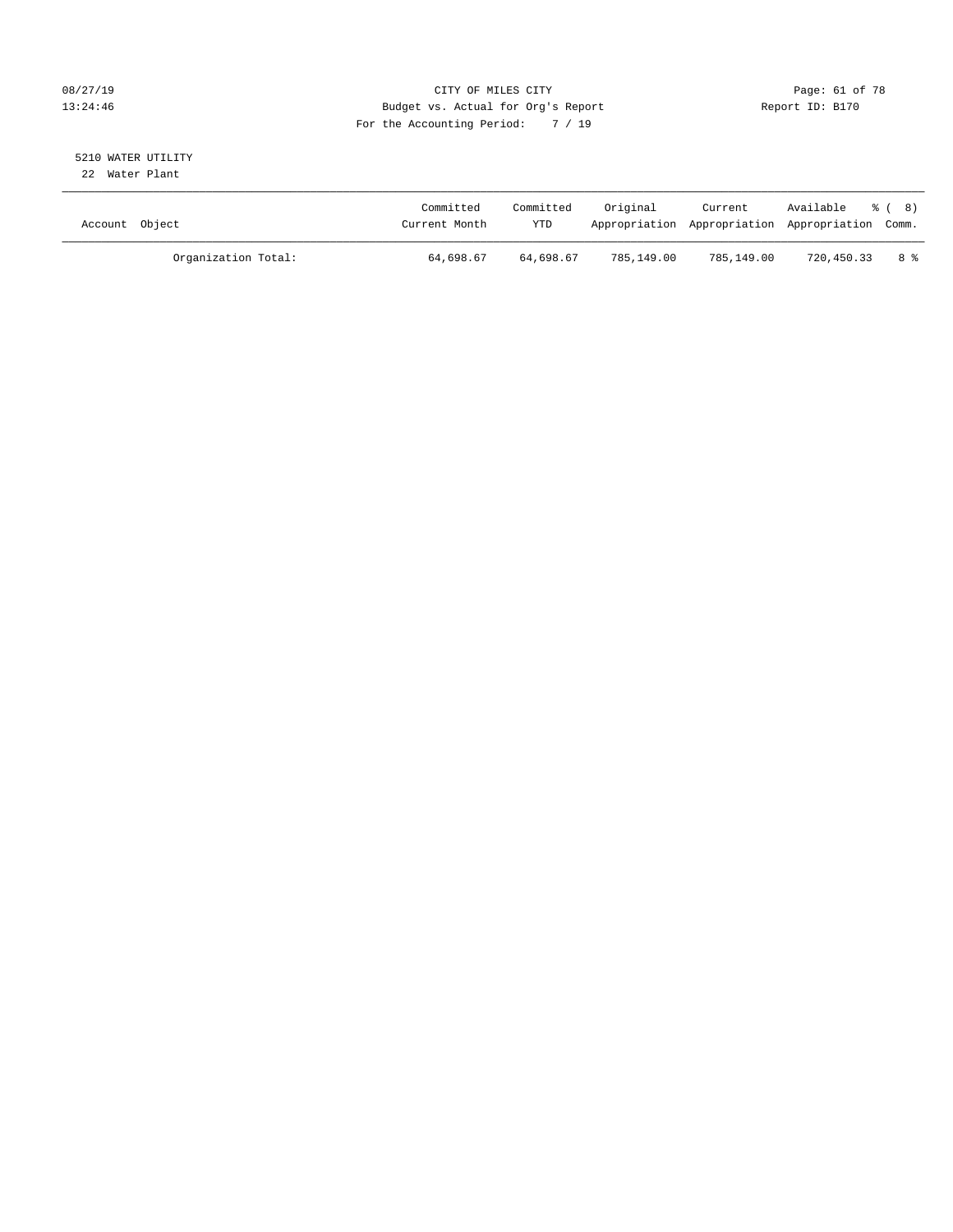#### 08/27/19 **Page: 62 of 78** CITY OF MILES CITY **Page: 62 of 78** 13:24:46 Budget vs. Actual for Org's Report Changer Report ID: B170 For the Accounting Period: 7 / 19

————————————————————————————————————————————————————————————————————————————————————————————————————————————————————————————————————

#### 5210 WATER UTILITY

23 Water Lines

|                                           | Committed     | Committed | Original     | Current                                         | Available<br>ွေ | 8)<br>$\left($  |
|-------------------------------------------|---------------|-----------|--------------|-------------------------------------------------|-----------------|-----------------|
| Account Object                            | Current Month | YTD       |              | Appropriation Appropriation Appropriation Comm. |                 |                 |
|                                           |               |           |              |                                                 |                 |                 |
| 430000 Public Works-GASB68                |               |           |              |                                                 |                 |                 |
| 430550 Transmission and Distribution(23)  |               |           |              |                                                 |                 |                 |
| 111 Salaries and Wages - Permanent        | 10,208.73     | 10,208.73 | 151,428.00   | 151,428.00                                      | 141,219.27      | 7 %             |
| 121 OVERTIME-PERMANENT                    | 1,740.07      | 1,740.07  | 10,200.00    | 10,200.00                                       | 8,459.93        | 17%             |
| 131 VACATION                              | 1,233.43      | 1,233.43  | 7,600.00     | 7,600.00                                        | 6,366.57        | 16 <sup>°</sup> |
| 132 SICK LEAVE                            | 84.97         | 84.97     | 5,000.00     | 5,000.00                                        | 4,915.03        | 2 <sub>8</sub>  |
| 133 OTHER LEAVE PAY                       | 0.00          | 0.00      | 1,430.00     | 1,430.00                                        | 1,430.00        | 0 <sup>8</sup>  |
| 134 HOLIDAY PAY                           | 34.22         | 34.22     | 2,100.00     | 2,100.00                                        | 2,065.78        | 2 <sup>°</sup>  |
| 141 Unemployment Insurance                | 20.66         | 20.66     | 267.00       | 267.00                                          | 246.34          | 8%              |
| 142 Workers' Compensation                 | 736.22        | 736.22    | 8,523.00     | 8,523.00                                        | 7,786.78        | 9 <sup>°</sup>  |
| 143 Health Insurance                      | 2,447.14      | 2,447.14  | 34,140.00    | 34,140.00                                       | 31,692.86       | 7 %             |
| 144 FICA                                  | 1,012.98      | 1,012.98  | 13,599.00    | 13,599.00                                       | 12,586.02       | 7 %             |
| 145 PERS                                  | 1,153.24      | 1,153.24  | 15,412.00    | 15,412.00                                       | 14,258.76       | 7 %             |
| 196 CLOTHING ALLOTMENT                    | 462.00        | 462.00    | 800.00       | 800.00                                          | 338.00          | 58 %            |
| 210 Office Supplies and Materials         | 5.42          | 5.42      | 350.00       | 350.00                                          | 344.58          | 2 <sup>8</sup>  |
| 214 Small Items of Equipment              | 3,236.93      | 3,236.93  | 35,000.00    | 35,000.00                                       | 31,763.07       | 9 <sup>°</sup>  |
| 220 Operating Expenses                    | 975.88        | 975.88    | 35,000.00    | 35,000.00                                       | 34,024.12       | 3%              |
| 222 Chemicals, Lab & Med Supplies         | 0.00          | 0.00      | 200.00       | 200.00                                          | 200.00          | 0 <sup>8</sup>  |
| 226 Clothing and Uniforms                 | 0.00          | 0.00      | 700.00       | 700.00                                          | 700.00          | 0 <sup>8</sup>  |
| 230 Repair and Maintenance Supplies       | 68.04         | 68.04     | 40,000.00    | 40,000.00                                       | 39,931.96       | 0 <sup>8</sup>  |
| 231 Gas, Oil, Diesel Fuel, Grease, etc.   | 342.18        | 342.18    | 15,000.00    | 15,000.00                                       | 14,657.82       | 2 <sub>8</sub>  |
| 233 Water/Sewer Main Replacement and      | 0.00          | 0.00      | 10,000.00    | 10,000.00                                       | 10,000.00       | 0 <sup>8</sup>  |
| 234 Hydrant/Manhole Replacement, Valves   | 5,184.93      | 5,184.93  | 20,000.00    | 20,000.00                                       | 14,815.07       | 26 %            |
| 235 Curb Stop Replacement                 | 1,603.72      | 1,603.72  | 18,000.00    | 18,000.00                                       | 16,396.28       | 9%              |
| 241 Consumable Tools                      | 0.00          | 0.00      | 1,000.00     | 1,000.00                                        | 1,000.00        | 0 <sup>8</sup>  |
| 311 Postage, Box Rent, Etc.               | 0.00          | 0.00      | 100.00       | 100.00                                          | 100.00          | 0 <sup>8</sup>  |
| 320 Printing, Duplicating, Typing &       | 0.00          | 0.00      | 100.00       | 100.00                                          | 100.00          | 0 <sup>8</sup>  |
| 330 Publicity, Subscriptions & Dues       | 0.00          | 0.00      | 1,500.00     | 1,500.00                                        | 1,500.00        | 0 <sup>°</sup>  |
| 331 Publication of Formal & Legal Notices | 0.00          | 0.00      | 150.00       | 150.00                                          | 150.00          | 0 <sup>8</sup>  |
| 334 Memberships, Registrations & Dues     | 125.00        | 125.00    | 500.00       | 500.00                                          | 375.00          | $25$ %          |
| 341 Electric Utility Services             | 15.37         | 15.37     | 1,500.00     | 1,500.00                                        | 1,484.63        | 1 <sup>8</sup>  |
| 344 Gas Utility Service                   | 6.64          | 6.64      | 500.00       | 500.00                                          | 493.36          | 1 <sup>°</sup>  |
| 345 Telephone                             | 57.43         | 57.43     | 700.00       | 700.00                                          | 642.57          | 8%              |
| 347 Internet                              | 11.40         | 11.40     | 200.00       | 200.00                                          | 188.60          | 6 %             |
| 350 Professional Services                 | 3,816.98      | 3,816.98  | 45,000.00    | 45,000.00                                       | 41,183.02       | 8 %             |
| 357 Architectual, Engineering Serv Etc.   | 0.00          | 0.00      | 15,000.00    | 15,000.00                                       | 15,000.00       | 0 <sup>8</sup>  |
| 360 Contr R & M                           | 166.10        | 166.10    | 80,000.00    | 80,000.00                                       | 79,833.90       | 0 <sup>°</sup>  |
| 363 R&M Vehicles/Equip/Labor-PW           | 667.91        | 667.91    | 40,000.00    | 40,000.00                                       | 39, 332.09      | 2 <sup>°</sup>  |
| 369 Other Repair and Maintenance          | 0.00          | 0.00      | 1,000.00     | 1,000.00                                        | 1,000.00        | 0 <sup>8</sup>  |
|                                           |               |           |              |                                                 |                 |                 |
| 370 Travel                                | 0.00          | 0.00      | 1,200.00     | 1,200.00                                        | 1,200.00        | $0$ %           |
| 380 Training Services<br>382 Books        | 0.00          | 0.00      | 750.00       | 750.00                                          | 750.00          | 0 <sup>8</sup>  |
|                                           | 0.00          | 0.00      | 150.00       | 150.00                                          | 150.00          | 0 <sup>8</sup>  |
| 400 BUILDING MATERIALS                    | 0.00          | 0.00      | 750.00       | 750.00                                          | 750.00          | $0$ %           |
| 511 Insurance on Buildings                | 2,997.20      | 2,997.20  | 2,998.00     | 2,998.00                                        | 0.80            | 100 %           |
| 512 Insurance on Vehicles & Equipment     | 731.65        | 731.65    | 650.00       | 650.00                                          | $-81.65$        | 113 %           |
| 532 Land Rental                           | 0.00          | 0.00      | 1,500.00     | 1,500.00                                        | 1,500.00        | 0 <sup>8</sup>  |
| 940 Machinery & Equipment                 | 10,804.02     | 10,804.02 | 1,850,000.00 | 1,850,000.00                                    | 1,839,195.98    | 1 <sup>8</sup>  |
| Account Total:                            | 49,950.46     | 49,950.46 | 2,469,997.00 | 2,469,997.00                                    | 2,420,046.54    | 2 <sup>8</sup>  |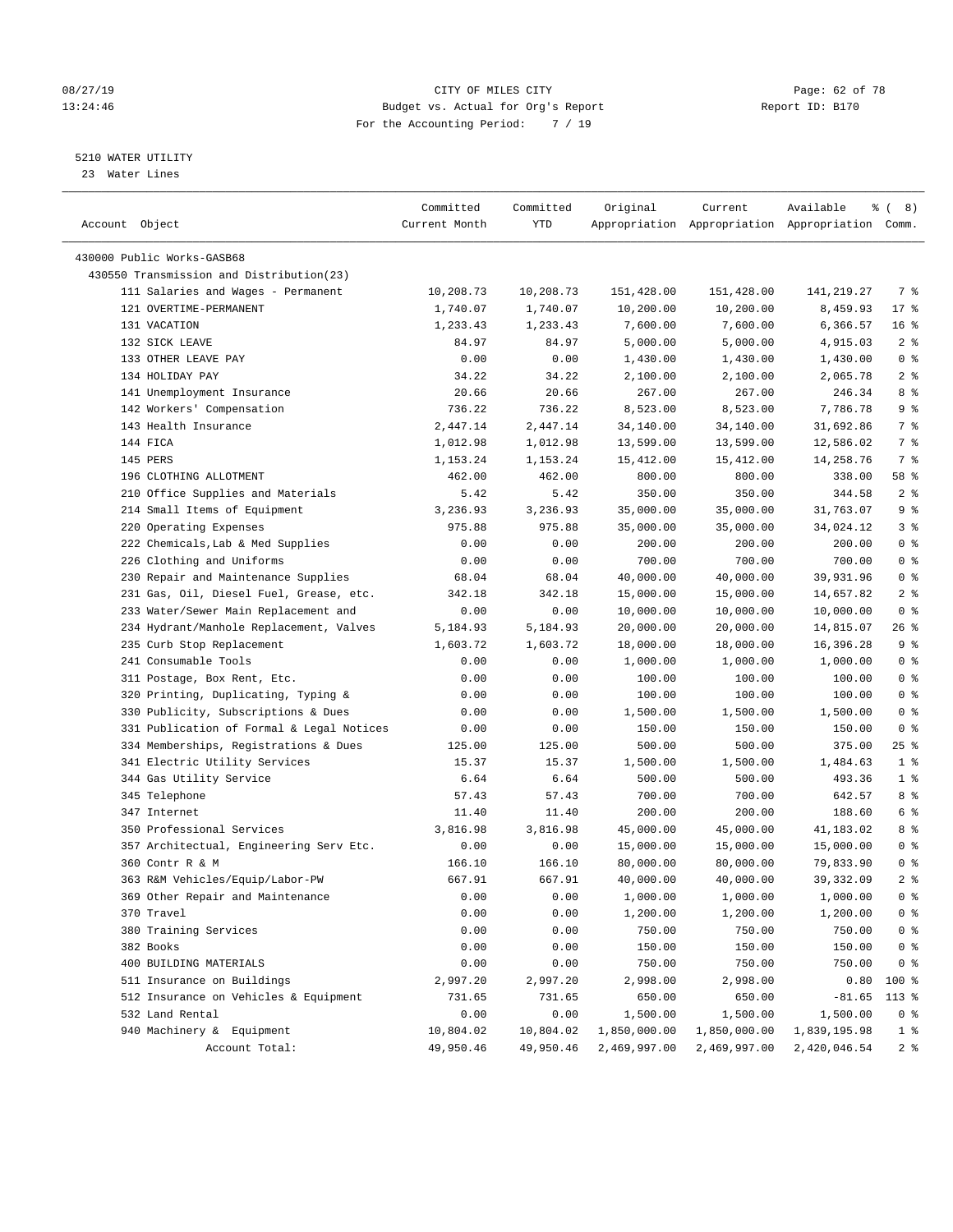#### 08/27/19 **Page: 63 of 78** CITY OF MILES CITY **Page: 63 of 78** 13:24:46 Budget vs. Actual for Org's Report Changer Report ID: B170 For the Accounting Period: 7 / 19

5210 WATER UTILITY

23 Water Lines

| Account Object                             | Committed<br>Current Month | Committed<br><b>YTD</b> | Original     | Current      | Available<br>Appropriation Appropriation Appropriation | % (8)<br>Comm. |
|--------------------------------------------|----------------------------|-------------------------|--------------|--------------|--------------------------------------------------------|----------------|
| Account Group Total:                       | 49,950.46                  | 49,950.46               | 2,469,997.00 | 2,469,997.00 | 2,420,046.54                                           | 2 <sup>8</sup> |
| 490000 DEBT SERVICE                        |                            |                         |              |              |                                                        |                |
| 490200 Revenue Bonds                       |                            |                         |              |              |                                                        |                |
| 611 Principal-NE Wtr Line Phase II         | 0.00                       | 0.00                    | 17,000.00    | 17,000.00    | 17,000.00                                              | 0 <sup>8</sup> |
| 615 Principal-Northeast Water Ln \$2.2     | 0.00                       | 0.00                    | 67,000.00    | 67,000.00    | 67,000.00                                              | 0 <sup>8</sup> |
| 616 Principal-Carbon Hill Water Tank \$2.2 | 0.00                       | 0.00                    | 66,000.00    | 66,000.00    | 66,000.00                                              | 0 <sup>8</sup> |
| 617 Principal - NE Wtr Line \$500k         | 0.00                       | 0.00                    | 15,000.00    | 15,000.00    | 15,000.00                                              | 0 <sup>8</sup> |
| 618 Principal-Carbon Hill \$500k           | 0.00                       | 0.00                    | 15,000.00    | 15,000.00    | 15,000.00                                              | 0 <sup>8</sup> |
| 622 Interest-NE Wtr Line Phase II          | 0.00                       | 0.00                    | 1,309.00     | 1,309.00     | 1,309.00                                               | 0 <sup>8</sup> |
| 631 Interest - NE Wtr Line \$500k          | 0.00                       | 0.00                    | 9,997.00     | 9,997.00     | 9,997.00                                               | 0 <sup>8</sup> |
| 632 Interest - Carbon Hill Wtr Tank \$500k | 0.00                       | 0.00                    | 9,997.00     | 9,997.00     | 9,997.00                                               | 0 <sup>8</sup> |
| 634 Interest-Northeast Wtr Ln \$2.2        | 0.00                       | 0.00                    | 48,705.00    | 48,705.00    | 48,705.00                                              | 0 <sup>8</sup> |
| 638 Interest-Carbon Hill Tank \$2.2        | 0.00                       | 0.00                    | 47, 415.00   | 47, 415.00   | 47, 415.00                                             | 0 <sup>8</sup> |
| Account Total:                             | 0.00                       | 0.00                    | 297,423.00   | 297, 423.00  | 297, 423.00                                            | 0 <sup>8</sup> |
| Account Group Total:                       | 0.00                       | 0.00                    | 297,423.00   | 297, 423.00  | 297, 423.00                                            | 0 <sup>8</sup> |
| 520000 OTHER FINANCING USES                |                            |                         |              |              |                                                        |                |
| 521000 Interfund Operating Transfers Out   |                            |                         |              |              |                                                        |                |
| 820 Transfers to Other Funds               | 1,000.00                   | 1,000.00                | 12,000.00    | 12,000.00    | 11,000.00                                              | 8 %            |
| Account Total:                             | 1,000.00                   | 1,000.00                | 12,000.00    | 12,000.00    | 11,000.00                                              | 8 %            |
| Account Group Total:                       | 1,000.00                   | 1,000.00                | 12,000.00    | 12,000.00    | 11,000.00                                              | 8 <sup>8</sup> |
| Organization Total:                        | 50,950.46                  | 50,950.46               | 2,779,420.00 | 2,779,420.00 | 2,728,469.54                                           | 2 <sup>8</sup> |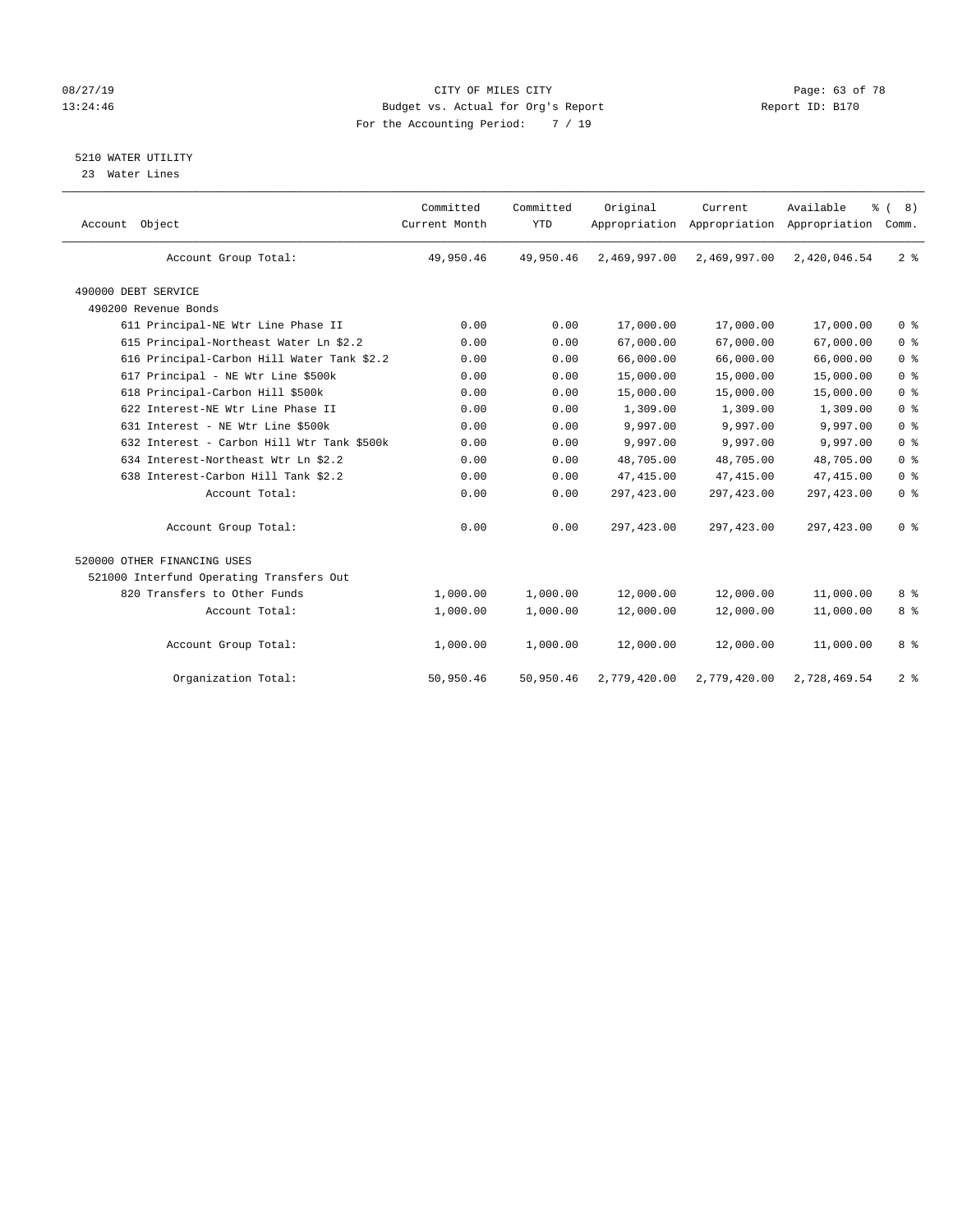#### 08/27/19 Page: 64 of 78 13:24:46 Budget vs. Actual for Org's Report Report ID: B170 For the Accounting Period: 7 / 19

#### 5210 WATER UTILITY

25 Water Administration

| Account Object                            | Committed<br>Current Month | Committed<br><b>YTD</b> | Original   | Current    | Available<br>Appropriation Appropriation Appropriation Comm. | <sub>ර</sub> ි (8)                 |
|-------------------------------------------|----------------------------|-------------------------|------------|------------|--------------------------------------------------------------|------------------------------------|
| 430000 Public Works-GASB68                |                            |                         |            |            |                                                              |                                    |
| 430510 Water Administration(25)           |                            |                         |            |            |                                                              |                                    |
| 111 Salaries and Wages - Permanent        | 2,180.58                   | 2,180.58                | 24,656.00  | 24,656.00  | 22, 475.42                                                   | 9 <sup>°</sup>                     |
| 121 OVERTIME-PERMANENT                    | 0.00                       | 0.00                    | 120.00     | 120.00     | 120.00                                                       | 0 <sup>8</sup>                     |
| 131 VACATION                              | 33.76                      | 33.76                   | 1,700.00   | 1,700.00   | 1,666.24                                                     | 2 <sup>8</sup>                     |
| 132 SICK LEAVE                            | 67.52                      | 67.52                   | 1,100.00   | 1,100.00   | 1,032.48                                                     | 6 %                                |
| 133 OTHER LEAVE PAY                       | 6.58                       | 6.58                    | 104.00     | 104.00     | 97.42                                                        | $6 \text{ }$ $\text{ }$ $\text{ }$ |
| 141 Unemployment Insurance                | 3.60                       | 3.60                    | 42.00      | 42.00      | 38.40                                                        | 9 <sup>8</sup>                     |
| 142 Workers' Compensation                 | 28.88                      | 28.88                   | 347.00     | 347.00     | 318.12                                                       | 8 %                                |
| 143 Health Insurance                      | 437.05                     | 437.05                  | 5,245.00   | 5,245.00   | 4,807.95                                                     | 8 %                                |
| 144 FICA                                  | 184.25                     | 184.25                  | 2,118.00   | 2,118.00   | 1,933.75                                                     | 9 <sup>8</sup>                     |
| 145 PERS                                  | 198.39                     | 198.39                  | 2,400.00   | 2,400.00   | 2,201.61                                                     | 8 %                                |
| 196 CLOTHING ALLOTMENT                    | 120.00                     | 120.00                  | 125.00     | 125.00     | 5.00                                                         | 96%                                |
| 210 Office Supplies and Materials         | 0.00                       | 0.00                    | 3,200.00   | 3,200.00   | 3,200.00                                                     | 0 <sup>8</sup>                     |
| 214 Small Items of Equipment              | 2,666.17                   | 2,666.17                | 2,700.00   | 2,700.00   | 33.83                                                        | 99 <sub>8</sub>                    |
| 220 Operating Expenses                    | 893.27                     | 893.27                  | 3,000.00   | 3,000.00   | 2,106.73                                                     | $30*$                              |
| 230 Repair and Maintenance Supplies       | 0.00                       | 0.00                    | 1,000.00   | 1,000.00   | 1,000.00                                                     | 0 <sup>8</sup>                     |
| 311 Postage, Box Rent, Etc.               | 621.11                     | 621.11                  | 7,000.00   | 7,000.00   | 6,378.89                                                     | 9%                                 |
| 320 Printing, Duplicating, Typing &       | 0.00                       | 0.00                    | 1,100.00   | 1,100.00   | 1,100.00                                                     | 0 <sup>8</sup>                     |
| 330 Publicity, Subscriptions & Dues       | 182.40                     | 182.40                  | 1,300.00   | 1,300.00   | 1,117.60                                                     | $14*$                              |
| 345 Telephone                             | 45.94                      | 45.94                   | 600.00     | 600.00     | 554.06                                                       | 8 %                                |
| 347 Internet                              | 11.95                      | 11.95                   | 250.00     | 250.00     | 238.05                                                       | 5 <sup>°</sup>                     |
| 350 Professional Services                 | 24.50                      | 24.50                   | 6,000.00   | 6,000.00   | 5,975.50                                                     | 0 <sup>8</sup>                     |
| 360 Contr R & M                           | 6,857.38                   | 6,857.38                | 8,100.00   | 8,100.00   | 1,242.62                                                     | 85 %                               |
| 370 Travel                                | 0.00                       | 0.00                    | 250.00     | 250.00     | 250.00                                                       | 0 <sup>8</sup>                     |
| 380 Training Services                     | 0.00                       | 0.00                    | 250.00     | 250.00     | 250.00                                                       | 0 <sup>8</sup>                     |
| 382 Books                                 | 0.00                       | 0.00                    | 125.00     | 125.00     | 125.00                                                       | 0 <sup>8</sup>                     |
| 513 Liability                             | 8,365.29                   | 8,365.29                | 15,000.00  | 15,000.00  | 6,634.71                                                     | 56 %                               |
| 531 Building & Office Rental              | 500.00                     | 500.00                  | 6,000.00   | 6,000.00   | 5,500.00                                                     | 8 %                                |
| 810 Losses (Bad debt expense - Enterprise | 0.00                       | 0.00                    | 500.00     | 500.00     | 500.00                                                       | 0 <sup>8</sup>                     |
| 920 Buildings                             | 0.00                       | 0.00                    | 2,000.00   | 2,000.00   | 2,000.00                                                     | 0 <sup>8</sup>                     |
| Account Total:                            | 23, 428.62                 | 23, 428.62              | 96,332.00  | 96,332.00  | 72,903.38                                                    | $24$ %                             |
| Account Group Total:                      | 23,428.62                  | 23,428.62               | 96,332.00  | 96,332.00  | 72,903.38                                                    | $24$ %                             |
| 520000 OTHER FINANCING USES               |                            |                         |            |            |                                                              |                                    |
| 521000 Interfund Operating Transfers Out  |                            |                         |            |            |                                                              |                                    |
| 820 Transfers to Other Funds              | 3,693.00                   | 3,693.00                | 55,471.00  | 55,471.00  | 51,778.00                                                    | 7 %                                |
| Account Total:                            | 3,693.00                   | 3,693.00                | 55,471.00  | 55,471.00  | 51,778.00                                                    | 7 %                                |
| Account Group Total:                      | 3,693.00                   | 3,693.00                | 55,471.00  | 55,471.00  | 51,778.00                                                    | 7 %                                |
| Organization Total:                       | 27, 121.62                 | 27, 121.62              | 151,803.00 | 151,803.00 | 124,681.38                                                   | 18 %                               |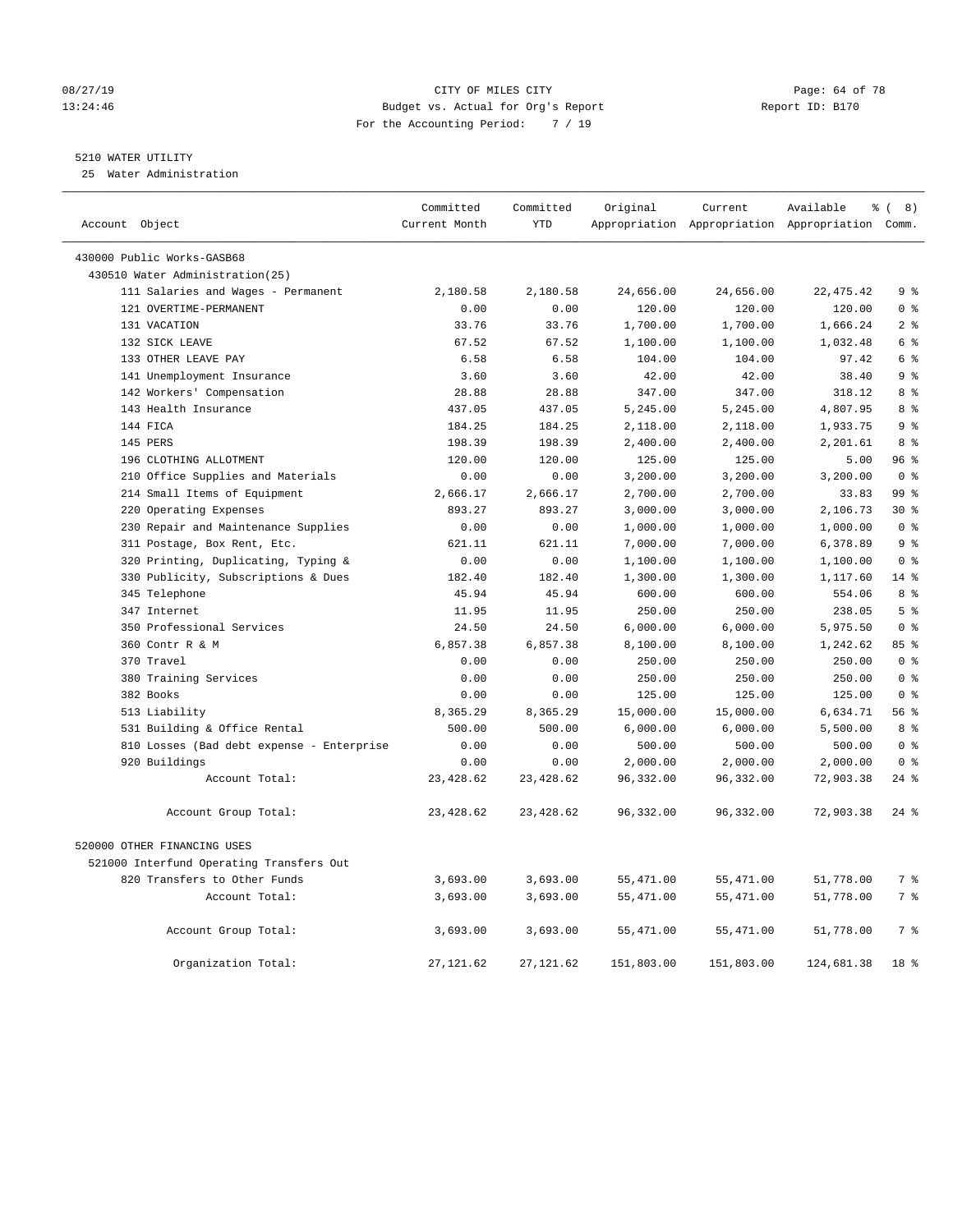#### 08/27/19 **Page: 65 of 78** CITY OF MILES CITY **Page: 65 of 78** 13:24:46 Budget vs. Actual for Org's Report Changer Report ID: B170 For the Accounting Period: 7 / 19

# 5210 WATER UTILITY

80 Water Purification

| Account Object                          | Committed<br>Current Month | Committed<br><b>YTD</b> | Original   | Current    | Available<br>Appropriation Appropriation Appropriation Comm. | <sub>රි</sub> ( 8 ) |
|-----------------------------------------|----------------------------|-------------------------|------------|------------|--------------------------------------------------------------|---------------------|
| 430000 Public Works-GASB68              |                            |                         |            |            |                                                              |                     |
| 430540 Water Purification and Treatment |                            |                         |            |            |                                                              |                     |
| 210 Office Supplies and Materials       | 0.00                       | 0.00                    | 400.00     | 400.00     | 400.00                                                       | 0 <sup>8</sup>      |
| 214 Small Items of Equipment            | 0.00                       | 0.00                    | 3,000.00   | 3,000.00   | 3,000.00                                                     | 0 <sup>8</sup>      |
| 220 Operating Expenses                  | 126.83                     | 126.83                  | 3,000.00   | 3,000.00   | 2,873.17                                                     | 4%                  |
| 222 Chemicals, Lab & Med Supplies       | 9,071.17                   | 9,071.17                | 60,000.00  | 60,000.00  | 50,928.83                                                    | 15 <sup>8</sup>     |
| 226 Clothing and Uniforms               | 0.00                       | 0.00                    | 500.00     | 500.00     | 500.00                                                       | 0 <sup>8</sup>      |
| 230 Repair and Maintenance Supplies     | 336.19                     | 336.19                  | 10,000.00  | 10,000.00  | 9,663.81                                                     | 3 <sup>8</sup>      |
| 231 Gas, Oil, Diesel Fuel, Grease, etc. | 76.03                      | 76.03                   | 2,000.00   | 2,000.00   | 1,923.97                                                     | 4%                  |
| 311 Postage, Box Rent, Etc.             | 17.15                      | 17.15                   | 100.00     | 100.00     | 82.85                                                        | $17*$               |
| 320 Printing, Duplicating, Typing &     | 0.00                       | 0.00                    | 100.00     | 100.00     | 100.00                                                       | 0 <sup>8</sup>      |
| 330 Publicity, Subscriptions & Dues     | 0.00                       | 0.00                    | 750.00     | 750.00     | 750.00                                                       | 0 <sup>8</sup>      |
| 334 Memberships, Registrations & Dues   | 0.00                       | 0.00                    | 300.00     | 300.00     | 300.00                                                       | 0 <sup>8</sup>      |
| 352 Wtr/Swr Lab Testing                 | 765.00                     | 765.00                  | 10,000.00  | 10,000.00  | 9,235.00                                                     | 8 <sup>°</sup>      |
| 357 Architectual, Engineering Serv Etc. | 0.00                       | 0.00                    | 8,000.00   | 8,000.00   | 8,000.00                                                     | 0 <sup>8</sup>      |
| 360 Contr R & M                         | 148.50                     | 148.50                  | 4,000.00   | 4,000.00   | 3,851.50                                                     | 4%                  |
| 369 Other Repair and Maintenance        | 0.00                       | 0.00                    | 1,500.00   | 1,500.00   | 1,500.00                                                     | 0 <sup>8</sup>      |
| 370 Travel                              | 0.00                       | 0.00                    | 1,500.00   | 1,500.00   | 1,500.00                                                     | 0 <sup>8</sup>      |
| 380 Training Services                   | 0.00                       | 0.00                    | 1,500.00   | 1,500.00   | 1,500.00                                                     | 0 <sup>8</sup>      |
| 382 Books                               | 0.00                       | 0.00                    | 200.00     | 200.00     | 200.00                                                       | 0 <sup>8</sup>      |
| 533 Machinery and Equipment Rental      | 0.00                       | 0.00                    | 500.00     | 500.00     | 500.00                                                       | 0 <sup>8</sup>      |
| 940 Machinery & Equipment               | 0.00                       | 0.00                    | 5,000.00   | 5,000.00   | 5,000.00                                                     | 0 <sup>8</sup>      |
| Account Total:                          | 10,540.87                  | 10,540.87               | 112,350.00 | 112,350.00 | 101,809.13                                                   | 9 <sup>°</sup>      |
| Account Group Total:                    | 10,540.87                  | 10,540.87               | 112,350.00 | 112,350.00 | 101,809.13                                                   | 9 <sup>8</sup>      |
| Organization Total:                     | 10,540.87                  | 10,540.87               | 112,350.00 | 112,350.00 | 101,809.13                                                   | 9 <sup>8</sup>      |

| ` Total<br>Fund | 153,311.62 | 153,311.62 | 3,828,722.00 | 3,828,722.00 | 3,675,410.38 |  |
|-----------------|------------|------------|--------------|--------------|--------------|--|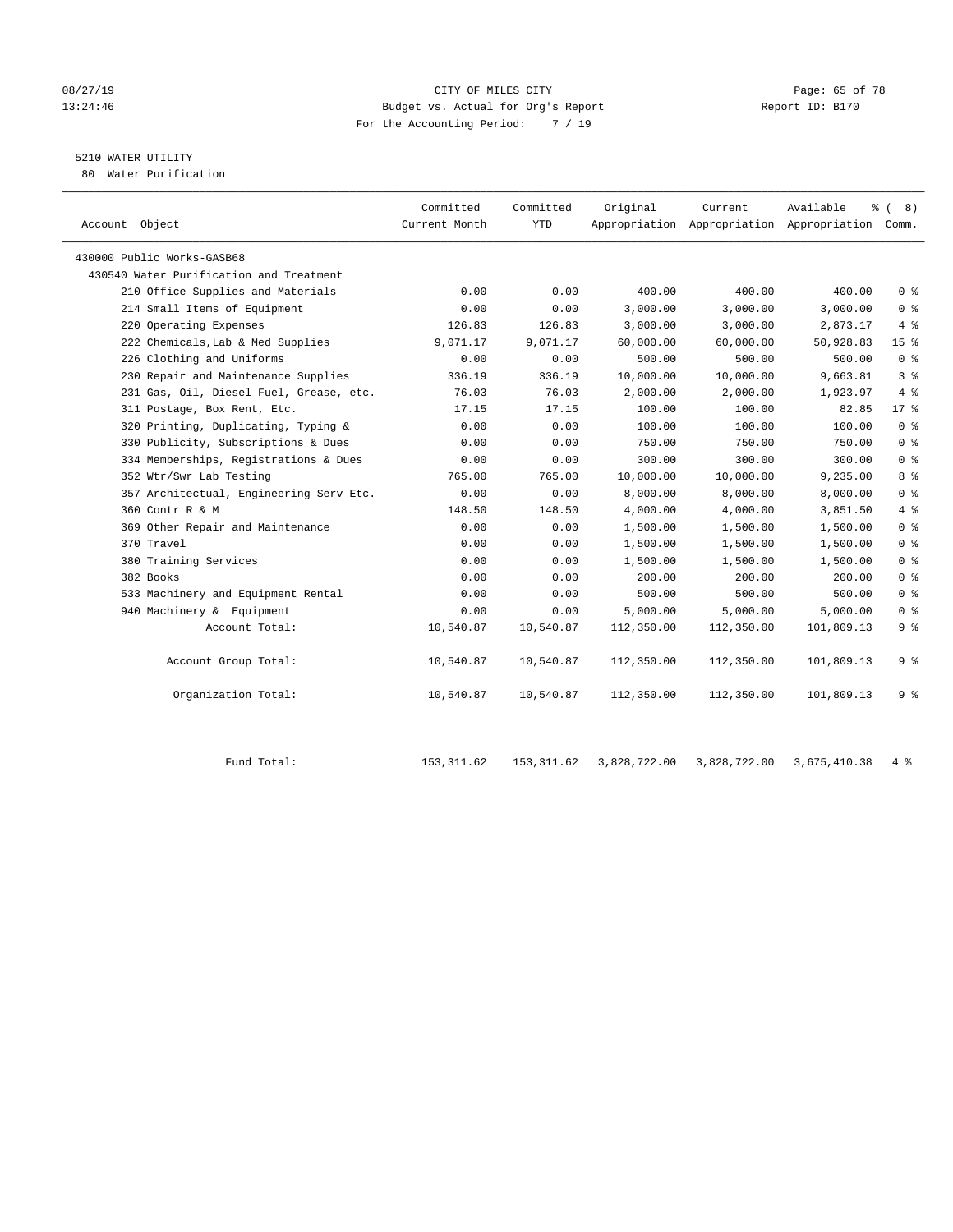#### 08/27/19 **Page: 66 of 78** CITY OF MILES CITY **Page: 66 of 78** 13:24:46 Budget vs. Actual for Org's Report Changer Report ID: B170 For the Accounting Period: 7 / 19

————————————————————————————————————————————————————————————————————————————————————————————————————————————————————————————————————

#### 5310 SEWER UTILITY

29 Sewer Administration

|                                          | Committed         | Committed         | Original   | Current    | Available                                       | နွ<br>8)<br>$\left($ |
|------------------------------------------|-------------------|-------------------|------------|------------|-------------------------------------------------|----------------------|
| Account Object                           | Current Month     | YTD               |            |            | Appropriation Appropriation Appropriation Comm. |                      |
| 430000 Public Works-GASB68               |                   |                   |            |            |                                                 |                      |
| 430610 Sewer Administration(29)          |                   |                   |            |            |                                                 |                      |
| 111 Salaries and Wages - Permanent       | 2,180.58          | 2,180.58          | 24,668.00  | 24,668.00  | 22,487.42                                       | 9%                   |
| 121 OVERTIME-PERMANENT                   | 0.00              | 0.00              | 120.00     | 120.00     | 120.00                                          | 0 <sup>8</sup>       |
| 131 VACATION                             | 33.76             | 33.76             | 1,700.00   | 1,700.00   | 1,666.24                                        | 2 <sub>8</sub>       |
| 132 SICK LEAVE                           | 67.52             | 67.52             | 1,100.00   | 1,100.00   | 1,032.48                                        | 6 %                  |
| 133 OTHER LEAVE PAY                      | 6.58              | 6.58              | 105.00     | 105.00     | 98.42                                           | 6 %                  |
| 141 Unemployment Insurance               | 3.62              | 3.62              | 42.00      | 42.00      | 38.38                                           | 9%                   |
| 142 Workers' Compensation                | 28.92             | 28.92             | 347.00     | 347.00     | 318.08                                          | 8 %                  |
| 143 Health Insurance                     | 437.07            | 437.07            | 5,245.00   | 5,245.00   | 4,807.93                                        | 8 %                  |
| 144 FICA                                 | 184.29            | 184.29            | 2,119.00   | 2,119.00   | 1,934.71                                        | 9 <sub>8</sub>       |
| 145 PERS                                 | 198.43            | 198.43            | 2,401.00   | 2,401.00   | 2,202.57                                        | 8 %                  |
| 196 CLOTHING ALLOTMENT                   | 120.00            | 120.00            | 125.00     | 125.00     | 5.00                                            | 96%                  |
| 210 Office Supplies and Materials        | 0.00              | 0.00              | 3,200.00   | 3,200.00   | 3,200.00                                        | 0 <sup>8</sup>       |
| 214 Small Items of Equipment             | 2,666.17          | 2,666.17          | 2,700.00   | 2,700.00   | 33.83                                           | 99 %                 |
| 220 Operating Expenses                   | 893.28            | 893.28            | 3,500.00   | 3,500.00   | 2,606.72                                        | 26 %                 |
| 230 Repair and Maintenance Supplies      | 0.00              | 0.00              | 1,000.00   | 1,000.00   | 1,000.00                                        | 0 <sup>8</sup>       |
| 311 Postage, Box Rent, Etc.              | 621.12            | 621.12            | 7,000.00   | 7,000.00   | 6,378.88                                        | 9 <sup>°</sup>       |
| 320 Printing, Duplicating, Typing &      | 0.00              | 0.00              | 1,100.00   | 1,100.00   | 1,100.00                                        | 0 <sup>8</sup>       |
| 330 Publicity, Subscriptions & Dues      | 182.40            | 182.40            | 1,300.00   | 1,300.00   | 1,117.60                                        | $14$ %               |
| 345 Telephone                            | 45.92             | 45.92             | 600.00     | 600.00     | 554.08                                          | 8 %                  |
| 347 Internet                             | 19.51             | 19.51             | 250.00     | 250.00     | 230.49                                          | 8 %                  |
| 350 Professional Services                |                   |                   |            |            |                                                 | 0 <sup>8</sup>       |
| 360 Contr R & M                          | 24.50<br>6,857.38 | 24.50<br>6,857.38 | 6,000.00   | 6,000.00   | 5,975.50                                        | 85%                  |
|                                          |                   |                   | 8,100.00   | 8,100.00   | 1,242.62                                        | 0 <sup>8</sup>       |
| 370 Travel                               | 0.00              | 0.00              | 250.00     | 250.00     | 250.00                                          |                      |
| 380 Training Services                    | 0.00              | 0.00              | 250.00     | 250.00     | 250.00                                          | 0 <sup>8</sup>       |
| 382 Books                                | 0.00              | 0.00              | 125.00     | 125.00     | 125.00                                          | 0 <sup>8</sup>       |
| 531 Building & Office Rental             | 500.00            | 500.00            | 4,000.00   | 4,000.00   | 3,500.00                                        | $13*$                |
| 920 Buildings                            | 0.00              | 0.00              | 2,000.00   | 2,000.00   | 2,000.00                                        | 0 <sup>8</sup>       |
| Account Total:                           | 15,071.05         | 15,071.05         | 79,347.00  | 79,347.00  | 64,275.95                                       | 19 <sup>°</sup>      |
| Account Group Total:                     | 15,071.05         | 15,071.05         | 79,347.00  | 79,347.00  | 64,275.95                                       | 19 <sup>°</sup>      |
| 490000 DEBT SERVICE                      |                   |                   |            |            |                                                 |                      |
| 490200 Revenue Bonds                     |                   |                   |            |            |                                                 |                      |
| 608 Prpl-Wastewater Project Phase I      | 0.00              | 0.00              | 69,000.00  | 69,000.00  | 69,000.00                                       | 0 <sup>8</sup>       |
| 619 Principal-WWTP Phase II              | 0.00              | 0.00              | 259,000.00 | 259,000.00 | 259,000.00                                      | 0 <sup>8</sup>       |
| 626 Interest-Wastewater Project Phase I  | 0.00              | 0.00              | 31,890.00  | 31,890.00  | 31,890.00                                       | 0 <sup>8</sup>       |
| 639 Interest-WWTP Phase II               | 0.00              | 0.00              | 143,338.00 | 143,338.00 | 143,338.00                                      | 0 %                  |
| Account Total:                           | 0.00              | 0.00              | 503,228.00 | 503,228.00 | 503,228.00                                      | 0 <sup>8</sup>       |
| Account Group Total:                     | 0.00              | 0.00              | 503,228.00 | 503,228.00 | 503,228.00                                      | 0 <sup>8</sup>       |
| 510000 MISCELLANEOUS                     |                   |                   |            |            |                                                 |                      |
| 510330 Comprehensive Liability Insurance |                   |                   |            |            |                                                 |                      |
| 513 Liability                            | 10,096.97         | 10,096.97         | 8,431.00   | 8,431.00   | $-1,665.97$ 120 %                               |                      |
| Account Total:                           | 10,096.97         | 10,096.97         | 8,431.00   | 8,431.00   | $-1,665.97$ 120 %                               |                      |
| Account Group Total:                     | 10,096.97         | 10,096.97         | 8,431.00   | 8,431.00   | $-1,665.97$ 120 %                               |                      |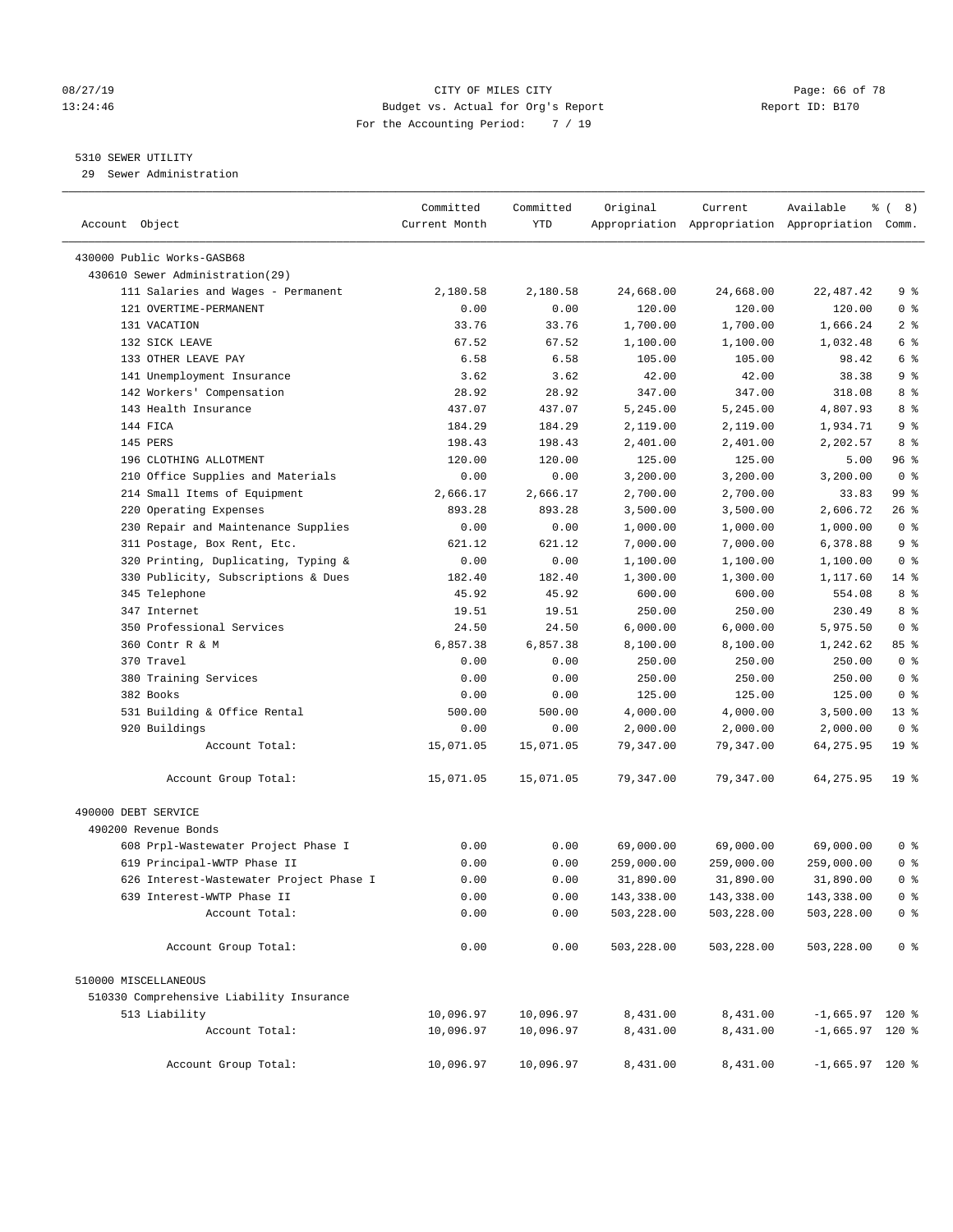#### 08/27/19 **Page: 67 of 78** CITY OF MILES CITY **Page: 67 of 78** 13:24:46 Budget vs. Actual for Org's Report Changer Report ID: B170 For the Accounting Period: 7 / 19

### 5310 SEWER UTILITY

29 Sewer Administration

| Object<br>Account                                                       | Committed<br>Current Month | Committed<br><b>YTD</b> | Original<br>Appropriation | Current<br>Appropriation | Available<br>Appropriation | ී (<br>8)<br>Comm. |
|-------------------------------------------------------------------------|----------------------------|-------------------------|---------------------------|--------------------------|----------------------------|--------------------|
| 520000 OTHER FINANCING USES<br>521000 Interfund Operating Transfers Out |                            |                         |                           |                          |                            |                    |
| 820 Transfers to Other Funds                                            | 2,654.00                   | 2,654.00                | 43,048.00                 | 43,048.00                | 40,394.00                  | 6 %                |
| Account Total:                                                          | 2,654.00                   | 2,654.00                | 43,048.00                 | 43,048.00                | 40,394.00                  | 6 %                |
| Account Group Total:                                                    | 2,654.00                   | 2,654.00                | 43,048.00                 | 43,048.00                | 40,394.00                  | 6 %                |
| Organization Total:                                                     | 27,822.02                  | 27,822.02               | 634,054.00                | 634,054.00               | 606, 231, 98               | $4\degree$         |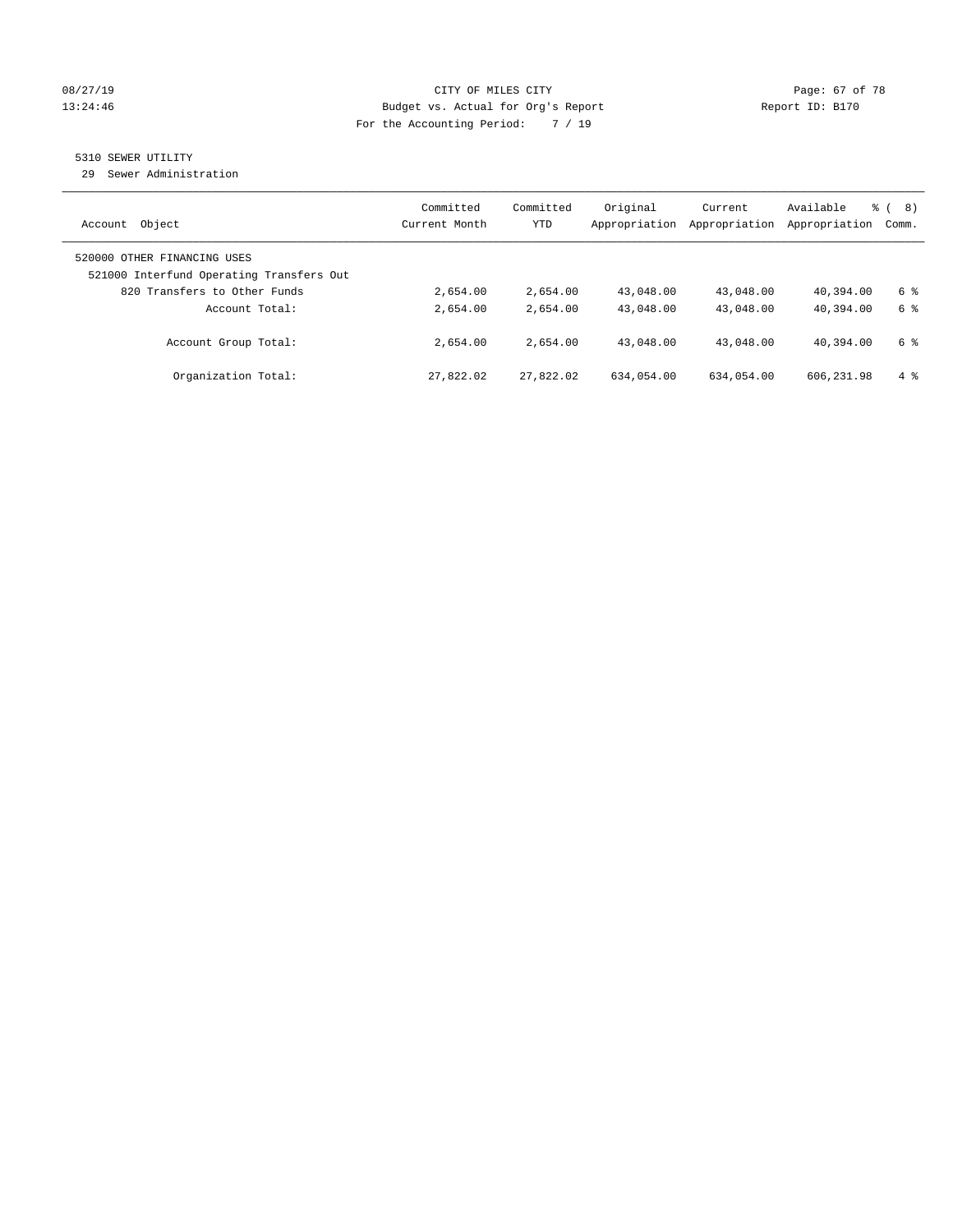#### 08/27/19 **Page: 68 of 78** CITY OF MILES CITY **Page: 68 of 78** 13:24:46 Budget vs. Actual for Org's Report Changer Report ID: B170 For the Accounting Period: 7 / 19

————————————————————————————————————————————————————————————————————————————————————————————————————————————————————————————————————

#### 5310 SEWER UTILITY

31 Sewer Lines

| Account Object                               | Committed<br>Current Month | Committed<br>YTD | Original   | Current    | Available<br>Appropriation Appropriation Appropriation Comm. | ී (<br>8)       |
|----------------------------------------------|----------------------------|------------------|------------|------------|--------------------------------------------------------------|-----------------|
|                                              |                            |                  |            |            |                                                              |                 |
| 430000 Public Works-GASB68                   |                            |                  |            |            |                                                              |                 |
| 430630 Sewer Collection and Transmission(31) |                            |                  |            |            |                                                              |                 |
| 111 Salaries and Wages - Permanent           | 9,944.27                   | 9,944.27         | 139,268.00 | 139,268.00 | 129, 323. 73                                                 | 7 %             |
| 121 OVERTIME-PERMANENT                       | 1,740.10                   | 1,740.10         | 10,200.00  | 10,200.00  | 8,459.90                                                     | $17$ %          |
| 131 VACATION                                 | 1,178.01                   | 1,178.01         | 7,300.00   | 7,300.00   | 6,121.99                                                     | $16*$           |
| 132 SICK LEAVE                               | 84.96                      | 84.96            | 4,800.00   | 4,800.00   | 4,715.04                                                     | 2 <sup>°</sup>  |
| 133 OTHER LEAVE PAY                          | 0.00                       | 0.00             | 1,234.00   | 1,234.00   | 1,234.00                                                     | 0 <sup>8</sup>  |
| 134 HOLIDAY PAY                              | 34.22                      | 34.22            | 2,100.00   | 2,100.00   | 2,065.78                                                     | 2 <sup>°</sup>  |
| 141 Unemployment Insurance                   | 20.20                      | 20.20            | 247.00     | 247.00     | 226.80                                                       | 8%              |
| 142 Workers' Compensation                    | 734.69                     | 734.69           | 7,785.00   | 7,785.00   | 7,050.31                                                     | 9 <sup>°</sup>  |
| 143 Health Insurance                         | 2,399.49                   | 2,399.49         | 28,800.00  | 28,800.00  | 26,400.51                                                    | 8%              |
| 144 FICA                                     | 990.07                     | 990.07           | 12,615.00  | 12,615.00  | 11,624.93                                                    | 8%              |
| 145 PERS                                     | 1,125.50                   | 1,125.50         | 14,297.00  | 14,297.00  | 13,171.50                                                    | 8 %             |
| 196 CLOTHING ALLOTMENT                       | 453.00                     | 453.00           | 600.00     | 600.00     | 147.00                                                       | 76 %            |
| 210 Office Supplies and Materials            | 0.00                       | 0.00             | 400.00     | 400.00     | 400.00                                                       | 0 <sup>8</sup>  |
| 214 Small Items of Equipment                 | 16.29                      | 16.29            | 20,000.00  | 20,000.00  | 19,983.71                                                    | 0 <sup>8</sup>  |
| 220 Operating Expenses                       | 32.43                      | 32.43            | 15,000.00  | 15,000.00  | 14,967.57                                                    | 0 <sup>8</sup>  |
| 222 Chemicals, Lab & Med Supplies            | 0.00                       | 0.00             | 1,000.00   | 1,000.00   | 1,000.00                                                     | 0 <sup>8</sup>  |
| 226 Clothing and Uniforms                    | 0.00                       | 0.00             | 1,000.00   | 1,000.00   | 1,000.00                                                     | 0 <sup>8</sup>  |
| 230 Repair and Maintenance Supplies          | 0.00                       | 0.00             | 10,000.00  | 10,000.00  | 10,000.00                                                    | 0 <sup>8</sup>  |
| 231 Gas, Oil, Diesel Fuel, Grease, etc.      | 342.18                     | 342.18           | 15,000.00  | 15,000.00  | 14,657.82                                                    | 2 <sup>8</sup>  |
| 233 Water/Sewer Main Replacement and         | 303.80                     | 303.80           | 5,000.00   | 5,000.00   | 4,696.20                                                     | 6 <sup>°</sup>  |
| 234 Hydrant/Manhole Replacement, Valves      | 0.00                       | 0.00             | 8,000.00   | 8,000.00   | 8,000.00                                                     | 0 <sup>8</sup>  |
| 241 Consumable Tools                         | 0.00                       | 0.00             | 500.00     | 500.00     | 500.00                                                       | 0 <sup>8</sup>  |
| 311 Postage, Box Rent, Etc.                  | 0.00                       | 0.00             | 100.00     | 100.00     | 100.00                                                       | 0 <sup>8</sup>  |
| 320 Printing, Duplicating, Typing &          | 0.00                       | 0.00             | 100.00     | 100.00     | 100.00                                                       | 0 <sup>8</sup>  |
| 330 Publicity, Subscriptions & Dues          | 0.00                       | 0.00             | 300.00     | 300.00     | 300.00                                                       | 0 <sup>8</sup>  |
| 331 Publication of Formal & Legal Notices    | 0.00                       | 0.00             | 250.00     | 250.00     | 250.00                                                       | 0 <sup>8</sup>  |
| 334 Memberships, Registrations & Dues        | 125.00                     | 125.00           | 750.00     | 750.00     | 625.00                                                       | $17$ %          |
| 341 Electric Utility Services                | 15.37                      | 15.37            | 1,000.00   | 1,000.00   | 984.63                                                       | 2 <sup>8</sup>  |
| 344 Gas Utility Service                      | 6.64                       | 6.64             | 500.00     | 500.00     | 493.36                                                       | 1 <sup>°</sup>  |
| 345 Telephone                                | 57.42                      | 57.42            | 1,000.00   | 1,000.00   | 942.58                                                       | 6 <sup>°</sup>  |
| 347 Internet                                 | 11.40                      | 11.40            | 170.00     | 170.00     | 158.60                                                       | 7%              |
| 350 Professional Services                    | 3,816.98                   | 3,816.98         | 20,000.00  | 20,000.00  | 16,183.02                                                    | 19 <sup>8</sup> |
| 357 Architectual, Engineering Serv Etc.      | 0.00                       | 0.00             | 10,000.00  | 10,000.00  | 10,000.00                                                    | 0 <sup>8</sup>  |
| 360 Contr R & M                              | 166.10                     | 166.10           | 5,000.00   | 5,000.00   | 4,833.90                                                     | 3 <sup>°</sup>  |
| 363 R&M Vehicles/Equip/Labor-PW              | 667.91                     | 667.91           | 40,000.00  | 40,000.00  | 39,332.09                                                    | 2 <sup>°</sup>  |
| 369 Other Repair and Maintenance             | 0.00                       | 0.00             | 1,000.00   | 1,000.00   | 1,000.00                                                     | 0 <sup>8</sup>  |
| 370 Travel                                   | 0.00                       | 0.00             | 1,200.00   | 1,200.00   | 1,200.00                                                     | 0 <sup>8</sup>  |
| 380 Training Services                        | 0.00                       | 0.00             | 750.00     | 750.00     | 750.00                                                       | 0 <sup>8</sup>  |
| 382 Books                                    | 0.00                       | 0.00             | 150.00     | 150.00     | 150.00                                                       | 0 <sup>°</sup>  |
| 400 BUILDING MATERIALS                       | 0.00                       | 0.00             | 750.00     | 750.00     | 750.00                                                       | 0 <sup>8</sup>  |
| 512 Insurance on Vehicles & Equipment        | 1,624.63                   | 1,624.63         | 1,700.00   | 1,700.00   | 75.37                                                        | 96 %            |
| 513 Liability                                | 0.00                       | 0.00             | 5,000.00   | 5,000.00   | 5,000.00                                                     | 0 <sup>8</sup>  |
| 532 Land Rental                              | 235.41                     | 235.41           | 1,200.00   | 1,200.00   | 964.59                                                       | 20 %            |
| 940 Machinery & Equipment                    | 0.00                       | 0.00             | 485,000.00 | 485,000.00 | 485,000.00                                                   | $0$ %           |
| Account Total:                               | 26,126.07                  | 26, 126.07       | 881,066.00 | 881,066.00 | 854,939.93                                                   | 3 <sup>°</sup>  |
| Account Group Total:                         | 26,126.07                  | 26,126.07        | 881,066.00 | 881,066.00 | 854,939.93                                                   | 3%              |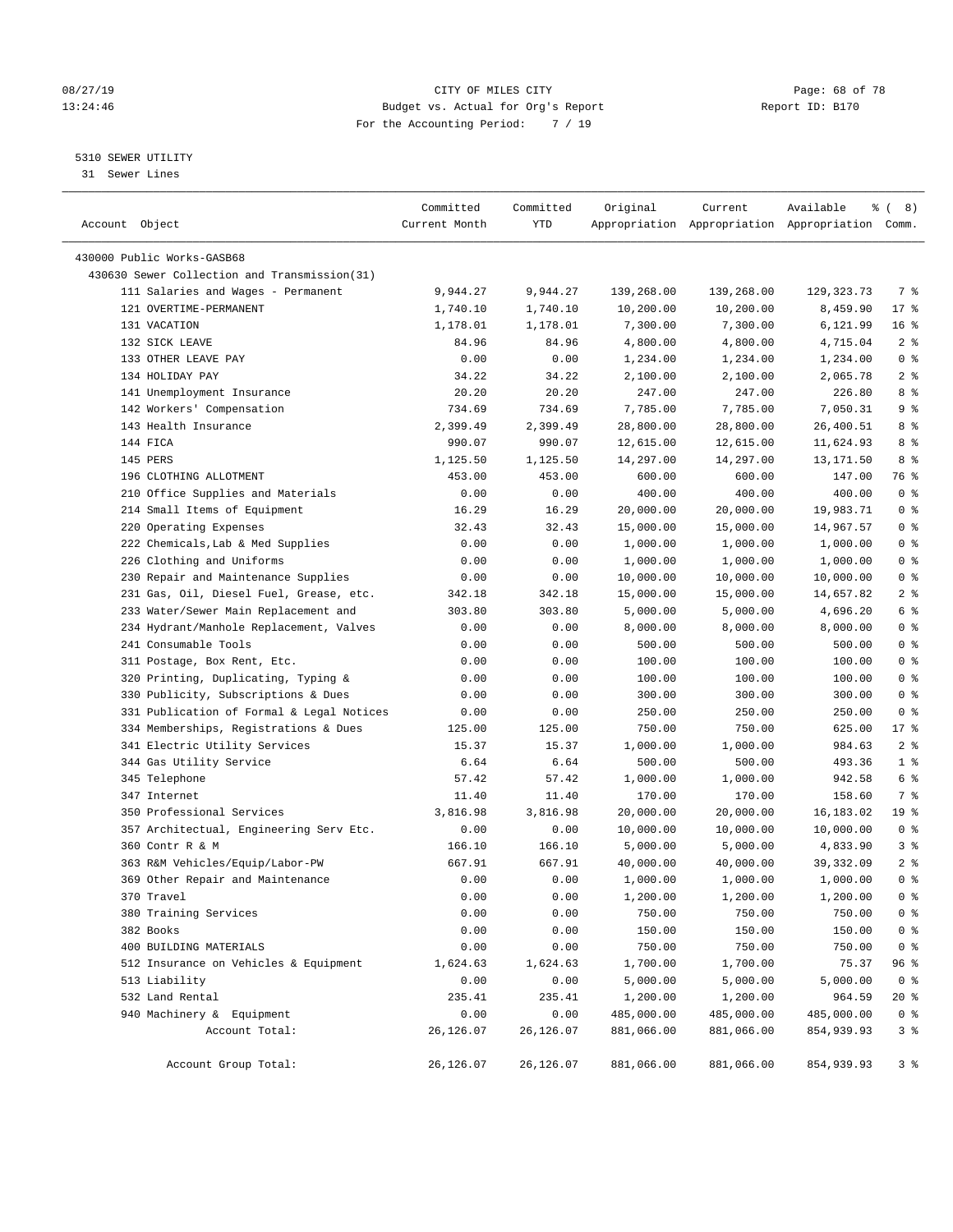#### 08/27/19 **Page: 69 of 78** CITY OF MILES CITY **Page: 69 of 78** 13:24:46 Budget vs. Actual for Org's Report Changer Report ID: B170 For the Accounting Period: 7 / 19

# 5310 SEWER UTILITY

31 Sewer Lines

| Object<br>Account                                                       | Committed<br>Current Month | Committed<br><b>YTD</b> | Original<br>Appropriation | Current<br>Appropriation | Available<br>Appropriation | ී (<br>8)<br>Comm. |
|-------------------------------------------------------------------------|----------------------------|-------------------------|---------------------------|--------------------------|----------------------------|--------------------|
| 520000 OTHER FINANCING USES<br>521000 Interfund Operating Transfers Out |                            |                         |                           |                          |                            |                    |
| 820 Transfers to Other Funds                                            | 1,000.00                   | 1,000.00                | 12,000.00                 | 12,000.00                | 11,000.00                  | 8 %                |
| Account Total:                                                          | 1,000.00                   | 1,000.00                | 12,000.00                 | 12,000.00                | 11,000.00                  | 8 %                |
| Account Group Total:                                                    | 1,000.00                   | 1,000.00                | 12,000.00                 | 12,000.00                | 11,000.00                  | 8 %                |
| Organization Total:                                                     | 27, 126, 07                | 27,126.07               | 893,066.00                | 893,066.00               | 865, 939, 93               | 38                 |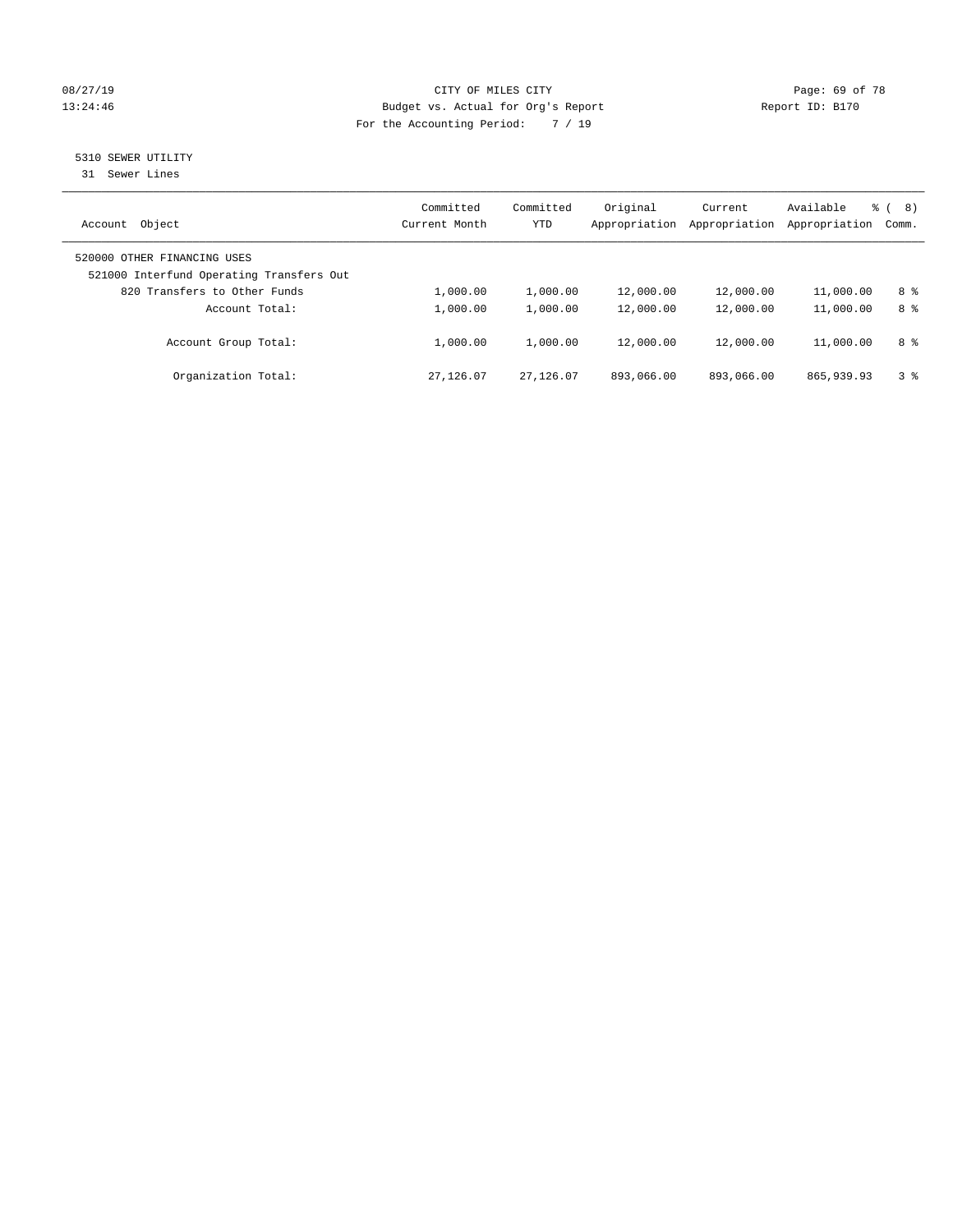#### 08/27/19 **Page: 70 of 78** CITY OF MILES CITY **Page: 70 of 78** 13:24:46 Budget vs. Actual for Org's Report Changer Report ID: B170 For the Accounting Period: 7 / 19

### 5310 SEWER UTILITY

32 Sewer Lifts

| Account Object                          | Committed<br>Current Month | Committed<br>YTD | Original   | Current    | Available<br>Appropriation Appropriation Appropriation Comm. | <sub>රි</sub> ( 8 ) |
|-----------------------------------------|----------------------------|------------------|------------|------------|--------------------------------------------------------------|---------------------|
| 430000 Public Works-GASB68              |                            |                  |            |            |                                                              |                     |
| 430690 Sewer Lift Stations(32)          |                            |                  |            |            |                                                              |                     |
| 111 Salaries and Wages - Permanent      | 5,224.55                   | 5,224.55         | 66,424.00  | 66,424.00  | 61,199.45                                                    | 8 %                 |
| 121 OVERTIME-PERMANENT                  | 345.26                     | 345.26           | 2,700.00   | 2,700.00   | 2,354.74                                                     | $13*$               |
| 131 VACATION                            | 353.83                     | 353.83           | 5,300.00   | 5,300.00   | 4,946.17                                                     | 7 %                 |
| 132 SICK LEAVE                          | 134.25                     | 134.25           | 1,500.00   | 1,500.00   | 1,365.75                                                     | 9 <sup>°</sup>      |
| 133 OTHER LEAVE PAY                     | 0.00                       | 0.00             | 794.00     | 794.00     | 794.00                                                       | 0 <sup>8</sup>      |
| 134 HOLIDAY PAY                         | 157.89                     | 157.89           | 1,400.00   | 1,400.00   | 1,242.11                                                     | $11$ %              |
| 141 Unemployment Insurance              | 9.70                       | 9.70             | 117.00     | 117.00     | 107.30                                                       | 8 %                 |
| 142 Workers' Compensation               | 370.44                     | 370.44           | 4,478.00   | 4,478.00   | 4,107.56                                                     | 8 %                 |
| 143 Health Insurance                    | 1,136.26                   | 1,136.26         | 14,400.00  | 14,400.00  | 13,263.74                                                    | 8 %                 |
| 144 FICA                                | 469.09                     | 469.09           | 5,976.00   | 5,976.00   | 5,506.91                                                     | 8 %                 |
| 145 PERS                                | 538.96                     | 538.96           | 6,773.00   | 6,773.00   | 6,234.04                                                     | 8 %                 |
| 196 CLOTHING ALLOTMENT                  | 226.50                     | 226.50           | 600.00     | 600.00     | 373.50                                                       | 38 %                |
| 210 Office Supplies and Materials       | 0.00                       | 0.00             | 400.00     | 400.00     | 400.00                                                       | 0 <sup>8</sup>      |
| 214 Small Items of Equipment            | 0.00                       | 0.00             | 12,000.00  | 12,000.00  | 12,000.00                                                    | 0 <sup>8</sup>      |
| 220 Operating Expenses                  | 5.99                       | 5.99             | 2,000.00   | 2,000.00   | 1,994.01                                                     | 0 <sup>8</sup>      |
| 222 Chemicals, Lab & Med Supplies       | 0.00                       | 0.00             | 1,000.00   | 1,000.00   | 1,000.00                                                     | 0 <sup>8</sup>      |
| 226 Clothing and Uniforms               | 0.00                       | 0.00             | 500.00     | 500.00     | 500.00                                                       | 0 <sup>8</sup>      |
| 230 Repair and Maintenance Supplies     | 164.99                     | 164.99           | 18,000.00  | 18,000.00  | 17,835.01                                                    | 1 <sup>8</sup>      |
| 231 Gas, Oil, Diesel Fuel, Grease, etc. | 190.08                     | 190.08           | 2,500.00   | 2,500.00   | 2,309.92                                                     | 8 %                 |
| 241 Consumable Tools                    | 0.00                       | 0.00             | 100.00     | 100.00     | 100.00                                                       | 0 <sup>8</sup>      |
| 311 Postage, Box Rent, Etc.             | 0.00                       | 0.00             | 50.00      | 50.00      | 50.00                                                        | 0 <sup>8</sup>      |
| 341 Electric Utility Services           | 1,913.12                   | 1,913.12         | 20,000.00  | 20,000.00  | 18,086.88                                                    | $10*$               |
| 344 Gas Utility Service                 | 63.04                      | 63.04            | 2,000.00   | 2,000.00   | 1,936.96                                                     | 3 <sup>°</sup>      |
| 352 Wtr/Swr Lab Testing                 | 0.00                       | 0.00             | 250.00     | 250.00     | 250.00                                                       | 0 <sup>8</sup>      |
| 360 Contr R & M                         | 494.00                     | 494.00           | 2,000.00   | 2,000.00   | 1,506.00                                                     | 25%                 |
| 369 Other Repair and Maintenance        | 0.00                       | 0.00             | 1,000.00   | 1,000.00   | 1,000.00                                                     | 0 <sup>8</sup>      |
| 370 Travel                              | 0.00                       | 0.00             | 600.00     | 600.00     | 600.00                                                       | 0 <sup>8</sup>      |
| 380 Training Services                   | 0.00                       | 0.00             | 600.00     | 600.00     | 600.00                                                       | 0 <sup>8</sup>      |
| 400 BUILDING MATERIALS                  | 0.00                       | 0.00             | 200.00     | 200.00     | 200.00                                                       | 0 <sup>8</sup>      |
| 511 Insurance on Buildings              | 1,686.74                   | 1,686.74         | 1,687.00   | 1,687.00   | 0.26                                                         | $100*$              |
| 533 Machinery and Equipment Rental      | 0.00                       | 0.00             | 200.00     | 200.00     | 200.00                                                       | 0 <sup>8</sup>      |
| Account Total:                          | 13,484.69                  | 13,484.69        | 175,549.00 | 175,549.00 | 162,064.31                                                   | 8 %                 |
| Account Group Total:                    | 13,484.69                  | 13,484.69        | 175,549.00 | 175,549.00 | 162,064.31                                                   | 8 %                 |
| Organization Total:                     | 13,484.69                  | 13,484.69        | 175,549.00 | 175,549.00 | 162,064.31                                                   | 8 %                 |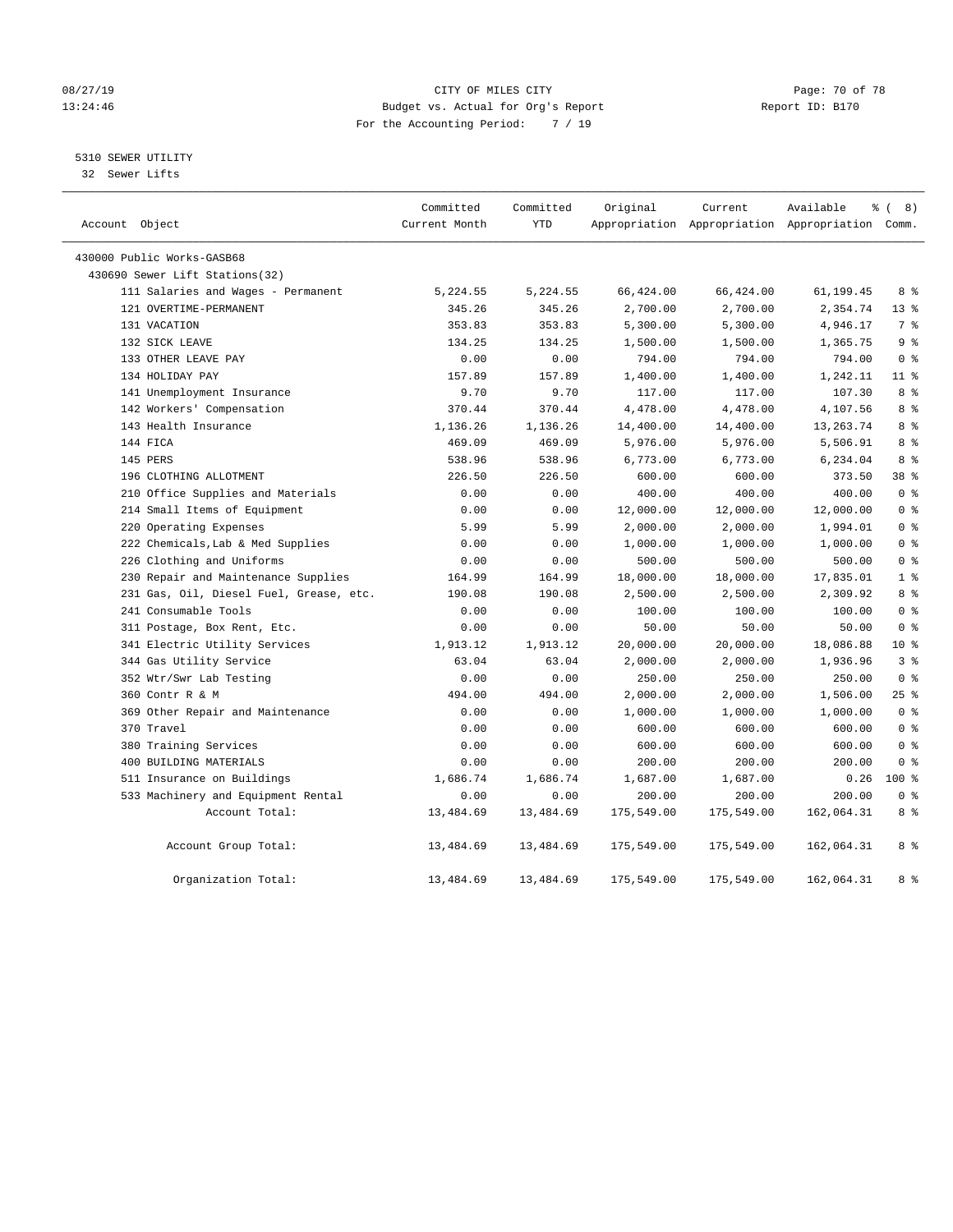#### 08/27/19 Page: 71 of 78 13:24:46 Budget vs. Actual for Org's Report Changer Report ID: B170 For the Accounting Period: 7 / 19

————————————————————————————————————————————————————————————————————————————————————————————————————————————————————————————————————

#### 5310 SEWER UTILITY

33 Sewer Plant

|                                         | Committed     | Committed   | Original                                                | Current      | Available                                       | ී (<br>8)      |
|-----------------------------------------|---------------|-------------|---------------------------------------------------------|--------------|-------------------------------------------------|----------------|
| Account Object                          | Current Month | YTD         |                                                         |              | Appropriation Appropriation Appropriation Comm. |                |
| 430000 Public Works-GASB68              |               |             |                                                         |              |                                                 |                |
| 430640 Sewer Treatment and Disposal(33) |               |             |                                                         |              |                                                 |                |
| 111 Salaries and Wages - Permanent      | 8,901.09      | 8,901.09    | 105,796.00                                              | 105,796.00   | 96,894.91                                       | 8 %            |
| 121 OVERTIME-PERMANENT                  | 518.28        | 518.28      | 4,100.00                                                | 4,100.00     | 3,581.72                                        | $13*$          |
| 131 VACATION                            | 606.27        | 606.27      | 8,400.00                                                | 8,400.00     | 7,793.73                                        | 7 %            |
| 132 SICK LEAVE                          | 201.46        | 201.46      | 2,600.00                                                | 2,600.00     | 2,398.54                                        | 8 %            |
| 133 OTHER LEAVE PAY                     | 0.00          | 0.00        | 1,527.00                                                | 1,527.00     | 1,527.00                                        | 0 <sup>8</sup> |
| 134 HOLIDAY PAY                         | 236.84        | 236.84      | 2,100.00                                                | 2,100.00     | 1,863.16                                        | $11$ %         |
| 141 Unemployment Insurance              | 16.38         | 16.38       | 187.00                                                  | 187.00       | 170.62                                          | 9%             |
| 142 Workers' Compensation               | 600.67        | 600.67      | 7,200.00                                                | 7,200.00     | 6,599.33                                        | 8 %            |
| 143 Health Insurance                    | 1,764.08      | 1,764.08    | 23,078.00                                               | 23,078.00    | 21,313.92                                       | 8 %            |
| 144 FICA                                | 793.97        | 793.97      | 9,526.00                                                | 9,526.00     | 8,732.03                                        | 8 %            |
| 145 PERS                                | 845.16        | 845.16      | 10,796.00                                               | 10,796.00    | 9,950.84                                        | 8 %            |
| 196 CLOTHING ALLOTMENT                  | 426.00        | 426.00      | 500.00                                                  | 500.00       | 74.00                                           | 85 %           |
| 210 Office Supplies and Materials       | 0.00          | 0.00        | 250.00                                                  | 250.00       | 250.00                                          | 0 <sup>8</sup> |
| 214 Small Items of Equipment            | 0.00          | 0.00        | 16,000.00                                               | 16,000.00    | 16,000.00                                       | 0 <sup>8</sup> |
| 220 Operating Expenses                  | 92.58         | 92.58       | 20,000.00                                               | 20,000.00    | 19,907.42                                       | 0 <sup>8</sup> |
| 222 Chemicals, Lab & Med Supplies       | 333.89        | 333.89      | 30,000.00                                               | 30,000.00    | 29,666.11                                       | 1 <sup>°</sup> |
| 226 Clothing and Uniforms               | 0.00          | 0.00        | 600.00                                                  | 600.00       | 600.00                                          | 0 <sup>8</sup> |
| 230 Repair and Maintenance Supplies     | 190.21        | 190.21      | 20,000.00                                               | 20,000.00    | 19,809.79                                       | 1 <sup>8</sup> |
| 231 Gas, Oil, Diesel Fuel, Grease, etc. | 152.06        | 152.06      | 6,000.00                                                | 6,000.00     | 5,847.94                                        | 3%             |
| 241 Consumable Tools                    | 0.00          | 0.00        | 200.00                                                  | 200.00       | 200.00                                          | 0 <sup>8</sup> |
| 311 Postage, Box Rent, Etc.             | 0.00          | 0.00        | 100.00                                                  | 100.00       | 100.00                                          | 0 <sup>8</sup> |
| 320 Printing, Duplicating, Typing &     | 0.00          | 0.00        | 100.00                                                  | 100.00       | 100.00                                          | 0 <sup>8</sup> |
| 330 Publicity, Subscriptions & Dues     | 0.00          | 0.00        | 100.00                                                  | 100.00       | 100.00                                          | 0 <sup>8</sup> |
| 334 Memberships, Registrations & Dues   | 0.00          | 0.00        | 400.00                                                  | 400.00       | 400.00                                          | 0 <sup>8</sup> |
| 341 Electric Utility Services           | 6,518.80      | 6,518.80    | 130,000.00                                              | 130,000.00   | 123,481.20                                      | 5 <sup>°</sup> |
| 342 Water Utility Services              | 133.46        | 133.46      | 1,500.00                                                | 1,500.00     | 1,366.54                                        | 9 <sup>°</sup> |
| 345 Telephone                           | 33.79         | 33.79       | 800.00                                                  | 800.00       | 766.21                                          | 4 %            |
| 346 Garbage Service                     | 0.00          | 0.00        | 1,400.00                                                | 1,400.00     | 1,400.00                                        | 0 <sup>8</sup> |
| 347 Internet                            | 45.60         | 45.60       | 650.00                                                  | 650.00       | 604.40                                          | 7 %            |
| 350 Professional Services               | 0.00          | 0.00        | 5,000.00                                                | 5,000.00     | 5,000.00                                        | 0 <sup>8</sup> |
| 352 Wtr/Swr Lab Testing                 | 135.00        | 135.00      | 9,000.00                                                | 9,000.00     | 8,865.00                                        | 2 <sub>8</sub> |
| 357 Architectual, Engineering Serv Etc. | 0.00          | 0.00        | 5,000.00                                                | 5,000.00     | 5,000.00                                        | 0 <sup>8</sup> |
| 360 Contr R & M                         | 155.20        | 155.20      | 8,000.00                                                | 8,000.00     | 7,844.80                                        | 2 <sup>8</sup> |
| 363 R&M Vehicles/Equip/Labor-PW         | 425.00        | 425.00      | 5,000.00                                                | 5,000.00     | 4,575.00                                        | 9%             |
| 370 Travel                              | 0.00          | 0.00        | 1,000.00                                                | 1,000.00     | 1,000.00                                        | 0 <sup>8</sup> |
| 380 Training Services                   | 0.00          | 0.00        | 1,000.00                                                | 1,000.00     | 1,000.00                                        | 0 <sup>8</sup> |
| 382 Books                               | 0.00          | 0.00        | 200.00                                                  | 200.00       | 200.00                                          | 0 <sup>8</sup> |
| 400 BUILDING MATERIALS                  | 139.00        | 139.00      | 500.00                                                  | 500.00       | 361.00                                          | 28 %           |
| 511 Insurance on Buildings              | 10,902.57     | 10,902.57   | 10,903.00                                               | 10,903.00    | 0.43                                            | 100 %          |
| 512 Insurance on Vehicles & Equipment   | 76.36         | 76.36       | 100.00                                                  | 100.00       | 23.64                                           | 76 %           |
| 533 Machinery and Equipment Rental      | 0.00          | 0.00        | 2,000.00                                                | 2,000.00     | 2,000.00                                        | 0 <sup>8</sup> |
| 940 Machinery & Equipment               | 0.00          | 0.00        | 610,000.00                                              | 610,000.00   | 610,000.00                                      | 0 <sup>8</sup> |
| Account Total:                          | 34, 243. 72   | 34, 243. 72 | 1,061,613.00                                            | 1,061,613.00 | 1,027,369.28                                    | 3 <sup>8</sup> |
|                                         |               |             |                                                         |              |                                                 |                |
| Account Group Total:                    | 34, 243. 72   |             | 34, 243.72 1, 061, 613.00 1, 061, 613.00 1, 027, 369.28 |              |                                                 | 3%             |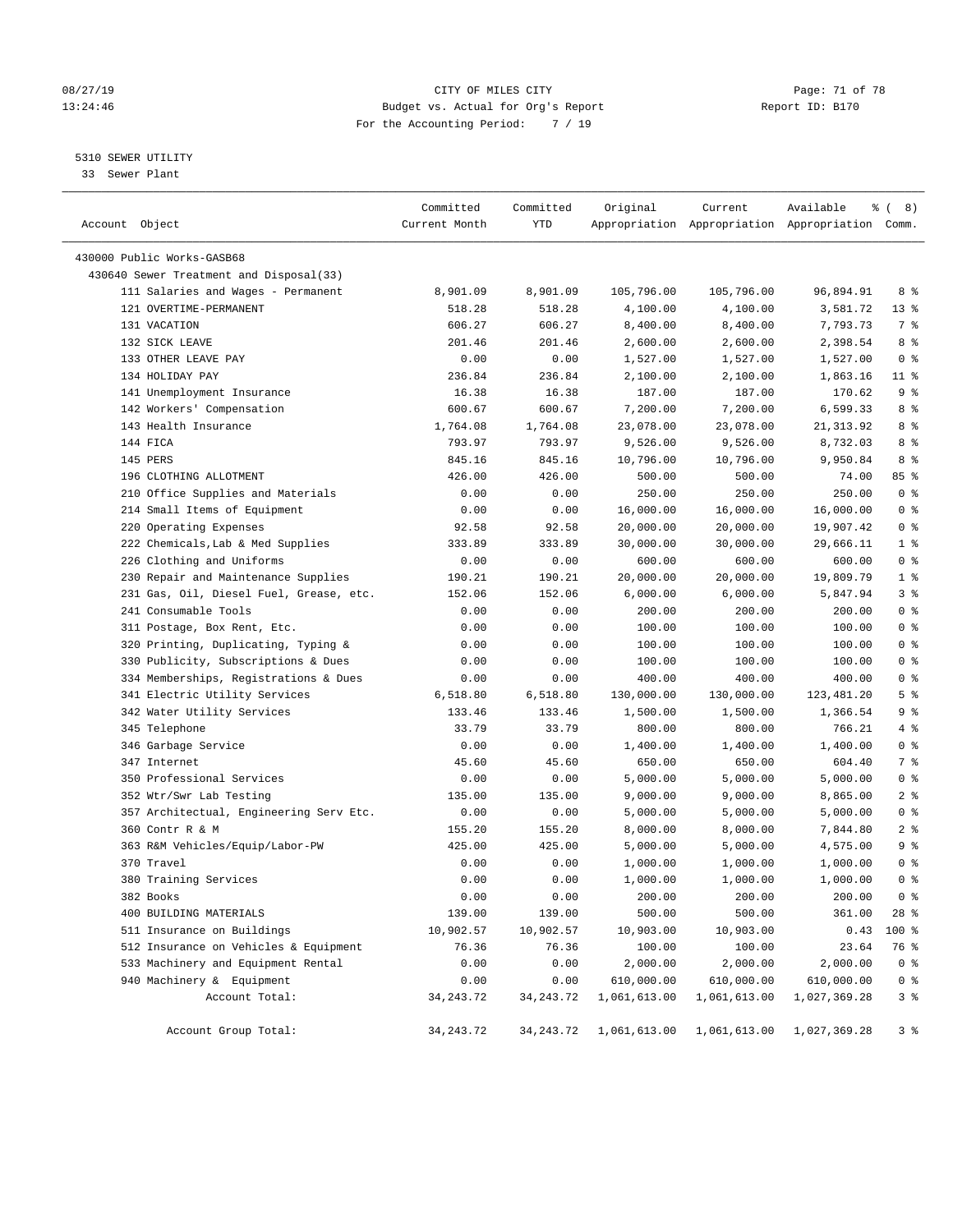#### 08/27/19 **Page: 72 of 78** CITY OF MILES CITY **Page: 72 of 78** 13:24:46 Budget vs. Actual for Org's Report Report ID: B170 For the Accounting Period: 7 / 19

# 5310 SEWER UTILITY

33 Sewer Plant

| Account Object      | Committed<br>Current Month | Committed<br>YTD | Original     | Current      | Available<br>Appropriation Appropriation Appropriation Comm. | <sub>රී</sub> ( 8 ) |
|---------------------|----------------------------|------------------|--------------|--------------|--------------------------------------------------------------|---------------------|
| Organization Total: | 34, 243. 72                | 34,243.72        | 1,061,613.00 | 1,061,613.00 | 1,027,369.28                                                 | 3 ક                 |
| Fund Total:         | 102,676.50                 | 102,676.50       | 2,764,282.00 | 2,764,282.00 | 2,661,605.50                                                 | 4 %                 |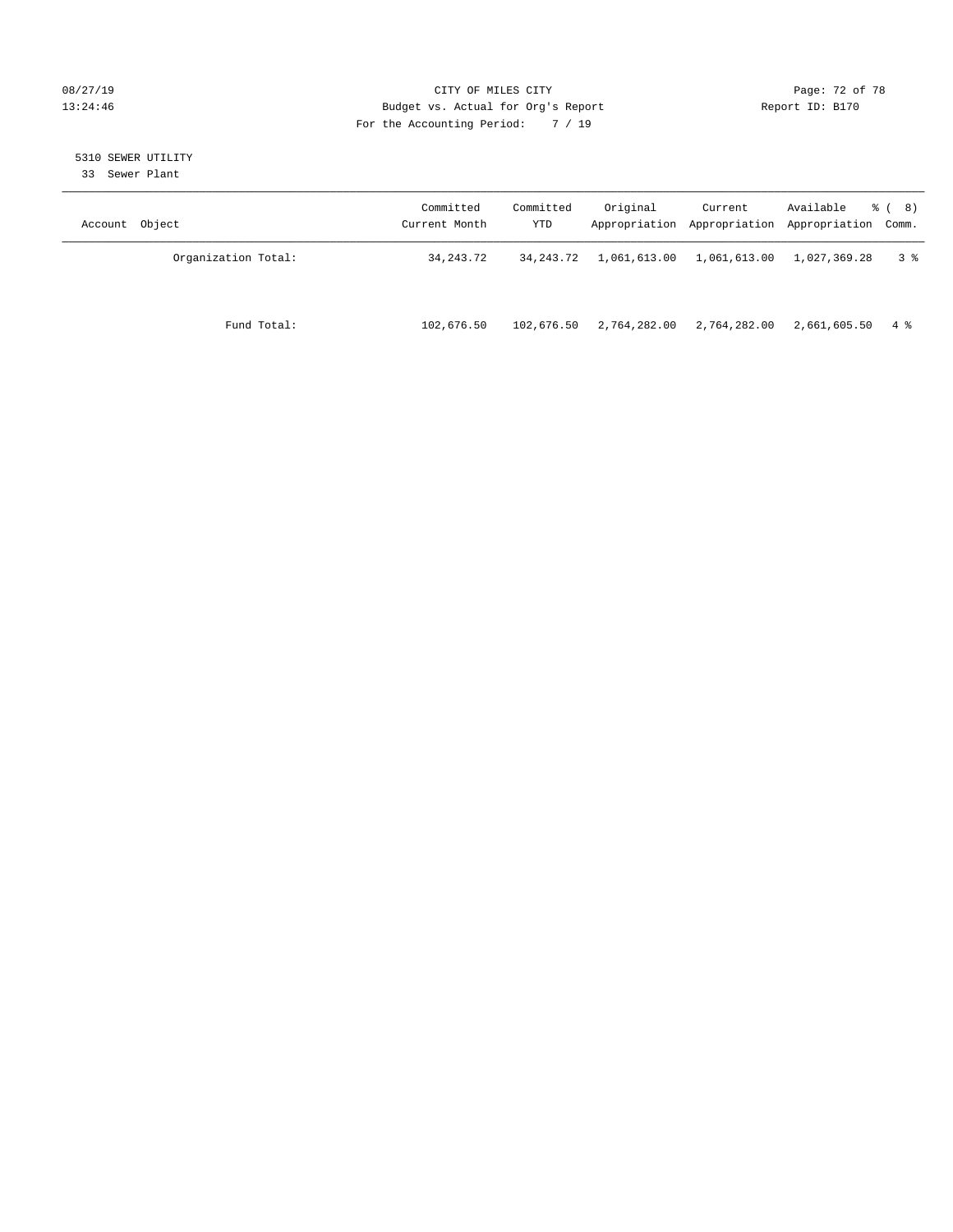## 08/27/19 Page: 73 of 78 13:24:46 Budget vs. Actual for Org's Report Changer Report ID: B170 For the Accounting Period: 7 / 19

# 5510 AMBULANCE FUND

10 Ambulance

| Account Object                              | Committed<br>Current Month | Committed<br>YTD | Original     | Current      | Available<br>Appropriation Appropriation Appropriation Comm. | $\frac{6}{6}$ ( 8) |
|---------------------------------------------|----------------------------|------------------|--------------|--------------|--------------------------------------------------------------|--------------------|
| 420000 PUBLIC SAFETY-GASB68                 |                            |                  |              |              |                                                              |                    |
| 420730 Emergency Medical Services-Ambulance |                            |                  |              |              |                                                              |                    |
| 111 Salaries and Wages - Permanent          | 20,777.66                  | 20,777.66        | 212,784.00   | 212,784.00   | 192,006.34                                                   | $10*$              |
| 112 SALARIES AND WAGES - PART PAID          | 933.00                     | 933.00           | 20,000.00    | 20,000.00    | 19,067.00                                                    | 5 <sup>8</sup>     |
| 121 OVERTIME-PERMANENT                      | 2,808.08                   | 2,808.08         | 51,800.00    | 51,800.00    | 48,991.92                                                    | 5 <sup>°</sup>     |
| 131 VACATION                                | 1,748.26                   | 1,748.26         | 26,600.00    | 26,600.00    | 24,851.74                                                    | 7 %                |
| 132 SICK LEAVE                              | 683.72                     | 683.72           | 10,600.00    | 10,600.00    | 9,916.28                                                     | 6 %                |
| 133 OTHER LEAVE PAY                         | 0.00                       | 0.00             | 8,189.00     | 8,189.00     | 8,189.00                                                     | 0 <sup>8</sup>     |
| 134 HOLIDAY PAY                             | 501.67                     | 501.67           | 12,000.00    | 12,000.00    | 11,498.33                                                    | 4%                 |
| 141 Unemployment Insurance                  | 41.19                      | 41.19            | 462.00       | 462.00       | 420.81                                                       | 9 <sup>°</sup>     |
| 142 Workers' Compensation                   | 1,658.83                   | 1,658.83         | 15,300.00    | 15,300.00    | 13,641.17                                                    | $11$ %             |
| 143 Health Insurance                        | 3,677.74                   | 3,677.74         | 44,054.00    | 44,054.00    | 40,376.26                                                    | 8%                 |
| 144 FICA                                    | 454.79                     | 454.79           | 5,019.00     | 5,019.00     | 4,564.21                                                     | 9 <sup>°</sup>     |
| 147 Firemen's Pension                       | 2,961.63                   | 2,961.63         | 49,174.00    | 49,174.00    | 46, 212.37                                                   | 6 %                |
| 210 Office Supplies and Materials           | 29.66                      | 29.66            | 3,000.00     | 3,000.00     | 2,970.34                                                     | 1 <sup>°</sup>     |
| 214 Small Items of Equipment                | 72.39                      | 72.39            | 6,600.00     | 6,600.00     | 6,527.61                                                     | 1 <sup>°</sup>     |
| 220 Operating Expenses                      | 133.65                     | 133.65           | 33,409.00    | 33,409.00    | 33, 275. 35                                                  | 0 <sup>8</sup>     |
| 222 Chemicals, Lab & Med Supplies           | 5,841.05                   | 5,841.05         | 30,000.00    | 30,000.00    | 24, 158.95                                                   | 19 <sup>°</sup>    |
| 230 Repair and Maintenance Supplies         | 0.00                       | 0.00             | 3,000.00     | 3,000.00     | 3,000.00                                                     | 0 <sup>8</sup>     |
| 231 Gas, Oil, Diesel Fuel, Grease, etc.     | 804.27                     | 804.27           | 16,000.00    | 16,000.00    | 15, 195. 73                                                  | 5 <sup>°</sup>     |
| 241 Consumable Tools                        | 575.25                     | 575.25           | 5,000.00     | 5,000.00     | 4,424.75                                                     | $12*$              |
| 300 PURCHASED SERVICES                      | 0.00                       | 0.00             | 2,000.00     | 2,000.00     | 2,000.00                                                     | 0 <sup>8</sup>     |
| 311 Postage, Box Rent, Etc.                 | 0.00                       | 0.00             | 100.00       | 100.00       | 100.00                                                       | 0 <sup>8</sup>     |
| 320 Printing, Duplicating, Typing &         | $-80.84$                   | $-80.84$         | 350.00       | 350.00       | 430.84                                                       | $-23$ %            |
| 341 Electric Utility Services               | 267.62                     | 267.62           | 2,000.00     | 2,000.00     | 1,732.38                                                     | $13*$              |
| 342 Water Utility Services                  | 24.42                      | 24.42            | 400.00       | 400.00       | 375.58                                                       | 6 %                |
| 343 Sewer Utility Services                  | 32.47                      | 32.47            | 400.00       | 400.00       | 367.53                                                       | 8 %                |
| 344 Gas Utility Service                     | 8.64                       | 8.64             | 1,200.00     | 1,200.00     | 1,191.36                                                     | 1 <sup>°</sup>     |
| 345 Telephone                               | 137.10                     | 137.10           | 1,750.00     | 1,750.00     | 1,612.90                                                     | 8 %                |
| 346 Garbage Service                         | 228.69                     | 228.69           | 1,065.00     | 1,065.00     | 836.31                                                       | $21$ %             |
| 347 Internet                                | 28.24                      | 28.24            | 550.00       | 550.00       | 521.76                                                       | 5 <sup>°</sup>     |
| 350 Professional Services                   | 2,298.31                   | 2,298.31         | 47,000.00    | 47,000.00    | 44,701.69                                                    | 5 <sup>°</sup>     |
| 360 Contr R & M                             | 2,450.68                   | 2,450.68         | 5,000.00     | 5,000.00     | 2,549.32                                                     | 49 %               |
| 364 R&M Vehicles - Fire/Amb                 | 799.44                     | 799.44           | 15,000.00    | 15,000.00    | 14,200.56                                                    | 5 <sup>°</sup>     |
| 370 Travel                                  | 0.00                       | 0.00             | 2,500.00     | 2,500.00     | 2,500.00                                                     | 0 <sup>8</sup>     |
| 380 Training Services                       | 0.00                       | 0.00             | 7,982.00     | 7,982.00     | 7,982.00                                                     | 0 <sup>8</sup>     |
| 382 Books                                   | 0.00                       | 0.00             | 2,000.00     | 2,000.00     | 2,000.00                                                     | 0 <sup>8</sup>     |
| 400 BUILDING MATERIALS                      | 0.00                       | 0.00             | 2,000.00     | 2,000.00     | 2,000.00                                                     | 0 <sup>8</sup>     |
| 511 Insurance on Buildings                  | 680.43                     | 680.43           | 681.00       | 681.00       | 0.57                                                         | 100 %              |
| 512 Insurance on Vehicles & Equipment       | 2,531.08                   | 2,531.08         | 1,250.00     | 1,250.00     | $-1, 281.08$                                                 | $202$ %            |
| 810 Losses (Bad debt expense - Enterprise   | 0.00                       | 0.00             | 100,000.00   | 100,000.00   | 100,000.00                                                   | 0 <sup>8</sup>     |
| 811 Contractual Allowances (Ambl)           | 66,970.05                  | 66,970.05        | 250,000.00   | 250,000.00   | 183,029.95                                                   | $27$ %             |
| 940 Machinery & Equipment                   | 0.00                       | 0.00             | 6,221.00     | 6,221.00     | 6,221.00                                                     | 0 <sup>8</sup>     |
| Account Total:                              | 120,079.17                 | 120,079.17       | 1,002,440.00 | 1,002,440.00 | 882,360.83                                                   | $12*$              |
| Account Group Total:                        | 120,079.17                 | 120,079.17       | 1,002,440.00 | 1,002,440.00 | 882,360.83                                                   | 12 <sub>8</sub>    |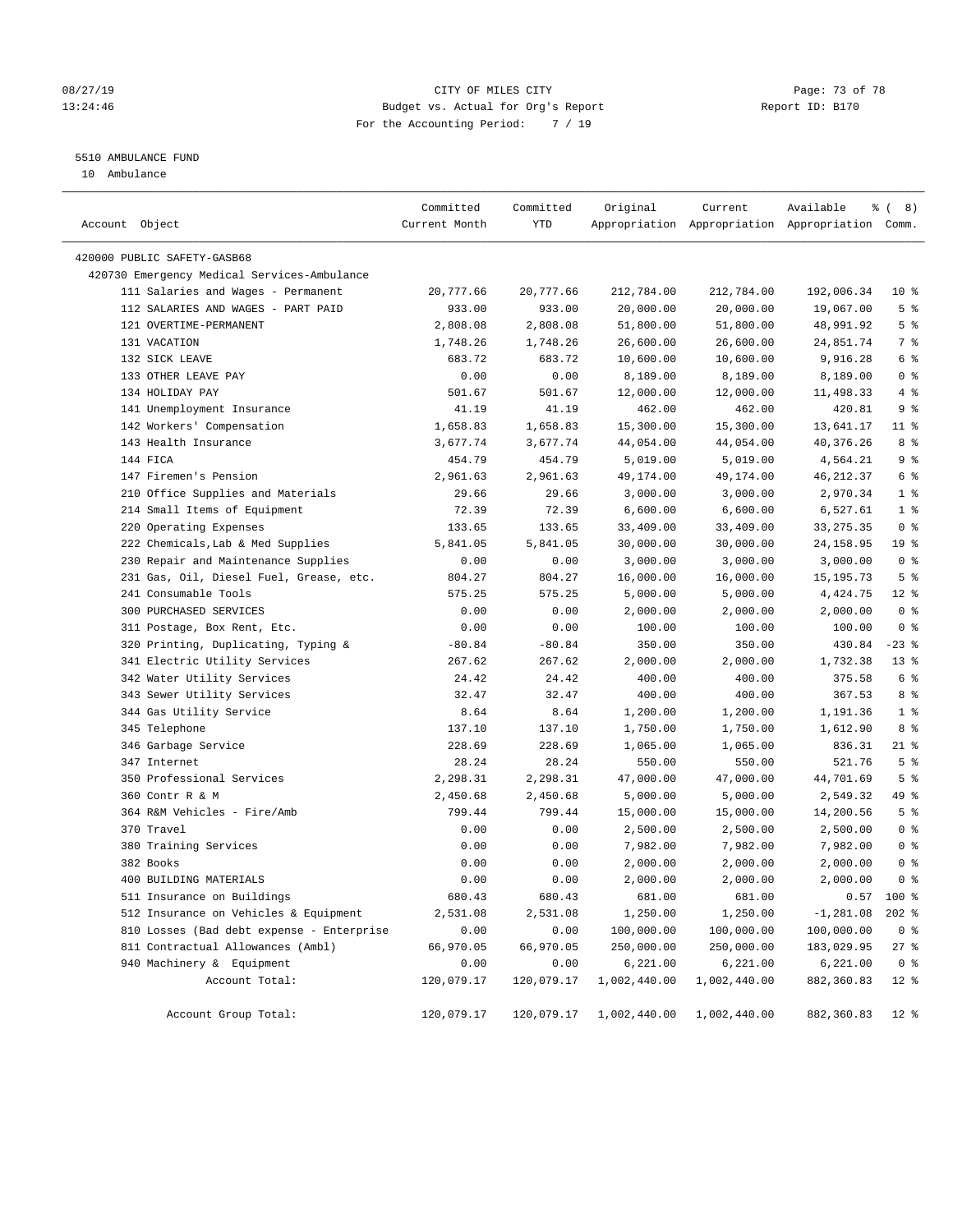## 08/27/19 Page: 74 of 78 13:24:46 Budget vs. Actual for Org's Report Changer Report ID: B170 For the Accounting Period: 7 / 19

# 5510 AMBULANCE FUND

10 Ambulance

| Account Object                           | Committed<br>Current Month | Committed<br><b>YTD</b> | Original     | Current      | Available<br>Appropriation Appropriation Appropriation | $\frac{6}{6}$ ( 8)<br>Comm. |  |
|------------------------------------------|----------------------------|-------------------------|--------------|--------------|--------------------------------------------------------|-----------------------------|--|
| 510000 MISCELLANEOUS                     |                            |                         |              |              |                                                        |                             |  |
| 510330 Comprehensive Liability Insurance |                            |                         |              |              |                                                        |                             |  |
| 513 Liability                            | 4,930.24                   | 4,930.24                | 3,700.00     | 3,700.00     | $-1, 230.24$ 133 %                                     |                             |  |
| Account Total:                           | 4,930.24                   | 4,930.24                | 3,700.00     | 3,700.00     | $-1, 230.24$ 133 %                                     |                             |  |
| Account Group Total:                     | 4,930.24                   | 4,930.24                | 3,700.00     | 3,700.00     | $-1, 230.24$ 133 %                                     |                             |  |
| 520000 OTHER FINANCING USES              |                            |                         |              |              |                                                        |                             |  |
| 521000 Interfund Operating Transfers Out |                            |                         |              |              |                                                        |                             |  |
| 820 Transfers to Other Funds             | 2,166.00                   | 2,166.00                | 35,725.00    | 35,725.00    | 33,559.00                                              | 6 %                         |  |
| Account Total:                           | 2,166.00                   | 2,166.00                | 35,725.00    | 35,725.00    | 33,559.00                                              | 6 <sup>°</sup>              |  |
| Account Group Total:                     | 2,166.00                   | 2,166.00                | 35,725.00    | 35,725.00    | 33,559.00                                              | 6 %                         |  |
| Organization Total:                      | 127, 175.41                | 127, 175.41             | 1,041,865.00 | 1,041,865.00 | 914,689.59                                             | $12*$                       |  |
|                                          |                            |                         |              |              |                                                        |                             |  |
| Fund Total:                              | 127, 175.41                | 127, 175.41             | 1,041,865.00 | 1,041,865.00 | 914,689.59 12 %                                        |                             |  |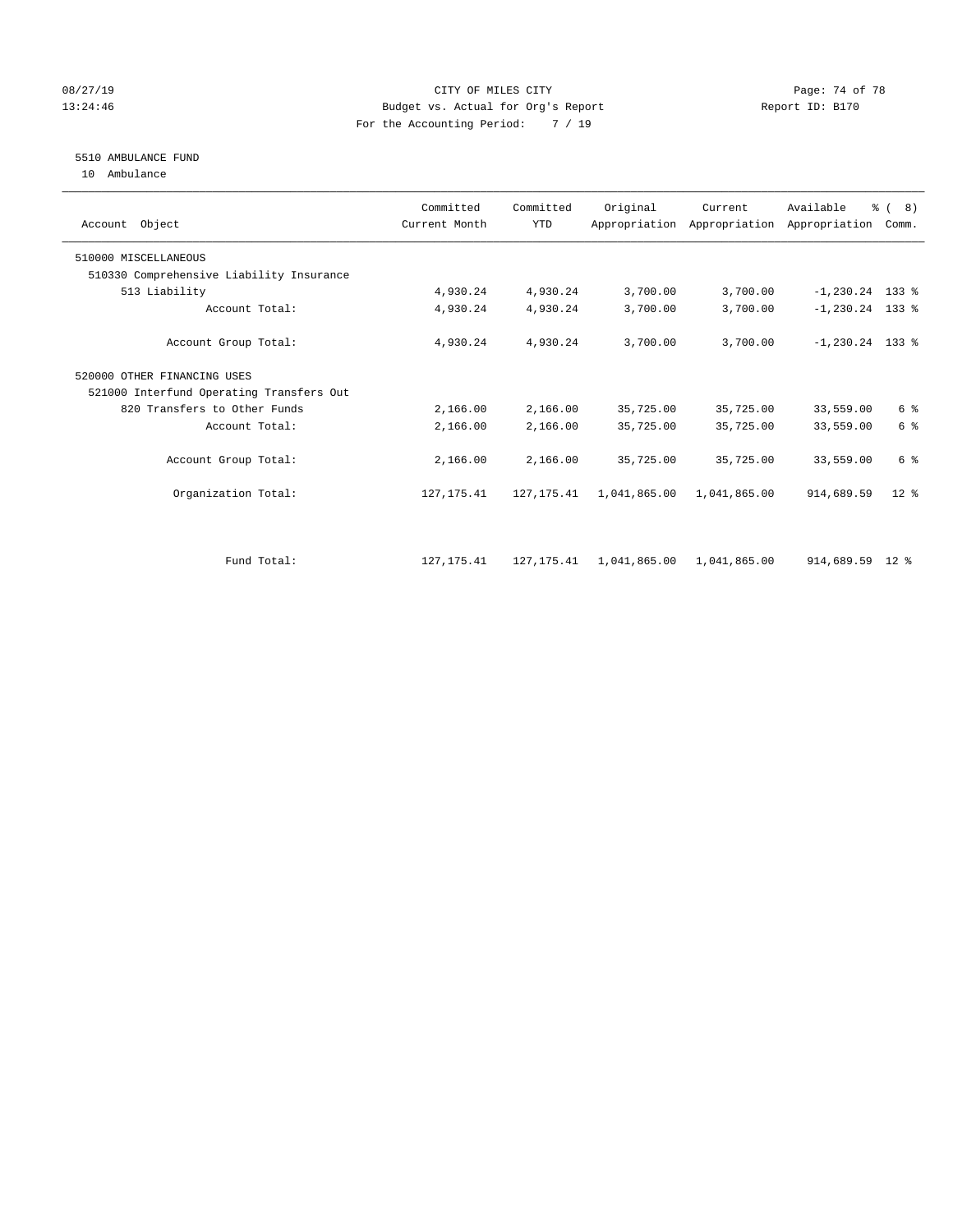## 08/27/19 Page: 75 of 78 13:24:46 Budget vs. Actual for Org's Report Changer Report ID: B170 For the Accounting Period: 7 / 19

#### 5610 AIRPORT OPERATING

87 Airport

| Account Object                             | Committed<br>Current Month | Committed<br>YTD | Original     | Current      | Available<br>Appropriation Appropriation Appropriation Comm. | $\frac{6}{6}$ ( 8) |
|--------------------------------------------|----------------------------|------------------|--------------|--------------|--------------------------------------------------------------|--------------------|
| 430000 Public Works-GASB68                 |                            |                  |              |              |                                                              |                    |
| 430300 Airport(87)                         |                            |                  |              |              |                                                              |                    |
| 111 Salaries and Wages - Permanent         | 7,878.98                   | 7,878.98         | 100,260.00   | 100,260.00   | 92,381.02                                                    | 8 %                |
| 121 OVERTIME-PERMANENT                     | 0.00                       | 0.00             | 2,800.00     | 2,800.00     | 2,800.00                                                     | 0 <sup>8</sup>     |
| 131 VACATION                               | 743.36                     | 743.36           | 2,100.00     | 2,100.00     | 1,356.64                                                     | 35%                |
| 132 SICK LEAVE                             | 0.00                       | 0.00             | 1,800.00     | 1,800.00     | 1,800.00                                                     | 0 <sup>8</sup>     |
| 133 OTHER LEAVE PAY                        | 0.00                       | 0.00             | 3,203.00     | 3,203.00     | 3,203.00                                                     | 0 <sup>8</sup>     |
| 134 HOLIDAY PAY                            | 70.80                      | 70.80            | 1,600.00     | 1,600.00     | 1,529.20                                                     | 4%                 |
| 141 Unemployment Insurance                 | 13.58                      | 13.58            | 168.00       | 168.00       | 154.42                                                       | 8 %                |
| 142 Workers' Compensation                  | 492.39                     | 492.39           | 6,154.00     | 6,154.00     | 5,661.61                                                     | 8 %                |
| 143 Health Insurance                       | 1,589.05                   | 1,589.05         | 19,073.00    | 19,073.00    | 17,483.95                                                    | 8 %                |
| 144 FICA                                   | 692.30                     | 692.30           | 8,550.00     | 8,550.00     | 7,857.70                                                     | 8 %                |
| 145 PERS                                   | 753.68                     | 753.68           | 9,690.00     | 9,690.00     | 8,936.32                                                     | 8 %                |
| 196 CLOTHING ALLOTMENT                     | 356.25                     | 356.25           | 375.00       | 375.00       | 18.75                                                        | 95%                |
| 210 Office Supplies and Materials          | 0.00                       | 0.00             | 600.00       | 600.00       | 600.00                                                       | 0 <sup>8</sup>     |
| 214 Small Items of Equipment               | 0.00                       | 0.00             | 250.00       | 250.00       | 250.00                                                       | 0 <sup>8</sup>     |
| 220 Operating Expenses                     | 249.04                     | 249.04           | 4,000.00     | 4,000.00     | 3,750.96                                                     | 6 %                |
| 230 Repair and Maintenance Supplies        | 1,759.32                   | 1,759.32         | 8,000.00     | 8,000.00     | 6,240.68                                                     | $22$ %             |
| 231 Gas, Oil, Diesel Fuel, Grease, etc.    | 81.56                      | 81.56            | 2,500.00     | 2,500.00     | 2,418.44                                                     | 3 <sup>°</sup>     |
| 237 Aviation Fuel                          | 54, 534.41                 | 54, 534.41       | 300,000.00   | 300,000.00   | 245, 465.59                                                  | 18 %               |
| 239 Tires, Tubes Etc.                      | 0.00                       | 0.00             | 2,500.00     | 2,500.00     | 2,500.00                                                     | 0 <sup>8</sup>     |
| 250 Supplies for Resale                    | 0.00                       | 0.00             | 1,000.00     | 1,000.00     | 1,000.00                                                     | 0 <sup>8</sup>     |
| 311 Postage, Box Rent, Etc.                | 73.20                      | 73.20            | 200.00       | 200.00       | 126.80                                                       | 37%                |
| 319 Other Communication and Transportation | 114.20                     | 114.20           | 1,200.00     | 1,200.00     | 1,085.80                                                     | $10*$              |
| 330 Publicity, Subscriptions & Dues        | 0.00                       | 0.00             | 1,200.00     | 1,200.00     | 1,200.00                                                     | 0 <sup>8</sup>     |
| 334 Memberships, Registrations & Dues      | 12.99                      | 12.99            | 600.00       | 600.00       | 587.01                                                       | 2 <sup>°</sup>     |
| 341 Electric Utility Services              | 947.20                     | 947.20           | 10,000.00    | 10,000.00    | 9,052.80                                                     | 9 <sup>°</sup>     |
| 344 Gas Utility Service                    | 93.70                      | 93.70            | 5,000.00     | 5,000.00     | 4,906.30                                                     | 2 <sup>°</sup>     |
| 345 Telephone                              | 162.55                     | 162.55           | 3,000.00     | 3,000.00     | 2,837.45                                                     | 5 <sup>8</sup>     |
| 347 Internet                               | 8.20                       | 8.20             | 400.00       | 400.00       | 391.80                                                       | 2 <sup>°</sup>     |
| 350 Professional Services                  | 0.00                       | 0.00             | 1,000.00     | 1,000.00     | 1,000.00                                                     | 0 <sup>8</sup>     |
| 360 Contr R & M                            | 3,656.18                   | 3,656.18         | 0.00         | 0.00         | $-3,656.18$                                                  | $***$ $-$          |
| 363 R&M Vehicles/Equip/Labor-PW            | 32.12                      | 32.12            | 6,000.00     | 6,000.00     | 5,967.88                                                     | 1 <sup>°</sup>     |
| 367 Plumbing, Heating, Electrical          | 0.00                       | 0.00             | 1,000.00     | 1,000.00     | 1,000.00                                                     | 0 <sup>8</sup>     |
| 380 Training Services                      | 0.00                       | 0.00             | 150.00       | 150.00       | 150.00                                                       | 0 <sup>8</sup>     |
| 511 Insurance on Buildings                 | 3,439.69                   | 3,439.69         | 3,440.00     | 3,440.00     | 0.31                                                         | $100*$             |
| 512 Insurance on Vehicles & Equipment      | 2,037.97                   | 2,037.97         | 2,800.00     | 2,800.00     | 762.03                                                       | 73 %               |
| 513 Liability                              | 0.00                       | 0.00             | 4,800.00     | 4,800.00     | 4,800.00                                                     | 0 <sup>8</sup>     |
| 925 Industrial Park Project-Airport        | 0.00                       | 0.00             | 180,000.00   | 180,000.00   | 180,000.00                                                   | 0 <sup>8</sup>     |
| 939 AIP-3-30-055-017-2018                  | 0.00                       | 0.00             | 411,550.00   | 411,550.00   | 411,550.00                                                   | 0 <sup>8</sup>     |
| 944 Snow Removal Enviironment Study        | 204.00                     | 204.00           | 0.00         | 0.00         | $-204.00$                                                    | $***$ $_{8}$       |
| Account Total:                             | 79,996.72                  | 79,996.72        | 1,106,963.00 | 1,106,963.00 | 1,026,966.28                                                 | 7 %                |
| 430320 Airport - Improvements              |                            |                  |              |              |                                                              |                    |
| 360 Contr R & M                            | 0.00                       | 0.00             | 13,510.00    | 13,510.00    | 13,510.00                                                    | 0 <sup>8</sup>     |
| 940 Machinery & Equipment                  | 0.00                       | 0.00             | 20,000.00    | 20,000.00    | 20,000.00                                                    | 0 <sup>8</sup>     |
| Account Total:                             | 0.00                       | 0.00             | 33,510.00    | 33,510.00    | 33,510.00                                                    | 0 <sup>8</sup>     |
| Account Group Total:                       | 79,996.72                  | 79,996.72        | 1,140,473.00 | 1,140,473.00 | 1,060,476.28                                                 | 7 %                |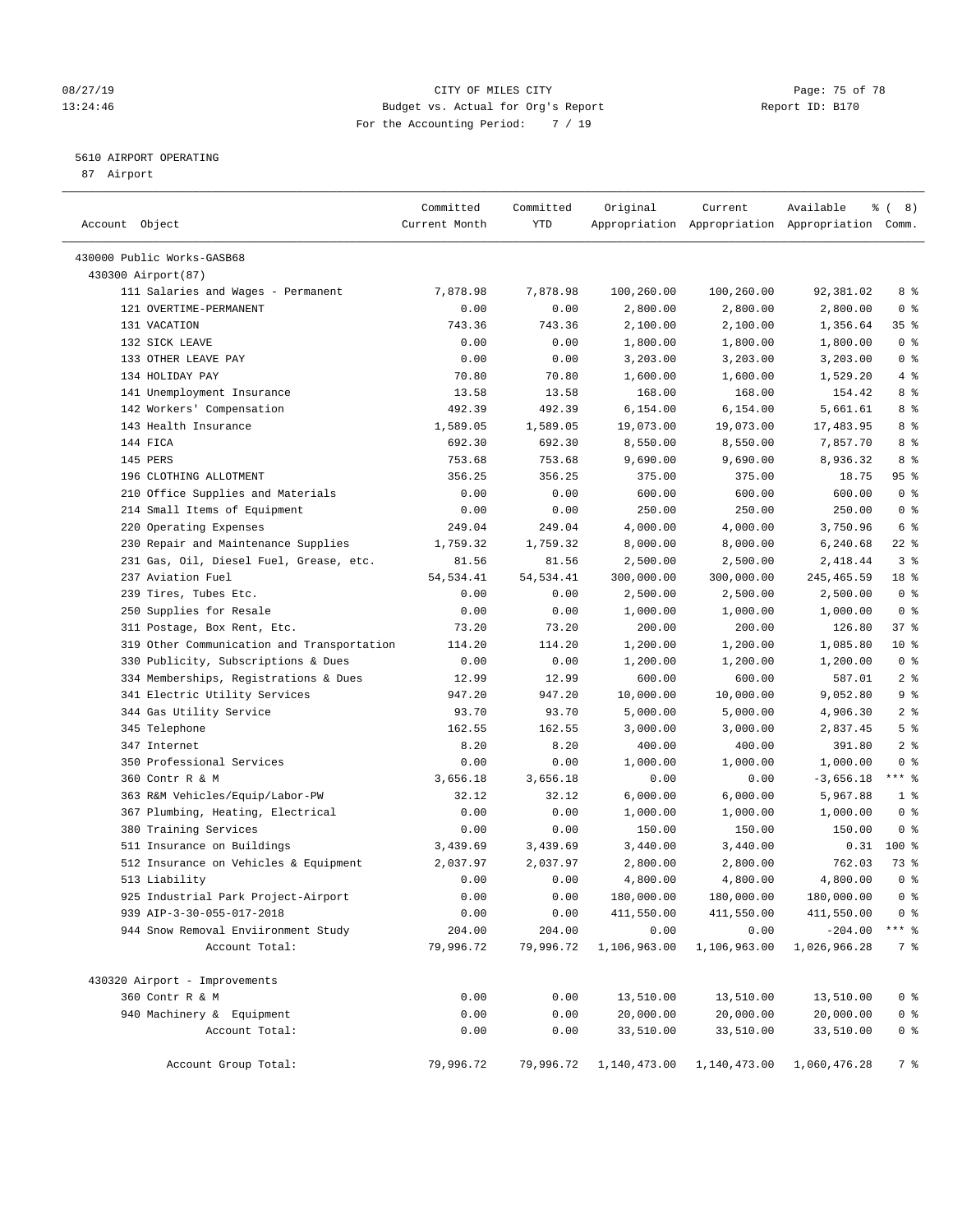## 08/27/19 Page: 76 of 78 13:24:46 Budget vs. Actual for Org's Report Report ID: B170 For the Accounting Period: 7 / 19

## 5610 AIRPORT OPERATING

87 Airport

| Account Object                           | Committed<br>Current Month | Committed<br><b>YTD</b> | Original     | Current<br>Appropriation Appropriation | Available<br>Appropriation | $\frac{6}{6}$ ( 8)<br>Comm. |
|------------------------------------------|----------------------------|-------------------------|--------------|----------------------------------------|----------------------------|-----------------------------|
| 490000 DEBT SERVICE                      |                            |                         |              |                                        |                            |                             |
| 490500 Other Debt Service Payments       |                            |                         |              |                                        |                            |                             |
| 648 MT Aero Principle 06-2015            | 0.00                       | 0.00                    | 16,953.00    | 16,953.00                              | 16,953.00                  | 0 <sup>8</sup>              |
| 649 MT Aero Interest06-2015              | 0.00                       | 0.00                    | 1,653.00     | 1,653.00                               | 1,653.00                   | 0 <sup>8</sup>              |
| Account Total:                           | 0.00                       | 0.00                    | 18,606.00    | 18,606.00                              | 18,606.00                  | 0 <sup>8</sup>              |
| Account Group Total:                     | 0.00                       | 0.00                    | 18,606.00    | 18,606.00                              | 18,606.00                  | 0 <sup>8</sup>              |
| 520000 OTHER FINANCING USES              |                            |                         |              |                                        |                            |                             |
| 521000 Interfund Operating Transfers Out |                            |                         |              |                                        |                            |                             |
| 820 Transfers to Other Funds             | 1,683.00                   | 1,683.00                | 18,474.00    | 18,474.00                              | 16,791.00                  | 9 <sup>°</sup>              |
| Account Total:                           | 1,683.00                   | 1,683.00                | 18,474.00    | 18,474.00                              | 16,791.00                  | 9 <sup>°</sup>              |
| Account Group Total:                     | 1,683.00                   | 1,683.00                | 18,474.00    | 18,474.00                              | 16,791.00                  | 9 <sup>°</sup>              |
| Organization Total:                      | 81,679.72                  | 81,679.72               | 1,177,553.00 | 1,177,553.00                           | 1,095,873.28               | 7 %                         |
|                                          |                            |                         |              |                                        |                            |                             |
| Fund Total:                              | 81,679.72                  | 81,679.72               | 1,177,553.00 | 1,177,553.00                           | 1,095,873.28               | 7 %                         |